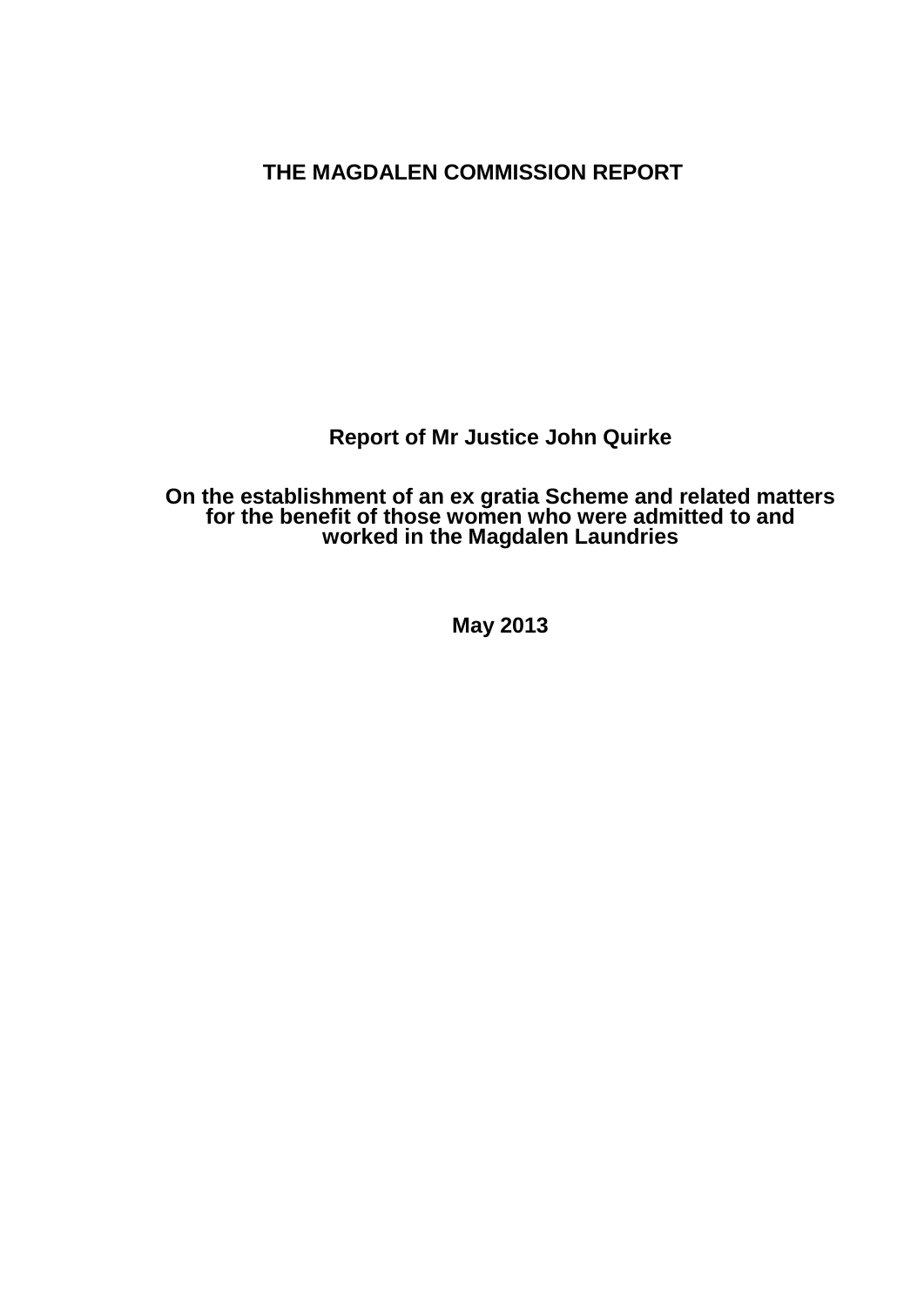# TABLE OF CONTENTS

| <b>CHAPTER 1</b> |    | <b>INTRODUCTION</b>                                 | 1              |
|------------------|----|-----------------------------------------------------|----------------|
|                  | A  | TERMS OF REFERENCE AND ESTABLISHMENT OF COMMISSION  | 1              |
|                  | B  | <b>WORKING METHOD</b>                               | $\overline{c}$ |
|                  |    | (1) Consultation Process                            | 2              |
|                  |    | (2) Submissions                                     | 3              |
|                  | C. | STRUCTURE OF THE REPORT                             | 3              |
|                  | D  | <b>ACKNOWLEDGMENTS</b>                              | 3              |
| <b>CHAPTER 2</b> |    | <b>EXECUTIVE SUMMARY</b>                            | 5              |
|                  | A  | <b>INTRODUCTION</b>                                 | 5              |
|                  | B  | CHAPTER 4 – WORKING METHOD AND CONSULTATION PROCESS | 5              |
|                  |    | (1) Working Method                                  | 5              |
|                  |    | (2) Consultation Process                            | 5              |
|                  | C. | <b>CHAPTER 5: THE SCHEME</b>                        | 6              |
|                  |    | (1) Part 1: Supports and Benefits                   | 6              |
|                  |    | (2) Part 2: Ex Gratia Payments                      | $\overline{7}$ |
|                  |    | (3) "Criteria" taken into account                   | 8              |
|                  | D  | <b>CHAPTER 6: CAPACITY</b>                          | 14             |
|                  | Е  | <b>CHAPTER 7: THE REDRESS BOARD SCHEME</b>          | 14             |
|                  | F. | <b>CHAPTER 8 - UK RESIDENTS</b>                     | 15             |
| <b>CHAPTER 3</b> |    | <b>TERMS OF REFERENCE</b>                           | 17             |
|                  | A  | THE MCALEESE REPORT                                 | 17             |
|                  | B  | THE EX GRATIA SCHEME                                | 19             |
|                  |    | (1) Criteria and factors                            | 20             |
|                  |    | (2) Alternative Dispute Resolution                  | 20             |
|                  |    | (3) Conclusion                                      | 21             |
|                  |    | C THE OPERATION OF THE EX GRATIA FUND               | 21             |
|                  | D. | SUPPORTS AS PART OF THE SCHEME                      | 22             |
|                  | E. | THE REDRESS BOARD                                   | 22             |
|                  | F  | PERSONS RESIDENT IN THE UK                          | 23             |
|                  | G. | SOCIAL WELFARE PAYMENTS AND INCOME TAX LIABILITY    | 23             |
|                  | H. | <b>TIME FRAME</b>                                   | 23             |
| <b>CHAPTER 4</b> |    | <b>WORKING METHOD: CONSULTATION PROCESS</b>         | 25             |
|                  | A  | <b>NEEDS AND INTERESTS</b>                          | 25             |
|                  | B. | THE CONVERSATION                                    | 26             |
|                  |    | (1) Preparation                                     | 26             |
|                  |    | (2) Stage 1 - Correspondence                        | 26             |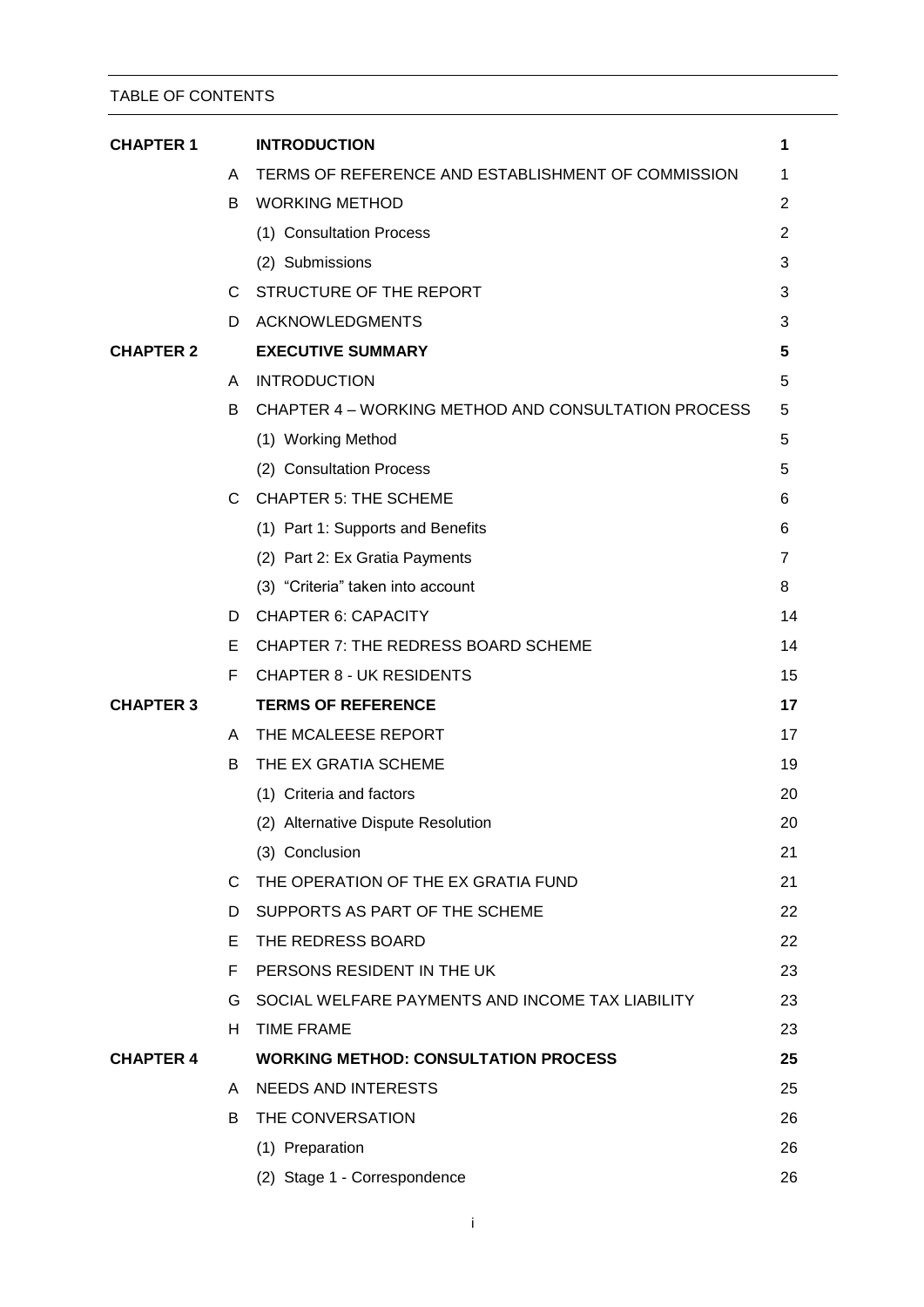|                  |              | (3) Stage 2 - Telephone conversations                 | 26 |
|------------------|--------------|-------------------------------------------------------|----|
|                  |              | (4) Stage 3 – Conversations in person                 | 27 |
|                  | C            | MEETINGS WITH THE RELIGIOUS ORDERS                    | 27 |
|                  |              | (1) Overview of meetings                              | 27 |
|                  |              | (2) Common themes                                     | 28 |
|                  |              | (3) Results - Trends and themes                       | 28 |
| <b>CHAPTER 5</b> |              | THE SCHEME                                            | 33 |
|                  | A            | PART 1: SUPPORTS AND BENEFITS                         | 33 |
|                  |              | (1) Age profile                                       | 33 |
|                  |              | (2) Health care                                       | 33 |
|                  |              | (3) The Health (Amendment) Act 1996 Card              | 35 |
|                  | B            | PART 2: EX GRATIA PAYMENTS AND RESTORATIVE JUSTICE    | 36 |
|                  |              | (1) Benefits of approach based on restorative justice | 36 |
|                  |              | (2) Education                                         | 37 |
|                  |              | (3) Living conditions                                 | 37 |
|                  |              | (4) The Payments - Criteria to be taken into account  | 38 |
|                  |              | (5) The State Pension (Contributory)                  | 38 |
|                  |              | (6) Other ex-gratia payments                          | 40 |
|                  |              | (7) Work undertaken                                   | 41 |
|                  |              | (8) Income Tax Exemption                              | 44 |
|                  |              | (9) Payments to fund a "Dedicated Unit"               | 45 |
|                  |              | (10) Eligibility and Qualification Process            | 46 |
|                  |              | (11) Waiver                                           | 46 |
|                  |              | (12)State Funding                                     | 47 |
| <b>CHAPTER 6</b> |              | <b>CAPACITY</b>                                       | 49 |
|                  | A            | <b>INTRODUCTION</b>                                   | 49 |
|                  | B            | <b>CONSULTATION</b>                                   | 49 |
|                  |              | C STATUTORY SCHEMES                                   | 49 |
|                  |              | (1) Wardship                                          | 50 |
|                  |              | (2) Nursing Home Support Scheme Act 2009              | 50 |
| <b>CHAPTER 7</b> |              | THE REDRESS BOARD SCHEME                              | 53 |
|                  |              | A GENERAL PROVISIONS OF THE REDRESS SCHEME            | 53 |
|                  | B            | PROHIBITION ON DISCLOSURE OF INFORMATION              | 54 |
|                  | $\mathsf{C}$ | RELEVANT CASE LAW                                     | 56 |
|                  | D.           | INTERACTION BETWEEN THE INSTITUTIONS                  | 56 |
|                  | E.           | <b>ANALYSIS</b>                                       | 57 |
| <b>CHAPTER 8</b> |              | <b>UK RESIDENTS</b>                                   | 61 |
|                  |              | A UK BENEFITS AND THE PERSONAL INJURY TRUST           | 61 |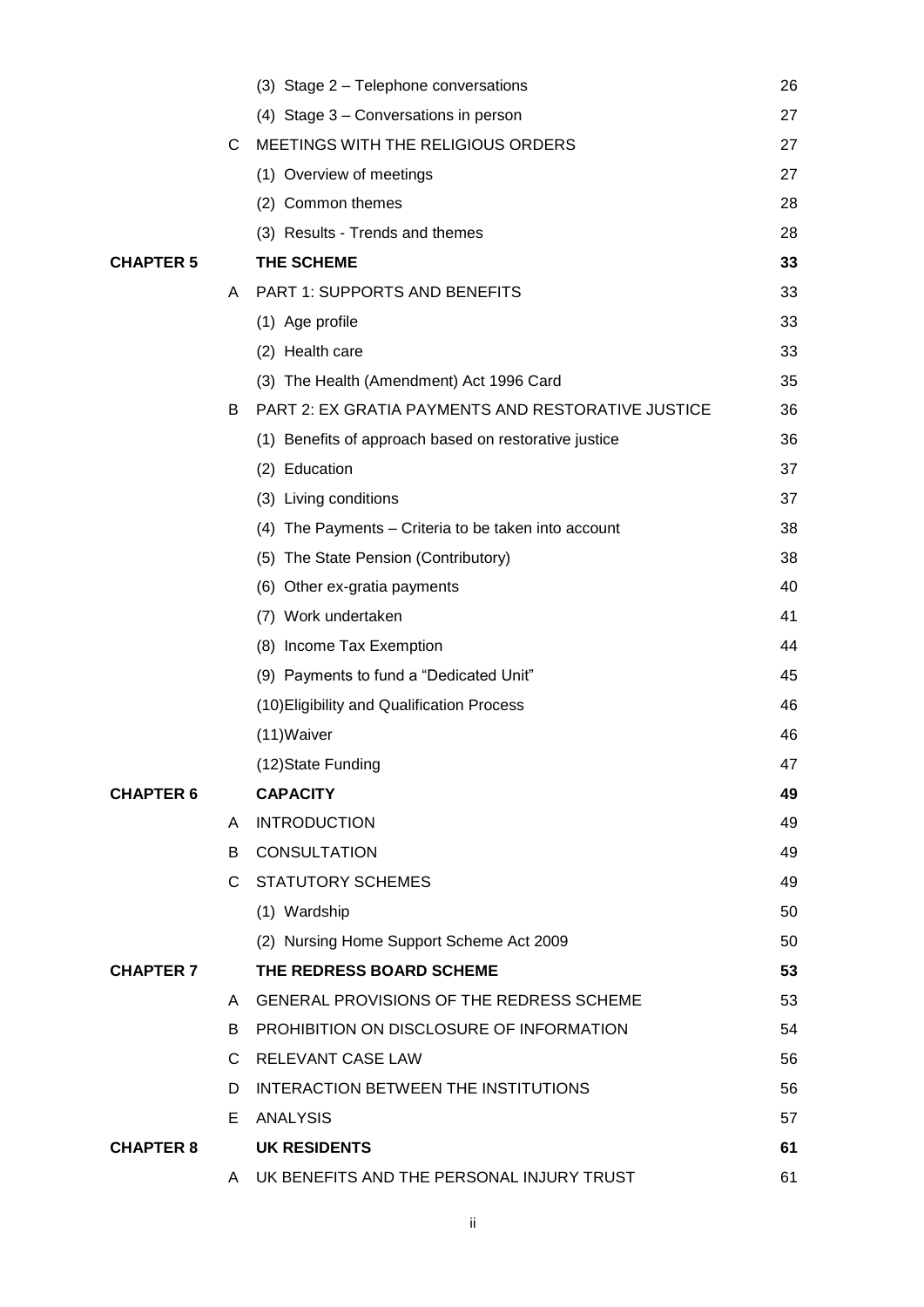|                   |    | (1) Means tested benefits                                                                                          | 61 |
|-------------------|----|--------------------------------------------------------------------------------------------------------------------|----|
|                   |    | (2) Long-term care                                                                                                 | 62 |
|                   |    | (3) Specific means-tested benefits                                                                                 | 62 |
|                   | B. | THE SCHEME AND PERSONAL INJURIES                                                                                   | 63 |
| <b>APPENDIX A</b> |    | <b>TABLE OF PAYMENTS</b>                                                                                           | 65 |
| APPENDIX B        |    | <b>STATE PENSIONS</b>                                                                                              | 69 |
| APPENDIX C        |    | <b>EXAMPLES OF HOW INCOME PAYABLE IN LIEU OF LUMP SUM IS</b><br><b>CALCULATED</b>                                  | 71 |
| <b>APPENDIX D</b> |    | <b>METHODOLOGY FOR CONVERTING PAYMENT IN EXCESS OF</b><br>€50,000 INTO AN INCOME                                   | 75 |
| APPENDIX E        |    | DRAFT HEADS OF HEALTH (AMENDMENT) BILL                                                                             | 77 |
| APPENDIX F        |    | <b>CAPACITY UNDER THE NURSING HOMES SUPPORT SCHEME ACT</b><br>2009                                                 | 79 |
| <b>APPENDIX G</b> |    | <b>EXTRACT FROM GUIDE TO COMMUNITY SERVICES AVAILABLE TO</b><br>HAA CARD HOLDERS UNDER HEALTH (AMENDMENT) ACT 1996 | 83 |
|                   |    |                                                                                                                    |    |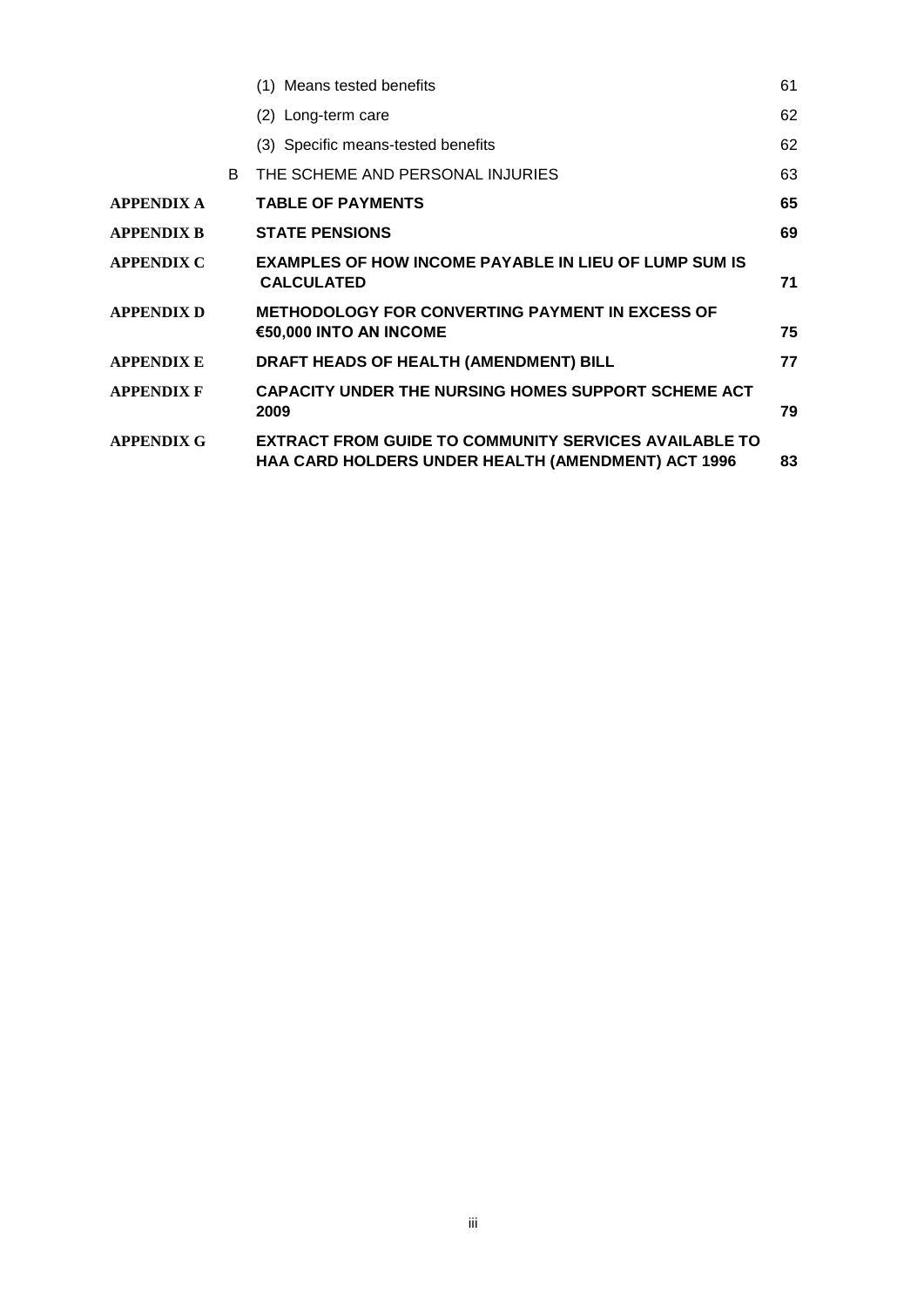#### <span id="page-4-0"></span>**A TERMS OF REFERENCE AND ESTABLISHMENT OF COMMISSION**

1.01 Following the publication of the Report of the Inter-Departmental Committee to establish the facts of State involvement with the Magdalen Laundries, ("the McAleese Report"), I was requested to advise and report to the Government pursuant to the following Terms of Reference:

> "Mr Justice Quirke will, taking into account the findings of the "Report of the Inter-Departmental Committee to establish the facts of State involvement with the Magdalen Laundries", be asked to do the following:

> (i) to advise on the establishment of an ex gratia Scheme (to operate on a non-adversarial basis) including identifying the criteria and factors to be taken into account to facilitate the early establishment and effective conduct of an ex gratia Scheme for the benefit of those women who were admitted to and worked in a Magdalene Laundry and in the Laundry operated in the Training Centre at Stanhope Street, Dublin, taking into account criteria determined to be relevant, including work undertaken and other matters as considered appropriate, to contribute to a healing and reconciliation process;

> (ii) to examine how best to operate (as part of that Scheme) an ex gratia Fund, of a sum sufficient to meet the recommendations of Mr Justice Quirke, the nature and amount of ex gratia payments to be made out of the Fund and on the determination of applications for payment in an effective and timely manner that ensures the monies in the Fund are directed only to the benefit of eligible applicants and not on legal fees and expenses.

> (iii) to examine how the Government might best provide supports (including health services such as medical cards, mental health services and counselling services and other welfare needs) as part of the Scheme for women who require such supports as a result of their experiences in the Laundries.

> (iv) to consider the approach to be taken in circumstances in which a payment has already been made by the Redress Board by way of redress to a former resident of an industrial school, where such payment included a sum specifically due to the direct transfer of that person from an industrial school to a relevant Laundry and their time or part of their time spent in a Laundry or Laundries.

> (v) to examine the effect, if any, of the making of an ex gratia payment to a person who is resident in the UK and how best the making of any such payment should be structured so as not to adversely affect their existing entitlements to benefits and supports.

> (vi) to advise as to what steps or measures are appropriate to ensure that ex gratia payments or supports or assistance provided are disregarded for the purposes of determining entitlement of Social Welfare payments and/or income tax liability.

(vii) to report back to Government within three months with recommendations."

1.02 Because of the diversity and scope of the matters to be addressed and determined within the prescribed three-month period I immediately established and chaired the following small advisory group of individuals with particular professional expertise and experience:

Mr Ciarán Breen, Director, State Claims Agency,

Mr Turlough O'Donnell, Senior Counsel,

Ms Sarah Jane Maguire, Solicitor and Mediator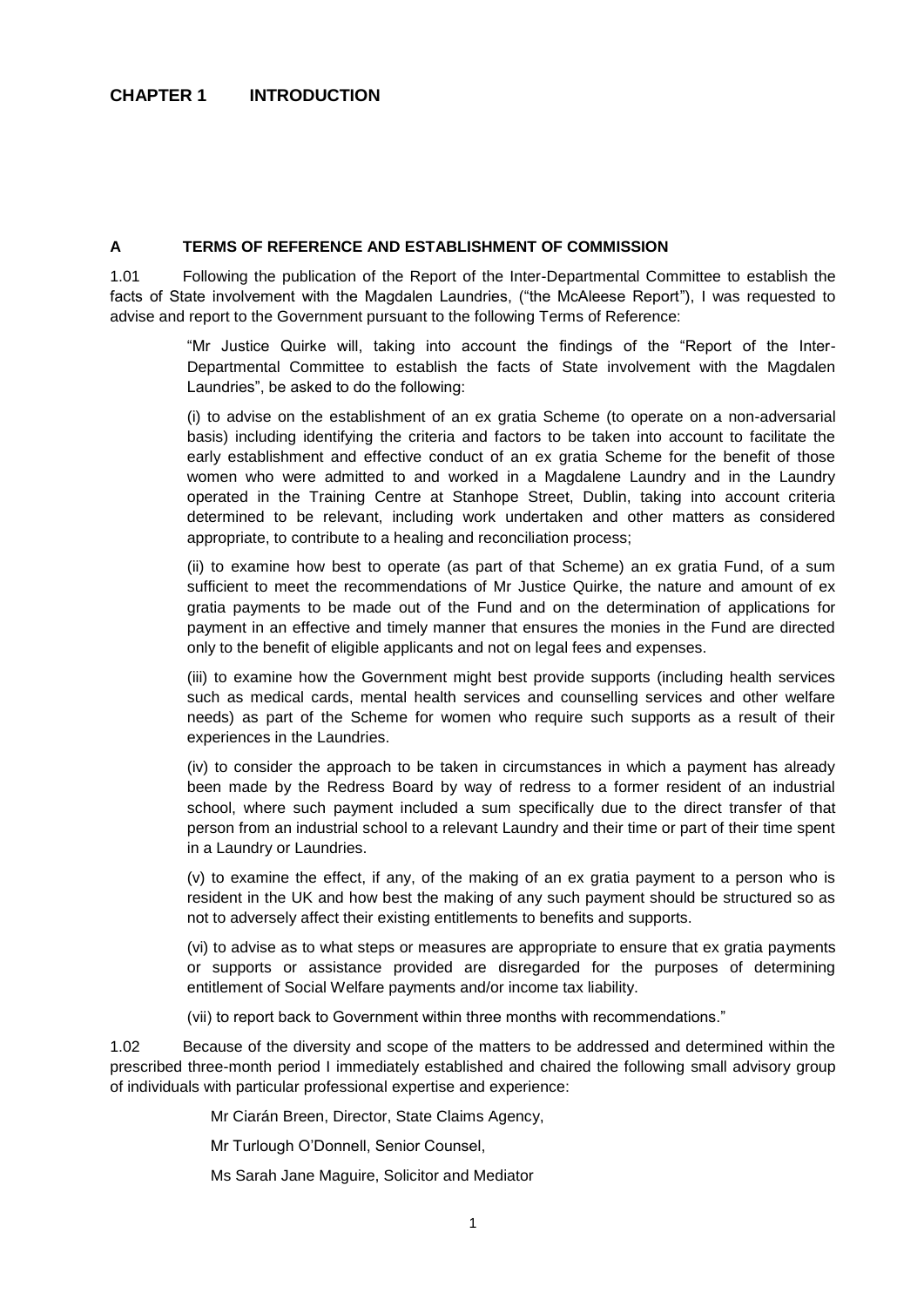The group provided me with ongoing voluntary advice and assistance and was central to the recruitment of more than 40 other professional persons (psychologists, counsellors and barristers) who also worked tirelessly with me on a voluntary basis during this project.

The group was (collectively with those who worked voluntarily on my behalf) entitled the Magdalen Commission ("the Commission") in order to establish an identity for communication purposes.

Ms Sarah Garry was Secretary to the Commission.

Its professional advisors were:

Mr Brian Murray, S.C.

Mr Brendan Savage, B.L.

Mr James Kehoe, Actuary.

Mr Kevin Reynolds, Actuary.

I would like, in particular, to thank the following for their considerable assistance at different stages of this project.

Mr Raymond Byrne, Director of Research, Law Reform Commission,

Ms Nuala Ní Mhuircheartaigh,

Ms Bairbre O'Neill B.L.

# <span id="page-5-0"></span>**B WORKING METHOD**

1.03 The Commission met on 12 occasions.

1.04 Because the Scheme envisaged is expressly required to "operate on a non-adversarial basis"<sup>1</sup> the principles and methods applicable to the assessment of damages by the Courts and other Tribunals could not be applied effectively to the Scheme's design and operation. Other methods and principles had to be found.

1.05 After detailed discussion and consideration the Commission decided that the principles of restorative justice and the methods applicable to and used in alternative dispute resolution, ("ADR") should be adopted and applied to the design of the proposed Scheme.

In consequence the Commission undertook an "interest-based dispute resolution process" which acknowledged the "blameless" status of the women ("the Magdalen women) who are the subject of this report and focussed upon their present and future needs, interests and underlying requirements.

### <span id="page-5-1"></span>*(1) Consultation Process*

1.06 In order to discover the needs, interests and requirements of the Magdalen women the Commission decided to replace sworn evidence (upon which the assessment of damages in an adversarial based system is based) with informal conversations. Only those women who expressed a wish to converse were contacted. A large majority of the eligible Magdalen women expressed a wish to participate and did so.

It was decided to engage with the women directly and to enter into a conversation and a dialogue with them. This conversation was intended to be both an information gathering process and, more importantly, an opportunity for the Magdalen women to convey directly to the Commission and to me, who they were, where they were, what their circumstances were and what could be done to assist them and make their lives more comfortable.

Accordingly, between the 26th of March 2013 and the 9th of May 2013 the Commission spoke with 337 women who had, by then, expressed an interest in the proposed Scheme. Most, but not all are likely to be eligible for inclusion in the Scheme. Some others who expressed an interest could not be contacted within

 $<sup>1</sup>$  See Terms of Reference (i).</sup>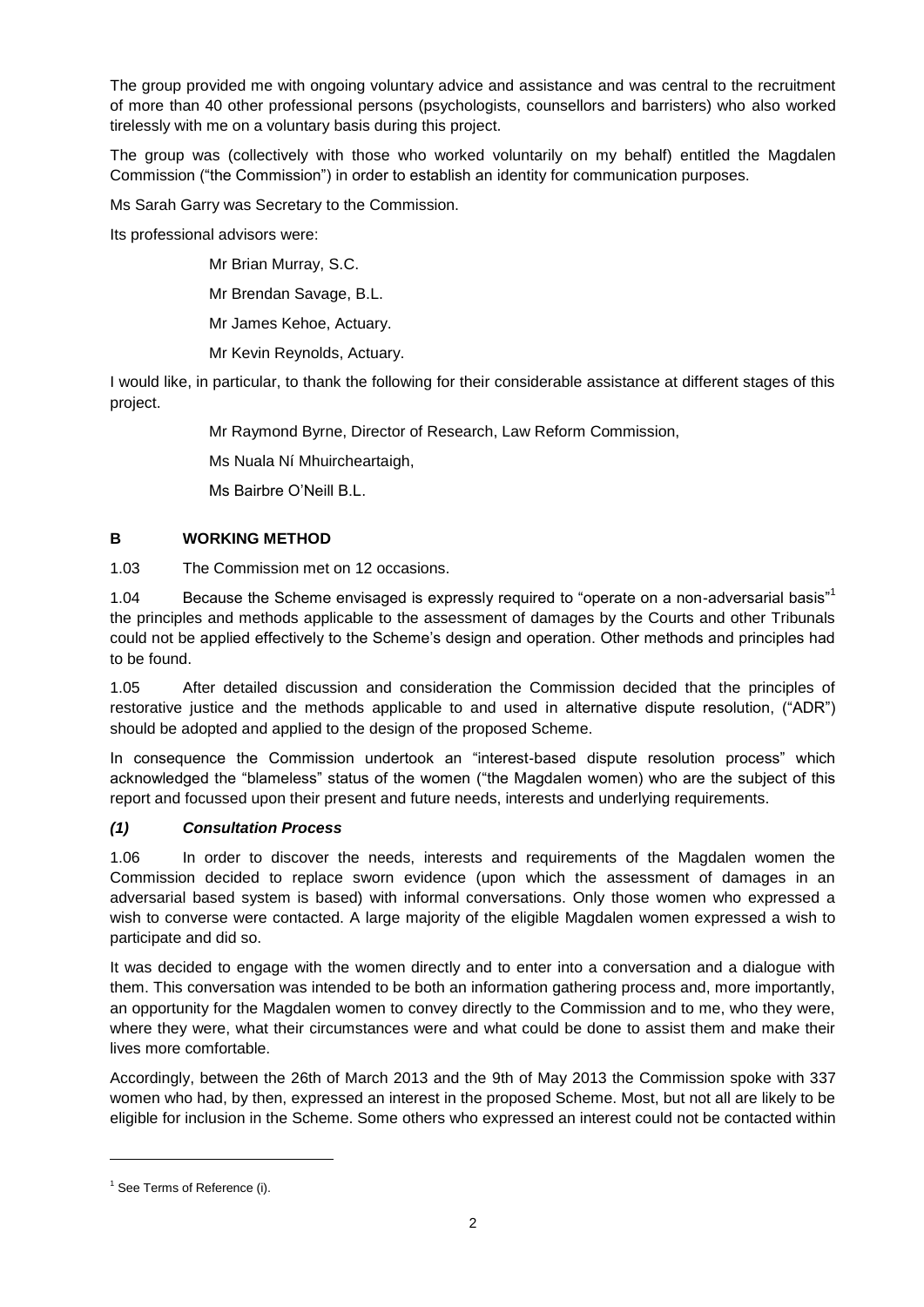the time available. Others were in poor health. One representative group did not wish its members to be interviewed by telephone. All those interviewed were helpful, co-operative polite and totally credible.

The information provided by the women to the Commission has been very valuable. It has often been shocking.

Chapter 4 of this Report describes the conversation and the information gathering process in full.

1.07 The Commission also met and conversed with the representatives and senior members of all of the Religious Orders who were responsible for and managed the designated Magdalen laundries.

Those representatives and members were of considerable assistance to the Commission and expressed agreement and a wish to assist the operation of the process and the proposed Scheme so as to accommodate healing and reconciliation between participants who wish to achieve that objective.

1.08 The Commission also engaged and conversed with a large number of State officers, officials and civil servants. It received co-operation and considerable assistance from the officials, particularly those from the Department of Health, the Department of Justice and Equality and the Department of Social Protection.

### <span id="page-6-0"></span>*(2) Submissions*

1.09 Many of the Magdalen women have enjoyed the benefit of excellent representative and advocacy groups and individuals who speak on their behalf and represent their interests in a responsible effective and efficient manner.

At an early stage in its work the Commission decided to invite submissions from those representative and advocacy groups. It was provided with detailed and helpful oral and written submissions from them.

A summary of the submissions made by those individuals and groups is provided in Chapter 4 of this Report.

#### <span id="page-6-1"></span>**C STRUCTURE OF THE REPORT**

Chapter 2 contains an Executive Summary of the Report.

Chapter 3 of the Report gives detailed consideration to each of the individual Terms of Reference and describes the approach adopted by the Commission to the relevant issues arising in each Term of Reference.

Chapter 4 of the Report describes the Commission's working method and consultation process including conversations with the Magdalen women, the information gathered and the submissions received.

Chapter 5 of the Report considers in detail the proposed ex gratia Scheme.

Chapter 6 of the Report considers the issue of decision-making capacity, in particular in the context of some Magdalen women who may be vulnerable.

Chapter 7 of the Report considers the approach to be taken where eligible Magdalen women may have received certain awards from the Redress Board.

Chapter 8 of the Report examines the special cases of the Magdalen women who are resident in the UK.

### <span id="page-6-2"></span>**D ACKNOWLEDGMENTS**

1.10 I am indebted to the following persons, organisations and corporate bodies who provided the Commission and me with their expert services generously, helpfully and tirelessly on an entirely voluntary basis and often for very long periods of time.

Ms. Bernadette Fahy, Counselling Psychologist

The clinical team of "Toward Healing" Counselling and Support Services

The Residential Institutions Redress Board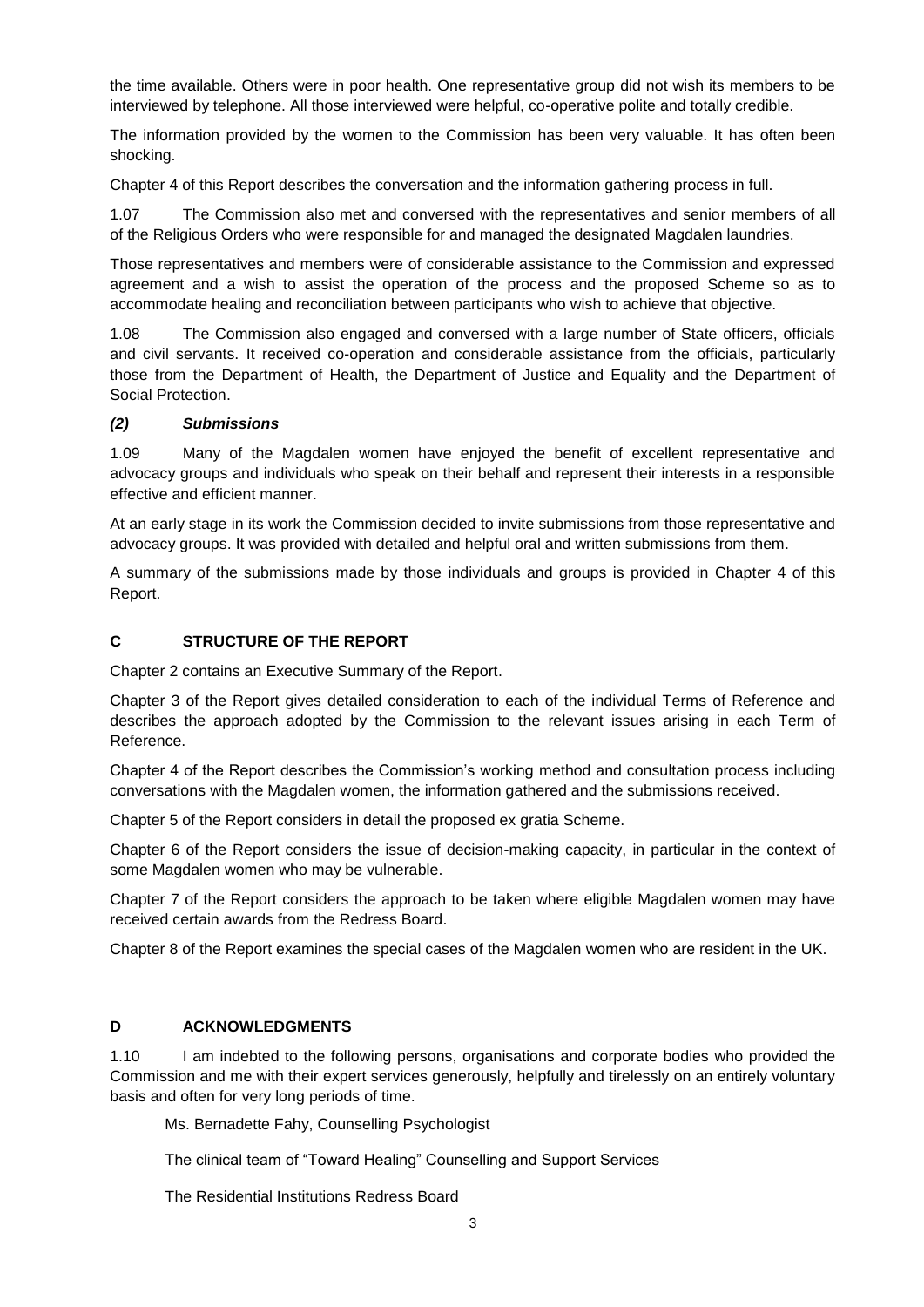The Hon Mr Justice Esmond Smyth

Ms. Julia Lomas, Partner, Irwin Mitchell, Solicitors, London, England

Officials of the Irish Embassy in London

The Bar Council of Ireland

Mr. David Nolan S.C.

# **The Volunteers**.

Ms. Aoife Fennelly BL, Ms. Sarah Jane Hillary BL, Ms. Sinead Dullaghan BL, Ms. Imelda Kelly BL, Ms. Aisling Dunne BL, Ms. Julia Fox BL, Ms. Jane Ferry BL, Ms. Catriona O'Reilly BL, Ms. Jane Logan Phelan BL, Ms. Sally O'Neill BL, Ms. Deirdre O'Donohue BL, Ms. Jane Horgan Jones BL, Ms Pamela Keegan BL, Ms. Meg McMahon BL, Ms. Patricia Sheehy Skeffington BL, Ms. Sophie Honohan BL, Ms. Diane Duggan BL, Ms. Michelle Mortell BL, Ms. Maeve Gleeson BL, Ms. Louise Beirne BL, Ms. Anne Marie O'Sullivan BL, Ms. Katherine McGillicuddy BL, Ms. Fiona McMorrow BL, Ms. Laura Maunsell BL, Ms. Sinead Drinan BL, Ms. Sheila Reidy BL, Ms. Hilary Lennox BL, Ms. Kate McCormack BL, Ms. Brenda NicGiolla Mhichil BL, Ms. Caroline McGrath BL, Ms. Alva Maguire, Ms. Helen Louise Caffrey BL, Ms. Orla Ryan BL.

1.11 I am indebted also to the following for their generous and expert assistance and support throughout the entire of this project.

The Glencree Centre for Peace and Reconciliation

Mr. Geoffrey Corry

Ms. Barbara Walshe

Senior Officials of the Department of Social Protection

Senior Officials of the Department of Health

Mr. Brian Purcell, Secretary General, Department of Justice and Equality

Mr. Jimmy Martin, Assistant Secretary General, Department of Justice and Equality

Mr. Karl Oliver, Clerical Officer, Department of Justice and Equality

"Justice for Magdalenes"

Dr. Katherine O'Donnell

Ms. Claire Mc Gettrick,

"Magdalen Survivors Together"

Mr. Stephen O'Riordan

"The Irish Women's Survivors Support Network"

Ms. Sally Mulready

Ms. Phyllis Morgan

Ms. Deirdre Carroll.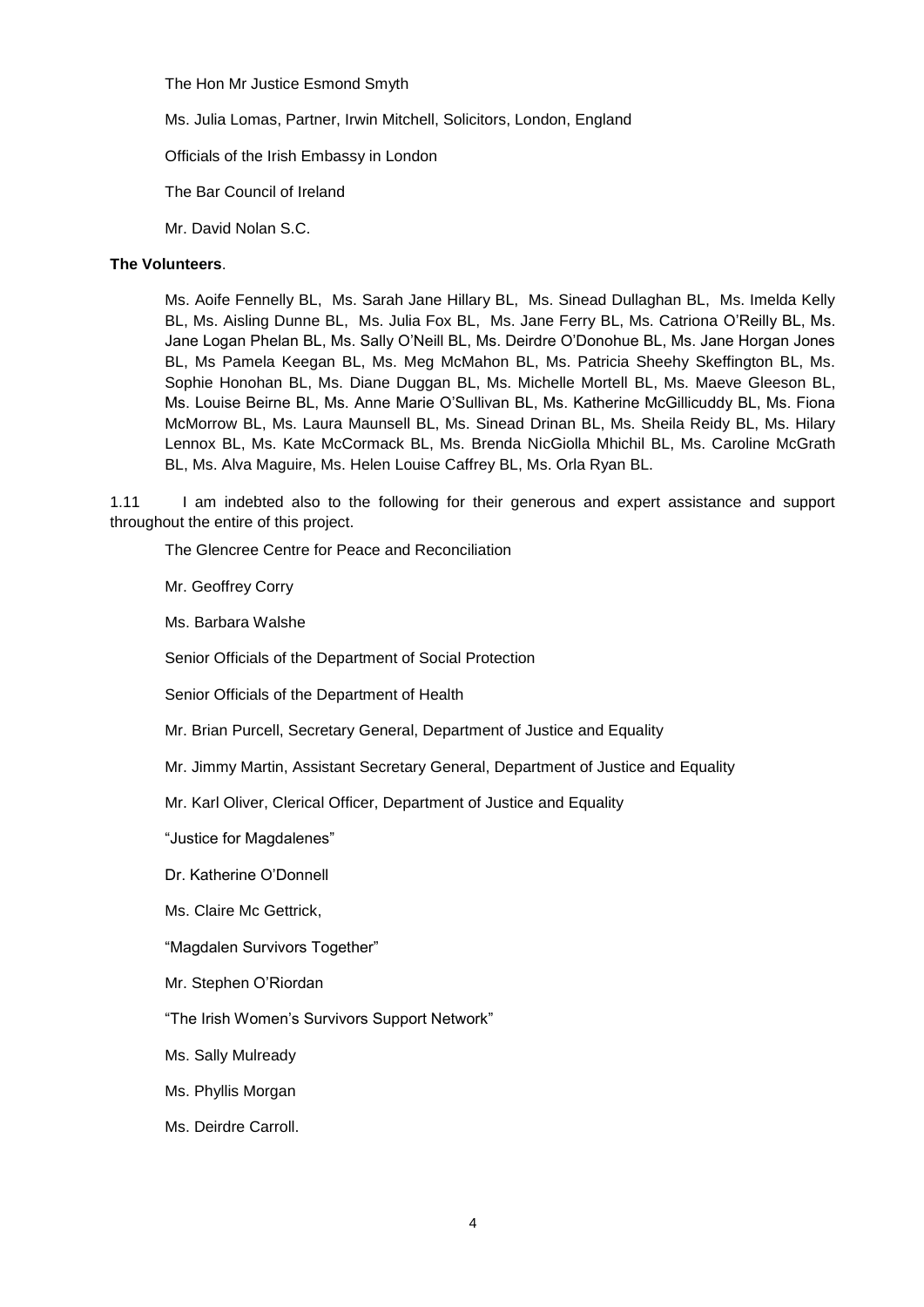### <span id="page-8-1"></span><span id="page-8-0"></span>**A INTRODUCTION**

2.01 The *ex gratia* Scheme which I am recommending will have the following characteristics:

(i) it will exclude mutually antagonistic roles and positions and will avoid invasive and painful inquiry and interrogation

(ii) it will not require the individual assessment of any of the Magdalen women and

(iii) it will be a speedy procedure as part of a final process of healing, reconciliation and closure and, in consequence,

(iv) it should reflect the expressed wishes of an overwhelming majority of the 337 Magdalen women who actively participated in a consultation process with the Commission.

### <span id="page-8-2"></span>**B CHAPTER 4 – WORKING METHOD AND CONSULTATION PROCESS**

#### <span id="page-8-3"></span>*(1) Working Method*

2.02 The "traditional" methods and principles which apply to the awarding and assessment of damages for personal injury are adversarial in nature and require individual assessment based on sworn and documentary evidence of liability, cause, injury and consequence. Individual assessments of the 520 women who, by the 23<sup>rd</sup> May 2013, had expressed an interest in the Scheme would probably take several years to complete and might be further delayed by appeal processes.

2.03 It was decided that a flexible and consensus-orientated approach applying the principles of restorative justice was the appropriate means of achieving the objectives envisaged by the Terms of Reference.

Those principles place an emphasis on underlying interests rather than divisions and seek a creative resolution based upon those factors.

The process adopted was a form of "alternative dispute resolution" ("ADR") which is an umbrella term for a variety of alternative and flexible processes for resolving disputes. The primary focus of these processes is not the parties' respective differences, but the needs, interests and underlying requirements of the parties.

The consultation process chosen was intended to give the participants significant control over its conduct and outcome.

The process and the methodology are described in Chapters 4 and 5.

#### <span id="page-8-4"></span>*(2) Consultation Process*

2.04 The consultation process commenced on the  $26<sup>th</sup>$  March 2013 and concluded on the 9<sup>th</sup> May 2013.

During that time the Commission consulted and conversed personally with 337 Magdalen women and with a number of senior members of the Religious Orders who now accommodate and care for a further 117 of those women.

A number of groups and individuals who represent and advocate on behalf of the Magdalen women were invited to engage in the consultation and review process. They did so readily and helpfully and they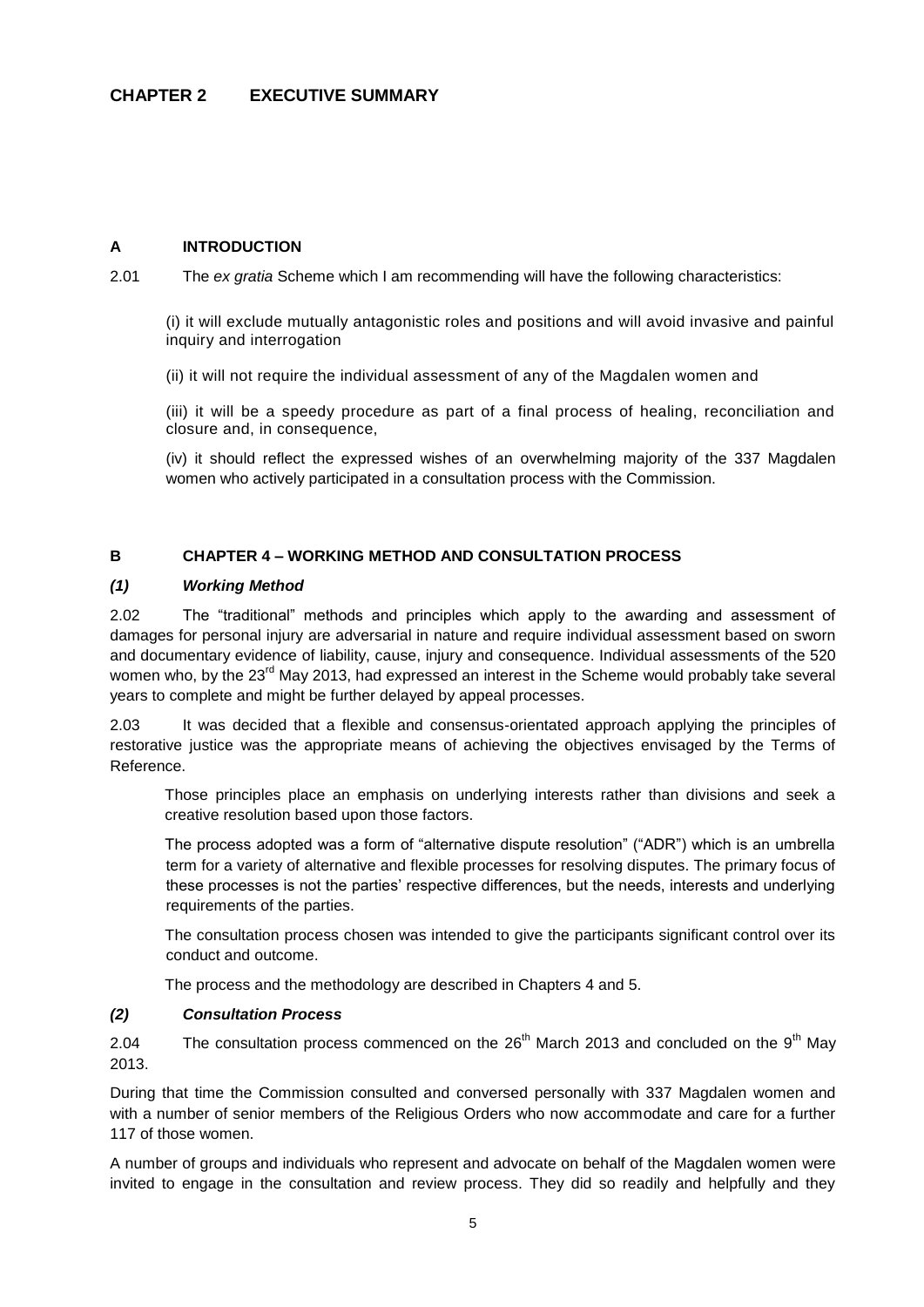provided the Commission with oral and written submissions which were considered carefully by the Commission and contributed significantly to my recommendations.

The submissions provided by the groups and individuals have been summarised in Part 4 of Chapter 4.

### <span id="page-9-0"></span>**C CHAPTER 5: THE SCHEME**

### <span id="page-9-1"></span>*(1) Part 1: Supports and Benefits*

2.05 The following important information and recurring trends and themes emerged from the consultation process namely: (a) an age profile; (b) diverse and sometimes serious health concerns and problems; (c) concerns relating to the vulnerability and capacity of some women, (d) a significant education deficit and (e) some unsatisfactory living conditions.

### *(a) Age Profile*

**2.06** The age profile of those Magdalen women with whom the Commission conversed up to and including the 9<sup>th</sup> of May 2013 is shown below. Some 386 of 454 women provided their age. The average age of a Magdalen woman is now 68 years, 3% are under 50 years and 14% are over 80 years.

### **Age profile**

| Total     | Excluding       | Including those  | Total in   |
|-----------|-----------------|------------------|------------|
|           | those in care   | in care with     | Percentage |
|           | with Religious  | Religious Orders | Terms      |
|           | Orders          |                  |            |
| Under 50  | 9               | 11               | 3%         |
| $50 - 60$ | 70              | 74               | 19%        |
| 60-65     | 67              | 74               | 19%        |
| 66-70     | 72              | 84               | 22%        |
| 70-75     | 43              | 57               | 15%        |
| 75-80     | 22              | 33               | 9%         |
| over 80   | 32 <sub>2</sub> | 53               | 14%        |
|           | 315             | 386              | 100%       |

### *(b) Health Concerns*

During the consultation process the following were amongst many health concerns of Magdalen women: (1) cancer, (2) heart complaints, (3) high blood pressure and diabetes, (4) mental health illnesses, (5) mobility problems, (6) dementia, (7) arthritic complaints, (8) arterial difficulties and (9) visual and hearing deficits.

2.07 A fundamental element of the Scheme should relate to the provision of healthcare and access to healthcare services. The health needs and requirements of the women surveyed are diverse in nature so the women should be provided with access to a comprehensive suite of health care services. Those services include:

- GP services;
- Prescribed drugs, medicines, aids and appliances;
- Dental services;
- Ophthalmic services;
- Aural services:
- Home support;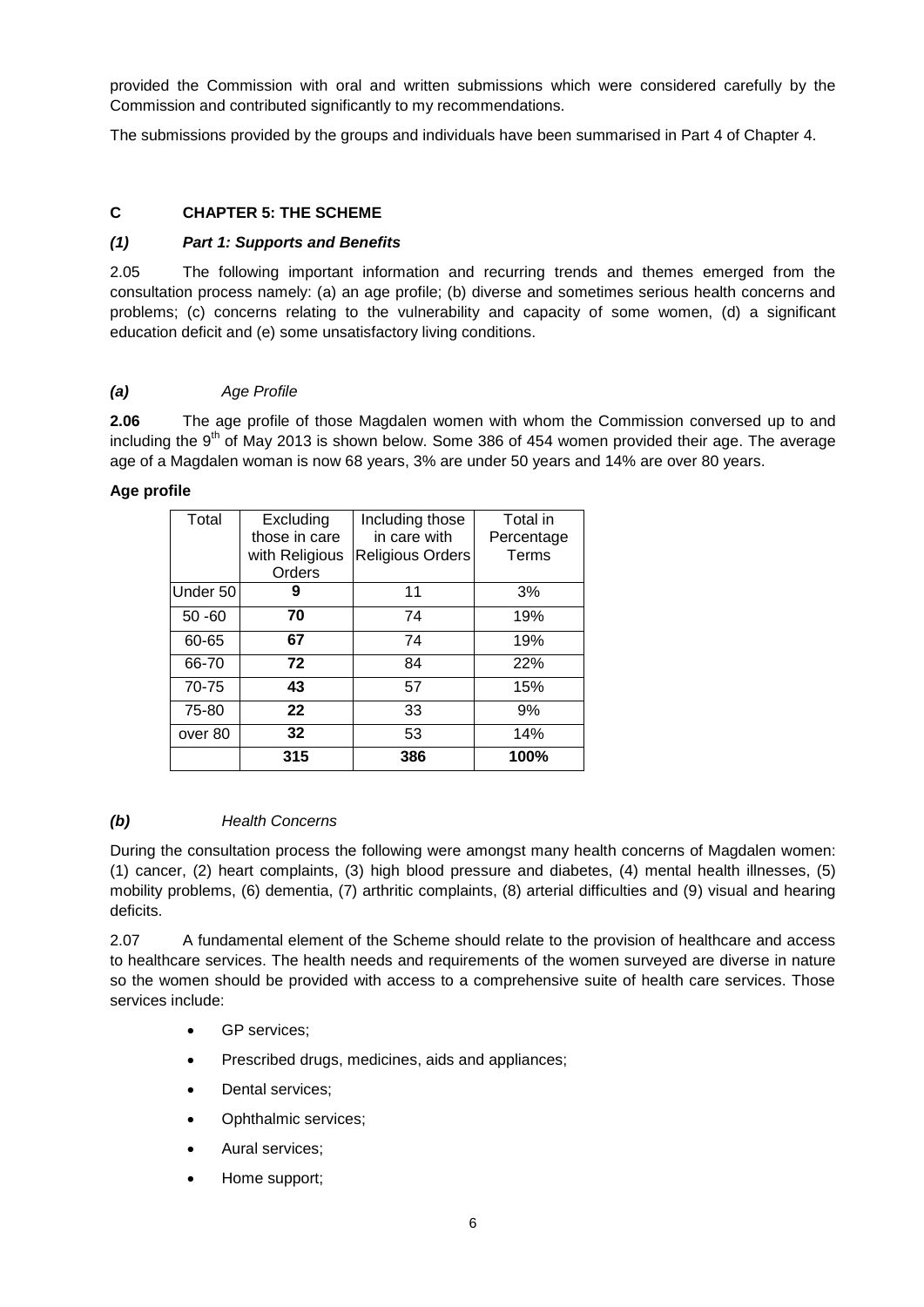- Home nursing;
- Counselling services;
- A range of other services, to include chiropody / podiatry and physiotherapy.

I have, therefore, formed the opinion that the health provisions of the Scheme should operate in a manner similar to the scheme made available to certain persons under the Health (Amendment) Act 1996.

# *1 ST RECOMMENDATION*

*Magdalen women should have access to the full range of services currently enjoyed by holders of the Health (Amendment) Act 1996 Card ("the HAA card").*

*As an integral part of the ex gratia Scheme a card entitling its holder to health services equivalent to those provided to the holder of a HAA card should be given to each of the women who were admitted to and worked in a designated Magdalen laundry.*

*Details of the range, extent and diversity of the community services to be provided to the Magdalen women are described within Appendix G.*

*Primary legislation similar to the Health (Amendment) Act 1996 or a statutory amendment to that Act is required in order to implement this recommendation. (A draft Heads of Bill is provided within Appendix E).*

# <span id="page-10-0"></span>*(2) Part 2: Ex Gratia Payments*

*(c) Vulnerability and Capacity.*

2.08 A significant number of the Magdalen women are frail and some are very vulnerable. Many are now at an advanced age. The Commission is concerned to protect, for the benefit of those vulnerable women, the resources which they will acquire when they receive monetary payments arising out of the proposed Scheme.

It has been necessary for the Commission to seek to balance the needs and interests of those elderly vulnerable women with the needs and interests of the many other Magdalen women who are younger, healthier, more energetic and more independent.

Additionally the Commission has been concerned to accommodate the requirements of those Magdalen women whose capacity to manage their own affairs are in question. Its conclusions and recommendations in that respect can be found in Chapter 6 and Appendix F.

# *(d) Education Deficit.*

2.09 A number of the women had been deprived of an education because they were admitted to the laundries at an early age and received no additional education.

Some stated that they believed that their right to an education had been "taken away" from them; some could not read or write and some had taught themselves to read and write.

Those who struggled with literacy and numeracy described how they would sometimes feel embarrassed when asked to read or to work with numbers. Some described how they had often wished to return to education but that they believed that it was now "too late".

A very large number of the women received inadequate educational assistance within the laundries at a time within their lives when education was of considerable importance.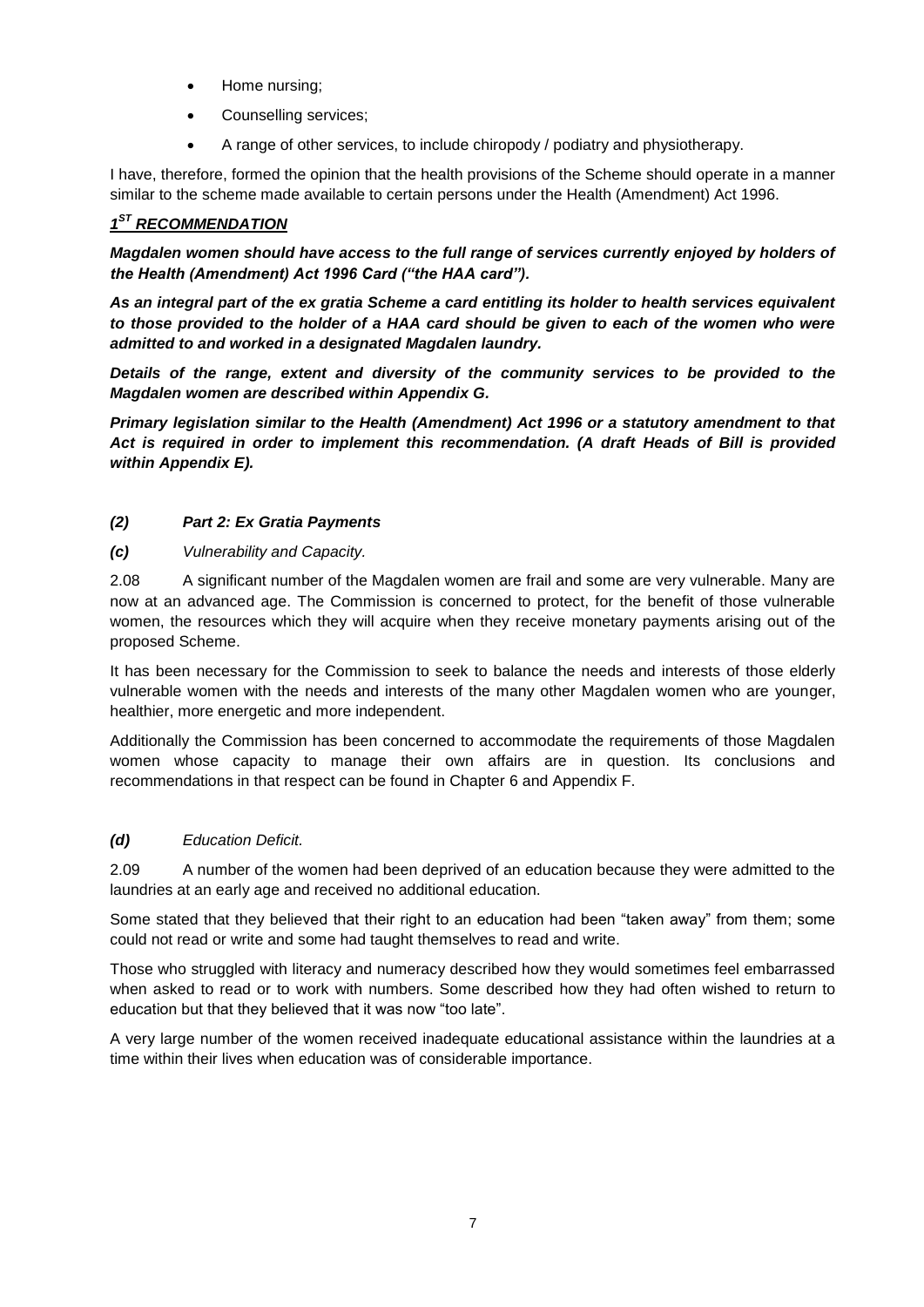### *(e) Living Conditions.*

2.10 Whilst a large proportion of the women surveyed indicated that they were married or widowed, approximately one-third of the women stated that they now lived alone. A significant proportion of women<sup>1</sup> indicated that they lived in conditions that they would not describe as warm and comfortable.

Many of the women stated that they found it hard to make ends meet and to pay household bills. Others indicated that they were "just about" able to pay their bills. Others wished to improve their living conditions; a number of women spoke of having no hot water and no central heating; some women described difficulties in climbing the stairs of their home and indicated that stair lift would improve their situation greatly.

One woman described how she has undergone knee-replacement surgery and is now on a waiting list to have a bathroom shower installed by the local authority. Some women lived in rental accommodation and found it difficult to pay their rent on a regular basis. Some described worries about security and wished to be in a position to replace the doors and the windows of their homes. In particular, many women spoke about being unable to properly heat their homes or described being worried about exceeding their home heating allowance.

# <span id="page-11-0"></span>*(3) "Criteria" taken into account*

2.11 The advice which I must provide in relation to the proposed Scheme requires me to take into account "criteria determined to be relevant, including work undertaken and other matters as considered appropriate, to contribute to a healing and reconciliation process".

The above information relating to the Magdalen women's education and living conditions has been included within the criteria which I have taken into account in deciding upon and calculating "the nature and amount of ex gratia payments…" to be recommended for those women.

I am also taking into account the observations within the McAleese Report in relation to the harsh and physically demanding work required of the women and the traumatic, on-going effects which their incarceration and misery within the laundries has had upon their security, confidence and self-esteem.

In order to seek a level of proportionality between my recommendations for *ex gratia* payments and full and complete awards of damages for personal injuries I have examined and considered some of the methods of assessments of damages for personal injuries adopted by statutory and non-statutory bodies established in recent times.

# *2 ND RECOMMENDATION*

### *The State Pension (Contributory)*

*While many of the women were in receipt of social welfare and related payments, a very small proportion<sup>2</sup> of the women indicated that they are currently in receipt of the State Pension (Contributory).* 

*All of the women who worked within the designated laundries worked without pay, some for very long periods of time. I am recommending that the proposed Scheme should include provisions enabling all of the women who were admitted to and worked in the designated laundries upon reaching pension age, to receive, (from an administrative scheme created for that purpose), the equivalent of the State Pension (Contributory) for the remainder of their lives.* 

*The receipt of that benefit will acknowledge the fact that the Magdalen women have worked within (and, arguably to an extent for), the State for a period of time. They are entitled to recognition of that fact.*

 $1$  25% based on answers received from 223 women.

 $2$  4% of the women who answered this particular question.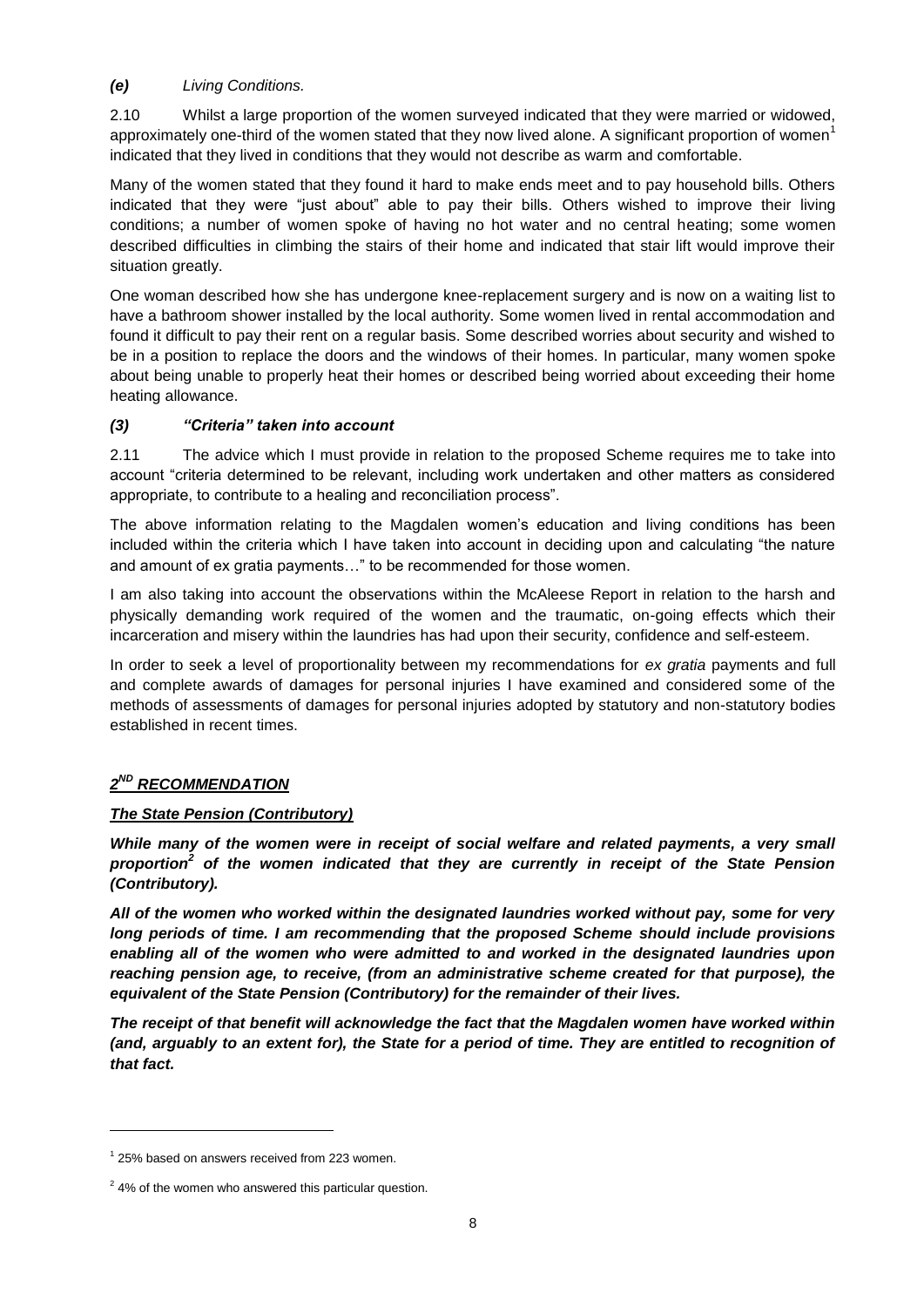*The payments received by the women under this heading should be tax-free and should not be considered "means" for any means-assessed benefit in the State.*

*Magdalen women who are already in receipt of other State benefits (such as a State Widow's pension, or a State Non Contributory Pension), should not receive that payment in addition to those existing benefits, but rather a payment sufficient to top this up to the amount of the State Contributory Pension.*

*Equally the minimum weekly payment of €100 for those women who have not yet attained State Retirement Age (see 4th Recommendation) is intended to ensure a minimum level of income inclusive of any other State benefits but not in addition to such benefits.* 

*This principle should apply equally to other similar circumstances.* 

*How that can be achieved is discussed in Chapter 5.*

### $3<sup>rd</sup>$  *RECOMMENDATION*

#### *Other Payments.*

*I am satisfied that the traumatic effect of admission and incarceration within the designated laundries has had such an adverse effect upon the education, perceived reputation, subsequent health, life, lifestyle, confidence and self esteem of the Magdalen women that those amongst them who were admitted to a designated laundry and worked there for less than 3 months should be paid the sum of €10,000.* 

*That payment should be supplemented to reflect the "work undertaken" by the women within the laundries and under this heading I am recommending that women who worked in the laundries for up to 3 months should be paid a further €1,500 so that women who have spent less than 3 months in the laundries will receive €11,500 (€10,000 as a General Payment and €1,500 as an additional payment for work done).*

*The effects upon the education, reputations, health, lives, confidence and self esteem of those who were admitted to and worked in designated laundries for longer periods are likely to have been greater than those who worked for less than 3 months and I am recommending that they should be paid sums of money correspondingly greater, increasing by €1,000 for each month in the laundries up to 5 years and 3 months, and thereafter by €500 per month up to a maximum total payment of €100,000. The payments for a sample of terms spent in the laundries are set out as follows:*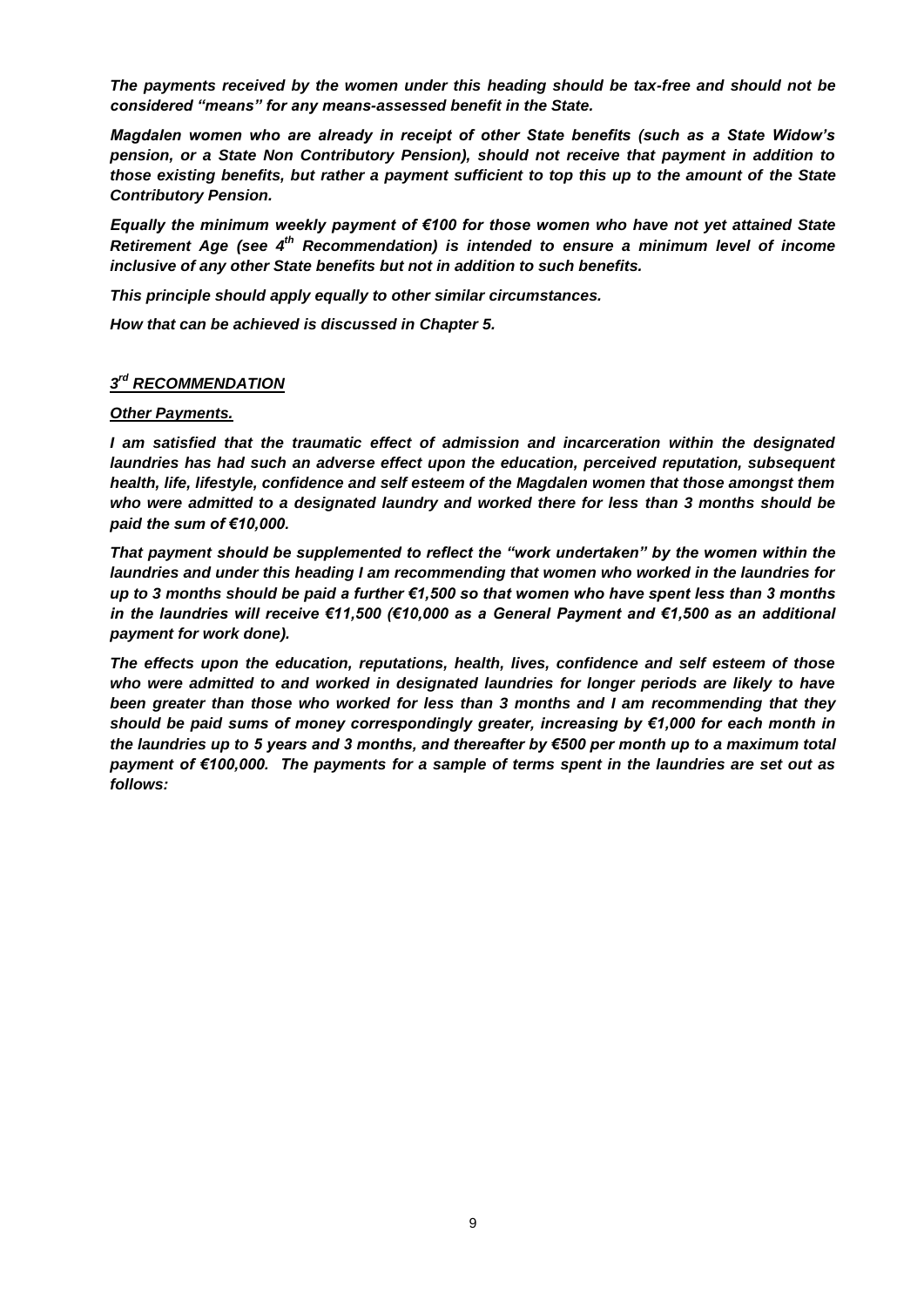| Time spent in laundries  |         |          |          |           |
|--------------------------|---------|----------|----------|-----------|
| Years                    | Months  | General  | Work     | Total     |
|                          |         | Payment  | Payment  | Payment   |
|                          |         |          |          |           |
|                          | up to 3 | € 10,000 | € 1,500  | € 11,500  |
| 0                        | 4       | € 10,500 | € 2,000  | € 12,500  |
| 0                        | 5       | € 11,000 | € 2,500  | € 13,500  |
| $\mathbf 0$              | 6       | € 11,500 | € 3,000  | € 14,500  |
| 0                        | 7       | € 12,000 | € 3,500  | € 15,500  |
| 0                        | 8       | € 12,500 | €4,000   | € 16,500  |
| 0                        | 9       | € 13,000 | €4,500   | € 17,500  |
| 0                        | 10      | € 13,500 | € 5,000  | € 18,500  |
| 0                        | 11      | € 14,000 | € 5,500  | € 19,500  |
| 1                        | 0       | € 14,500 | € 6,000  | € 20,500  |
| $\overline{2}$           | 0       | € 20,500 | € 12,000 | € 32,500  |
| 3                        | 0       | € 26,500 | € 18,000 | €44,500   |
| 4                        | 0       | € 32,500 | € 24,000 | € 56,500  |
| 5                        | 0       | € 38,500 | € 30,000 | € 68,500  |
| 6                        | 0       | €40,000  | € 36,000 | €76,000   |
| 7                        | 0       | €40,000  | €42,000  | € 82,000  |
| 8                        | 0       | € 40,000 | €48,000  | € 88,000  |
| 9                        | 0       | €40,000  | € 54,000 | € 94,000  |
| 10                       | 0       | €40,000  | € 60,000 | € 100,000 |
| More<br>than 10<br>years |         | €40,000  | € 60,000 | € 100,000 |

A more detailed Table of Payments showing precise calculations can be found in Appendix A.

### *4th RECOMMENDATION*

#### *Income Payments*

*A significant number of the Magdalen women are frail and some are very vulnerable. Many of them are now at an advanced age. The Commission is concerned to protect, for the benefit of those vulnerable women, the resources which they will acquire when they receive monetary payments arising out of the proposed Scheme.* 

*It has been necessary for the Commission to seek to balance the needs and interests of those elderly vulnerable women with the needs and interests of the many other Magdalen women who are younger, healthier, more energetic and more independent. In order to achieve that balance the Commission has taken the view that the needs and interests of the Magdalen women would be best addressed by making any ex gratia payments in excess of €50,000 payable to the women as tax free weekly income for the remainder of their lives.*

*The weekly income payable has been calculated actuarially based upon established life expectancy tables. It continues for life and then ceases.*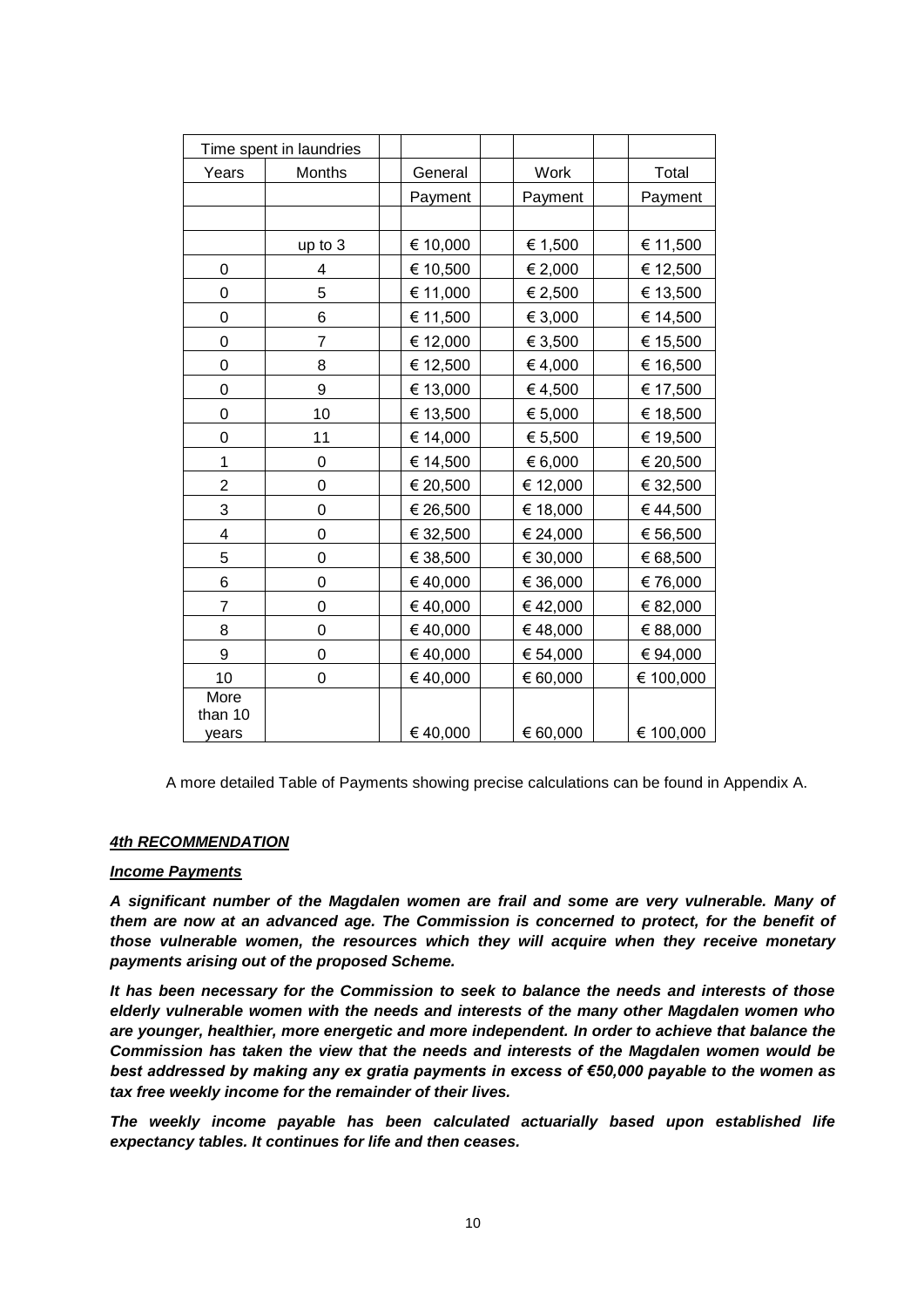*It should not be forgotten that the proposed Scheme also requires the provision of weekly tax free payments equivalent to the State Pension (Contributory) - amounting to €230.30 weekly to each woman upon reaching the State Retirement Age (SRA).*

*I am recommending that those women who have not yet reached the SRA should be granted a minimum tax free weekly income of not less than €100 (€5,200 annually), to be paid until the payments equivalent to the State Pension (Contributory) commence. This should overlap with any ex gratia payments in excess of the €50,000 which will also be converted into an income set at a minimum of €100 per week (€5,200 annually) which will be paid until State Retirement Age has been reached or to increase their income if they have already attained State Retirement Age.*

*Similarly, I am recommending that for women who have reached the State Retirement Age, those women should be provided with payments equivalent to the State Pension (Contributory). This should also overlap with any ex gratia payments in excess of the €50,000 which will also be converted into a life income.* 

*Examples of the weekly and annual payments to be paid to women under State Retirement Age (SRA) can be found in Part 1 of Appendix C.*

*Examples of the weekly and annual payments to be paid to women who have reached SRA can be found in Part 2 of Appendix C.*

*The exact method to convert the amount of any payment over €50,000 into income (with examples) is described in Appendix D.* 

### $5^{\text{\tiny{TH}}}$  *RECOMMENDATION*

*I am recommending that appropriate legislative and other measures should be taken to ensure that all monetary payments (whether paid as "lump sums" or as income) should be exempt from income and other tax and should be exempt from being assessed as "means" in relation to other means tested benefits to which eligible Magdalen women are currently entitled.*

*How that can be achieved is discussed in Chapter 5 herein and I am recommending the inclusion of the Magdalen women within the specific exemptions from income and other taxes described in Chapter 5 in respect of payments made to them under the proposed Scheme.* 

### *6 th RECOMMENDATION*

### *Payments to fund a "Dedicated Unit"*

*Many of the advocates and representative groups who spoke to the Commission on behalf of the Magdalen women emphasised the need to provide the women with ongoing support and assistance. They, and many of the women in conversation, also spoke of the wish of many women to meet and interact with one another.* 

*Some representatives and advocates and some of the women expressed a wish to meet with members of the Religious Orders who were responsible for the management of the designated laundries.* 

*Others recommended the establishment of a museum or archival centre or project to honour and commemorate the Magdalen women past and present. There appeared to be a consensus in*  favour of the creation and maintenance of a small memorial garden within the Sean Mc Dermott *Street premises to honour and commemorate the women.*

*All of the above suggestions are consistent with the principles of restorative justice which have influenced and regulated the proposed Scheme.*

*I am therefore recommending that the State should establish, fund, staff and accommodate a small Dedicated Unit which should be charged to provide the following services for eligible Magdalen women:*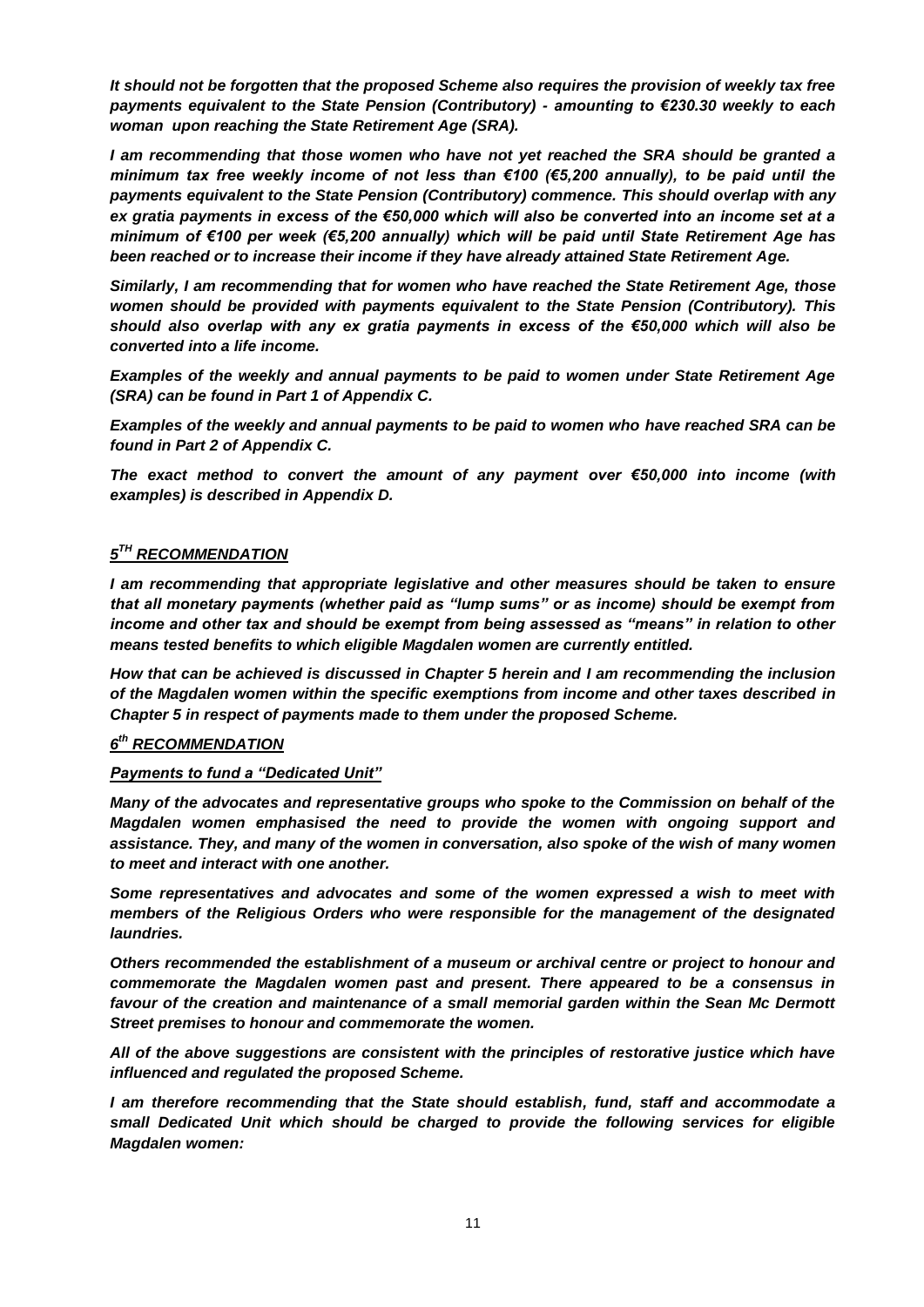- *A helpline accessible daily by the women to assist them to obtain the health, monetary and other benefits to which they will now be entitled<sup>3</sup>*
- *Investigative and other help and assistance in obtaining such sheltered or other housing as they may be entitled to.*
- *Investigative and other help and assistance in obtaining such educational assistance as they may be entitled to.*
- *Practical and, if necessary professional, assistance to enable those women who wish to do so to meet with those members of the Religious Orders who have similar wishes to meet and interact.*
- *Similar practical assistance to meet and interact with other Magdalen women.*
- *The acquisition, maintenance and administration of any garden, museum or other form of memorial which the Scheme's administrator, after consultation with the advisory body or committee referred to below has decided to construct or establish.*

*The Unit should be established after the Scheme's administrator has first consulted with and received written submissions from an advisory body or committee which should be established by the administrator for that purpose and which should include at least 6 Magdalen women. That body or committee should additionally include at least 2 representatives of eligible women currently living within the UK or elsewhere.*

*A simple appeal process to a single agreed independent person should also be provided to resolve disagreement or dissatisfaction by the advisory body or committee with preliminary decisions made by the Scheme's administrator in respect of the matters identified above.*

### *7 th RECOMMENDATION*

#### *Eligibility and Qualification Process*

*I am strongly of the opinion and recommend that, if the proposed Scheme is to be successfully implemented, it will be imperative for the Scheme's administrator to apply a fair and robust eligibility or qualification process so that eligible applicants will have access to institutional and other relevant records and receive such additional and other co-operation and assistance from State and other agencies as they may require in order to enable them to properly record and verify the work which they have done and the periods(s) of time which they have spent within the laundries. Where a written "expression of interest" (or other written application for inclusion within the proposed Scheme) has been provided to the State by or on behalf of a Magdalen woman who was alive on or after the 19th of February 2013 then that woman will be eligible for consideration to be included within the Scheme. Additional income ex gratia payments (payable to women entitled to payments in excess of €50,000) will not accrue to the benefit of the estate of any Magdalen woman.*

*The eligibility or qualification process should provide an appeal procedure for applicants who are dissatisfied with the primary process.*

### **WAIVER**

l

**2.12** Eligible Magdalen women should be entitled to apply for inclusion within the proposed Scheme and there should be no time limitation placed upon their right to do so.

 $3$  This would be comparable to the Liaison Officer available in respect of the HAA card provided for under the Health (Amendment) Act 1996.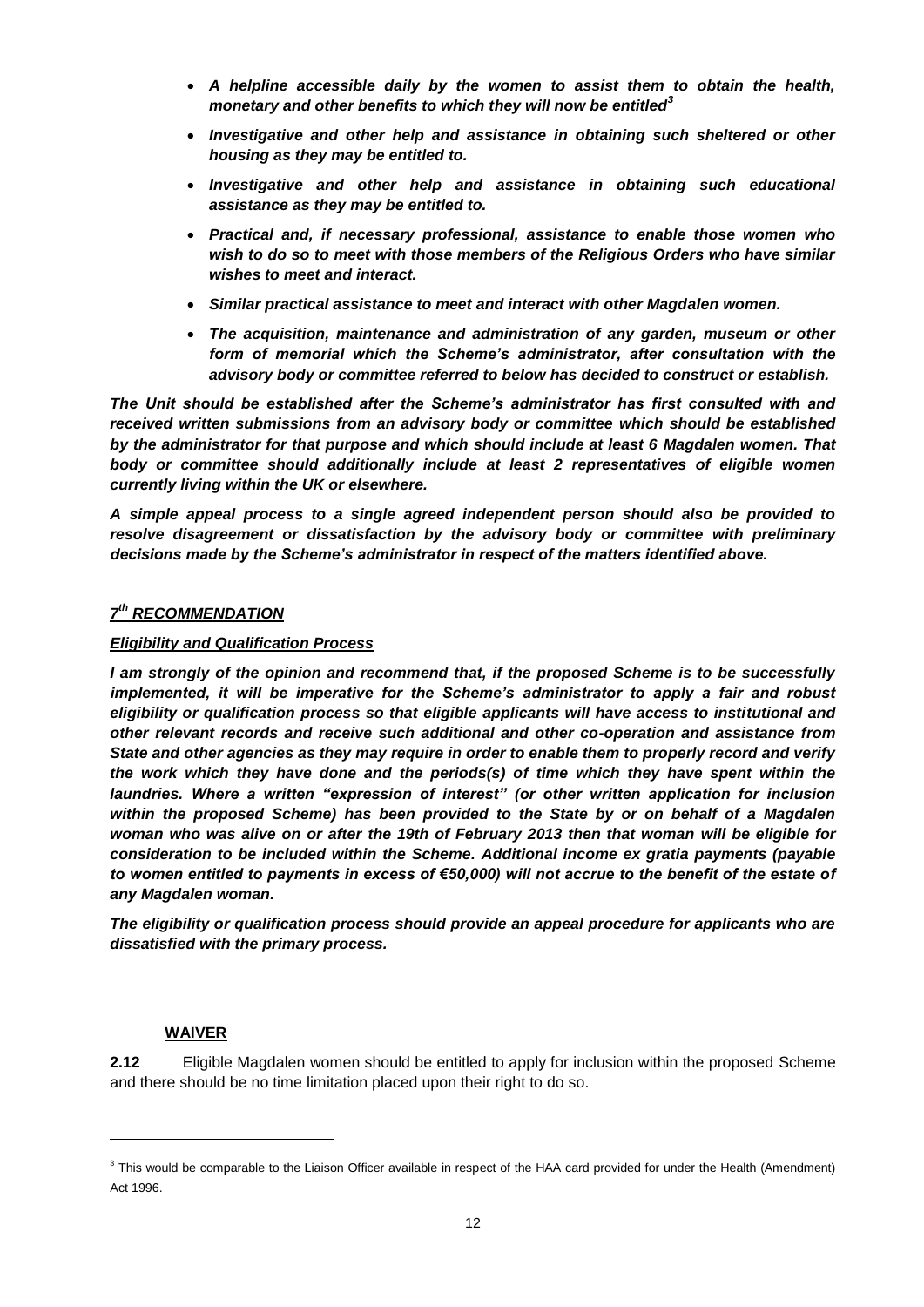However, those women who apply for, are included within and obtain the benefits of the Scheme should not be permitted to make any further claim against the State or any of its agencies in respect of their admission to and time spent within the designated laundries.

Similarly any Magdalen woman who pursues to completion a claim against the State or any of its agencies in any Court or Tribunal seeking compensation or redress in respect of her admission to or work within a designated laundry shall not then be eligible for inclusion within the Scheme.

# *8 TH RECOMMENDATION*

*I am recommending that they should, therefore, upon agreeing to participate in and accept the benefits of and associated with the Scheme, agree also to waive in writing any further right of action against the State and its agencies arising out of their admission to and work within the designated laundries.*

*The State should provide a draft of an appropriate document of waiver to each woman who applies for inclusion within the Scheme. Because agreement to comply with the terms of such a document will involve the abandonment of a right of access to the courts, each applicant must be advised to take professional legal advice before concluding such an agreement.*

*The cost of such professional legal advice should be borne by the State. The Commission believes that such advice should not be onerous for legal advisors and the State should place an appropriate "cap" upon those costs after such tendering or other process as it deems appropriate.*

#### *State Funding*

During the consultation process the representatives of a number of the Religious Congregations expressed concerns regarding State funding. Under the Health Act 2004 (the "2004 Act") the HSE is entitled to enter into arrangements with those persons or bodies (the "service providers") that provide health or other personal social services on behalf of the HSE.

Under s.38 and s.39 of the 2004 Act, the HSE may provide funding and assistance to those service providers and to certain bodies. The service providers must provide the HSE with details of income and expenditure on an annual basis.<sup>4</sup>

Some Congregations (as "service providers"), are concerned that where payments are made to Magdalen women in their care, this could have an adverse effect in terms of funding for their ongoing care. A similar concern arises that any payments made under the Scheme I am recommending would adversely affect the entitlements of those Magdalen women.

# $9^{TH}$  *RECOMMENDATION*

*I do not believe that payments made to those Magdalen women in care will or should have an adverse effect on funding received under s.38 or s.39 of the Health Act 2004 but I am aware that under s.10 of the 2004 Act the Minister for Health is entitled to issue "general written directions"<sup>5</sup> to the Health Service Executive ("the HSE").* 

*Since the Minister for Health is empowered to direct the HSE (in respect of s.38 or s.39 funding) not to take into account any monies received by individuals or groups such as the Magdalen women so as to reduce the funding that their carers (including Religous Congregations) will receive I am recommending that the Minister should make such a direction in relation to the Magdalen women.*

<sup>4</sup> Section 38(3) of the Health Act, 2004.

 $5$  Section 10(1) of the Health Act, 2004.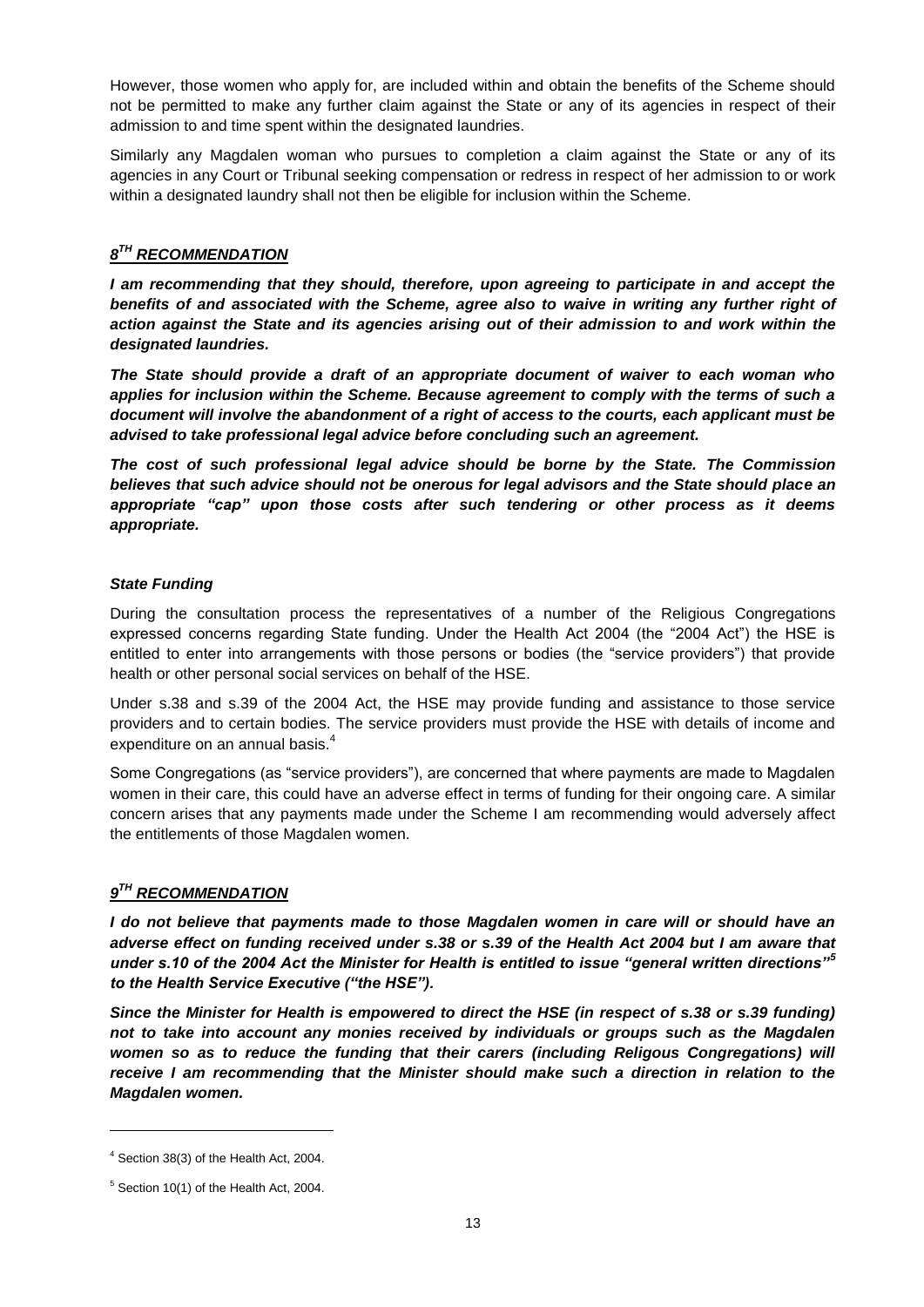*The MInister for Health is, separately, empowered by section 36(1) of the Nursing Homes Support Scheme Act 2009 to make Regulations to give full effect to that Act. I am therefore recommending that the Minister should make Regulations under section 36 of the 2009 Act providing that any monies received by the Magdalen women under the Scheme are not to be taken into account for any purposes under the 2009 Act.*

### <span id="page-17-0"></span>**D CHAPTER 6: CAPACITY**

2.13 A significant number of the Magdalen women are frail and some are very vulnerable. Many are now at an advanced age. It will be necessary to protect the resources which some of the women will acquire when they receive monetary payments arising out of the proposed Scheme.

Safeguards must, therefore, be put in place to ensure that the payments made to them are secured and protected and used exclusively for their benefit. Their rights to participate and benefit from the proposed Scheme must remain identical to the rights which will attach to all of the other women who participate in it.

It has been necessary to seek to balance the needs and interests of those elderly vulnerable women with the needs and interests of the many other Magdalen women who are younger, healthier, more energetic and more independent.

# *10th RECOMMENDATION*

*The Nursing Homes Support Scheme is a scheme that operates primarily for the benefit of those members of society who are at an advanced age, who may be vulnerable and who may require assistance making important decisions.* 

*The provisions of the Nursing Homes Support Scheme Act 2009 ("NHSS Act 2009") and in particular the provisions concerning the appointment of care representatives will enable a balance to be struck between oversight and supervision on the one hand, and flexibility on the other.* 

*I am, therefore, recommending that the scheme established under the NHSS Act 2009 (and in particular the aspects of the scheme that allow for the appointment of certain persons who are bound to act in the best interests of the vulnerable person and who are subject to supervision and accountable to the court for their actions) should be extended and should apply to those women who may benefit under the ex gratia Scheme.* 

*The scheme established under the NHSS Act 2009 combines adequate supervision and oversight with flexibility and the scheme should, therefore, be extended to apply to those women who may benefit under the ex gratia Scheme.* 

*Details of how this can be achieved can be found in Chapter 6 and in Appendix F.*

# <span id="page-17-1"></span>**E CHAPTER 7: THE REDRESS BOARD SCHEME**

2.14 This Term of Reference contemplates the potential for "double recovery" where an applicant for inclusion in the proposed Scheme has already recovered under the Redress Board scheme "due to the direct transfer of that person from an industrial school to a relevant Laundry and their time or part of their time spent in a Laundry or Laundries".

It is clear that the Oireachtas intended that disclosure of information relating to Redress Board proceedings should be prohibited save in very limited, specific and prescribed circumstances.

However there is scope for accessing certain information. Pursuant to s.28(5A) of the Residential Institutions Redress Act 2002, as amended, the administrators of the Magdalen scheme could, subject to a Ministerial order to that effect and only in the course of a hearing, inquiry or investigation in relation to, or adjudicating on, any matter as may be so prescribed, request the Redress Board to provide to those administrators documentation prepared for the purposes or in contemplation of an application to the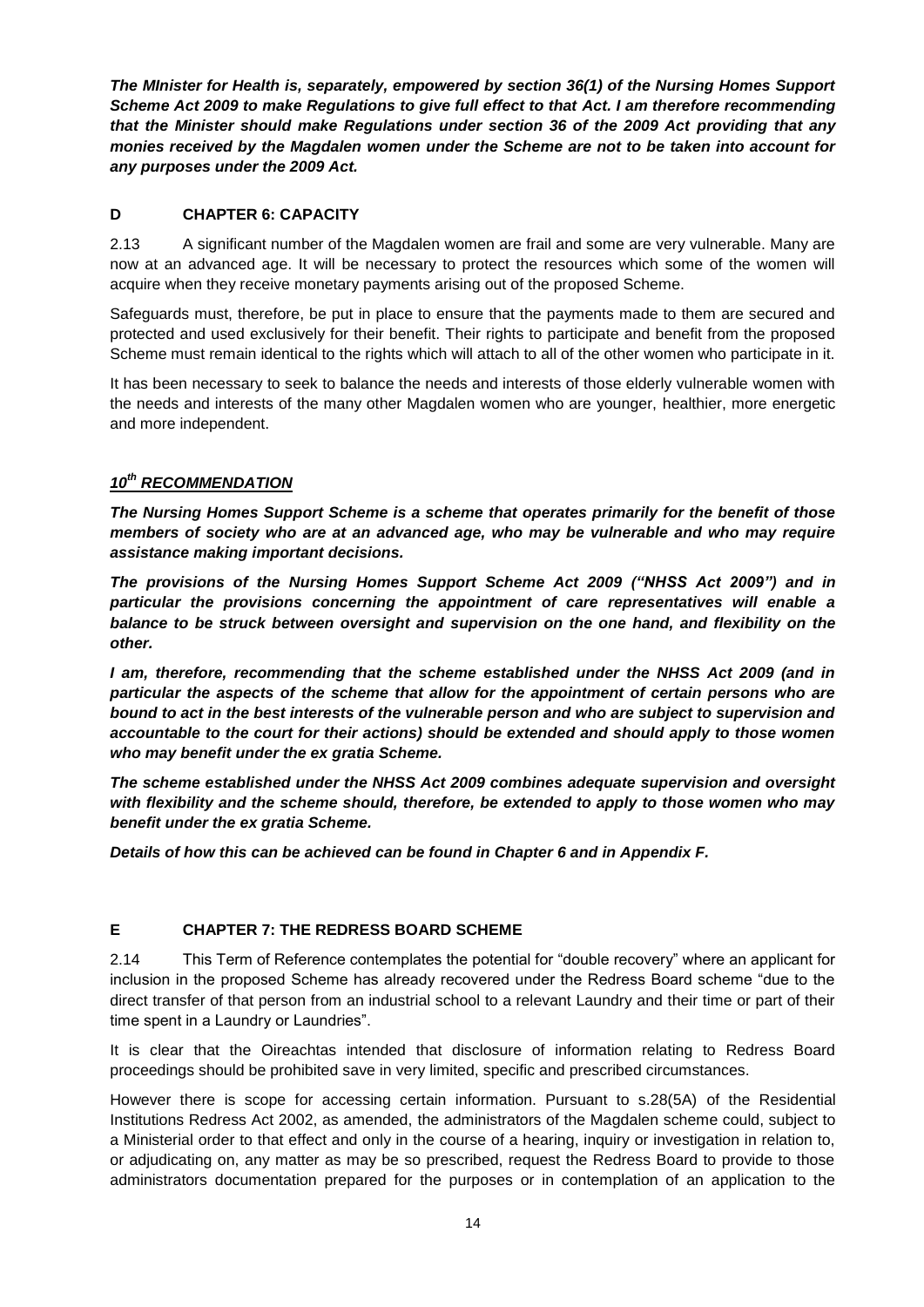Board or a submission for a review by the Review Committee (or given in evidence in such application or review).

Pursuant to s.28(5B) of the 2002 Act, the administrators of the Magdalen scheme could, subject to a Ministerial order to that effect (and only in the course of a hearing, inquiry or investigation in relation to, or adjudicating on, any matter as may be so prescribed), request the Redress Board to provide to those administrators, information or evidence provided or given to the Board or the Review Committee.

Importantly however, and with regard to both s.28(5A) and s.28(5B) I do not believe that these provisions can be relied upon to justify a request to the Redress Board to disclose to the administrators of the Scheme the fact that an award was made or to disclose the details of an award. Further, and in accordance with s.28(6), any information provided may not contain information that could reasonably lead to the identification of any third party, such as an institution or relevant person.

Under section 28(5A) and (5B) of the 2002 Act, disclosure could be made of application forms, submissions for review by the Review Committee and evidence and information given to the Redress Board or Review Committee in respect of applications or submissions for review.

It is possible that documentation disclosed would have to be disclosed in a redacted form. It is not possible to accurately assess whether or not any documentation and information disclosed would enable the administrators of the Scheme to carry out a "cross referencing" exercise effectively (i.e. to identify the extent to which any award made by the Redress Board included a sum specifically due to the direct transfer of that person from an industrial school to a relevant laundry and their time or part of their time spent in a laundry).

Common sense and anecdotal information suggest that it would be difficult, if not impossible. It would certainly be an expensive exercise.

### *11 th RECOMMENDATION*

*I do not consider that the enactment of further legislation and the time and expense which disclosure, perusal and investigation of Redress Board Orders, transcripts, and remaining evidence would require is warranted since such measures are very unlikely to provide for the Scheme Administrators evidential or other information which would be of relevance to the proposed Scheme.* 

*That is because detailed examination of Redress Board orders, transcripts and other documents is very unlikely to identify and measure that part of an award which has been made because it is "specifically due to the direct transfer of that person from an industrial school to a relevant Laundry and their time or part of their time spent in a Laundry or Laundries".* 

*I am therefore recommending that the Scheme should not seek to investigate or consider this matter further.*

### <span id="page-18-0"></span>**F CHAPTER 8 - UK RESIDENTS**

2.15 A number of women who may benefit under the Scheme are resident in the UK and are concerned that any payment made to them by the Irish Government will be regarded as income for means-tested benefits purposes;

2.16 In the UK when payments which are *"made in consequence of any personal injury to the claimant"* are paid into a *"bare trust"* fund known as a *"personal injury trust"* fund that payment is disregarded as capital for income support / means-tested benefit purposes.

It is the *source* of the funds that dictates whether or not the statutory disregards should apply. Where the *personal injuries* element of the payment is absent, the disregard will not apply.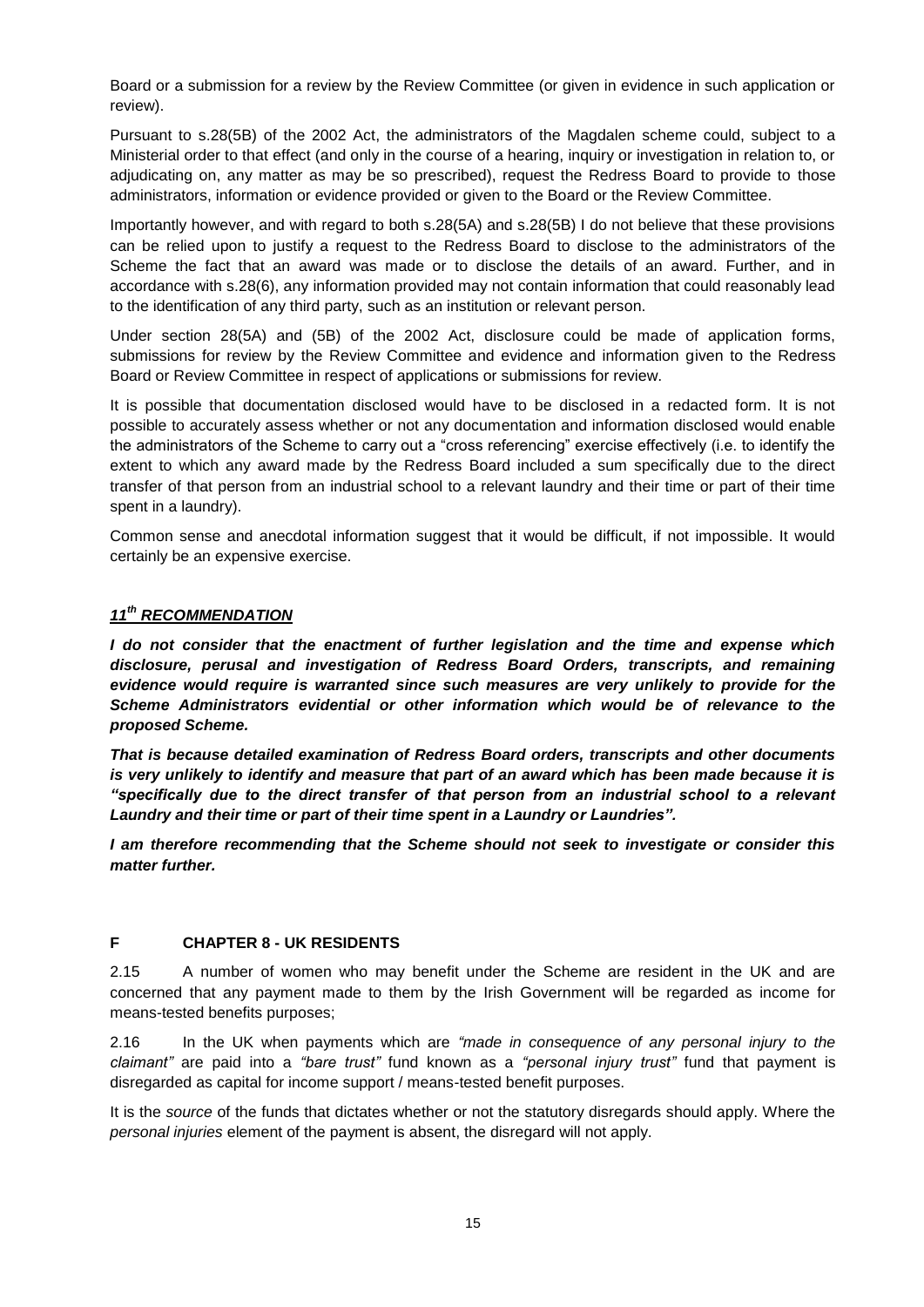Where funds which are not deemed to derive from a payment made in consequence of a personal injury are placed within a *"personal injury trust"* those funds will be regarded as capital for means-tested benefits purposes and the beneficiary under the trust may lose their entitlement to benefits and supports.

Neither I nor the UK expert whose advice I have sought can advise with authority that the making of the ex gratia payments recommended within this Report will not adversely affect the existing social and other entitlements, benefits and supports available to UK residents if the payments are paid into *"personal injury trust"* funds created for that purpose.

Those parts of the recommended payments which are made in recognition of the effects which incarceration has had upon the health, life, lifestyle, confidence and self-esteem of the Magdalen women can certainly be validly be described as *"personal injury"* payments and it can also be validly argued that the payments equivalent to the State Pension (Contributory) and those made for the *"work undertaken"* by the women during that time was *"made in consequence of… (a)... personal injury to the claimant".* 

However contrary arguments can be advanced and legislative and other changes can be made for policy and other purposes within the UK at any time.

Bilateral arrangements exist between the Department of Social Protection and the Department of Work and Pensions (the Department which has responsibility for welfare and pension policy in the UK).

# *12 TH RECOMMENDATION*

*Since the UK tax and benefit regime is governed and regulated by the UK authorities it is ultimately those authorities who will decide whether payments will be disregarded in the context of either tax or means-tested benefits or both.* 

*Dialogue at a political level, where possible, with a view to ensuring certainty on this matter is all that I can recommend.*

*If dialogue at political level confirms that payments into "personal injury trusts" will have no adverse effects upon UK benefits then the Scheme should allow for payments (capped at ST£1000) in respect of the cost of establishing the requisite trust funds.*

(Some Magdalen women now live in other jurisdictions, including the US, Canada, Australia, Germany, Switzerland and other countries.

Although my Terms of Reference do not expressly refer to those women the observations which I have just made apply with equal force to their circumstances, their tax liabilities and the social and other benefits to which they are entitled).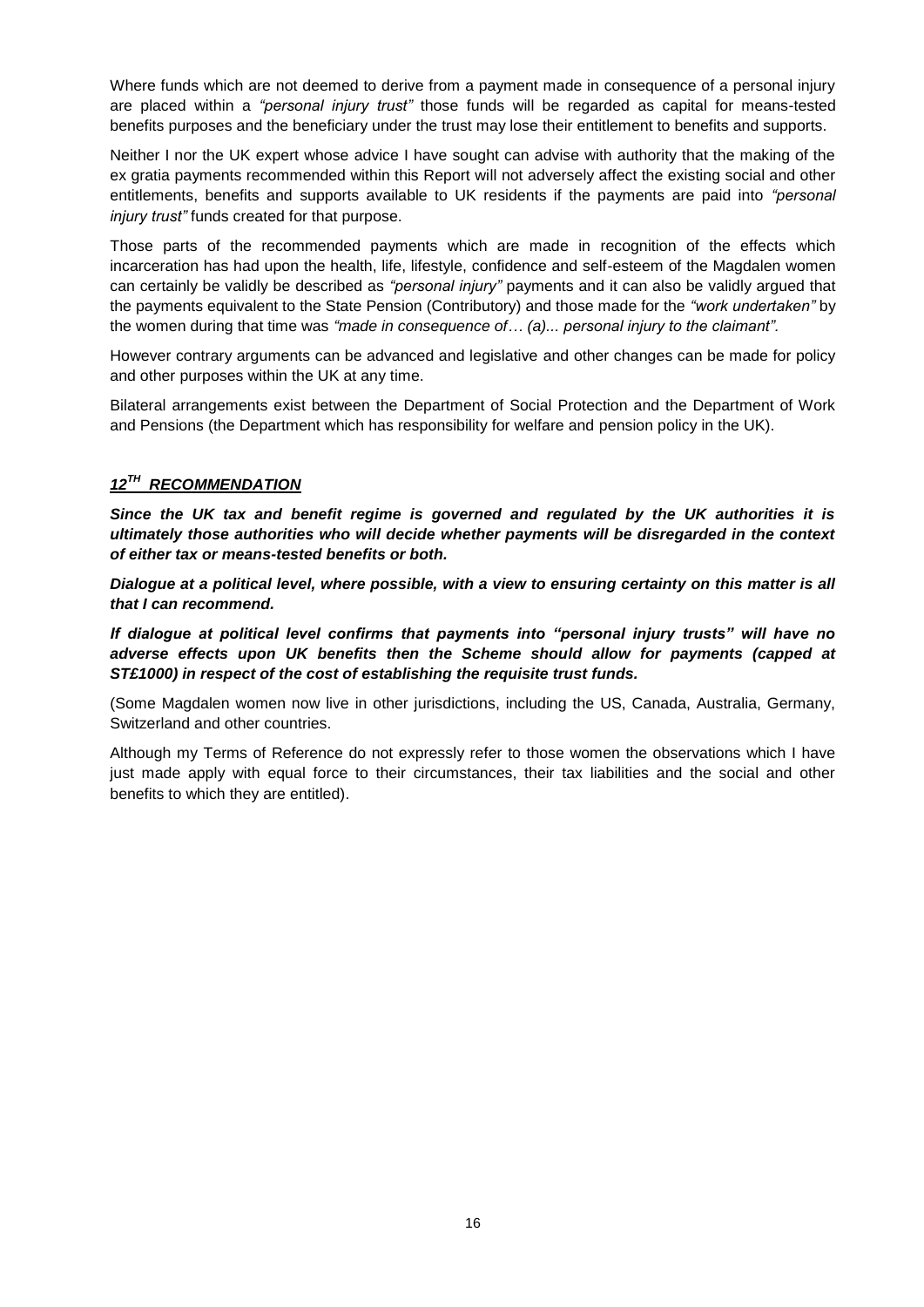### <span id="page-20-1"></span><span id="page-20-0"></span>**A THE MCALEESE REPORT**

*"taking into account the findings of the "Report of the Inter-Departmental Committee to establish the facts of State involvement with the Magdalen Laundries"*

3.01 Since I have been specifically required to take into account the findings of the Report of the Inter-Departmental Committee to establish the facts of State involvement with the Magdalen Laundries ("the McAleese Report") it is necessary to consider a number of those findings.

The McAleese Report identified and examined five main areas in which there was State involvement in the running and operation of the Magdalen laundries. These were:

- Routes by which the girls and women entered the laundries;
- State inspections of the laundries;
- State funding of and financial assistance to the laundries;
- Routes by which girls and women left the laundries;
- Death registration, burials and exhumations.

The Report found that there were many routes by which women entered the laundries and that the routes of entry made or facilitated by the State included:

- Referrals of girls and women from the criminal justice system;
- Referrals from Industrial and Reformatory Schools;
- Referrals from the health and social services sector; and
- Referrals from Mother and Baby Homes.<sup>1</sup>

It found further that the Magdalen laundries were, as workplaces, subject to the provisions of the Factories Acts and that accordingly the laundries were inspected in the same way and to the same extent as commercial and non-religious operated laundries.

It also found evidence of State oversight or follow-up of individual women in the laundries. This included women referred to Magdalen laundries by probation or social services and thereafter followed-up by Probation Officers and Social Workers.<sup>2</sup>

The Report further found evidence of direct financial assistance to the Magdalen laundries and evidence of State funding and financial assistance grouped under the following headings:

- Payments under the Public Assistance Acts;
- More generalised payments under the Health Acts;
- Payments in respect of certain remand and probation cases;
- Miscellaneous direct payments from health authorities.

<sup>1</sup> McAleese Report, Part III, Chapters 9-11. Available at http://www.justice.ie/en/JELR/Pages/MagdalenRpt2013.

<sup>2</sup> McAleese Report, Part III, Chapter 9.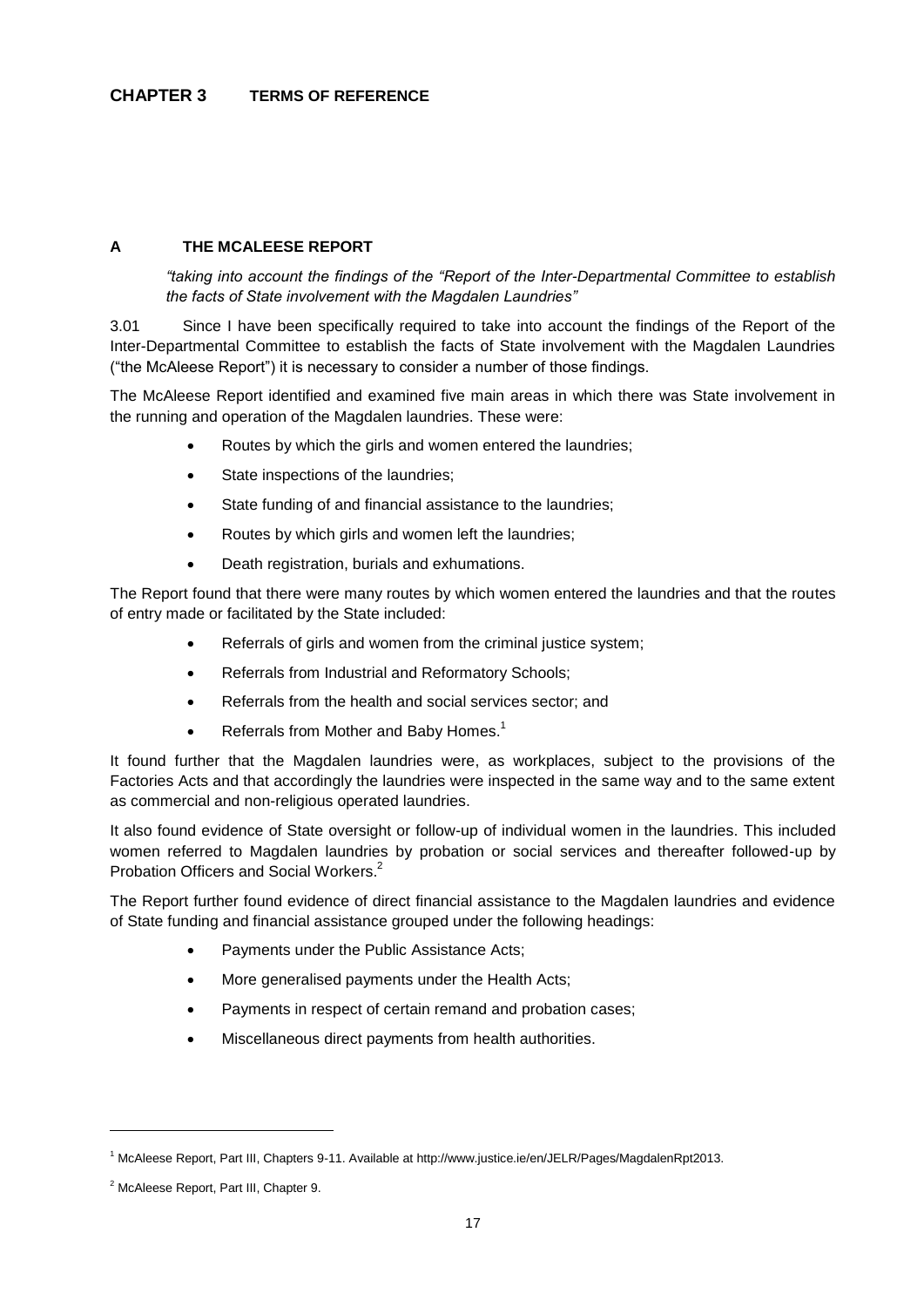It also found that there were many different routes by which women left the Magdalen laundries and that a number of routes of exit involved women moving from a Magdalen laundry to a State-run or operated institution.

The McAleese Committee sought to discover whether every death that occurred within a Magdalen laundry had been registered with the General Register Office and it investigated burials of women who died in Magdalen laundries.<sup>3</sup> It also included information regarding some other areas of State involvement with Magdalen laundries.<sup>4</sup>

3.02 Part IV of the McAleese Report described the background and profile of the women who were admitted to the Magdalen laundries ("the Magdalen women") and recorded recollections of living and working conditions in the laundries described by a number of women.

The Report did not make specific findings in relation to these matters because the number of women surveyed was comparatively small. However the historical accounts provided by the 337 women who were interviewed by me and on my behalf, whilst anecdotal in nature, were entirely consistent with the observations of Senator Mc Aleese in the introduction to his Report and, in particular the following:

> "The women who were admitted to and worked in the Magdalen Laundries, whether for short or long periods of time since the foundation of the State, have for too long felt the social stigma of what was sometimes cruelly called the 'fallen woman'. This is a wholly inaccurate characterisation, hurtful to them and their families, that is not borne out by the facts. $\ldots$ ."<sup>5</sup>

He noted that the women who entered the Magdalen laundries were from diverse backgrounds and that the circumstances that led to their admission were varied and complex stating that:

> "Some were children, released on licence from Industrial or Reformatory Schools to the Magdalen Laundries before they reached 16 years of age.

> Some were former Industrial School children referred onwards either directly from these Schools or during the period of their post-discharge supervision.

> Some were young girls who had been boarded-out and were rejected by their foster parents when maintenance payments from the authorities ceased.

> Some were young women over 16 years of age, who had been orphaned or who were in abusive or neglectful homes (in many of these cases, their younger siblings would have been committed to Industrial Schools).

> Some were women with either mental or physical disabilities which rendered them unable to live independently, at a time when supported living facilities did not exist. Some had psychiatric illnesses and were referred from psychiatric hospitals.

> Some were referred by social services at a time when appropriate accommodation for teenagers was not available.

> Some were simply poor and homeless and either voluntarily sought shelter in or were referred to the Magdalen Laundries by County Homes or, later, by social services.

> Many girls and women were placed in the Magdalen Laundries by their own families, for reasons that we may never know or fully understand, but which included the socio-moral attitudes of the time as well as familial abuse.

> These and a myriad other stories make up the background of the women who spent some period of time in a Magdalen Laundry between 1922 and the closure of the last such institution in the State in 1996.

<sup>&</sup>lt;sup>3</sup> McAleese Report, Part III, Chapter16.

<sup>4</sup> McAleese Report, Part III, Chapter17.

<sup>5</sup> McAleese Report, Introduction, paragraph 7.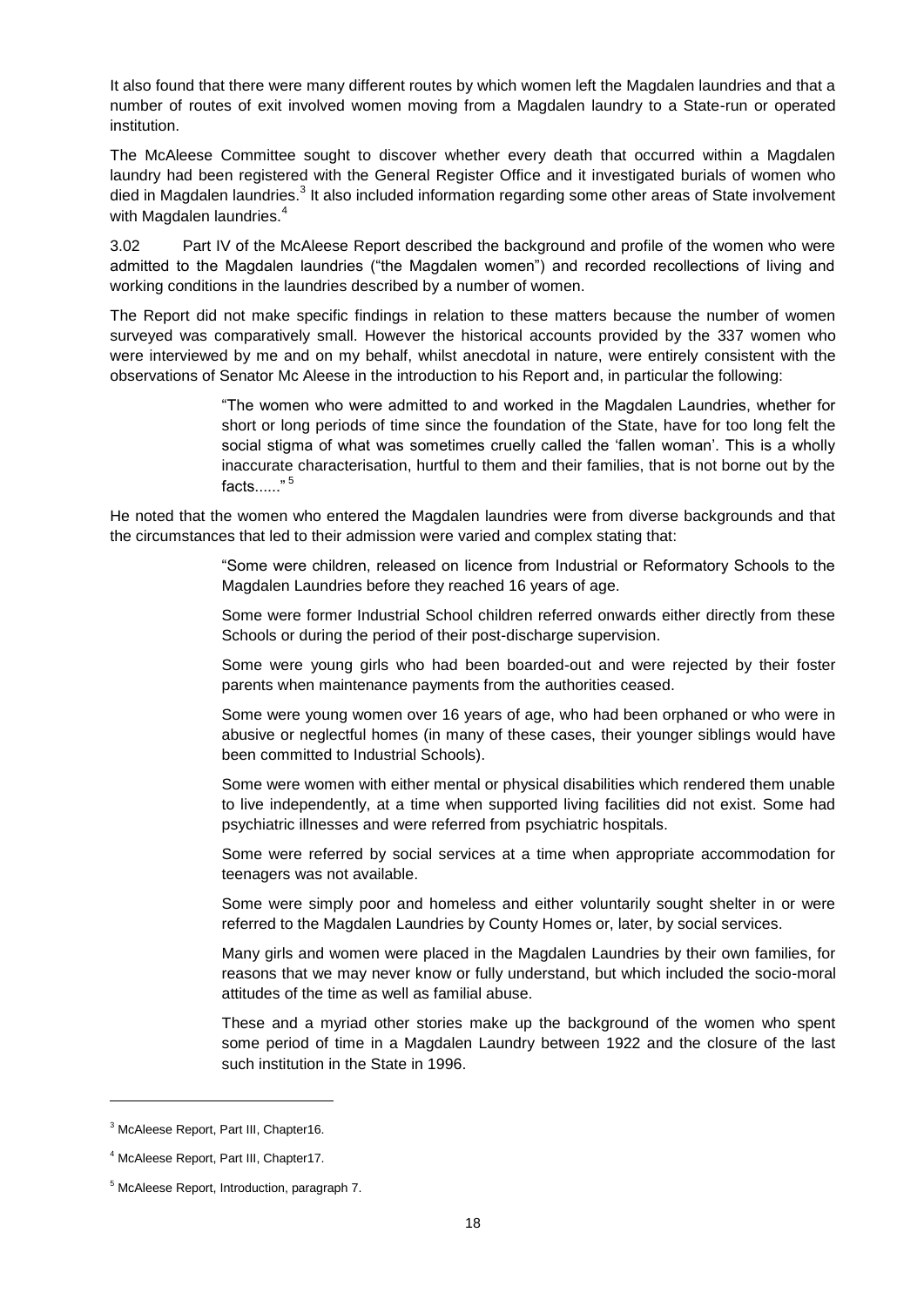The girls and women referred to the Magdalen Laundries by officials in the criminal justice system, social services, or even from psychiatric hospitals and County Homes would have been made aware why they were there and – in the case of court referrals how long they were required to stay."<sup>6</sup>

He continued:

"However, this would not have been the experience of the young girls referred to the Magdalen Laundries from industrial schools or by non-state agents, including girls referred by their own families.

None of us can begin to imagine the confusion and fear experienced by these young girls, in many cases little more than children, on entering the Laundries - not knowing why they were there, feeling abandoned, wondering whether they had done something wrong, and not knowing when - if ever - they would get out and see their families again.

It must have been particularly distressing for those girls who may have been the victims of abuse in the family, wondering why they were the ones who were excluded or penalised by being consigned to an institution.

To add to this confusion, most found themselves quite alone in what was, by today's standards, a harsh and physically demanding work environment. The psychological impact on these girls was undoubtedly traumatic and lasting"<sup>7</sup>

### <span id="page-22-0"></span>**B THE EX GRATIA SCHEME**

*"(i) to advise on the establishment of an ex gratia Scheme (to operate on a non-adversarial basis) including identifying the criteria and factors to be taken into account to facilitate the early establishment and effective conduct of an ex gratia Scheme for the benefit of those women who were admitted to and worked in a Magdalene Laundry and in the Laundry operated in the Training Centre at Stanhope Street, Dublin, taking into account criteria determined to be relevant, including work undertaken and other matters as considered appropriate, to contribute to a healing and reconciliation process;"*

3.03 The concept of the proposed Scheme results directly from the findings of the McAleese Report and the unprecedented responses of the Taoiseach, the Government of Ireland, the Oireachtas and the Irish people to those findings.

As I have indicated earlier the McAleese Report found that there had been direct State involvement in the running and operation of the Magdalen laundries.

The consultation process conducted by the Commission suggested that a large number of young girls and women who were admitted to the Magdalen laundries were degraded, humiliated, stigmatised and exploited (sometimes in a calculated manner).

3.04 The Scheme envisaged is intended, amongst other things, to reflect the wish of the Irish community to reduce the hurt and pain suffered by the Magdalen women by providing them with monetary payments and with sufficient health and other State benefits to ensure that the remainder of their lives will be made as comfortable as is reasonably possible.

3.05 The Scheme has been described as "ex gratia". It is required to operate on a "non-adversarial basis" (a) for the benefit of the Magdalen women and (b) in order to "contribute to a healing and reconciliation process". The Scheme envisaged is clearly intended to provide personal monetary and other benefits to the Magdalen women. It does not contemplate the provision of benefits to persons who may have been indirectly or otherwise affected by the admission of those women to and their work within a designated laundry.

<sup>&</sup>lt;sup>6</sup> McAleese Report, Introduction, paragraphs 7-8.

 $7$  McAleese Report, Introduction, paragraph 9.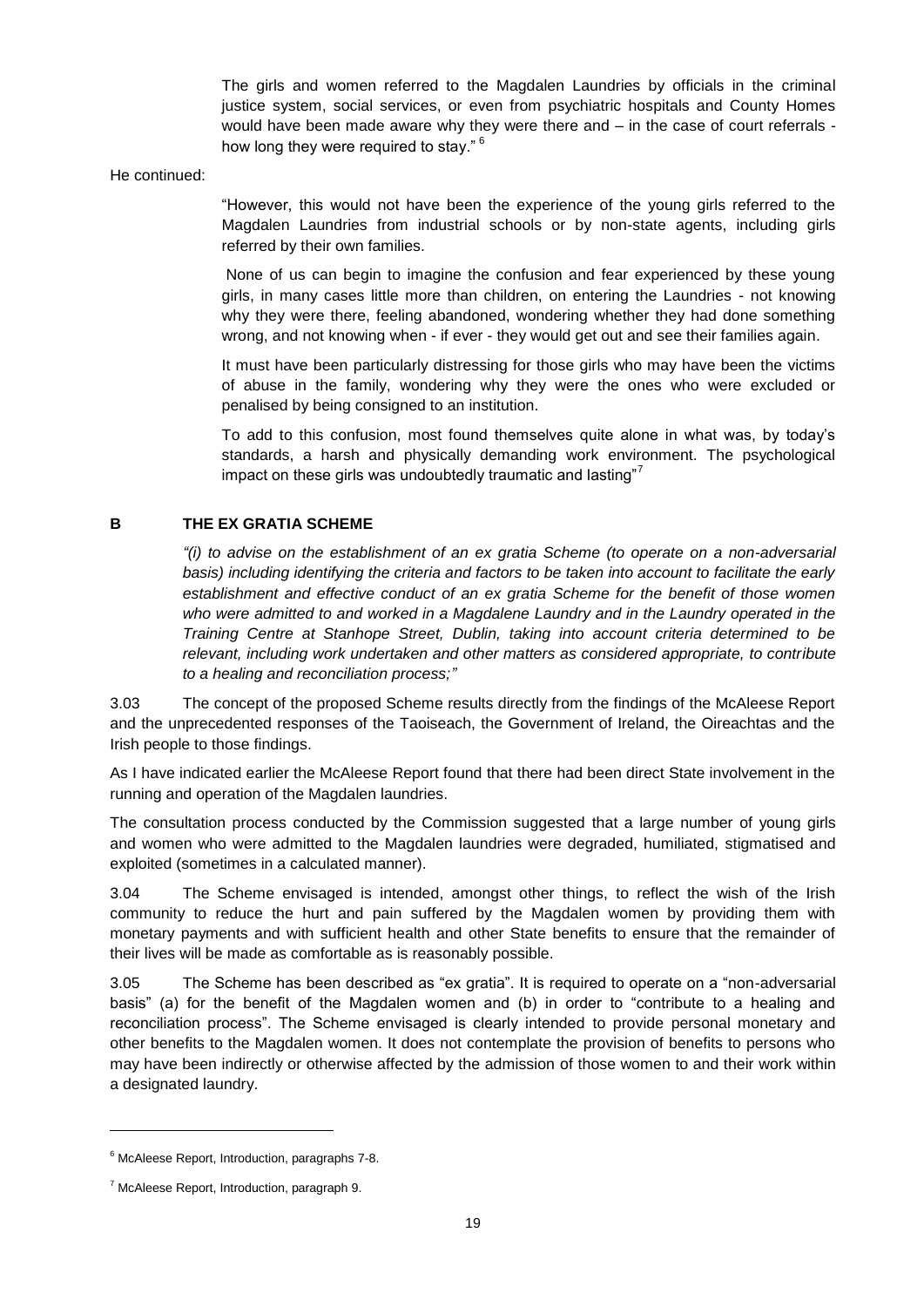The Scheme will have novel characteristics and, if adopted, will be the first such Scheme to be established in this jurisdiction.<sup>8</sup>

### <span id="page-23-0"></span>*(1) Criteria and factors*

3.06 I have been asked to identify the "criteria and factors to be taken into account" in order to establish the Scheme and to enable it to function speedily and effectively. I have also been specifically required to take into account relevant criteria "including the work undertaken" by the Magdalen women during their time in the Magdalen laundries.

3.07 For generations the Courts in Ireland and elsewhere have adopted particular methods and applied particular principles to the awarding and assessment of damages required to compensate claimants who have suffered personal injury, loss and damage as a result of the wrongdoing of others. In order to be in a position to make valid and coherent assessments the Courts (and successive Tribunals and Redress Boards) rely upon documentary and other evidence including the sworn testimony of witnesses.

In general terms, to recover damages a claimant must be assessed individually and must adduce sworn and other evidence which will establish, on the balance of probabilities, (a) the cause of the injury, (b) the nature, extent and effect of the injury (i.e. the pain, suffering, distress and loss of amenity of life), (c) the nature and extent of any past and future loss and damage accruing to the injured person as a consequence of the injury and (d) that the injury was caused by the unlawful act or omission of the party sued.

One of the many principles of law applicable to the awarding and assessment of damages by the Courts is the principle that the wrongdoer (who must pay the damages) is entitled to "fair procedures". Those fair procedures include the right of the wrongdoer to test and challenge the evidence of the claimant by way of cross-examination or by adducing contrary sworn evidence if the wrongdoer believes that the claimant's evidence has been false or exaggerated.

The Courts also undertake a careful analysis of factors such as legal and factual causation and issues relating to the extent to which it could be said that the claimant or other third parties contributed to injuries or loss suffered. Each applicant is assessed individually, usually after protracted exchanges of documents and procedures known as "pleadings". The process for each applicant usually extends over a period of time that is often measured in years rather than months.

3.08 Since the proposed Scheme upon which I have been asked to advise must operate on a nonadversarial basis, lengthy and mutually antagonistic roles and positions leading to invasive and painful inquiry and interrogation cannot be entertained and must be specifically avoided.

It follows that the "traditional" methods and principles which apply to the awarding and assessment of damages cannot appropriately and effectively be applied to the function and administration of the proposed Scheme and must be replaced in order to meet its requirements.

# <span id="page-23-1"></span>*(2) Alternative Dispute Resolution*

l

3.09 The Commission decided at an early stage that the proposed Scheme would be best founded upon a flexible collaborative and consensus-orientated process, fostering an environment of healing and of reconciliation. The needs and interests of the Magdalen women should be at the forefront of its consideration rather than the parties' respective differences.

"Alternative dispute resolution", ("ADR") is an umbrella term for a variety of alternative and flexible processes for resolving disputes. The primary focus of these processes is not the parties' respective differences, but the needs, interests and underlying requirements of the parties.

<sup>&</sup>lt;sup>8</sup> In Australia similar, but not identical, Schemes, have been established. These are: Redress Scheme (QLD, WA and Tas) (redress for harm suffered by children in State care); Stolen Wages Scheme (QLD) and Aboriginal Trust Fund Repayment Scheme (NSW) (both reparation payments made to individuals whose wages and savings were controlled by the authorities under government 'Protection Acts'); and the Stolen Generations Compensation Scheme (Tas) (compensation payments for effect of forcible removal policies). See generally Stephen Winter, "Australia's *Ex Gratia* Redress" (2009) 13(1) AILR 49. Available at http://www.austlii.edu.au/au/journals/AUIndigLawRw/2009/3.html.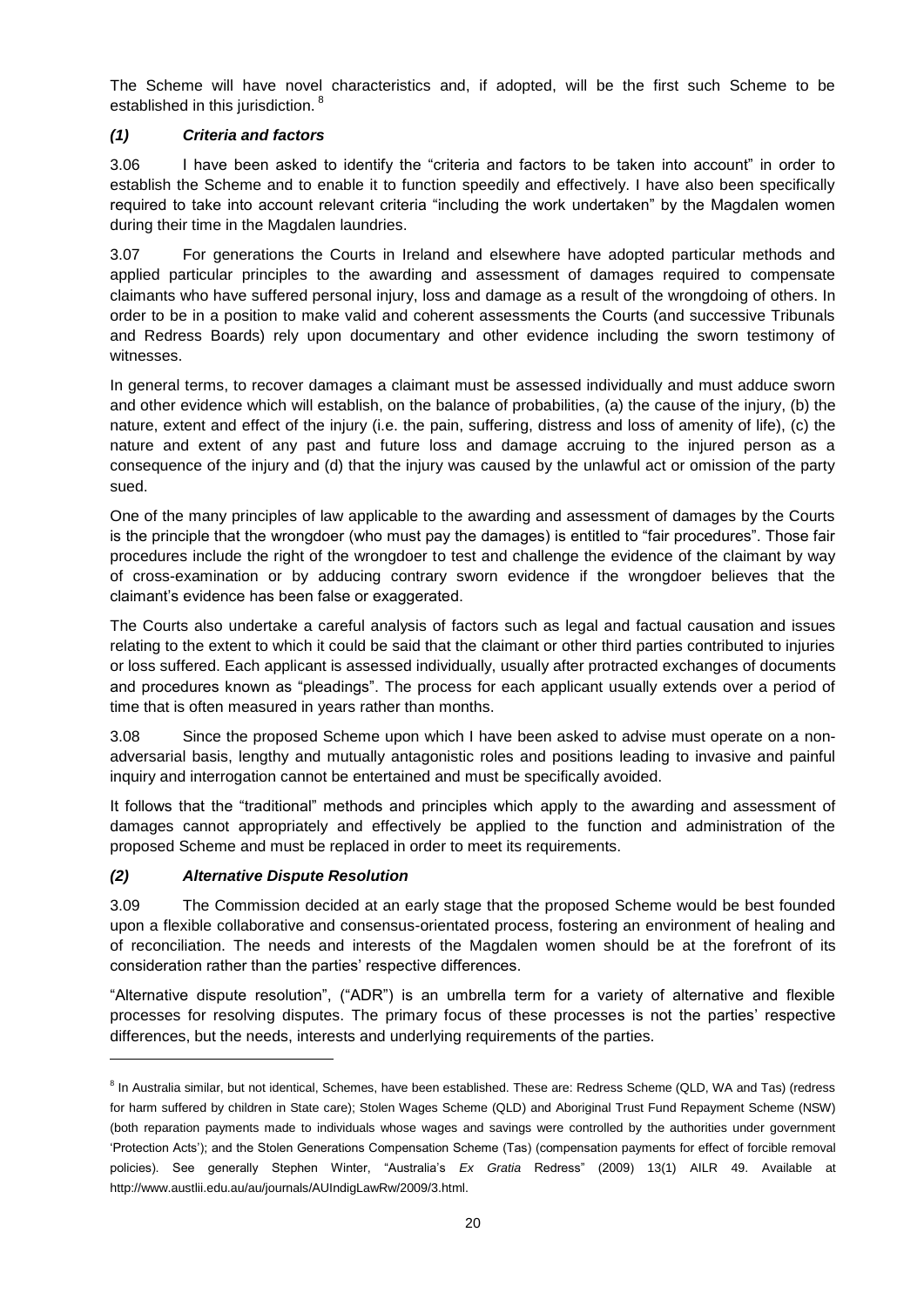In its *Report on Alternative Dispute Resolution*<sup>9</sup> the Law Reform Commission has described how interestbased dispute resolution processes allow for an expansion beyond the parties' legal rights and involve consideration of the parties' underlying personal interests:

> "[interest-based dispute resolution processes] address parties' emotions, and seek creative solutions to the resolution of the dispute. The focus of these processes is on clarifying the parties' real motivations or underlying interests in the dispute with the aim of reaching a mutually acceptable compromise which meets the real interests of both parties." 10

3.10 This Commission decided that a flexible and consensus-orientated approach placing an emphasis on underlying interests rather than divisions and seeking a creative resolution based upon those factors was the appropriate means of achieving the objectives envisaged by the Terms of Reference. ADR processes are intended to give participants significant control over the conduct and outcome of the process (adversarial processes can sometimes be largely delegated to third parties like legal representatives and experts).

The Commission took the view that an ADR process would give a coherent voice and a degree of "selfdetermination" to a cohort of women who for so long have been "wondering why they were the ones who were excluded or penalised" (as Senator McAleese so eloquently explained)<sup>11</sup> and who have told me that they have for a very long time felt forgotten, denied and disbelieved.

### <span id="page-24-0"></span>*(3) Conclusion*

3.11 I have decided to recommend the establishment of an ex gratia Scheme which has been designed after the application and completion of an interest based dispute resolution process in which a large proportion of the participants were persons, and organisations with legitimate intrinsic interests in the proposed Scheme and its functions and outcomes.

The criteria and factors taken into account in the design of the Scheme have been:

- (a) The needs and interests of the Magdalen women,
- (b) The avoidance of "positional" or confrontational advocacy,
- (c) The nature and extent of the work undertaken by the Magdalen women,
- (d) The wish of the contemporary Irish community to reduce the hurt and pain suffered by the Magdalen women by providing them with monetary and other benefits;
- (e) The needs and interests of that community including its capacity to provide such benefits in a manner which will be (i) fair, just and equitable to all of those, who will be affected by the proposed Scheme and (ii) as proportionate as is reasonably possible having regard to the assessment and calculation of other similar monetary awards made within this and other jurisdictions and;
- (f) The need to facilitate and encourage any reasonable measures which may be required to accommodate consensual healing and reconciliation between parties having an interest in the Scheme.

The process undertaken is described in full within Chapter 4 of this Report.

### <span id="page-24-1"></span>**C THE OPERATION OF THE EX GRATIA FUND**

*"(ii) to examine how best to operate (as part of that Scheme) an ex gratia Fund, of a sum sufficient to meet the recommendations of Mr Justice Quirke, the nature and amount of ex gratia payments to be made out of the Fund and on the determination of applications for* 

<sup>9</sup> Law Reform Commission *Report on Alternative Dispute Resolution* (LRC 98 – 2010).

<sup>10</sup> *Ibid* at paragraph 2.22.

<sup>&</sup>lt;sup>11</sup> McAleese Report, Introduction, paragraph 9, quoted in full at paragraph 3.02, above.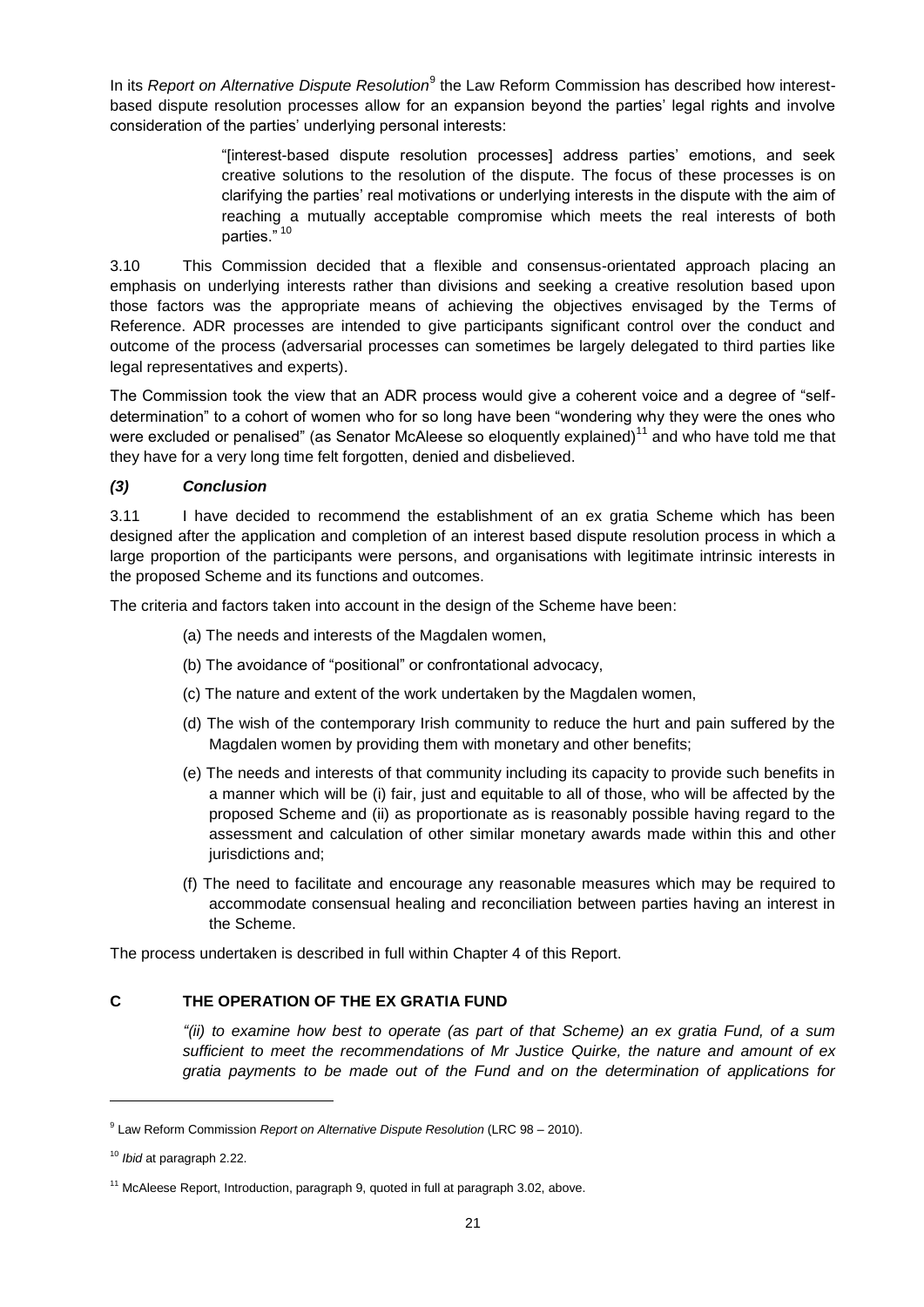*payment in an effective and timely manner that ensures the monies in the Fund are directed only to the benefit of eligible applicants and not on legal fees and expenses."*

3.12 This Term of Reference requires me to recommend within the proposed Scheme ex gratia payments which are to be paid out of a Fund (which is not yet in existence) in a manner which will reflect the regret of the Irish community for the pain, suffering, injury, stigma and downright misery which was inflicted upon the Magdalen women.

It is acknowledged that such monetary payments cannot and will not fully compensate them for what they have endured. However the payments are intended to address their current needs and interests and reduce the level of injury pain and hurt which they have suffered. Again, the Scheme is intended to provide payments to the Magdalen women. It does not contemplate payments to persons who may have been indirectly or otherwise affected by the admission of those women to and their work within a designated laundry.

3.13 The conversations and information gathering process described in Chapter 4, consideration of written and oral submissions made by individuals and groups representing the Magdalen women and detailed consultation with the advisory members of the Commission were required in order to reach conclusions and make the necessary recommendations relating to the operation of the proposed Fund.

A discussion and recommendation regarding the operation of the proposed ex gratia fund is provided in Part A of Chapter 5.

### <span id="page-25-0"></span>**D SUPPORTS AS PART OF THE SCHEME**

*"(iii) to examine how the Government might best provide supports (including health services such as medical cards, mental health services and counselling services and other welfare needs) as part of the Scheme for women who require such supports as a result of their experiences in the Laundries."*

3.14 The Magdalen women comprise a broad and diverse group with multiple medical and other needs, requirements and capacity. The conversations described in Chapter 4 were of considerable relevance to this Term of Reference. They identified a large number of discrete and collective needs and requirements that would not otherwise have been discovered.

Suitable supports and benefits were discussed and identified after helpful consultation with relevant Government officials and departments and with the advisory members of the Commission.

Part B of Chapter 5 describes the Commission's investigation of the availability and suitability of certain supports.

In consequence I have made a number of recommendations relating to the timely and effective provision of certain supports within the proposed Scheme.

### <span id="page-25-1"></span>**E THE REDRESS BOARD**

*"(iv) to consider the approach to be taken in circumstances in which a payment has already*  been made by the Redress Board by way of redress to a former resident of an industrial *school, where such payment included a sum specifically due to the direct transfer of that person from an industrial school to a relevant Laundry and their time or part of their time spent in a Laundry or Laundries."*

3.15 Since a number of applicants seeking to recover under the Scheme may have received payments under the Redress Board Scheme, this Term of Reference appears to envisage the administrator of the proposed Scheme carrying out an investigation in order to discover whether, and to what extent, applicants have been awarded damages or compensation by the Redress Board.

The objective appears to be to avoid an "overlap" or double recovery by some applicants and to reduce the risk of over-compensation. The relevant legislation applies strict confidentiality requirements to awards made by the Redress Board for a variety of reasons.

Chapter 7 considers this matter in detail and makes appropriate recommendations.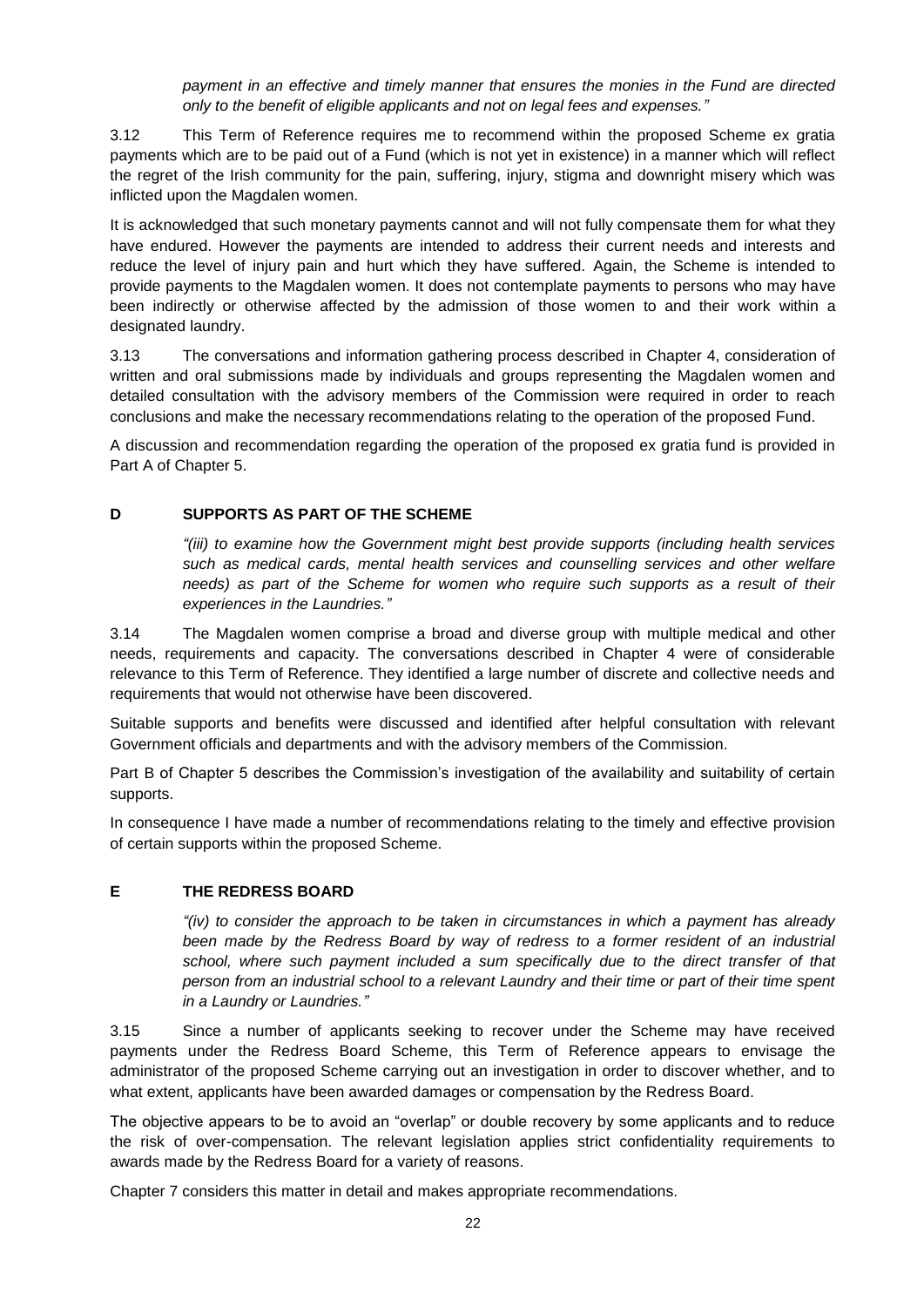### <span id="page-26-0"></span>**F PERSONS RESIDENT IN THE UK**

*"(v) to examine the effect, if any, of the making of an ex gratia payment to a person who is resident in the UK and how best the making of any such payment should be structured so as not to adversely affect their existing entitlements to benefits and supports."*

3.16 Since a number of Magdalen women are resident in the UK it is necessary to ensure that their existing entitlement to benefits and supports within the UK will not be adversely affected by any monetary or other benefit given to or provided for them by this State. It has, therefore, been necessary for me to investigate the various benefits available to Magdalen women who are resident within the UK.

The Irish Women Survivors Support Network provided me with detailed and helpful written submissions concerning health and other benefits which the relevant Magdalen women may enjoy within the UK. At the invitation of the Network I travelled to the UK where I met and had personal conversations with the founder members of the Network and with 35 Magdalen women who are represented by the Network and are presently resident within the UK.

I also consulted on a number of occasions on this matter with professional advisers including a professional adviser within the UK who has a special expertise in the interaction between awards and benefits and entitlements in that jurisdiction and I have been provided with useful help, advice and assistance from that adviser.

The effects that the payments from the proposed Scheme will have upon health and other benefits that UK residents enjoy are discussed in Chapter 8 of the Report.

# <span id="page-26-1"></span>**G SOCIAL WELFARE PAYMENTS AND INCOME TAX LIABILITY**

*"(vi) to advise as to what steps or measures are appropriate to ensure that ex gratia payments or supports or assistance provided are disregarded for the purposes of determining entitlement of Social Welfare payments and/or income tax liability."*

3.17 In Part B of Chapter 5 the Report examines this Term of Reference and provides guidance in relation to the steps to be taken to ensure that ex gratia payments, and supports and assistance provided to Magdalen women pursuant to the proposed Scheme do not impact negatively upon entitlement to Social Welfare payments.

Similar guidance is provided within Part B of Chapter 5 in relation to income tax liability.

### <span id="page-26-2"></span>**H TIME FRAME**

*"(vii) to report back to Government within three months with recommendations."*

3.18 I have been requested to report back to the Government within three months from the 19th February 2013 with my recommendations.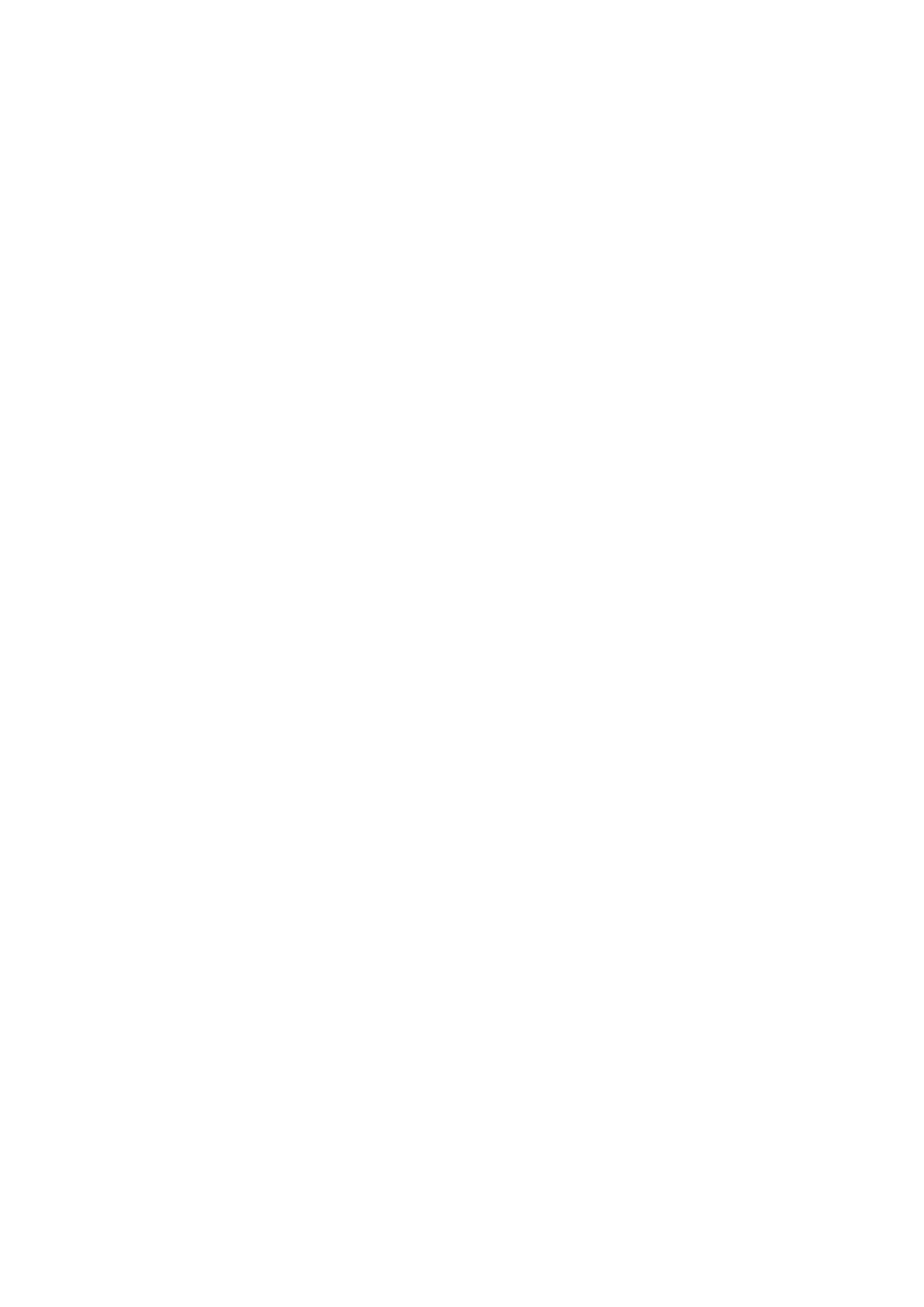<span id="page-28-0"></span>4.01 The proposed Scheme is to be described as ex gratia and is intended to contribute to a *healing and reconciliation process*. It will, accordingly, have unique and novel characteristics and, if adopted, will be the first such Scheme to be established within this jurisdiction.

In order to achieve its objective the Commission decided to engage in a comprehensive interest-based analysis that placed an emphasis, not on the respective parties' adopted positions and not on the differences and divisions between the parties, but on the needs and interests of those to be affected by the Scheme.

The principles of restorative justice (i.e. where collaboration and consensus replaces positional and adversarial methods) and particular alternative dispute resolution methods were, accordingly, applied to the process.

### <span id="page-28-1"></span>**A NEEDS AND INTERESTS**

4.02 The McAleese Report recorded that its Committee received "invaluable insights"<sup>1</sup> from its conversations with the Magdalen women. Those "insights" provided invaluable historical evidence of the past experiences and hardships endured by the women.

The methods employed by the Commission required details and information concerning the present needs, interests and circumstances of the women. In order to acquire those details and information the Commission decided to engage in a conversation and enter into a dialogue with the women in order to discover exactly who the Magdalen women now are, how they now are and where they now are.

The dialogue was also intended to provide a voice to each of the Magdalen women who wished to participate in the process and an opportunity to convey to the Commission, in a non-adversarial setting, their present needs, interests and concerns. It was also intended to encourage them to make such suggestions towards benefits, healing and reconciliation and otherwise as they thought appropriate.

It was hoped that the process would also result in the compilation of useful information that would facilitate the effective design and establishment of a Scheme directed towards the needs and interests of the Magdalen women.

4.03 It was also necessary to give careful consideration to the needs and interests of the State and to other persons affected by the proposed Scheme. As I have explained earlier in this Report, it would be unjust and unrealistic for me to ignore the obvious fact that our nation is currently affected by an economic recession of unprecedented proportions which is likely to endure for a protracted period of time and I have not done so.

4.04 I have also had the opportunity to meet and converse with representatives of the Religious Orders who were responsible for the management and administration of the designated laundries. Most of the Orders have a number of elderly women within their care who, having been admitted to and worked within the designated laundries, are probably eligible for inclusion in the proposed Scheme.

Most of those Magdalen women who are currently within the care of the Orders (more than 100 in number) are fragile and very vulnerable. The Orders are, understandably, concerned for their ongoing care, health and welfare.

<sup>&</sup>lt;sup>1</sup> McAleese Report, Part IV, Chapter 19, p.927, para.7.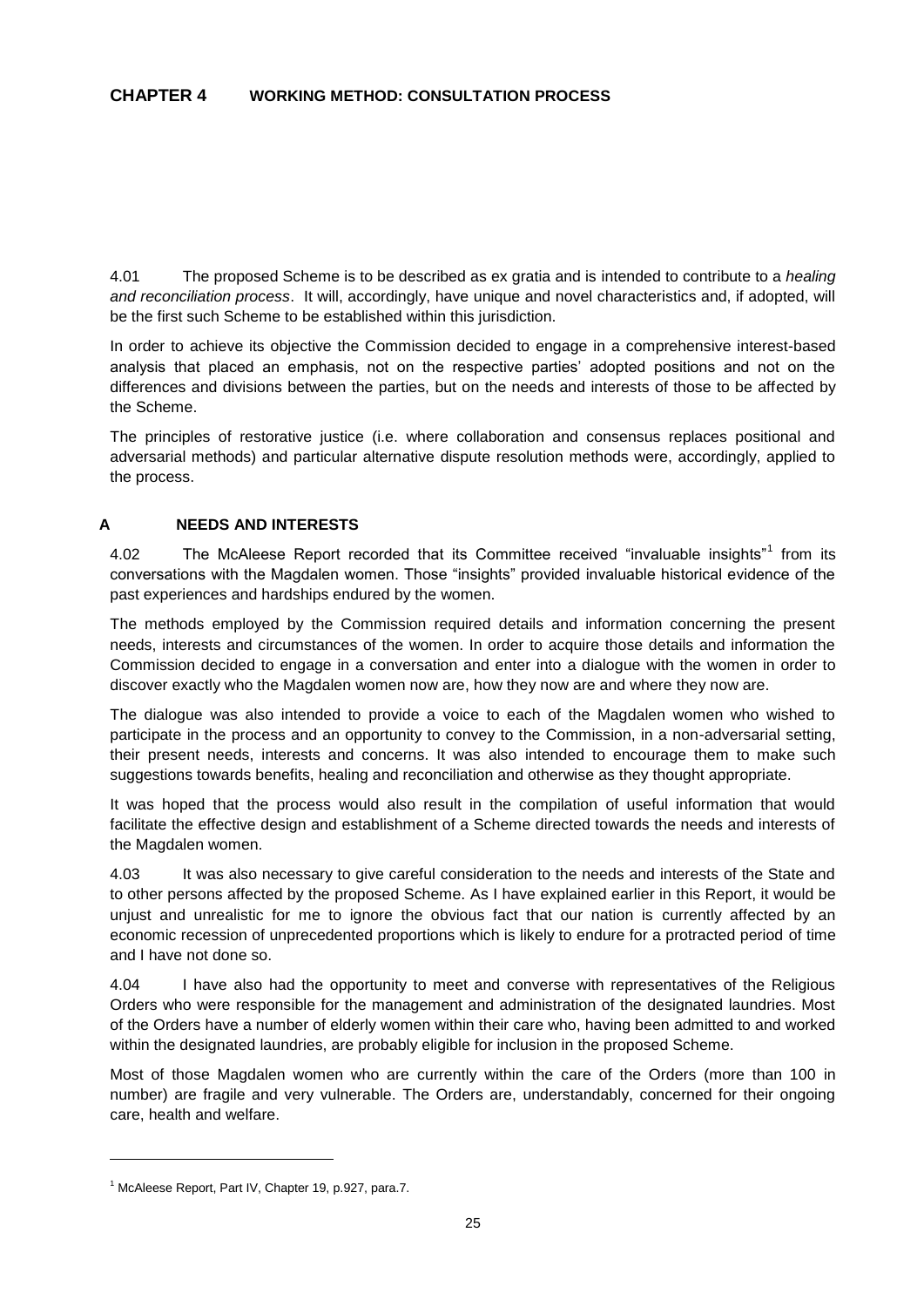The Commission is also very concerned for the ongoing care, health and welfare of those and other Magdalen women who are and remain fragile and vulnerable, and in need of ongoing care. My recommendations herein have been significantly influenced by that factor.

The representatives of the Orders expressed the wish to meet with those Magdalen women who would like to do so in order to facilitate a healing and reconciliation process.

# <span id="page-29-0"></span>**B THE CONVERSATION**

### <span id="page-29-1"></span>*(1) Preparation*

4.05 After detailed discussion the Commission concluded that, in order to discover the present needs and interests of the Magdalen, it was necessary to speak to them personally. The resultant "conversation" between the Commission and the Magdalen women was intended to be both an information gathering process and an opportunity for the Magdalen women to convey directly to the Commission who they were, where they were, what their circumstances were and what could be done to assist them and make their lives more comfortable.

It was anecdotal in nature, has not been scientifically validated and was not and does not purport to be scientifically based. The information compiled was processed and collated and was used by the Commission in order to obtain an informal understanding of the needs and interests of the Magdalen women and of particular categories and sub-sets of those women.

4.06 Following discussions between the Commission and the Chairman of the Bar Council of Ireland, Mr. David Nolan S.C., the Bar Council agreed to authorise the Commission to seek the voluntary assistance of a number of female barristers who, after additional training by suitably qualified experts would be asked to conduct monitored, supervised interviews with those Magdalen women who had at the relevant time registered interest in participating in the proposed Scheme.

Women barristers were chosen so that the Magdalen women would feel comfortable when discussing sensitive issues and personal experiences. Detailed security and other measures were taken to ensure that records of the proposed interviews would be and remain totally confidential and that the volunteer barristers ("the Volunteers") would be enabled to conduct the interviews and gather information either by telephone or, if necessary, by meeting with the women personally.

A protocol was devised to ensure that the survey was conducted and the information gathered in a controlled environment that protected the interests of all parties concerned. The survey was also to be conducted in an environment of strict confidentiality.

Within 48 hours of the Bar Council announcing a request for assistance 33 women members of the Bar volunteered to assist the Commission in its task and to undergo the necessary training, monitoring and supervision.

These volunteer barristers ("the volunteers") were fully briefed and received comprehensive professional training in respect of the task to be undertaken. They also attended discussions and coaching sessions chaired by members of the Glencree Centre for Peace and Reconciliation.

# <span id="page-29-2"></span>*(2) Stage 1 - Correspondence*

4.07 By letters dated the 26th March 2013 I wrote to all of those women who had, by that date, notified the State that they wished apply for inclusion within the proposed Scheme. The letters invited the women, should they wish to do so, to participate in a telephone conversation with a volunteer concerning their present needs and interests for the purposes of the proposed Scheme.

They were provided with a telephone number to call if they did not wish to participate.

# <span id="page-29-3"></span>*(3) Stage 2 – Telephone conversations*

4.08 During the week commencing the 26th March 2013 the volunteers began to telephone the Magdalen women from a controlled, secure and confidential location and environment. The telephone conversations averaged 45 minutes in duration. The process was informed by experts from the Glencree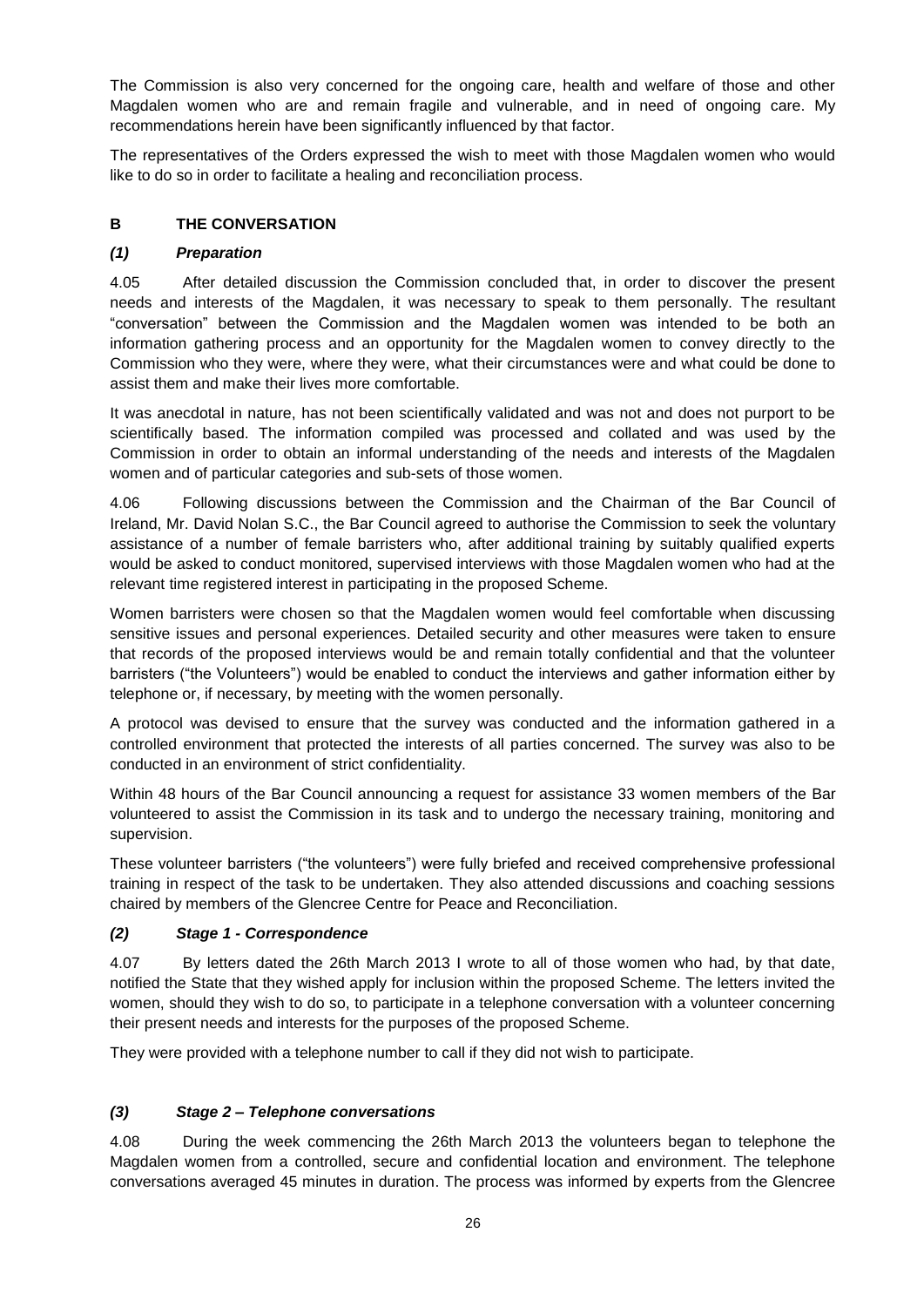Centre for Peace and Reconciliation (Ms. Barbara Walshe and Mr. Geoffrey Corry) and was monitored by expert mediators and a counselling psychologist. The information gathered was processed and collated.

The conversations were directed towards the following factors: (a) basic personal details; (b) home-life details; (c) education and work history; (d) financial circumstances; (e) what could be done to improve life and lifestyle; (f) mobility problems; (g) serious health problems or disabilities; (h) entitlement to medical and "GP visit" cards; (i) receipt or need for care from family members; (j) receipt or need for home-help care; (k) receipt or need for care from healthcare professionals; and (l) duration of time working within designated laundries.

Each woman was also invited, should she wish to do so, to have a personal conversation with me at the Commission's offices in Dublin on one of three designated dates.

# <span id="page-30-0"></span>*(4) Stage 3 – Conversations in person*

4.09 Appropriate application of the principles of restorative justice required that the voices of the Magdalen women would be heard within the process and that they would be provided with the opportunity to speak, be listened to and be heard.

At the invitation of the Irish Women Survivors Support Network I travelled to London and Manchester and during three days commencing on the 2nd April 2013 I met and had comprehensive helpful conversations with 36 women.

All of the women who participated in conversations with volunteers were invited to attend the Commission's building in Dublin to meet with me by appointment during a three day period commencing on the 16<sup>th</sup> of April 2013. More than 30 women who had chosen not to converse with the volunteers were also invited to attend and did so.

I had personal conversations with a further 137 women during those 3 days in Dublin.

All of the women to whom I spoke within this jurisdiction and in England were dignified, courteous and helpful. Although their recollections often provoked emotion they were entirely credible.

# <span id="page-30-1"></span>**C MEETINGS WITH THE RELIGIOUS ORDERS**

### <span id="page-30-2"></span>*(1) Overview of meetings*

4.10 All of the Religious Congregations responsible for the management of Magdalen Laundries met with me. The meetings provided valuable insights in relation to the needs of the ladies who still remain in their care and provided an opportunity for the Commission to listen to the concerns raised by the Congregations many of which were common concerns.

On the 22nd April 2013, The Commission met with representatives of the Congregation of the Sisters of Mercy who managed the Laundries at No. 47 Forster Street, Galway and Saint Patricks Refuge, Crofton Road, Dun Laoghaire, Co. Dublin.

On the 30rd April 2013, The Commission met with representatives of the Sisters of the Good Shepherd who were responsible for management of Magdalen Laundries at Saint Mary's, Cork Road, Waterford, Saint Mary's, New Ross, Wexford, Saint Mary's, Pennywell Road, Limerick and Saint Mary's, Sunday's Well, Cork.

The Sisters of the Good Shepherd have 47 women in their care. The Congregation committed itself to caring for these women following the closure of the Laundries. The women within their care have varying degrees of vulnerability or disability. Many have difficulty living independently and need assistance to manage their affairs.

On the 24th April 2013 the Commission met with representatives of the Sisters of Our Lady of Charity of Refuge who were responsible for the management of Laundries at Saint Mary's Refuge, High Park, Grace Park Road, Drumcondra, Dublin and the Monastery of Our Lady of Charity, Sean Mc Dermott Street, Dublin 1 (formerly Gloucester Street). The representatives of the Congregation indicated that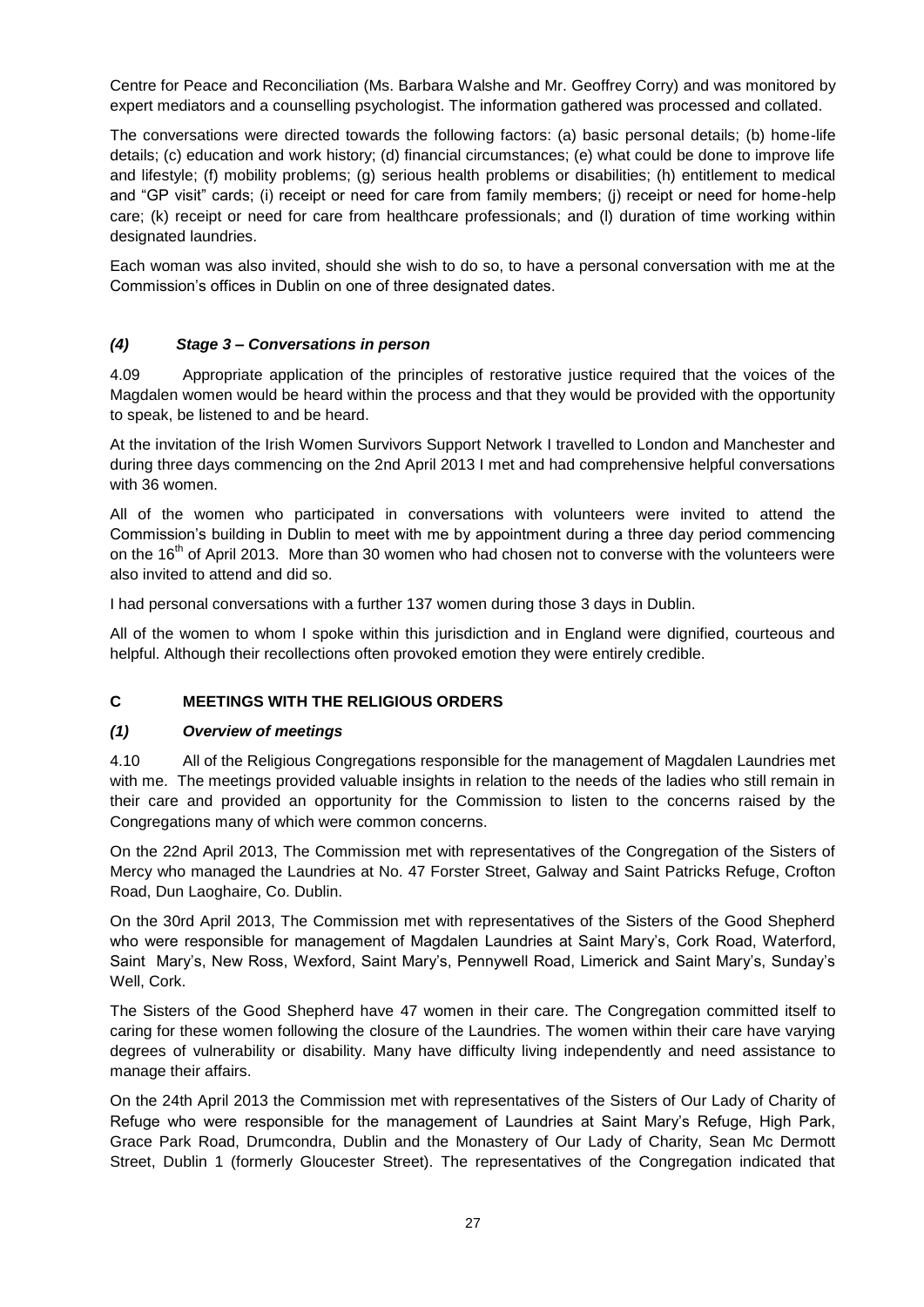historically their function was to provide refuge to women who needed it. They did not provide any education and they stressed that it was never intended that they would perform that role.

The Congregation currently has 29 women in its care, 15 of whom are residents within the nursing home and 14 of whom are in residential hostels currently partly funded by the Congregation. These residential hostels are semi detached houses. The Congregation representatives described the women as living in an" assisted environment". The Congregation is committed to caring for the women for as long as is needed.

On the 9th May 2013, the Commission met with representatives from the Religious Sisters of Charity who were responsible for the management of Saint Mary Magdalen's, Florville Road, Donnybrook, Dublin; St Vincent's, St Mary's Road, Peacock Lane, Cork; St Mary's, Stanhope Street, Dublin 7.

The representatives of the Congregation indicated that they still have 39 women in their care. Many of these women currently receive assistance managing their affairs.

### <span id="page-31-0"></span>*(2) Common themes*

4.11 Each Congregation expressed concern for women in their care who are vulnerable, some of whom may lack capacity to manage their affairs. They indicated that there was a need to protect them from potential exploitation.

The representatives from the Religious Orders who met with the Commission belong to a different generation to those nuns who managed the Laundries when many of the ladies resided there.

Each of the Congregations indicated an interest in meeting with the women who formerly resided with them if the women wished to meet with them.

Each expressed a desire to engage in any reconciliation and restorative process which will assist in healing and reducing the hurt experienced by the ladies in the laundries.

### <span id="page-31-1"></span>*(3) Results - Trends and themes*

4.12 The Commission spoke with 337 Magdalen women and all of the Religous Congregations who now care for Magdalen women.

The conversation was intended to combine an information gathering process with a process of healing and reconciliation. Although the information gathering process was not "scientific" in nature it was intended to permit trends and themes relevant to the proposed Scheme to be identified.

The following important information and recurring trends and themes emerged from the process namely: (1) an age profile; (2) diverse and sometimes serious health concerns and problems; (3) concerns relating to the vulnerability and capacity of some women, (4), a significant education deficit and (5) some unsatisfactory living conditions.

### **D SUBMISSIONS**

4.13 The Magdalen women have been well served by some advocacy and representative groups and individuals. These individuals and representative groups were invited to engage in the consultation and review process. The following helpfully did so.

### *1. Ms Bernadette Fahy*

4.14 Ms Bernadette Fahy, a remarkable lady who entered Goldenbridge orphanage with her three brothers when she was 7 years old and remained there until she was 16, is now an eminent psychologist and author. She works with and provides support and assistance to a number of Magdalen women. She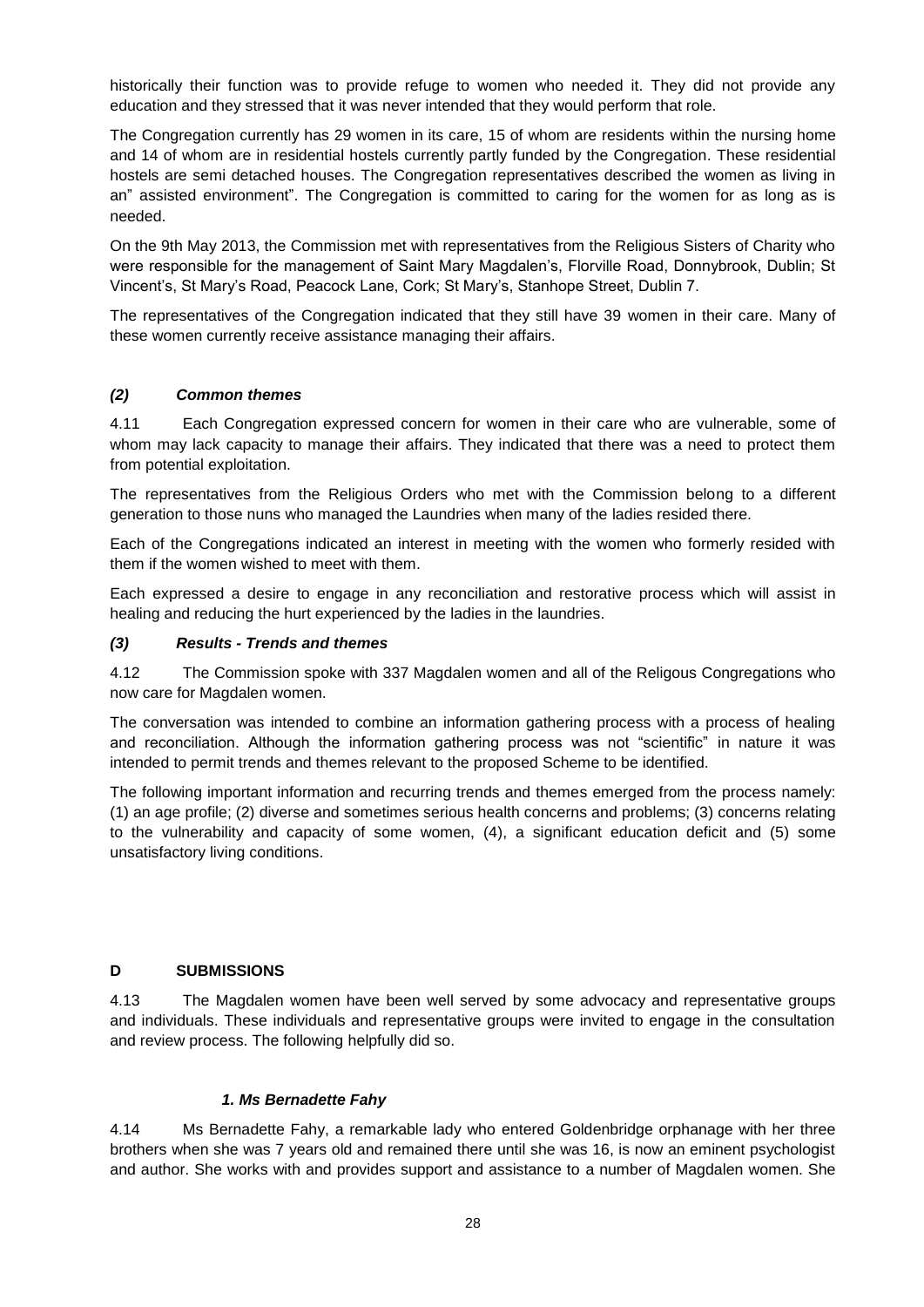made a number of important submissions to the Commission on their behalf. Those submissions are outlined below.

During this process Ms Fahy has worked tirelessly with me and with the Commission, helping to monitor the work of the volunteers, advising, counselling and sharing her depth of experience. I am deeply indebted to her.

Her submissions on behalf of the Magdalen women included the following;

- (i) payment to reflect loss of earnings and a loss of opportunity,
- (ii) access to physical, emotional and psychological support and assistance,
- (iii) the payment of a lump sum,
- (iv) access to a medical card and dentistry services,
- (v) home refurbishment assistance

(vi) long term of end-of-life care in institutional or nursing home settings for women who have been raised in an institutional environment

(vii) payment of a pension to those Magdalen women resident in the UK.

She also suggested the establishment of a dedicated liaison service to act as a single point of contact for assistance and to facilitate access to the services the women required.

### *2. Magdalene Survivors Together*

Magdalene Survivors Together ("MST") is a survivor-led organisation that represents the interests of a number of women who were admitted to and worked within the designated Magdalen laundries. Mr Steven O'Riordan represents the group.

His submissions on behalf of the women whom he represents included the following:

(i) each woman should receive a basic lump sum of  $€50,000$ ,

(ii) each woman should receive an additional sum in respect of loss of earnings,

(iii) a national museum should be established in Sean McDermott Street in Dublin and the records retained by the religious orders should be deposited in this museum,

(iv) a concert should be held in a nationally important location such as Croke Park in honour of the Magdalen women and,

(v) a small memorial garden should be established on Sean McDermott Street.

### *3. Justice for Magdalens*

l

4.15 Justice for Magdalens ("JFM") was an independent voluntary advocacy organisation established in 2003.<sup>2</sup> It provided Magdalen women and their families with support and advice via an information phone line and e-mail account and handbooks and information to assist in tracing relatives and records of periods of residence within a Magdalen laundry.

JFM made written and oral submissions to the Commission which included the following:

(i) reparation provided through the Scheme commensurate to the gravity of abuse and harm suffered by the Magdalen women.

(ii) reparation under five separate headings, namely: (a) restitution, (b) compensation, (c) rehabilitation, (d) satisfaction and (e) guarantees of non-repetition,

(iii) that the Scheme will be administered through a process that is (a) independent and on a statutory footing; (b) accessible and non-adversarial; and (c) subject to appeals and monitoring and (d) transparent and open because many records are unavailable or incomplete and the

 $^2$  In May 2013, it announced its intention to disband, since its main objectives had been achieved.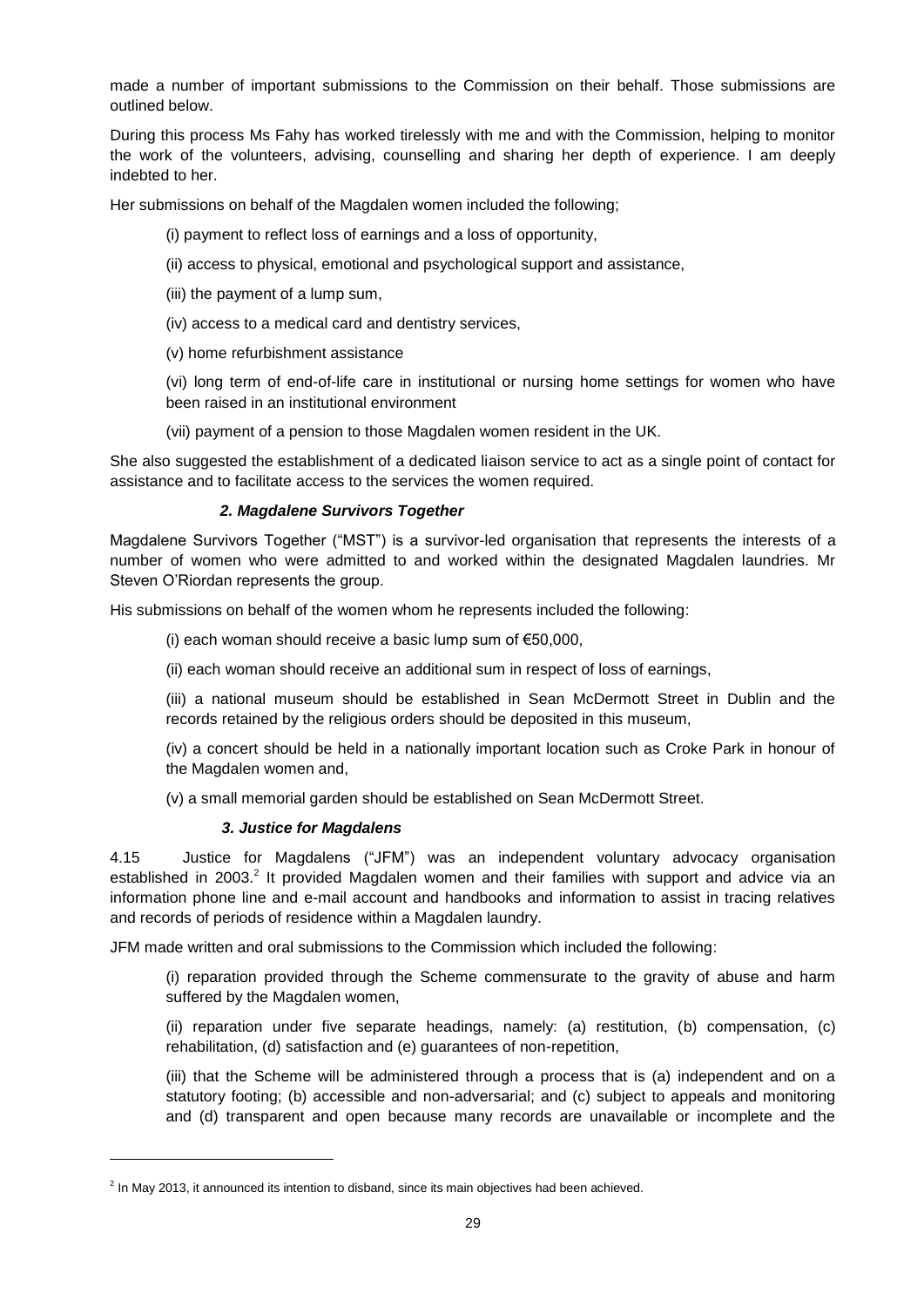duration of stay is known for only 6,151 admissions of a total of the 14,607 admissions cited in the McAleese Report,

(iv) the establishment of a dedicated unit to facilitate the provision of pensions, lost wages and State services,

(v) acceptance "...as a proven fact that Magdalene Laundries were by their nature abusive, punitive institutions in which girls and women were routinely subjected to forced unpaid labour and unlawful imprisonment",

(vi) support for the "Magdalen Laundries Archival and Oral History" project designed by the Women's Studies Centre at the School of Social Justice, University College Dublin,

(vii) extension of the National Counselling Service to include the Magdalen women and access to free legal advice through the Legal Aid Board,

(viii) the provision of medical cards to survivors and to their families,

(ix) appropriate measures to compel religious orders to hand over records to a properly resourced and suitable data protection agency,

(x), social housing to be provided to those Magdalen women who are in need of it,

(xi) the establishment of a permanent educational memorial to all women who were admitted to the designated laundries,

(xii) detailed proposals concerning those Magdalen women who are institutionalised and / or incapable of managing their own affairs and measures to facilitate notification of the existence of the Scheme to eligible women outside the jurisdiction.

#### *4. The Irish Women Survivors Support Network*

4.16 The Irish Women Survivors Support Network (the "IWSSN") is a group representing the interests of former residents of Irish religious institutions who are now resident within the UK. The IWSSN provides outreach services to all survivors of Irish institutional care and the group offers individualised support as well as support to isolated women.

I met with representatives of the IWSSN in Dublin and was, subsequently, happy to accept the kind invitations of Ms Sally Mulready and Ms Phyllis Morgan, (Chair and Vice-Chair of the IWSSN) to travel to the UK to meet some of the women whom they represent. During three days commencing on the 2nd April 2013 I met and had lengthy conversations with approximately 36 women in London and Manchester.

The oral and written submissions provided by the IWSSN stressed the importance of an understanding of the individual financial circumstances of the Magdalen women. The submissions included the following:

(i) the provision of pensions commensurate with pensions that would have accrued if wage and social insurance contributions had been paid on their behalf in Ireland but taking into account interaction between any pension or other monetary payment made and its potential impact upon UK means tested or other social benefits that eligible women living within the UK may receive or be entitled to,

(ii) the Scheme should avoid prolonged and complex litigation and should operate in a nonadversarial environment. Women should not be individually assessed before a Board or a judge,

(iii) religious congregations should contribute to the ex gratia fund in order to accommodate a reconciliation and healing process,

(iv) provision should be made for women wishing to return from the UK to Ireland to be provided with a legislative right to be re-housed in social housing in Ireland in an area or county of their choice,

(v) that suitable commemorative records and memorabilia should be established and maintained within appropriate premises, locations and gardens. It was suggested that an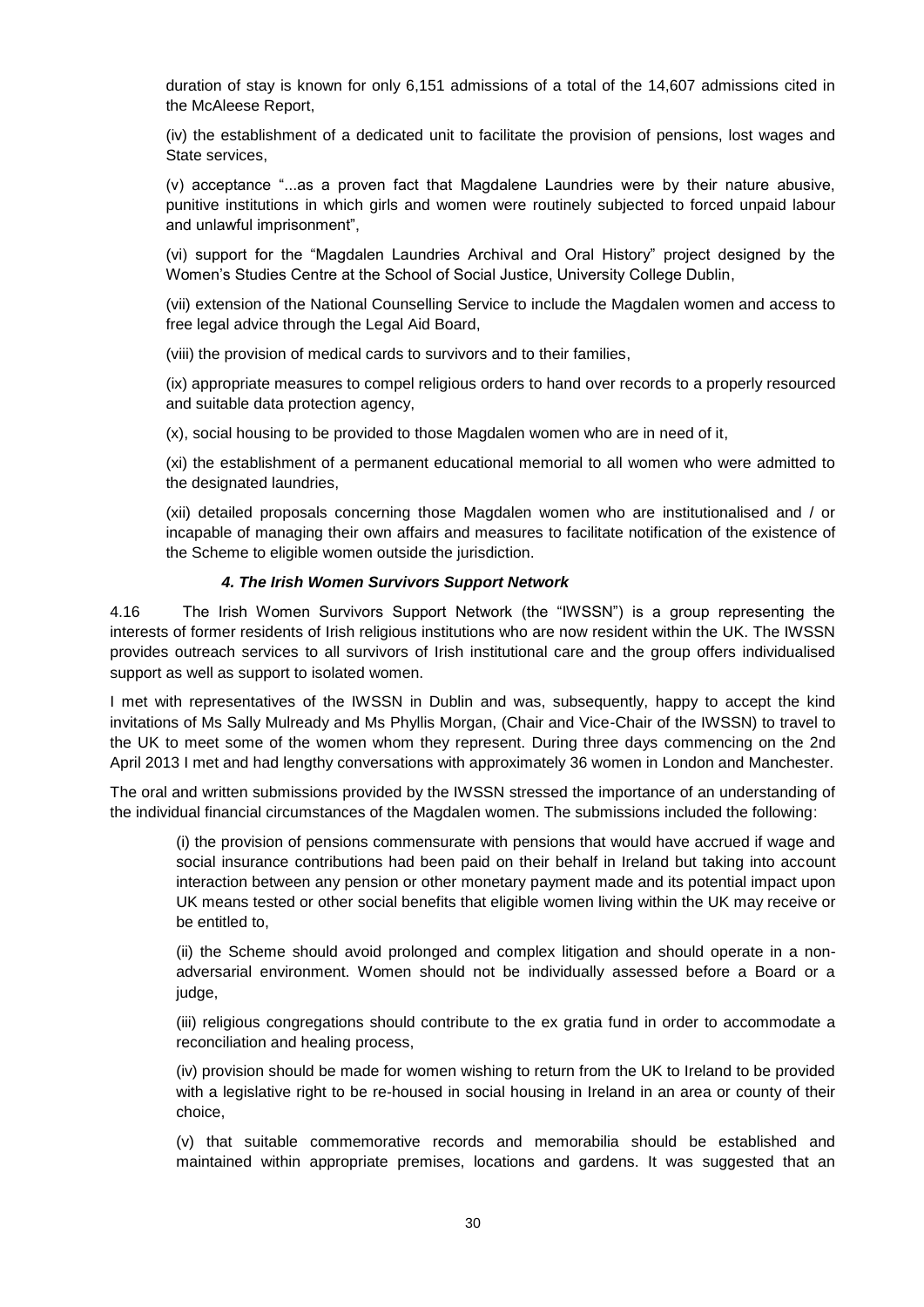existing premises and grotto at St Anne's School, Lenaboy, Taylors Hill in Galway is voluntarily maintained by survivors of that institution and should be considered as a location.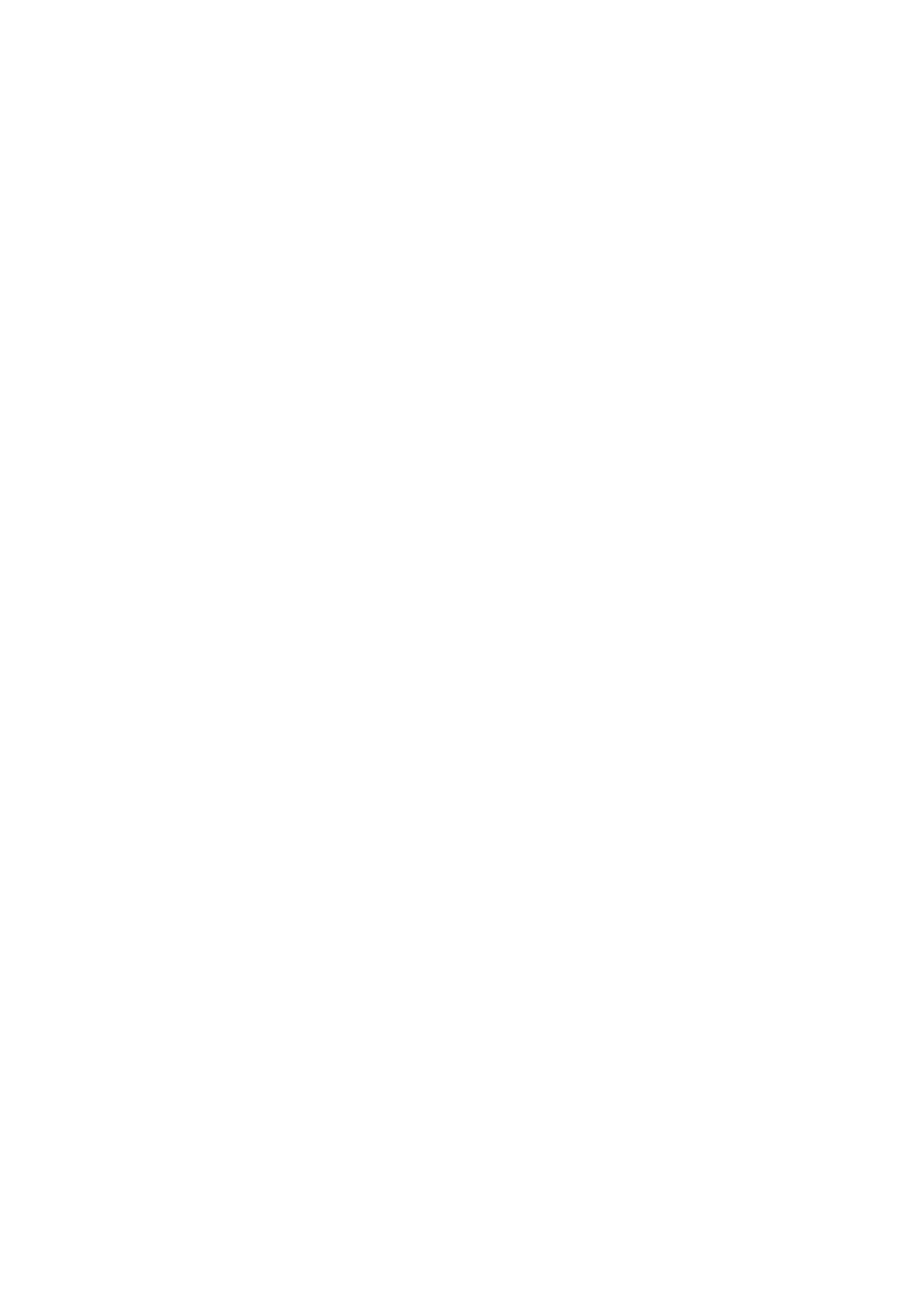This Chapter of the Report considers in detail the proposed ex gratia Scheme.

# **A PART 1: SUPPORTS AND BENEFITS**

5.01 The principal information and recurring trends and themes which emerged from the conversations with the women were identified as (1) an age profile; (2) diverse health concerns and problems; (3) concerns relating to the vulnerability and capacity of some women; (4) an education deficit; and (5) some unsatisfactory living conditions.

# *(1) Age profile*

**5.02** Arising from the conversations the age profile of those Magdalen women with whom the Commission conversed up to and including the  $9<sup>th</sup>$  of May 2013 is shown below. Some 386 of 454 women provided their ages.

## **Age profile**

| Total     | Excluding      | Including those  | Total in   |
|-----------|----------------|------------------|------------|
|           | those in care  | in care with     | Percentage |
|           | with Religious | Religious Orders | Terms      |
|           | Orders         |                  |            |
| Under 50  | 9              | 11               | 3%         |
| $50 - 60$ | 70             | 74               | 19%        |
| 60-65     | 67             | 74               | 19%        |
| 66-70     | 72             | 84               | 22%        |
| 70-75     | 43             | 57               | 15%        |
| 75-80     | 22             | 33               | 9%         |
| over 80   | 32             | 53               | 14%        |
|           | 315            | 386              | 100%       |

## *(2) Health care*

5.03 The conversations have identified the following health complaints and worries of the Magdalen women as important factors for consideration within the proposed Scheme:

(i) Many of the women surveyed spoke of serious health problems. Some women indicated that they were suffering from cancer or other very serious illnesses and simply wished to be given the opportunity to be as comfortable as possible for their remaining years.

(ii) Some of the friends, relatives or carers who completed the surveys on behalf of a number of women indicated that a number of them required full time nursing care and would require such care for the remainder of their lives; in some cases the women were said to have been resident in nursing homes for many years and were suffering from dementia and related conditions.

(iii) Some women spoke of how they worried about being unable to afford medical care as they became older or as their illness deteriorated. Many women also spoke of illnesses that required regular GP visits, such as high blood pressure and diabetes. Some women also spoke of mental health illnesses.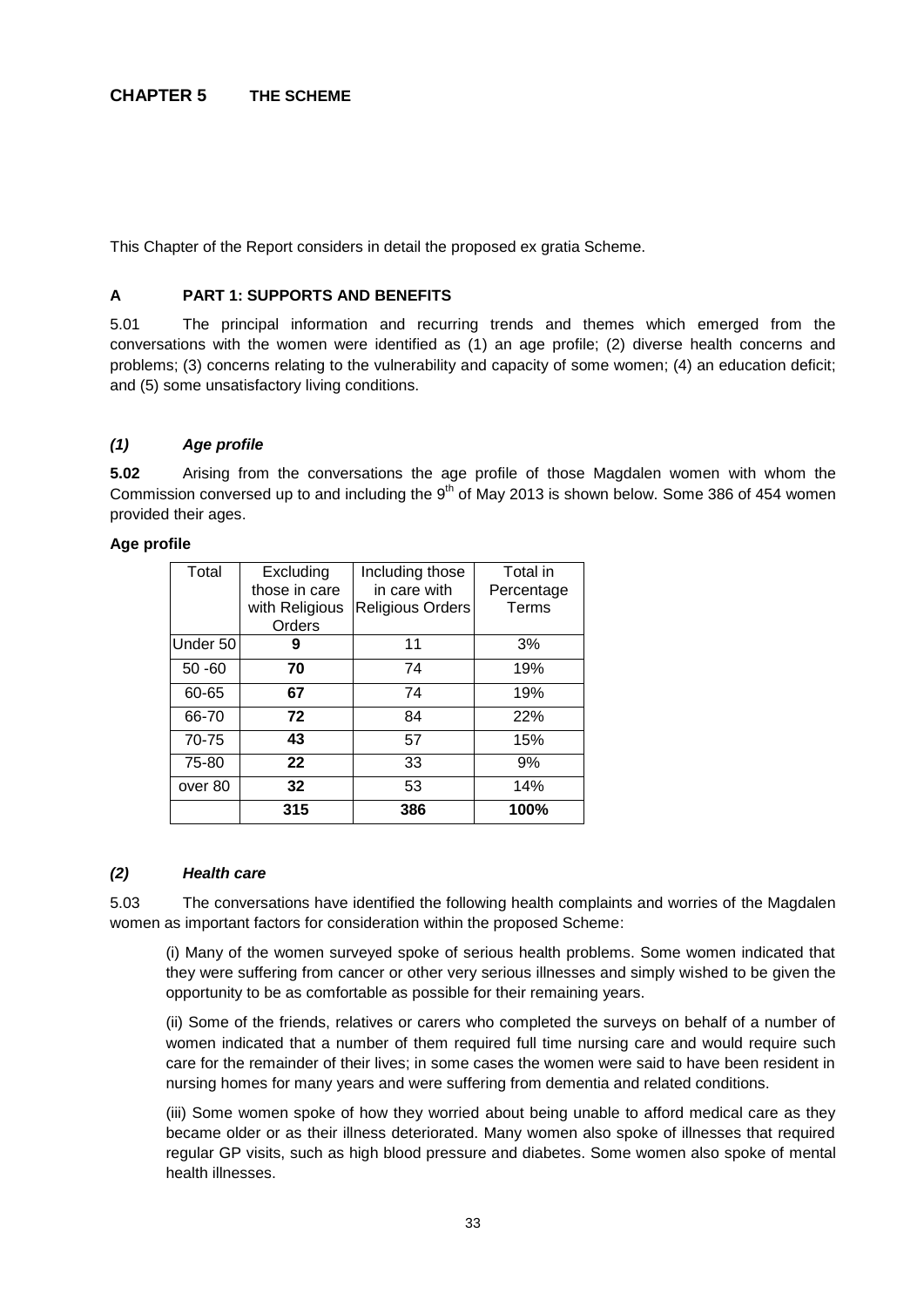(iv) Many women indicated that they wished to be provided with access to counselling.

(v) Some wished to have access to a medical card and to be given an opportunity to see their GP on a more regular basis. Others described how they were currently on waiting lists awaiting surgery and how their scheduled surgery has been delayed or cancelled.

(vi) Some women described how they struggled with mobility issues and a number of women stated that they believed that their lives would be greatly improved were they to be provided with walking frames or stair-lifts.

(vii) Some described how they required improvements and alterations to be made to their homes to accommodate their health conditions. For example, some women described how they required showers to be installed or bathrooms facilities improved. Others described how they required help with DIY and jobs around the home.

Some details concerning the health of some of the women are provided below. Not all of the women spoken to wished to discuss matters concerning their health.

#### **Level of Mobility**

|                   | Number | Percentage |
|-------------------|--------|------------|
| Good              | 142    | 49%        |
| Fair              | 64     | 22%        |
| <b>Bad</b>        | 76     | 26%        |
| <b>Wheelchair</b> | 10     | 3%         |
|                   | 292    | 100%       |

#### **Serious health issues**

| Yes       | 187 | 66%  |
|-----------|-----|------|
| <b>No</b> | 95  | 34%  |
|           | 282 | 100% |

#### **Medical / GP visit Card**

| <b>Yes</b> | 210 | 91%  |
|------------|-----|------|
| No         | 21  | 9%   |
|            | 231 | 100% |

#### **Health Insurance**

| Yes | 19  | 11%  |
|-----|-----|------|
| No  | 156 | 89%  |
|     | 175 | 100% |

5.04 A fundamental element of the Scheme should relate to the provision of healthcare and access to healthcare services. The health needs and requirements of the women surveyed are diverse in nature so the women should be provided with access to a comprehensive suite of health care services.

I am, therefore, of the opinion that the health provisions of the Scheme should operate in a manner similar to the scheme made available to certain persons under the Health (Amendment) Act 1996.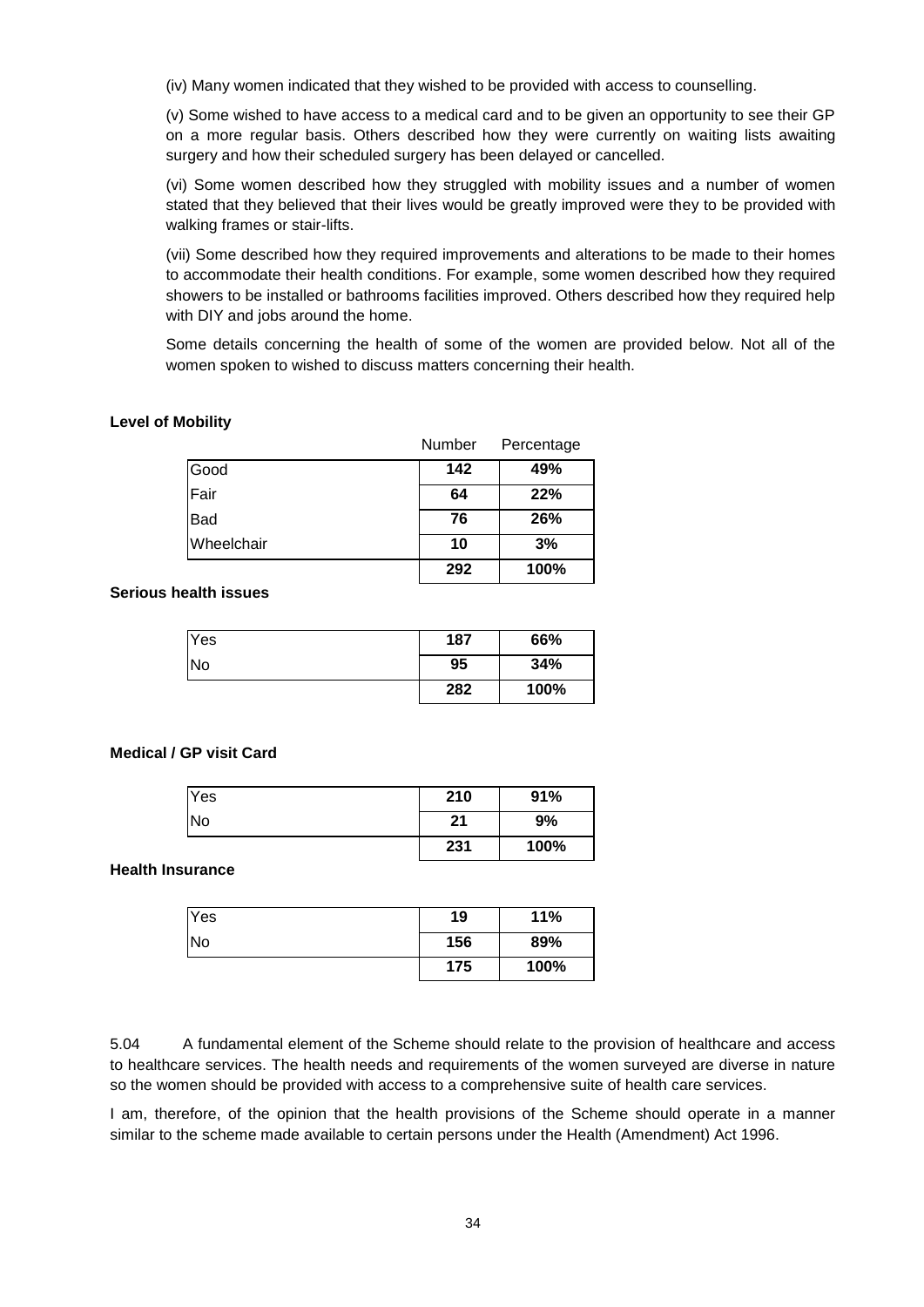# *(3) The Health (Amendment) Act 1996 Card*

5.05 The Health (Amendment) Act 1996 established the legal framework for a comprehensive range of healthcare to be established and provided to all men, women and children who had been infected with Hepatitis C as a result of administration, within the State, of contaminated blood and blood products. Persons who were infected with Hepatitis C as a result of receiving contaminated blood and blood products are entitled to what is called a Health (Amendment) Act Card (a "HAA card"). The card entitles the holder, for his or her lifetime, to primary care services (services delivered outside of the hospital setting) and hospital services. The services to which the card holder has access outside of the hospital setting include:

- **GP** services:
- Prescribed drugs, medicines, aids and appliances;
- Dental services:
- Ophthalmic services:
- Aural services;
- Home support;
- Home nursing;
- Counselling services;
- A range of other services, to include chiropody / podiatry and physiotherapy.

The range of services provided without charge under the HAA card scheme is comprehensive. Holders of the card are entitled to attend any registered GP of their choice, without charge. Pharmacists dispense prescriptions provided by GPs without charge and upon production of the card.

HAA card holders are entitled to all necessary routine and emergency dental treatment as well as full denture treatment. Dental treatments are provided to HAA card holders by dentists who participate in the Dental Treatment Services Scheme operated by the Health Service Executive (the "HSE").

Counselling services, including psychological and psychotherapy services, can be availed of at any time by HAA card holders. Card holders do not need to be referred by a GP or consultant to counselling and the HSE will provide card holders with a list of counsellors who are available to provide counselling.

HAA card holders are also entitled to home nursing. Requests and referrals for home nursing services under the HAA scheme is facilitated throughout the country by the HSE. Following referral, a clinical nurse coordinator / designated HSE nurse will carry out an assessment in consultation with the client and family, from which it will be decided what type of care plan is required. The home plan will be an individualised, flexible and easily accessible plan of care which will meet the needs of the HAA card holder. Card holders are also entitled to home support services which will assist in the areas of household chores and tasks such as cooking and cleaning.

In addition to the HAA card, each of the HSE areas provides a person, described as a hepatitis C liaison officer, whose role it is to ensure that persons who are entitled to the HAA card receive the services to which they are entitled under the legislation. The liaison officer fulfils an important role and is responsible for coordinating and assisting the card holder to access primary care services only – these are the services provided outside of the hospital setting.

In practical terms every card holder is entitled to pick up the phone and to contact the liaison officer assigned to their area. The liaison officer is provided in order to ensure that card holders receive the services to which they are entitled and to provide advice and assistance in relation to those services.

There is also a liaison officer within the State whose remit extends to liaising with all of the eight designated hospitals with an oversight role nationally, in relation to all aspects of the delivery of the hospital services.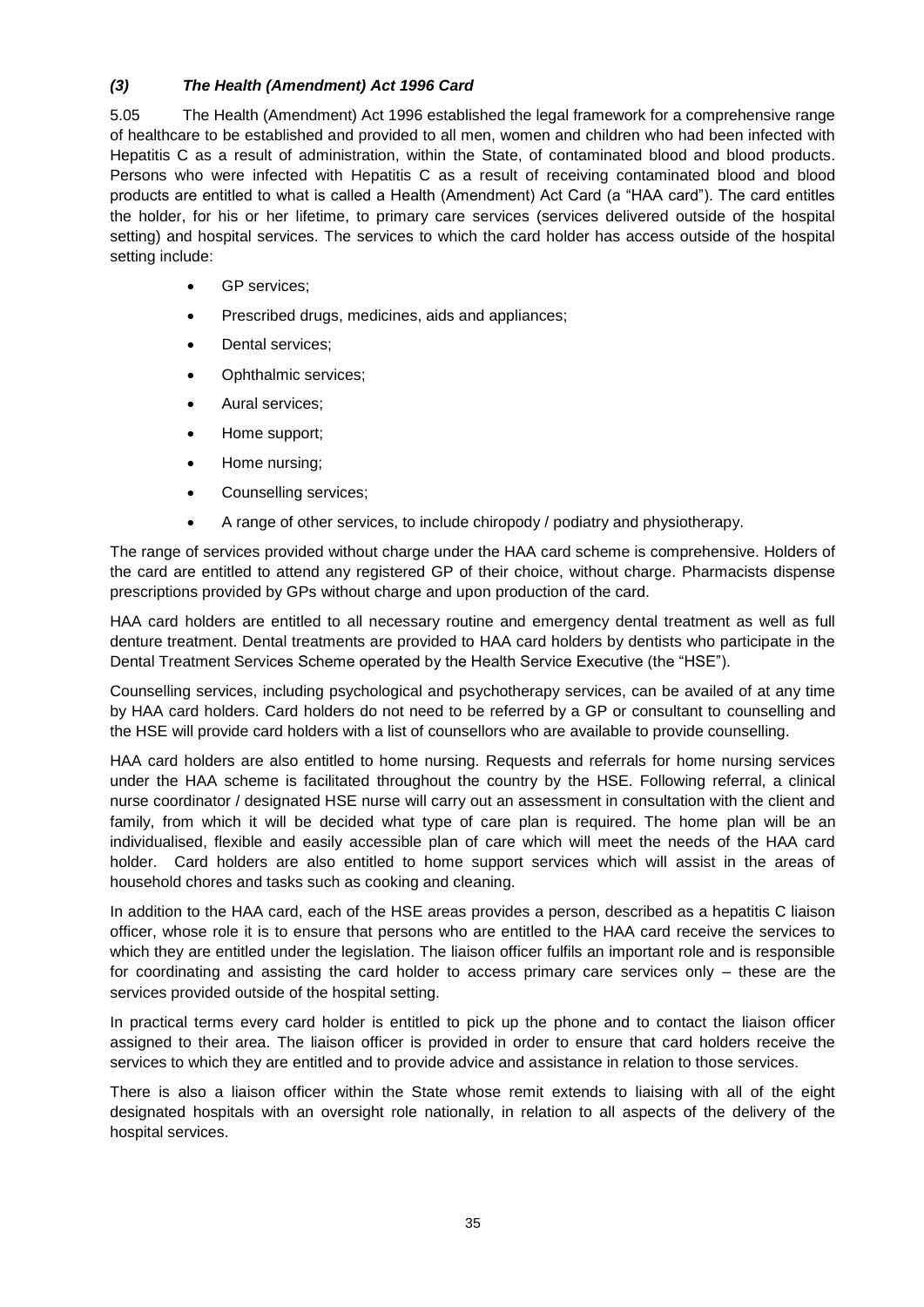# *1 ST RECOMMENDATION*

l

*Magdalen women should have access to the full range of services currently enjoyed by holders of the Health (Amendment) Act 1996 Card ("the HAA card").*

*As an integral part of the ex gratia Scheme a card entitling its holder to health services equivalent to those provided to the holder of a HAA card should be given to each of the women who were admitted to and worked in a designated Magdalen laundry.*

*Details of the range, extent and diversity of the community services to be provided to the Magdalen women are described within Appendix G.*

*Primary legislation similar to the Health (Amendment) Act 1996 or a statutory amendment to that Act is required in order to implement this recommendation. (A draft Heads of Bill is provided within Appendix E.)*

# **B PART 2: EX GRATIA PAYMENTS AND RESTORATIVE JUSTICE**

5.06 It is again important for me to emphasise that the payments which I am recommending are expressly required by my Terms of Reference to be "ex gratia" in nature. They are not and do not purport to comprise full and complete damages to compensate the Magdalen women for injury and loss caused by the wrongdoing of the State. Compensation payments of that kind can, in general, only be calculated and awarded after a detailed (and usually lengthy) adversarial process.<sup>1</sup>

# *(1) Benefits of approach based on restorative justice*

5.07 The payments have been decided upon and calculated after the application of a process based upon the principles of restorative justice that I consider to be appropriate to the circumstances of the Magdalen women. The benefits of an approach based on restorative justice have been well described in a 2009 paper that reviewed a number of Australia's ex gratia schemes:<sup>2</sup>

> "In a restorative approach, monetary payments assist the faultlessly burdened by significantly increasing the material resources available for ongoing development at both individual and community levels. But this is not their only restorative purpose. By recognising past failures, monetary redress payments play a role in expressing state sincerity. In terms of sincerity, individual payments fill an expressive gap in the depersonalised context of state redress... The voluntary character of the ex gratia payments may appear to support this expression of state sincerity. Not bound by the courts to deliver through an adversarial process pitting the state (yet again) against its victims, the payments' discretionary quality expresses the sincere nature of the state's reconciliatory intent."

That analysis identifies the elements of restorative justice that meet all relevant needs and interests in two important respects.

 $1$  A number of obstacles may arise in the context of any claims that might be considered or initiated by the Magdalen women. These include: (a) claims may be barred by the Statute of Limitations 1957; (b) prejudicial delay may bar claims even if they come within the "disability" exception in the Statute of Limitations 1957; (c) evidential difficulties may arise from recalling events from long ago; (d) it may not be possible to establish negligence or breach of duty by a named defendant and/or a named defendant with sufficient resources to meet any claims; (e) even assuming proof of negligence, it may be difficult to establish a causative link (causation) between any negligence and loss for which the courts would award compensation. Comparable obstacles were also identified in the *Review of Government Compensation Payments*, para 1.20, published in December 2010 by the Legal and Constitutional Affairs References Committee of the Australian Commonwealth Senate.

Available at http://www.finance.gov.au/financial-framework/discretionary-compensation/finance-submission.html.

<sup>2</sup>Stephen Winter, "Australia's *Ex Gratia* Redress" (2009) 13(1) AILR 49, at p.54. Available at http://www.austlii.edu.au/au/journals/AUIndigLawRw/2009/3.html.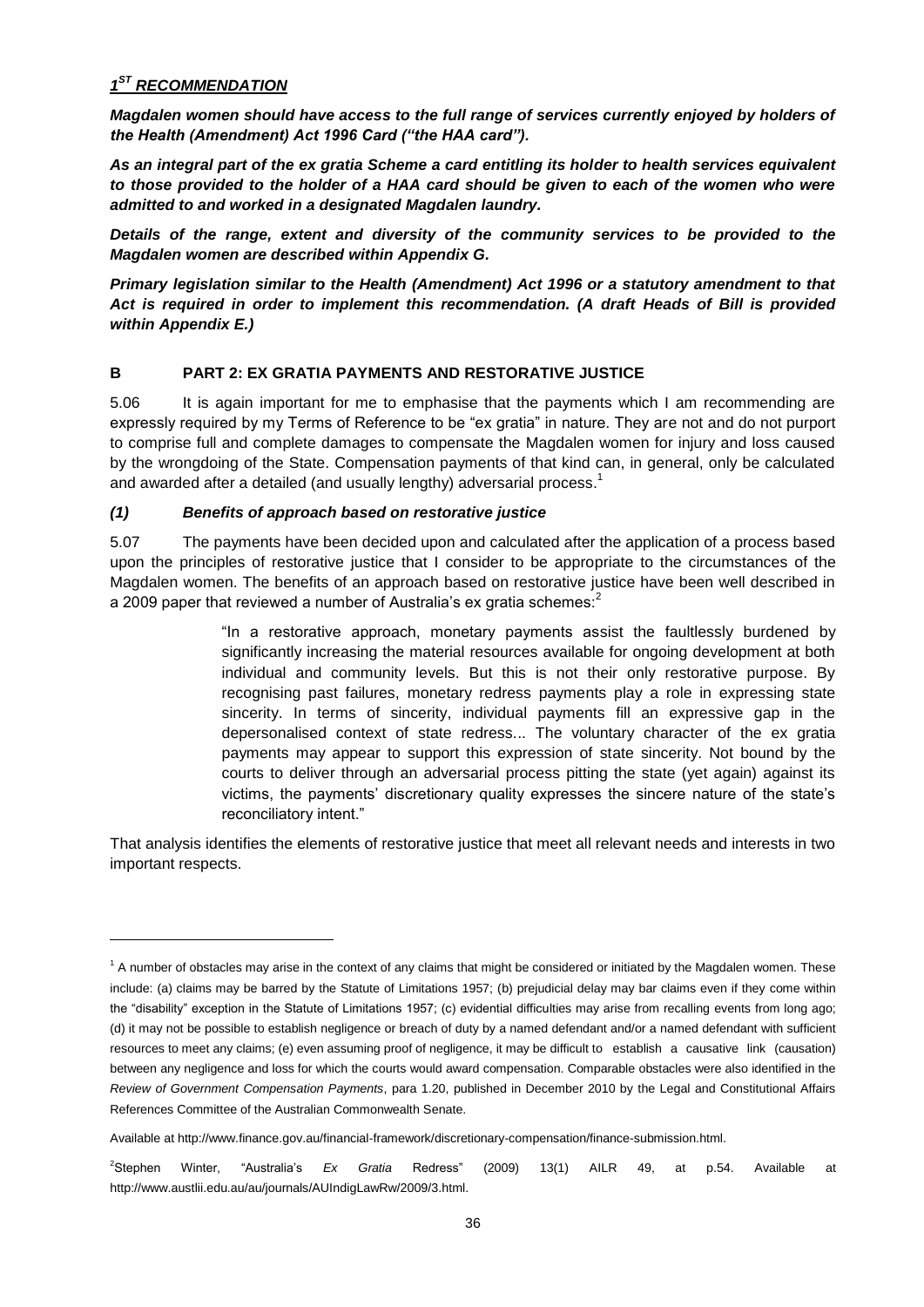Firstly, the monetary payments are intended to assist the Magdalen women who have endured suffering through no fault of theirs. The payments therefore form an important and sincere part of the recognition of past State failures.

Secondly, by avoiding any adversarial process, the needs and interests of the Magdalen women and of Irish society generally are also met, because the voluntary nature of the offer of payments contributes to the process of on-going reconciliation to which the other aspects of the Scheme also contribute.

5.08 The following information arising from the consultation process assisted in the assessment of the recommended monetary payments for the Magdalen women. Not all of the women spoken to wished to discuss matters concerning their education.

# *(2) Education*

# **Level of Education**

| Primary                | 209 | 90%  |
|------------------------|-----|------|
| Inter cert             | 12  | 5%   |
| <b>Leaving Cert</b>    | 3   | 1%   |
| <b>Primary Degree</b>  |     | 3%   |
| <b>Post Grad Level</b> |     | 0%   |
|                        | 231 | 100% |

5.09 A number of the women were deprived of an education when they were admitted to the laundries at an early age and provided with no further education.

Some stated that they believed that their right to an education had been "taken away" from them; some could not read or write and some had taught themselves to read and write.

Those who struggled with literacy and numeracy described how they would sometimes feel embarrassed when asked to read or to work with numbers. Some described how they had often wished to return to education but that they believed that it was now "too late".

A very large number of the women received inadequate educational assistance within the laundries at a time within their lives when education was of considerable importance.

## *(3) Living conditions*

5.10 While a large proportion of the women surveyed indicated that they were married or were now widowed, approximately one-third of the women stated that they now lived alone. A significant proportion of women $^3$  indicated that they lived in conditions that they would not describe as warm and comfortable.

Many of the women stated that they found it hard to make ends meet and to pay household bills. Other women indicated that they were "just about" able to pay their bills. Many of the women wished to improve their living conditions; a number of women spoke of having no hot water and no central heating; some women described difficulties in climbing the stairs and of their home and indicated that stair lift would improve their situation greatly.

One woman described how she has undergone knee-replacement surgery and how she is now on a waiting list to have a bathroom shower installed by the local authority. Some women lived in rental accommodation and found it difficult to pay their rent on a regular basis. Some women described being worried about security and wished to be in a position to replace the doors and the windows of their homes. In particular, many of women spoke about being unable to properly heat their homes or indeed described being worried about exceeding their home heating allowance.

 $3$  25% based on answers received from 223 women.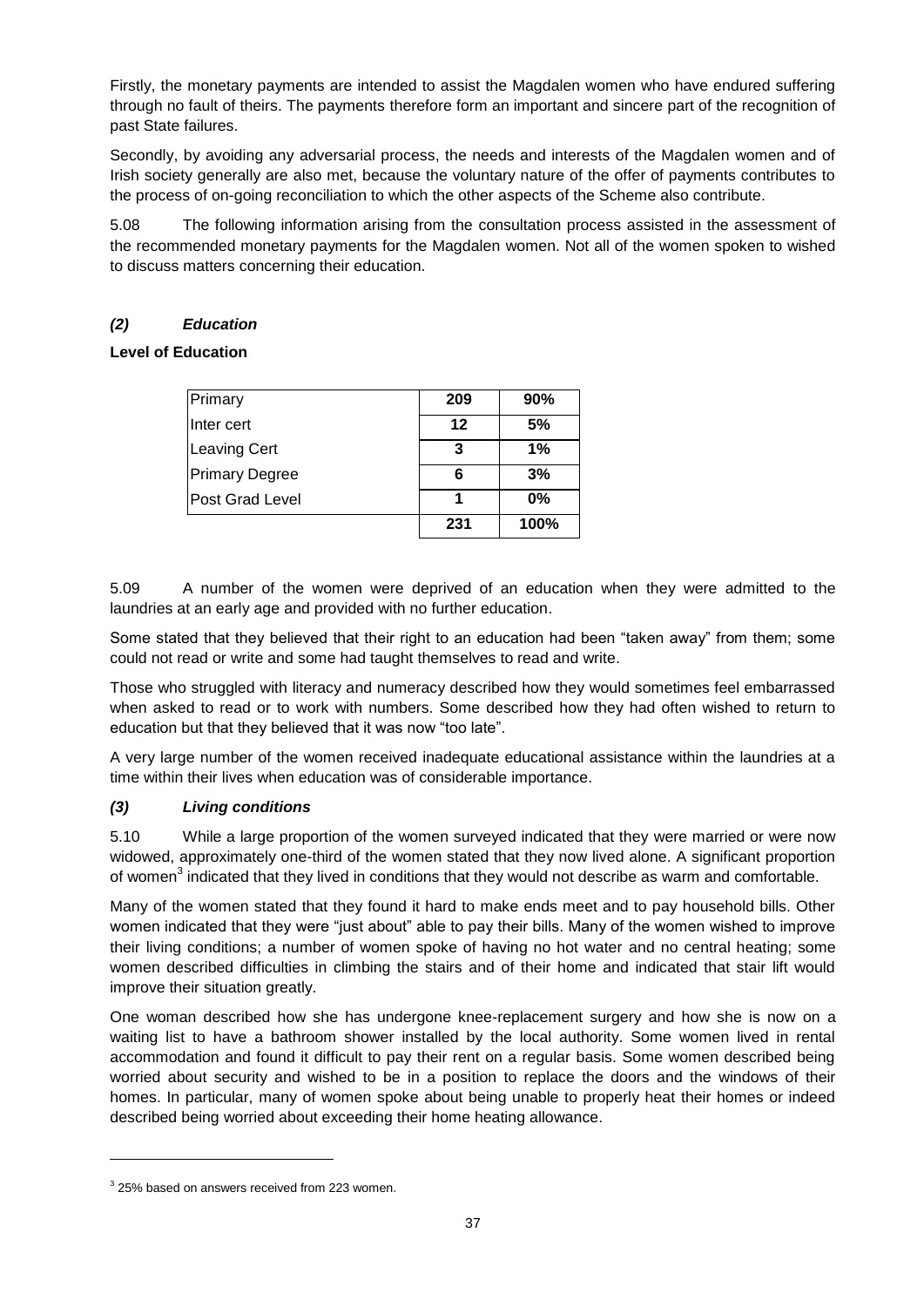# *(4) The Payments – Criteria to be taken into account*

5.11 The advice which I must provide in relation to the proposed Scheme is required to take into account "criteria determined to be relevant, including work undertaken and other matters as considered appropriate, to contribute to a healing and reconciliation process".<sup>4</sup>

5.12 The above information relating to the Magdalen women's education and living conditions has been included within the criteria which I have taken into account in deciding upon and calculating "the nature and amount of ex gratia payments…" to be recommended for those women.

5.13 The McAleese Report recorded that the women were "at one" regarding their memories of the work which they carried out at the Magdalen laundries<sup>5</sup>. Although the Report made no specific findings in that regard it described harsh and physically demanding work, sometimes for long hours and Senator McAleese observed that:

> "None of us can begin to imagine the confusion and fear experienced by these young girls, in many cases little more than children, on entering the Laundries - not knowing why they were there, feeling abandoned, wondering whether they had done something wrong, and not knowing when - if ever - they would get out and see their families again.

> It must have been particularly distressing for those girls who may have been the victims of abuse in the family, wondering why they were the ones who were excluded or penalised by being consigned to an institution. To add to this confusion, most found themselves quite alone in what was, by today's standards, a harsh and physically demanding work environment. The psychological impact on these girls was undoubtedly traumatic and lasting"<sup>6</sup>

The McAleese Report also found that the women had been stigmatised and depicted as "fallen women" because of their presence within the designated laundries and that this depiction was a "wholly inaccurate characterisation" which was "not borne out by the facts."

The Commission's conversations with the Magdalen women have further confirmed the accuracy of the observations of Senator McAleese and his committee and have, importantly, assisted the Commission's understanding concerning the extent to which admission to the designated laundries has impacted upon the lives, lifestyles and health of the women.

Those facts are also among the criteria which I have taken into account in determining the payments to be made within the proposed Scheme.

A very large number of the women described the traumatic, ongoing effects which incarceration within the laundries has had upon their security, their confidence and their self-esteem. Many described the lasting effects of traumatic incidents such as escape from the laundries and subsequent recapture and return.

# *(5) The State Pension (Contributory)*

5.14 The State pension (contributory) is paid to persons from the age of 66 who have sufficient Irish social insurance contributions. In order to qualify for a State pension (contributory) a person must:

- Have paid social insurance contributions before a certain age;
- Have a certain number of social insurance contributions paid; and
- Have a certain average number of contributions paid over the years since that person first started to pay.

<sup>&</sup>lt;sup>4</sup> Term of Reference (i).

<sup>5</sup> McAleese Report, Chapter 19, p 940, para 39.

**<sup>6</sup>** McAleese Report, Introduction, paragraph 9.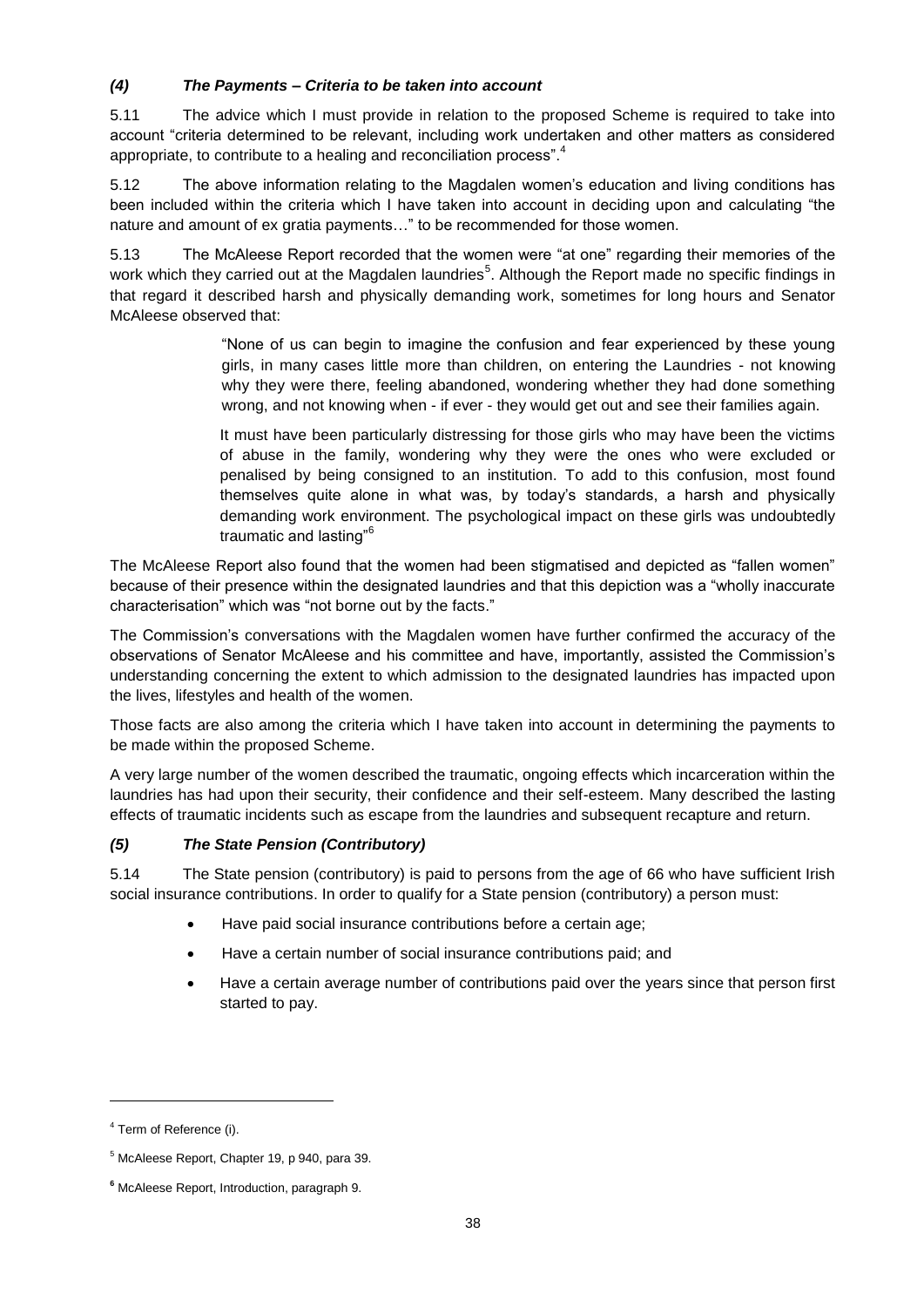It is unclear how many, if any, of the women who worked in the Magdalen Laundries currently qualify for a State Pension (Contributory).<sup>7</sup>

Depending on the qualifying contributors' requirement, some may already qualify for a full or prorata State Pension (Contributory).

Other women may be in receipt of a State pension (non-contributory), which is means tested whereas the State pension (contributory) is not, but is taxable.

State Pension (Contributory) rates for people who qualify for pensions from 1 September 2012 can be found in Appendix B.

The legislation underpinning the State pension (contributory) scheme is multiple – with many amending Acts – and is complex in nature.

I have been advised that it is not possible to make a statutory amendment to extend the benefit of the State pension (contributory) scheme to persons who do not qualify on the basis of the legislative criteria i.e. persons who have not paid the qualifying social insurance contributions.

However, it is possible to devise an administrative scheme, which would require authorisation by the Department of Finance, which could pay weekly sums equivalent to the top rate of the State pension (contributory) –  $\epsilon$ 230.30 – for the benefit of a limited class of recipients, namely those women who were admitted to and worked in the Magdalen Laundries.

Once such a scheme is established, it can operate on a prospective basis so that persons over the qualifying age will receive the full rate of income and other persons will receive the full rate of income on reaching the qualifying age.

It is possible, therefore, to devise an administrative scheme to deliver an income equivalent to the current top rate (€230.30) of the State pension (contributory) to all women who were admitted to and worked in the Magdalen Laundries but who are not in receipt at the top rate of an existing State pension (contributory).

The Department of Social Protection advises that such a scheme can be operated by the Department of Justice and Equality.

## *2 nd Recommendation*

l

*While many of the women were in receipt of social welfare and related payments, a very small proportion<sup>8</sup> of the women indicated that they are currently in receipt of the State Pension (Contributory).* 

*All of the women who worked within the designated laundries worked without pay, some for very long periods of time. I am recommending that the proposed Scheme should include provisions enabling all of the women who were admitted to and worked in the designated laundries upon reaching pension age, to receive, (from an administrative scheme created for that purpose), the equivalent of the State Pension (Contributory) for the remainder of their lives.* 

*The receipt of that benefit will acknowledge the fact that the Magdalen women have worked within (and, arguably to an extent for), the State for a period of time. They are entitled to recognition of that fact.*

*The payments received by the women under this heading should be tax-free and should not be considered "means" for any means-assessed benefit in the State.* 

 $<sup>7</sup>$  5% of the women who answered this particular question appeared to qualify.</sup>

 $8$  5% of the women who answered this particular question appeared to qualify.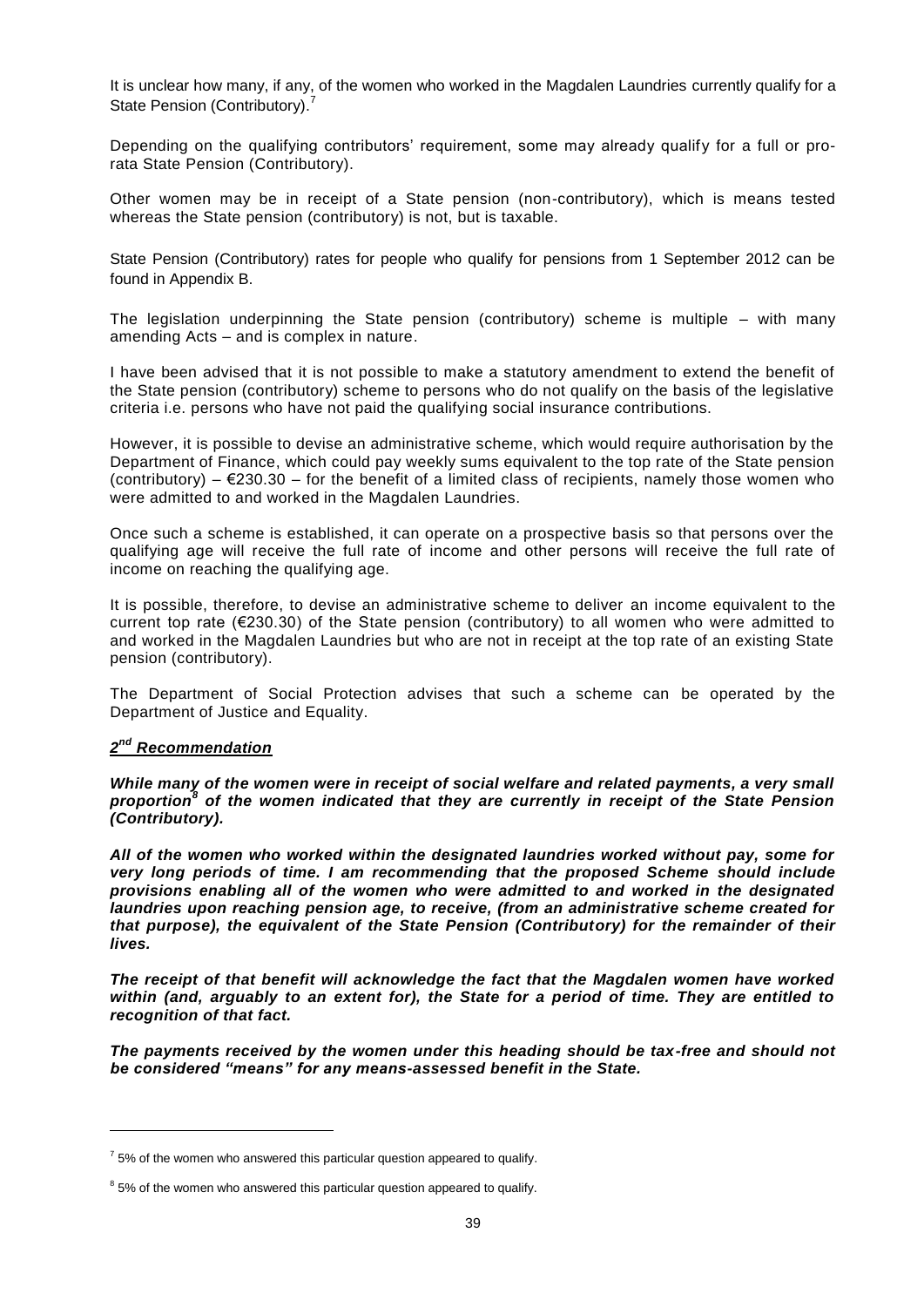*Magdalen women who are already in receipt of other State benefits (such as a State Widow's pension, or a State Non Contributory Pension), should not receive that payment in addition to those existing benefits, but rather a payment sufficient to top this up to the amount of the State Contributory Pension.*

*Equally the minimum weekly payment of €100 for those women who have not yet attained State Retirement Age (see 4th Recommendation) is intended to ensure a minimum level of income inclusive of any other State benefits but not in addition to such benefits.* 

The recommendation to provide a weekly income of €230.30 per week for Magdalen women over State Pension Age is intended to put them in the position that they would have occupied had they acquired sufficient stamps to qualify for the State Contributory Pension.

For instance, where the husband of a Magdalen woman is in receipt of an adult dependant's allowance that would cease if she was entitled to the State Contributory Pension, the weekly income payable from the administrative scheme should leave her in the same position, (allowing for the adult dependant's allowance), that she would have occupied if she had accumulated sufficient stamps to qualify for the State Contributory Pension.

The Scheme's Administrator must, accordingly, take all necessary measures to ensure that the administrative scheme does not permit inadvertent or other "double recovery" by women who are currently (or will in the future be) in receipt of the State's non-contributory pension or whose spouse or partner is (or will be) in receipt of a similar pension benefit.

That measure should be taken and should include benefits which the women receive as a dependent of a spouse or partner.

It is also possible, by means of a specific regulation, rather than primary legislation, to exempt any payments made to persons under an administrative scheme from being assessed as means in relation to other means-assessed benefits of which the women are currently in receipt.

## *(6) Other ex-gratia payments*

l

5.15 As I have stated the *ex gratia* payments which I am recommending do not comprise and are not intended to represent full and complete compensation for injuries suffered or losses sustained by the Magdalen women.

Although *"work undertaken"* is a criteria which I have taken into account the payments are not intended to reflect or include a calculation of loss of earnings sustained by the women. The payments are simply intended to express the "sincere nature of the State's reconciliatory intent".<sup>9</sup>

5.16 In order to seek a level of proportionality between my recommendations for *ex gratia* payments and full and complete awards of damages for personal injuries I have examined and considered some of the methods of assessments of damages for personal injuries adopted by statutory and non-statutory bodies established in recent times including:

- the system of "weighting" adopted by the Residential Institutions Redress Board, (established in 2002 by the Residential Institutions Redress Act 2002 (Assessment of Redress) Regulations 2002),
- the "Book of Quantum" which the Personal Injuries Assessment Board (established in 2003) is statutorily required to maintain as "guidelines" for the assessment of damages to be awarded in relation to a range of different physical injuries,

<sup>9</sup> Stephen Winter, "Australia's *Ex Gratia* Redress" (2009) 13(1) AILR 49, at p.54, quoted at paragraph 5.07, above. Available at http://www.austlii.edu.au/au/journals/AUIndigLawRw/2009/3.html.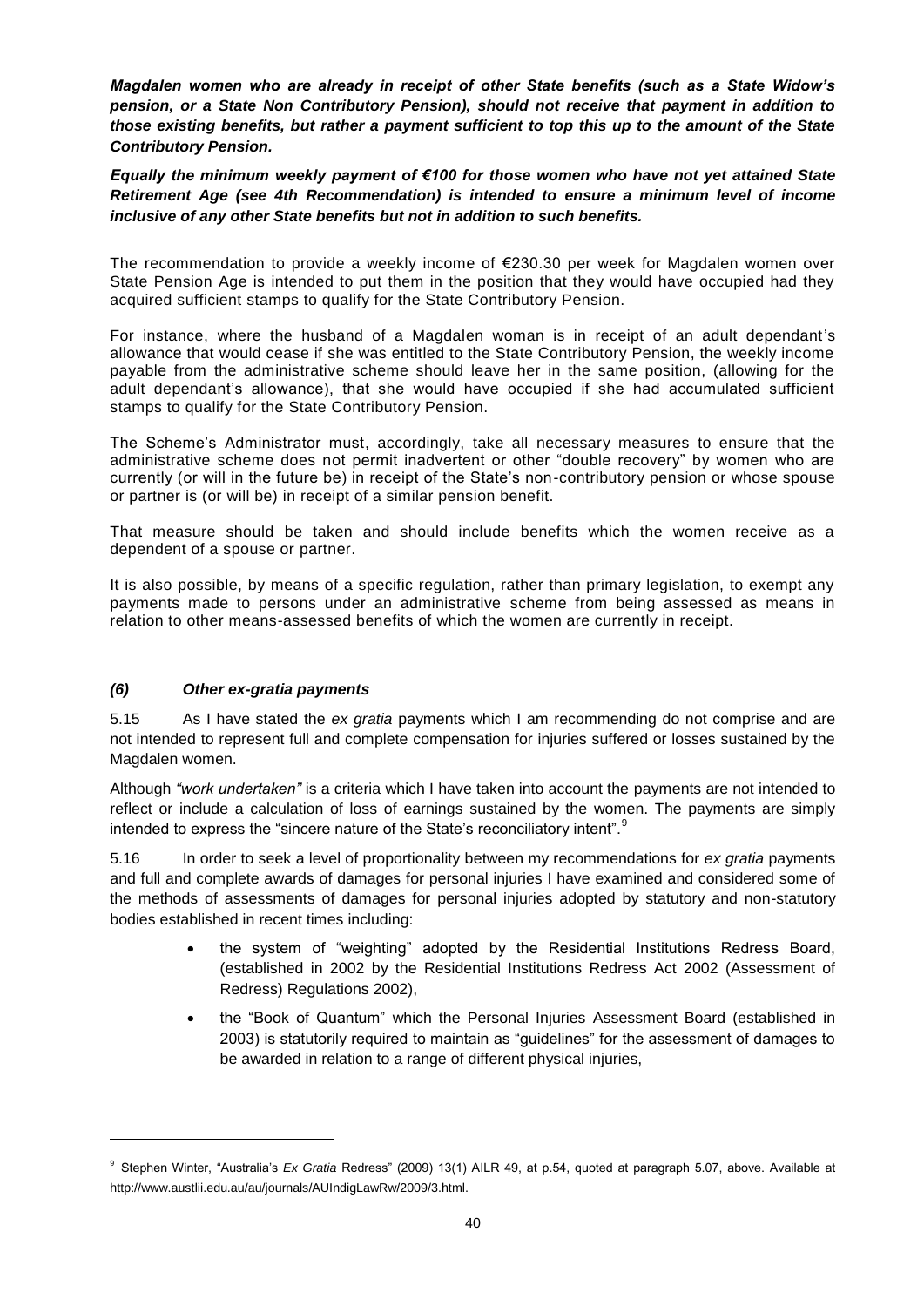- the *Guidelines for the Assessment of General Damages in Personal Injury Cases* published and updated by the Judicial Studies Boards of England and Wales and of Northern Ireland
- The Lourdes Hospital Redress Scheme
- The Stardust Victims Compensation Tribunal
- The Hepatitis C and HIV Compensation Tribunal
- The Australian *Ex Gratia* Redress Schemes in Tasmania, Queensland and Western Australia.

5.17 I am satisfied that the traumatic effect of admission and incarceration within the designated laundries has had such an adverse effect upon the education, perceived reputation, subsequent health, life, lifestyle, confidence and self esteem of the Magdalen women that those amongst them who were admitted to a designated laundry and worked there for less than 3 months should be paid the sum of €10,000.

5.18 That payment should be supplemented to reflect the *"work undertaken"* by the women within the laundries.

## *(7) Work undertaken*

5.19  $\,$  On the information provided the average age of the Magdalen women is now 68.<sup>10</sup>

Although a majority of the women surveyed<sup>11</sup> indicated that they had worked for periods between 1 and 5 years within a designated laundry many within that group were unclear and unsure as to precisely when and for how long they had been there. That is unsurprising since decades have elapsed since those events and it is universally acknowledged that personal memory is likely to be unreliable in such circumstances.

Some women were admitted to different laundries for different periods of time. Others were removed or escaped from laundries and were returned to the same or a different laundry for differing periods at different times.

The Commission has not sought and has not been requested to seek details or records from the relevant Religious Orders concerning the duration of time spent by the Magdalen women within the designated laundries.

The McAleese Report found that the median duration of stay within a designated laundry was approximately 7 months. That finding is scientifically based and is, accordingly, likely to be more reliable than any information gathered during the conversations which the Commission has undertaken.

However, the finding relates to the cohort of 14,607 women who worked within the laundries between 1922 and 1996 whereas the Commission spoke with a group of 337 women who, in 2013, remain as living survivors from that cohort.

The following information was provided by 288 Magdalen women during the consultation process. As I have indicated many were unsure as to precisely how long they had spent within a designated laundry.

<sup>&</sup>lt;sup>10</sup> See Table at paragraph 5.02, above.

<sup>&</sup>lt;sup>11</sup> See Table overleaf.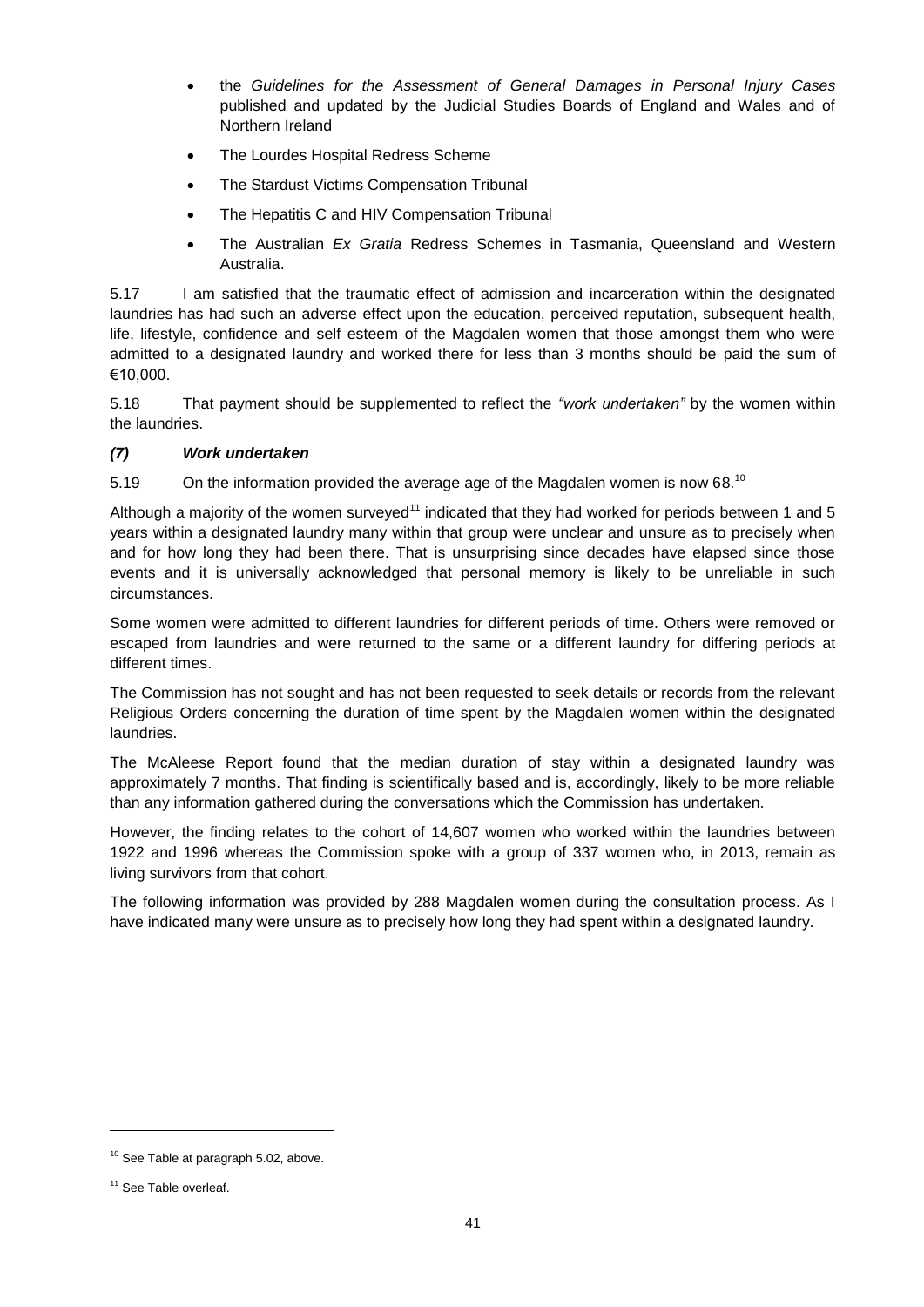#### **Time at Laundries**

| Under 1 year       | 27  | 9%   |
|--------------------|-----|------|
| $1 - 5$ years      | 197 | 68%  |
| 5 - 10 years       | 37  | 13%  |
| more than 10 years | 27  | 9%   |
|                    | 288 | 100% |

#### *3rd RECOMMENDATION*

#### *Other Payments.*

*I am satisfied that the traumatic effect of admission and incarceration within the designated laundries has had such an adverse effect upon the education, perceived reputation, subsequent health, life, lifestyle, confidence and self esteem of the Magdalen women that those amongst them who were admitted to a designated laundry and worked there for less than 3 months should be paid the sum of €10,000.* 

*That payment should be supplemented to reflect the "work undertaken" by the women within the laundries and under this heading I am recommending that women who worked in the laundries for up to 3 months should be paid a further €1,500 so that women who have spent less than 3 months in the laundries will receive €11,500 (€10,000 as a General Payment and €1,500 as an additional payment for work done).*

*The effects upon the education, reputations, health, lives, confidence and self esteem of those who were admitted to and worked in designated laundries for longer periods are likely to have been greater than those who worked for less than 3 months and I am recommending that they should be paid sums of money correspondingly greater, increasing by €1,000 for each month in the laundries up to 5 years and 3 months, and thereafter by €500 per month up to a maximum total payment of €100,000.* 

*The payments for a sample of terms spent in the laundries are set out as follows.*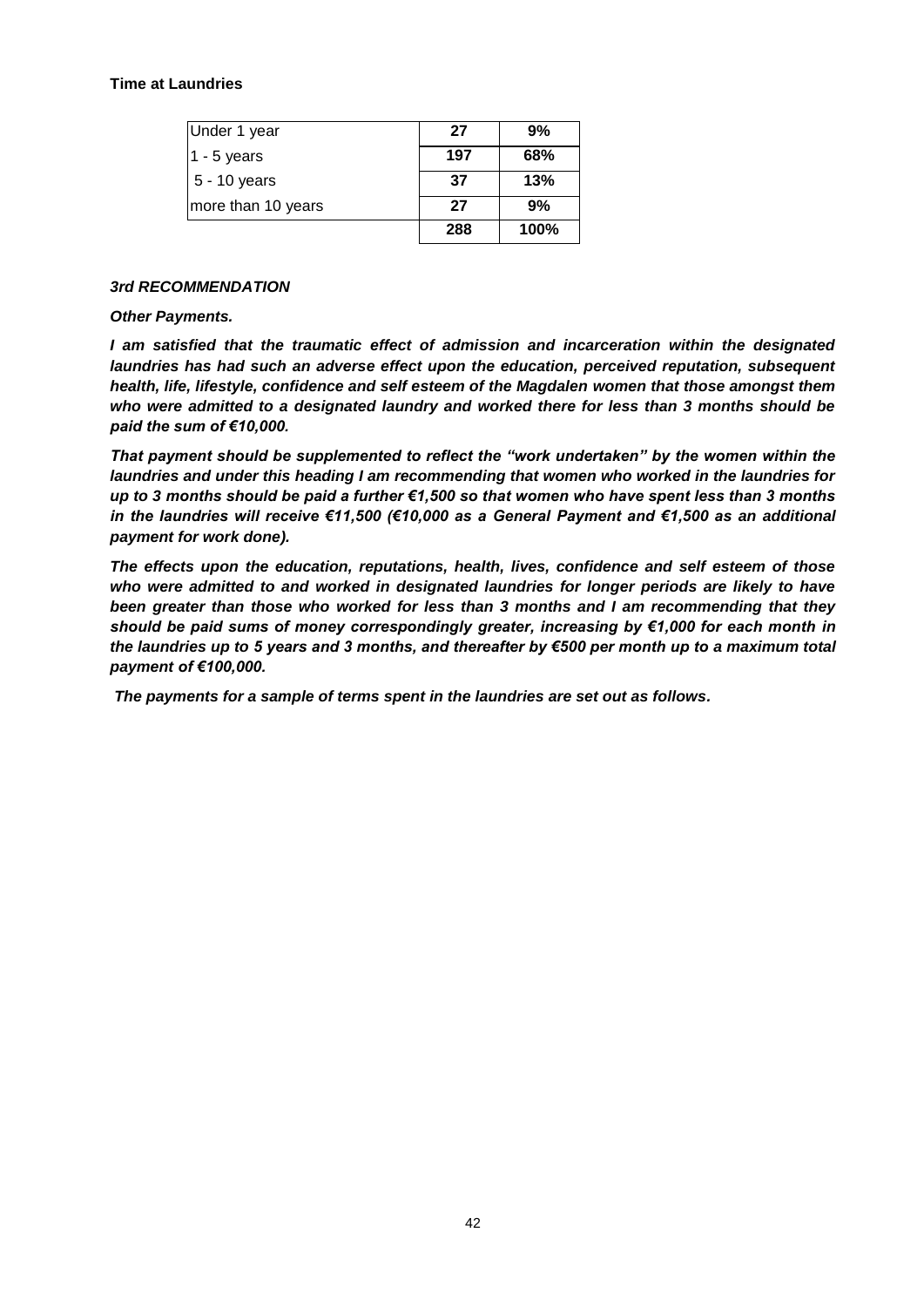| Time spent in laundries  |                |                |                |                |
|--------------------------|----------------|----------------|----------------|----------------|
| <b>Years</b>             | <b>Months</b>  | General        | <b>Work</b>    | <b>Total</b>   |
|                          |                | <b>Payment</b> | <b>Payment</b> | <b>Payment</b> |
|                          |                |                |                |                |
|                          | up to 3        | € 10,000       | € 1,500        | € 11,500       |
| 0                        | 4              | € 10,500       | € 2,000        | € 12,500       |
| 0                        | 5              | € 11,000       | € 2,500        | € 13,500       |
| 0                        | 6              | € 11,500       | € 3,000        | € 14,500       |
| 0                        | $\overline{7}$ | € 12,000       | € 3,500        | € 15,500       |
| 0                        | 8              | € 12,500       | €4,000         | € 16,500       |
| 0                        | 9              | € 13,000       | €4,500         | € 17,500       |
| 0                        | 10             | € 13,500       | € 5,000        | € 18,500       |
| 0                        | 11             | € 14,000       | € 5,500        | € 19,500       |
| 1                        | 0              | € 14,500       | € 6,000        | € 20,500       |
| $\overline{\mathbf{c}}$  | 0              | € 20,500       | € 12,000       | € 32,500       |
| 3                        | $\mathbf 0$    | € 26,500       | € 18,000       | €44,500        |
| 4                        | 0              | € 32,500       | € 24,000       | € 56,500       |
| 5                        | 0              | € 38,500       | € 30,000       | € 68,500       |
| 6                        | 0              | €40,000        | € 36,000       | € 76,000       |
| 7                        | 0              | €40,000        | €42,000        | € 82,000       |
| 8                        | 0              | €40,000        | €48,000        | € 88,000       |
| 9                        | $\mathbf 0$    | €40,000        | € 54,000       | € 94,000       |
| 10                       | 0              | €40,000        | € 60,000       | € 100,000      |
| More<br>than 10<br>years | 0              | €40,000        | € 60,000       | € 100,000      |

## *A more detailed Table of Payment can be found in Appendix A.*

## *4th RECOMMENDATION*

#### *Income Payments*

*A significant number of the Magdalen women are frail and some are very vulnerable. Many of them are now at an advanced age. The Commission is concerned to protect, for the benefit of those vulnerable women, the resources which they will acquire when they receive monetary payments arising out of the proposed Scheme.* 

*It has been necessary for the Commission to seek to balance the needs and interests of those elderly vulnerable women with the needs and interests of the many other Magdalen women who are younger, healthier, more energetic and more independent. In order to achieve that balance the Commission has taken the view that the needs and interests of the Magdalen women would be best addressed by making any ex gratia payments in excess of €50,000 payable to the women as tax free weekly income for the remainder of their lives.*

*The weekly income payable has been calculated actuarially based upon established life expectancy tables. It continues for life and then ceases.*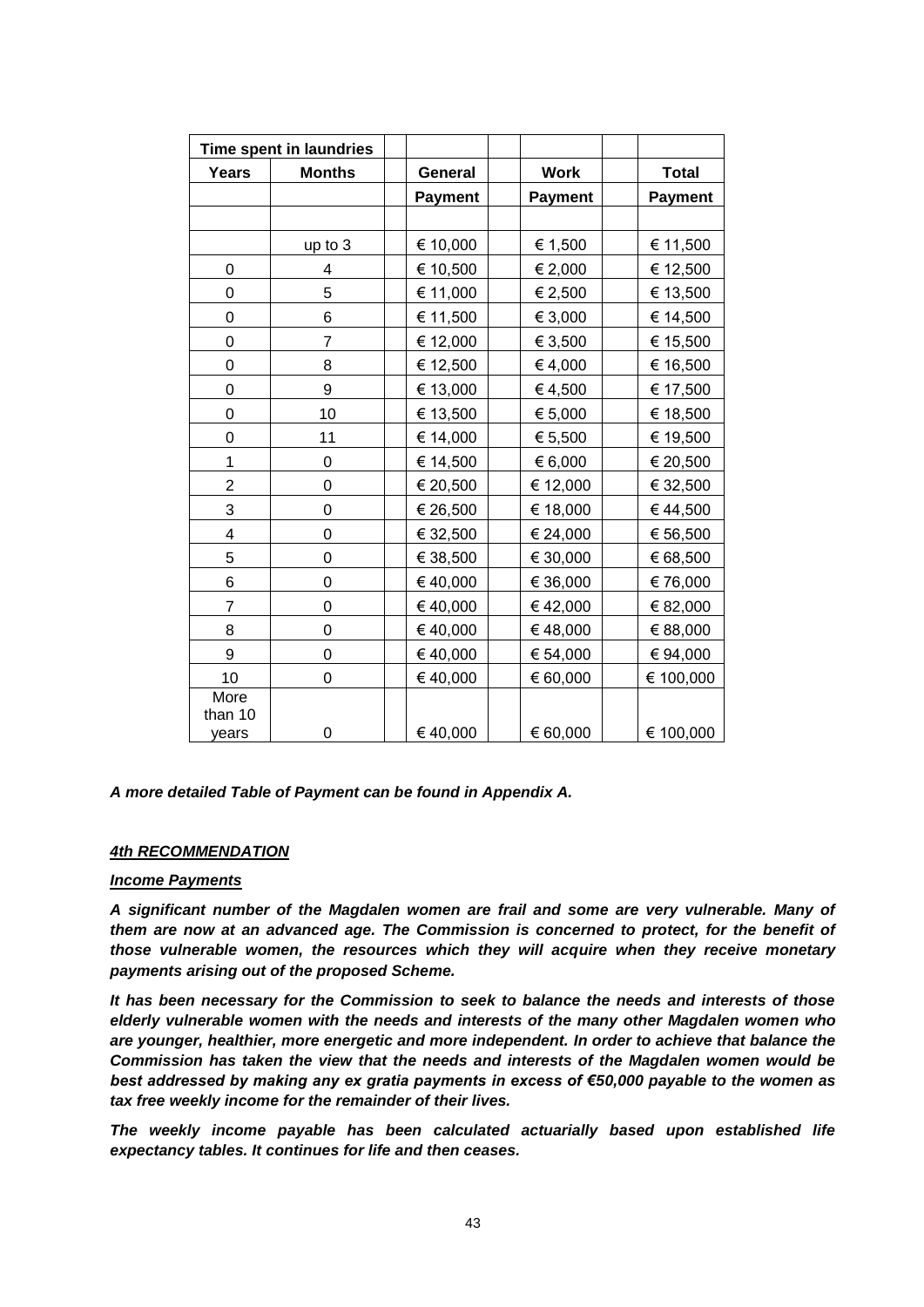*It should not be forgotten that the proposed Scheme also requires the provision of weekly tax free payments equivalent to the State Pension (Contributory) - amounting to €230.30 weekly to each woman upon reaching the State Retirement Age (SRA).*

*I am recommending that those women who have not yet reached the SRA should be granted a minimum tax free weekly income of not less than €100 (€5,200 annually), to be paid until the payments equivalent to the State Pension (Contributory) commence. This should overlap with any ex gratia payments in excess of the €50,000 which will also be converted into an income set at a minimum of €100 per week (€5,200 annually) which will be paid until State Retirement Age has been reached or to increase their income if they have already attained State Retirement Age.*

*Similarly, I am recommending that for women who have reached the State Retirement Age, those women should be provided with payments equivalent to the State Pension (Contributory). This should also overlap with any ex gratia payments in excess of the €50,000 which will also be converted into a life income.* 

*Examples of the weekly and annual payments to be paid to women under State Retirement Age (SRA) can be found in Part 1 of Appendix C.*

*Examples of the weekly and annual payments to be paid to women who have reached SRA can be found in Part 2 of Appendix C.*

## *(8) Income Tax Exemption*

5.20 Part 7, Chapter 1 of the Taxes Consolidation Act 1997 (which comprises sections 187 to 216) provides that a number of payments are exempt from income tax. Section 190 of the 1997 Act provides that payments made by the Haemophilia HIV Trust established by the Minister for Health in 1989 are exempt from income tax. Section 191 of the 1997 Act similarly provides that payments made by the Hepatitis C Tribunal established under the 1995 Scheme of Compensation for certain persons who have contracted Hepatitis C are exempt from income tax. In comparable terms, section 192 of the 1997 Act provides that payments made by the Foundation established in respect of Thalidomide children are also exempt from income tax. Section 192C of the 1997 Act, inserted by section 48 of the Nursing Homes Support Scheme Act 2009, provides for comparable exemptions from income tax in respect of State supports given to nursing home residents under the 2009 Act. It will be noted that there are specific exemptions from income tax in respect of compensatory-type payments, and also in the case of the amendment made by the 2009 Act for State-provided supports, made for these categories of persons.

The 1997 Act, as amended, provides that income arising from the investment and reinvestment of payments made to such classes of persons or of income arising from such payments is also exempt from income tax to the extent that it would otherwise be chargeable to tax under schedule C, case 3, case 4, case 5 and schedule F.

Gains accruing on the disposal of assets acquired directly or indirectly with such payments or income derived from such payments are except from capital gains tax.

Similarly, an exemption from income and other taxes could be made in respect of payments to the Magdalen women.

Such an exemption from income and other taxes could be contained in a Finance Bill which would treat such payments in all respects as if they arose out of a civil action for damages for personal injury so that the provisions of section 189 (dealing with personal injury) would apply.

## $5^{\mathsf{TH}}$  *RECOMMENDATION*

*I am recommending that appropriate legislative and other measures should be taken to ensure that all monetary payments (whether paid as "lump sums" or as income) should be exempt from income and other tax and should be exempt from being assessed as "means" in relation to other means tested benefits to which eligible Magdalen women are currently entitled.*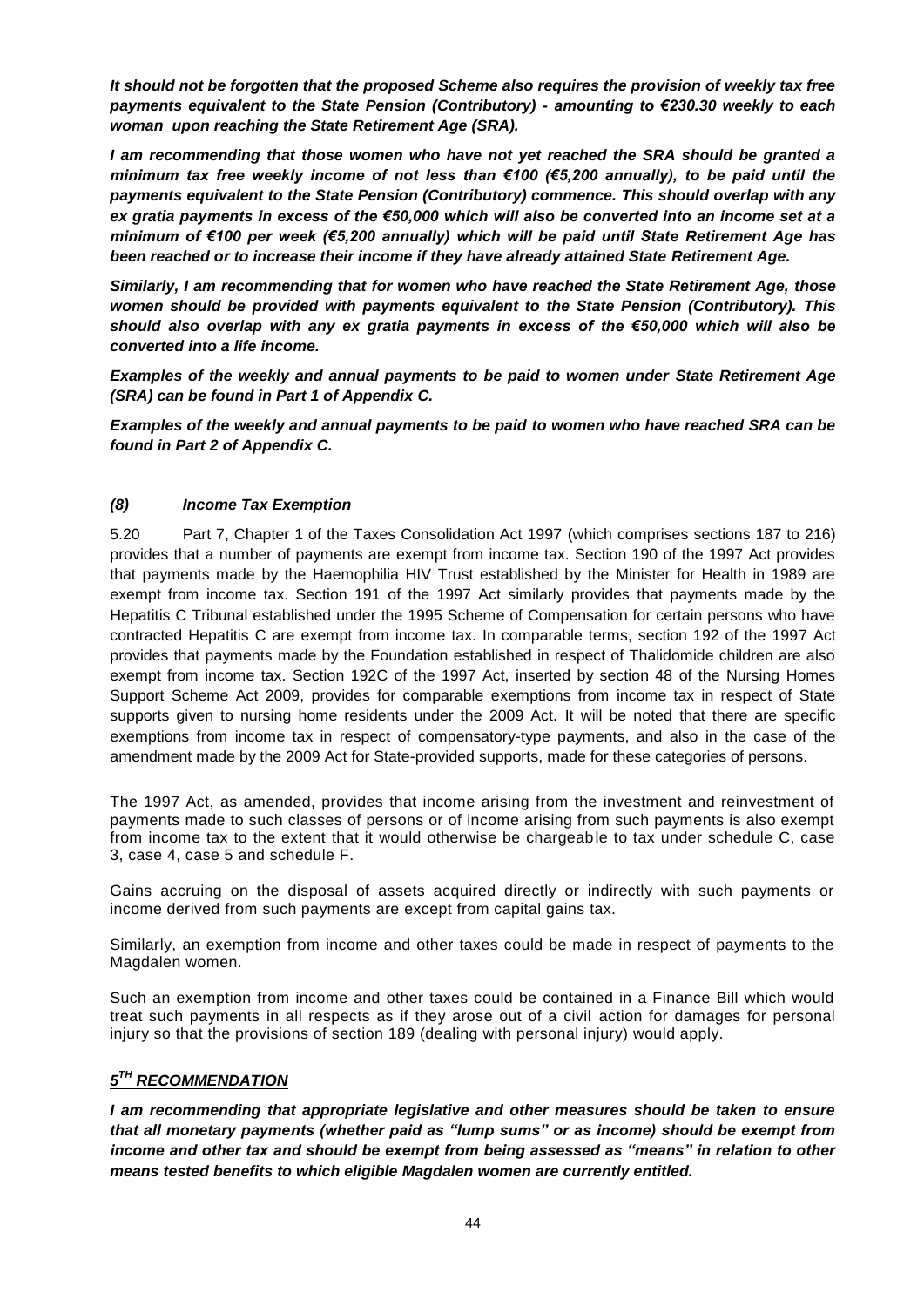# *(9) Payments to fund a "Dedicated Unit"*

5.21 Many of the advocates and representative groups who spoke to the Commission on behalf of the Magdalen women emphasised the need to provide the women with ongoing support and assistance. They, and many of the women in conversation, also spoke of the wish of many women to meet and interact with one another.

Some representatives and advocates and some of the women expressed a wish to meet with members of the Religious Orders who were responsible for the management of the designated laundries.

Others recommended the establishment of a museum or archival centre or project to honour and commemorate the Magdalen women past and present. There appeared to be a consensus in favour of the creation and maintenance of a small memorial garden within the Sean Mc Dermott Street premises to honour and commemorate the women.

All of the above suggestions are consistent with the principles of restorative justice which have influenced and regulated the proposed Scheme.

# *6 TH RECOMMENDATION*

l

*I am therefore recommending that the State should establish, fund, staff and accommodate a small Dedicated Unit which should be charged to provide the following services for eligible Magdalen women:*

- *A helpline accessible daily by the women to assist them to obtain the health, monetary and other benefits to which they will now be entitled<sup>12</sup>*
- *Investigative and other help and assistance in obtaining such sheltered or other housing as they may be entitled to.*
- *Investigative and other help and assistance in obtaining such educational assistance as they may be entitled to.*
- *Practical and, if necessary professional, assistance to enable those women who wish to do so to meet with those members of the Religious Orders who have similar wishes to meet and interact.*
- *Similar practical assistance to meet and interact with other Magdalen women.*
- *The acquisition, maintenance and administration of any garden, museum or other form of memorial which the Scheme's administrator, after consultation with the advisory body or committee referred to below has decided to construct or establish.*

*The Unit should be established after the Scheme's administrator has first consulted with and received written submissions from an advisory body or committee representing the needs and interests of the Magdalen women. That body or committee, in turn, should be broadly representative of the majority of Magdalen women and should include representatives of eligible women currently living within the UK or elsewhere.*

*A simple appeal process to a single agreed independent person should also be provided to resolve disagreement or dissatisfaction with preliminary decisions made by the Scheme's administrator in respect of the matters identified above.*

 $12$  This would be comparable to the Liaison Officer available in respect of the HAA card provided for under the Health (Amendment) Act 1996.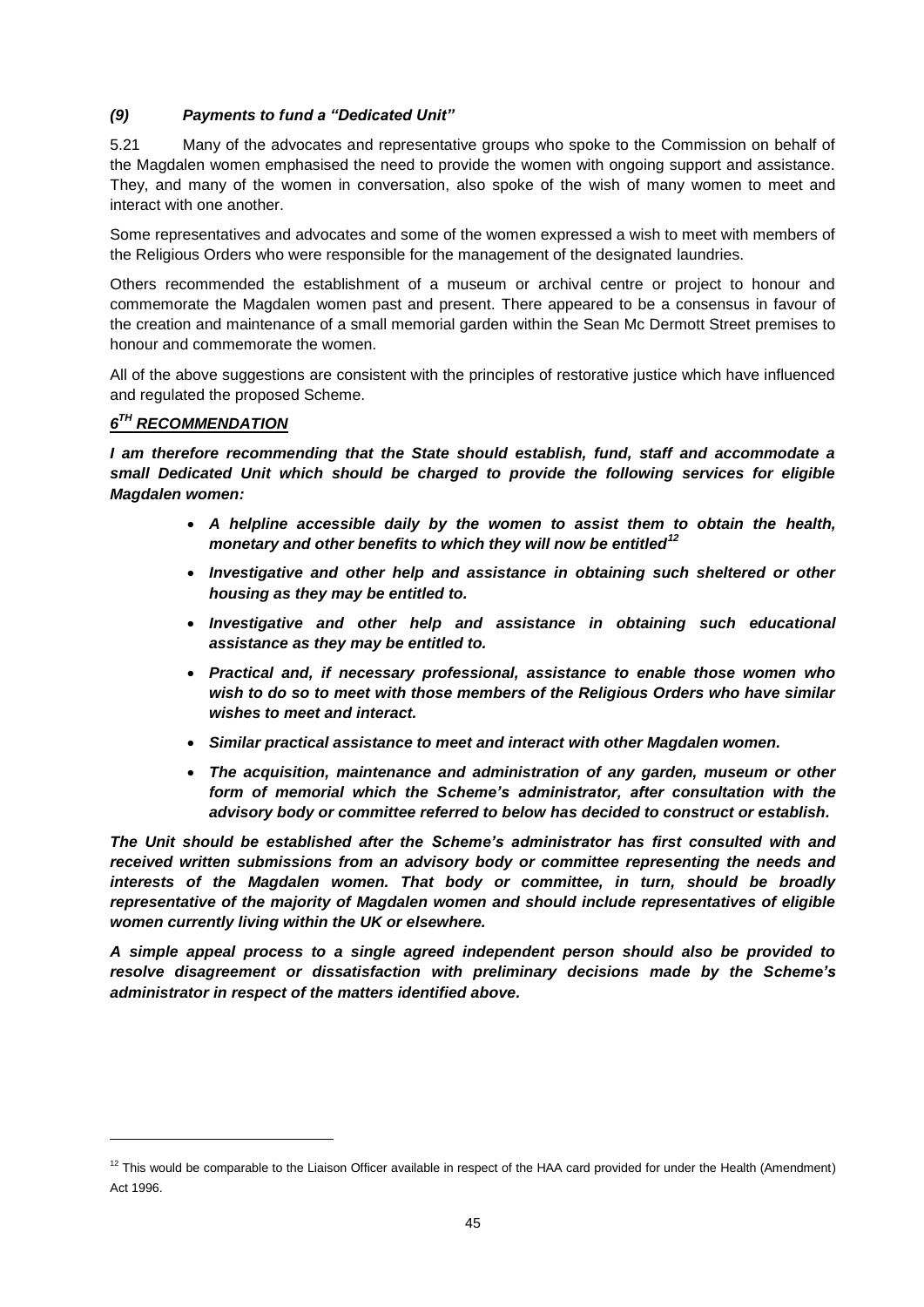## *(10) Eligibility and Qualification Process*

# *7 th RECOMMENDATION*

## *Eligibility and Qualification Process*

*I am strongly of the opinion and recommend that, if the proposed Scheme is to be successfully implemented, it will be imperative for the Scheme's administrator to apply a fair and robust eligibility or qualification process so that eligible applicants will have access to institutional and other relevant records and receive such additional and other co-operation and assistance from State and other agencies as they may require in order to enable them to properly record and verify the work which they have done and the periods(s) of time which they have spent within the laundries.*

*Where a written "expression of interest" (or other written application for inclusion within the proposed Scheme) has been provided to the State by or on behalf of a Magdalen woman who was alive on or after the 19th of February 2013 then that woman will be eligible for consideration to be included within the Scheme.* 

*Additional income ex gratia payments (payable to women entitled to payments in excess of €50,000) will not accrue to the benefit of the estate of any Magdalen woman.*

*The eligibility or qualification process should provide an appeal procedure for applicants who are dissatisfied with the primary process.*

# *(11) Waiver*

5.22 Eligible Magdalen women should be entitled to apply for inclusion within the proposed Scheme and there should be no time limitation placed upon their right to do so.

However, those women who apply for, are included within and obtain the benefits of the Scheme should not be permitted to make any further claim against the State or any of its agencies in respect of their admission to and time spent within the designated laundries.

Similarly any Magdalen woman who pursues to completion a claim against the State or any of its agencies in any Court or Tribunal seeking compensation or redress in respect of her admission to or work within a designated laundry shall not then be eligible for inclusion within the Scheme.

# *8 TH RECOMMENDATION*

l

*I am recommending that they should, therefore, upon agreeing to participate in and accept the benefits of and associated with the Scheme, agree also to waive in writing any further right of action against the State and its agencies arising out of their admission to and work within the designated laundries.*<sup>13</sup>

*The State should provide a draft of an appropriate document of waiver to each woman who applies for inclusion within the Scheme. Because agreement to comply with the terms of such a document will involve the abandonment of a right of access to the courts, each applicant must be advised to take professional legal advice before concluding such an agreement.*

<sup>&</sup>lt;sup>13</sup> I note that pursuant to s.5(10) of the Hepatitis C Compensation Tribunal Act 1997, as amended, where a claimant under that scheme accepts an award he or she must agree in writing to waive any right of action which he or she may have had against any party and discontinue any other proceedings arising out of the circumstances of the claim before the Hepatitis C Tribunal. Similarly, in relation to the Redress Board scheme, very similar provisions apply. Under s.13(6) of the Residential Institutions Redress Board Act 2002 where a claimant accepts an award made by the Redress Board or by the Review Committee, he or she must agree in writing to waive any right of action which he or she may otherwise have had against a public body or relevant person. Similar provisions apply in relation to the Health Repayment Scheme (s.10(2) of the Health Repayment Scheme Act 2006) and in relation to the Lourdes Hospital Redress Scheme (see Clause 11(4) of the *Lourdes Hospital Redress Scheme* document published by the Department of Health and Children, April 2007).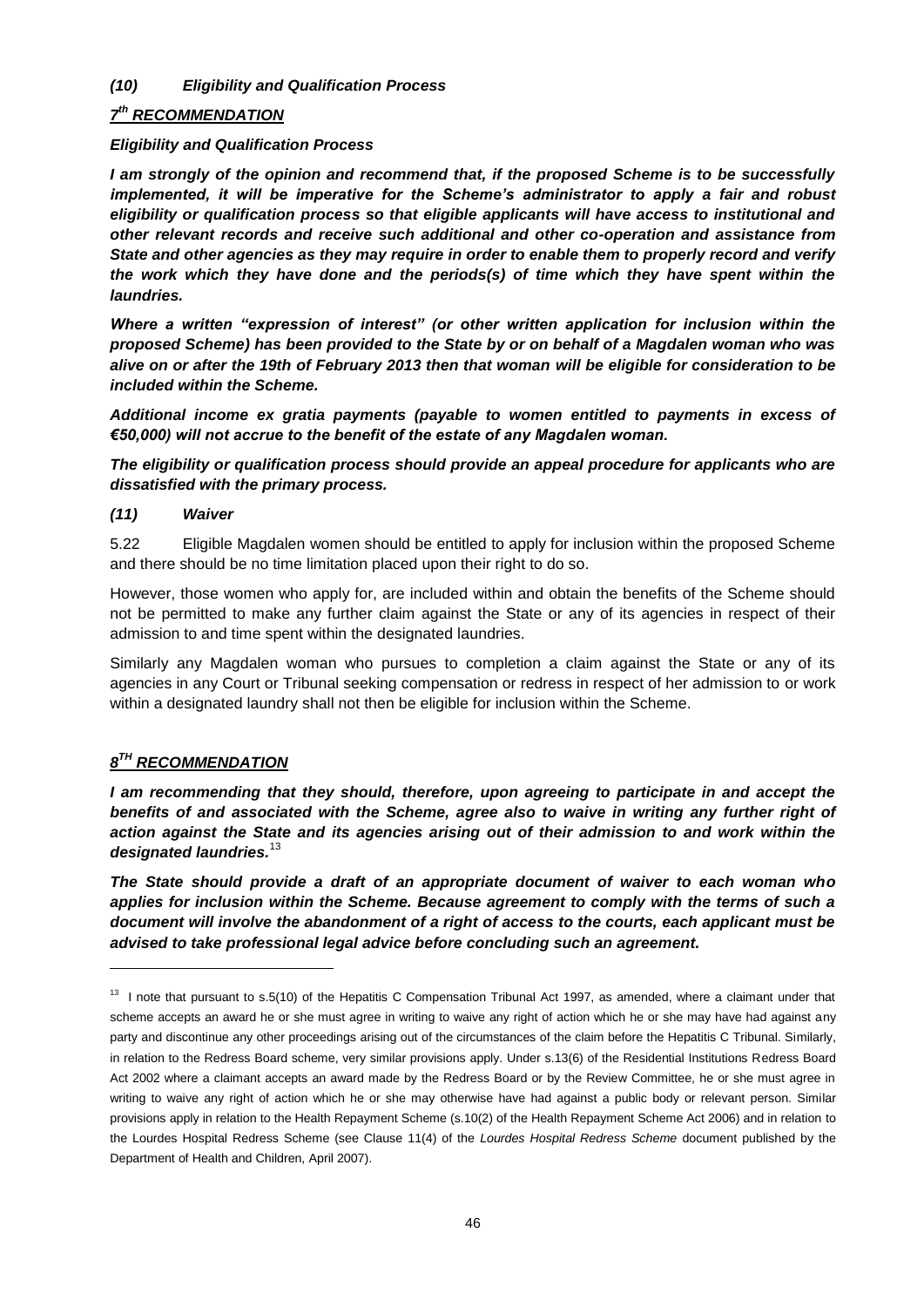*The cost of such professional legal advice should be borne by the State. The Commission believes that such advice should not be onerous for legal advisors and the State should place an appropriate "cap" upon those costs after such tendering or other process as it deems appropriate.*

#### *(12) State Funding*

During the consultation process the representatives of a number of the Religious Congregations expressed concerns regarding State funding. Under the Health Act 2004 (the "2004 Act") the HSE is entitled to enter into arrangements with those persons or bodies (the "service providers") that provide health or other personal social services on behalf of the HSE.

Under s.38 and s.39 of the 2004 Act, the HSE may provide funding and assistance to those service providers and to certain bodies. The service providers must provide the HSE with details of income and expenditure on an annual basis.<sup>14</sup>

Some Congregations (as "service providers"), are concerned that where payments are made to Magdalen women in their care, this could have an adverse effect in terms of funding for their ongoing care. A similar concern arises that any payments made under the Scheme I am recommending would adversely affect the entitlements of those Magdalen women.

# $9^{TH}$  *RECOMMENDATION*

*I do not believe that payments made to those Magdalen women in care will or should have an adverse effect on funding received under s.38 or s.39 of the Health Act 2004 but I am aware that under s.10 of the 2004 Act the Minister for Health is entitled to issue "general written directions"<sup>15</sup> to the Health Service Executive ("the HSE").* 

*Since the Minister for Health is empowered to direct the HSE (in respect of s.38 or s.39 funding) not to take into account any monies received by individuals or groups such as the Magdalen women so as to reduce the funding that their carers (including Religous Congregations) will receive I am recommending that the Minister should make such a direction in relation to the Magdalen women.*

*The MInister for Health is, separately, empowered by section 36(1) of the Nursing Homes Support Scheme Act 2009 to make Regulations to give full effect to that Act. I am therefore recommending that the Minister should make Regulations under section 36 of the 2009 Act providing that any monies received by the Magdalen women under the Scheme are not to be taken into account for any purposes under the 2009 Act.*

 $14$  Section 38(3) of the Health Act, 2004.

 $15$  Section 10(1) of the Health Act, 2004.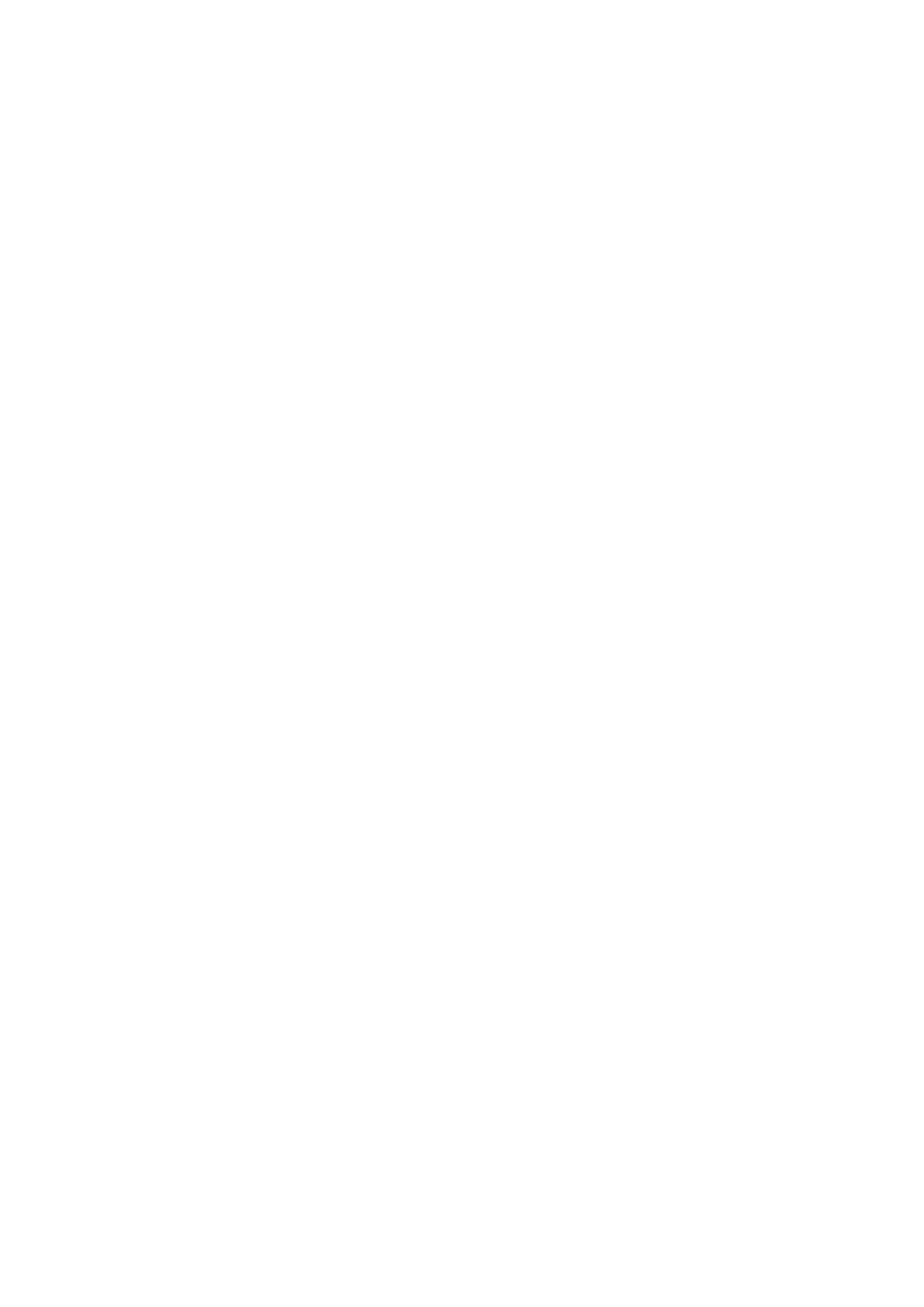# **A INTRODUCTION**

6.01 The information gathered during the consultation process suggests that, whilst the majority of Magdalen women have full decision-making capacity, a significant minority will face difficulties managing their affairs. The Commission is concerned to protect, for their benefit, the resources which the vulnerable minority will acquire when they receive monetary payments arising out of the proposed Scheme.

Safeguards must, therefore, be put in place to ensure that the payments made to them are secured and protected and used exclusively for their benefit. Their rights to participate and benefit from the proposed Scheme must remain identical to the rights which will attach to all of the other women who participate in it.

# **B CONSULTATION**

6.02 Sometimes during the consultation process friends, family members or carers indicated that they were speaking on behalf of eligible Magdalen women who lacked the capacity to converse or correspond with the Commission. Documents confirming those facts were often completed on behalf of the women by those persons.

Representatives of the Religious Congregations responsible for the management of the Magdalen laundries have concerns as to the capacity of some of the women within their care who appear to be eligible for inclusion within the Scheme.

# **C STATUTORY SCHEMES**

6.03 The Commission has considered the Redress Board scheme set out under the Residential Institutions Redress Act 2002 (as amended) (the "2002 Act") and the compensation scheme established under the Hepatitis C Compensation Tribunal Act 1997 (as amended) (the "1997 Act").

Both of these schemes are "statutory" in nature (i.e. they have been set up pursuant to specific legislation) and the boards and tribunals established under the legislation are given certain statutory powers to manage the affairs and assets of persons who are or may be unable to properly manage their own affairs and assets. $^{\rm 1}$ 

Where the Redress Board, having heard appropriate evidence, forms the opinion that an applicant is incapable of managing monies awarded by the Board it may order that payments be made in instalments or "in any other manner that is appropriate" and may direct that the balance of any award made be lodged in the High Court to be dealt with through Office of the Accountant of the Courts of Justice.

6.04 Persons who have become infected with Hepatitis C and with HIV on account of having received contaminated blood products are entitled to apply to the Hepatitis C and HIV Tribunal and to claim compensation. The Tribunal may, in its absolute discretion, direct that an award to a claimant is to be made by way of instalments. $<sup>2</sup>$ </sup>

Since the proposed Scheme will be non-statutory in nature its administrators will be unable to rely on specific and dedicated primary legislation when dealing with applications brought by or on behalf of vulnerable women who are unable to manage their own affairs.

 $1$  Or where persons wish to receive certain payments by instalments.

 $2$  See s.5(11) of the 1997 Act.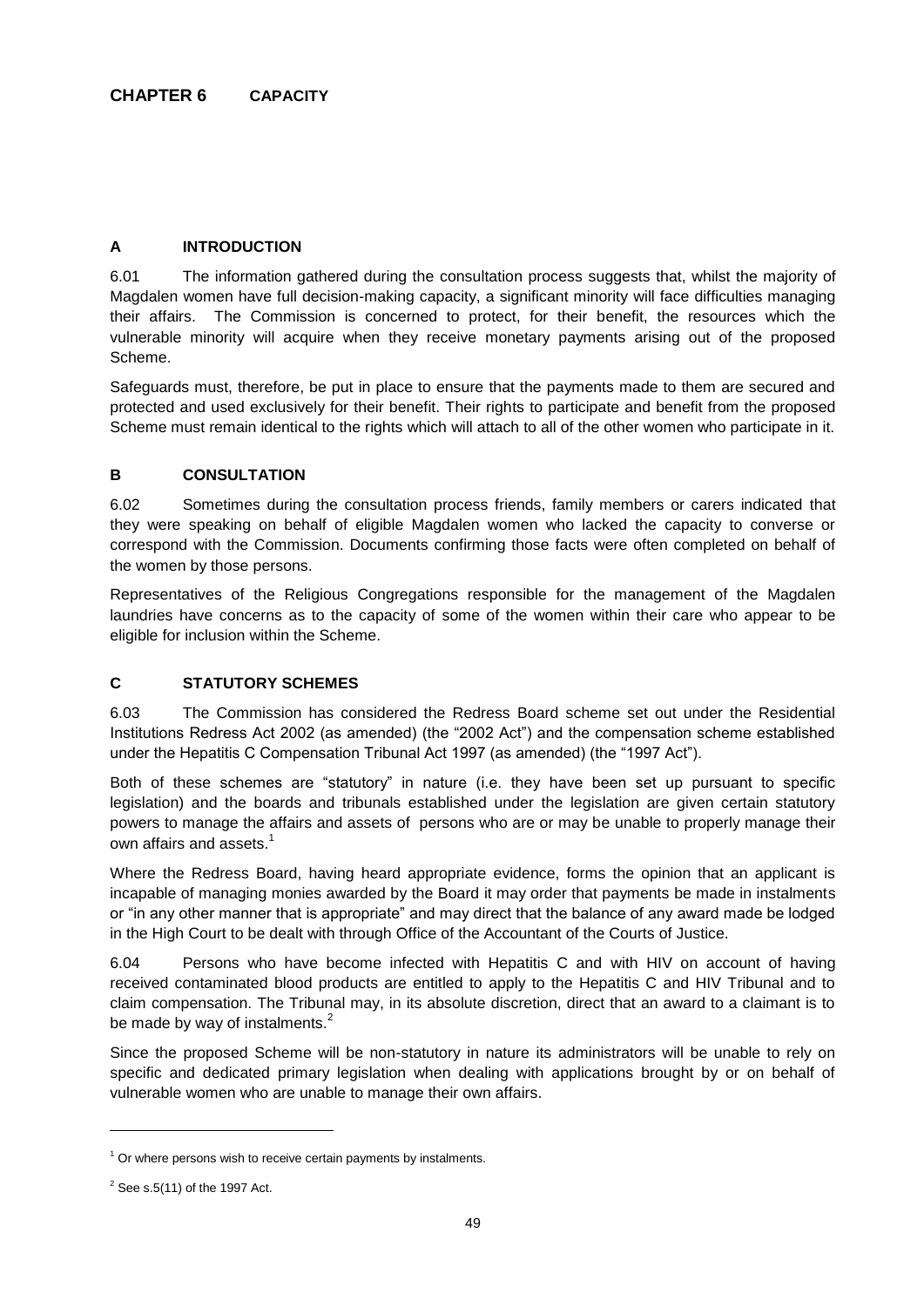# *(1) Wardship*

6.05 A person who is over the age of eighteen and who is found to lack capacity may be made a Ward of Court. The purpose of bringing an application to have a person deemed to be a Ward or Court is to ensure that that person's property is protected and managed for the benefit of the ward and his or her dependents.

An application for wardship is usually brought by a family member of the vulnerable person and, where the application is successful, the High Court will appoint a person to manage the property and affairs of the ward. This person is known as the "committee". The committee may only act as directed by the High Court.

In its *Report on Vulnerable Adults and the Law<sup>3</sup>* published in 2006, the Law Reform Commission described the system as "archaic" and "complex",<sup>4</sup> pointing out that the paternalistic concepts which are at the heart of the wardship system sit *"somewhat uncomfortably with the more recent social and human*  rights models which emphasise ability over disability<sup>,5</sup> and noted that aspects of the procedure "do not *contain adequate procedural safeguards designed to protect human rights."<sup>6</sup>*

The Government has recently announced<sup>7</sup> that it will shortly publish the Assisted Decision-Making (Capacity) Bill. This legislation will replace wardship and provide a statutory framework to govern decision making and capacity that reflects contemporary human rights standards, that will promote assisted and supported decision-making while also ensuring appropriate safeguards against exploitation.

# *(2) Nursing Home Support Scheme Act 2009*

6.06 The Nursing Home Support Scheme Act 2009 (the "NHSS Act 2009") contains a number of provisions intended (i) to facilitate applications made by or on behalf of people who may lack full mental capacity and (ii) to provide financial support to those persons who require long term nursing care.

Under s.47 of the NHSS Act 2009, a person who is deemed to be a "specified person" may be entitled to act on behalf of another person in the context of the scheme.

A specific person may include a family member over the age of 18, a partner or spouse, a legal representative, a medical practitioner or a next friend appointed by the court.<sup>8</sup> That specified person may, for example, apply to the HSE for a care needs assessment or for State support on behalf of another person.

It provides that a *specified person* may act on behalf of another person in relation to any matter under the

Act, including, but not limited to, any application, appeal, review or the giving of consent, where that other person is not of full mental capacity.

## Section 47(7) defines a *specified person* as:

- (a) if a ward of court, the Committee of the Person of the ward, duly authorised in that behalf,
- (b) a person appointed under a valid, registered Enduring Power of Attorney who is not restricted from applying for the scheme

 $3$  (LRC 83 – 2006).

<sup>4</sup> Law Reform Commission Consultation *Report on Vulnerable Adults and the Law* (LRC 83 – 2006) at para. 1.77.

<sup>5</sup> *Ibid.*

<sup>6</sup> *Ibid*.

<sup>&</sup>lt;sup>7</sup> The Irish Times, 7<sup>th</sup> May 2013, http://www.irishtimes.com/news/social-affairs/legislation-labelling-disabled-as-lunatics-to-bereplaced-1.1383492.

 $8$  See s.47(7) of the NHSS Act 2009.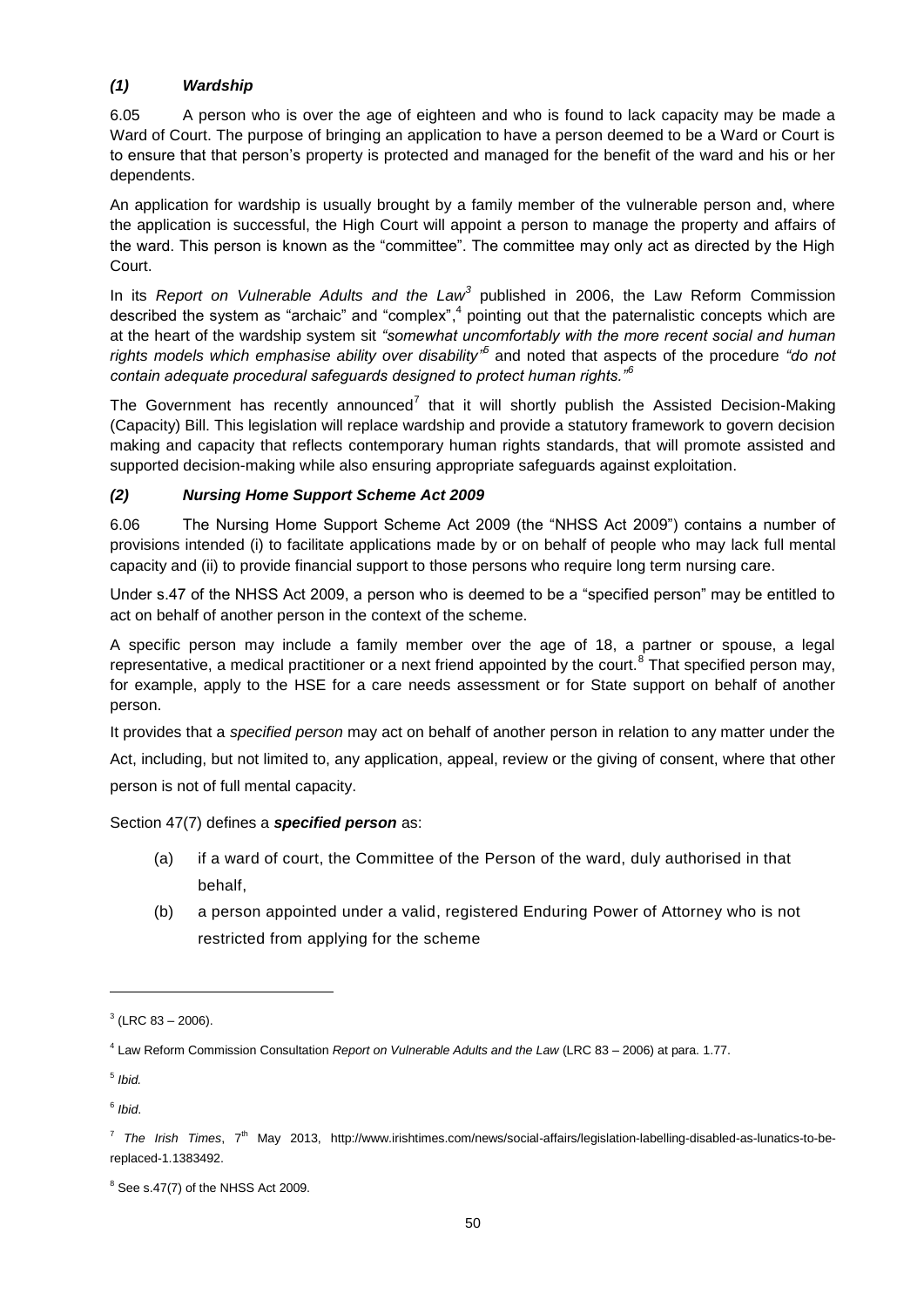- (c) a care representative appointed under the Nursing Homes Support Scheme Act (section 21)
- (d) a spouse or partner
- (e) a relative who is 18 years of age or over
- (f) a next friend appointed by a court
- (g) a legal representative
- (h) a registered medical practitioner, nurse or social worker.

Those persons listed at (a)–(c) have priority over those listed at (d)–(h), that is, they have the right to act as a specified person before the other categories. Those persons listed at (a)–(c) may consent in writing to a person with lesser priority acting as the *specified person*. Where a person has reduced capacity to make decisions and wishes to apply for the Nursing Home Loan, only the people listed at (a)–(c) may make the application.

Importantly, where the HSE is not satisfied that the specified person is acting in the best interests of the relevant person, the HSE may refuse to deal with that person.

Where a person does not have capacity to make a decision regarding an application for State support or an application for a Nursing Home Loan, another person may apply to the Circuit Court and may seek to be appointed as a care representative.

The full list of persons who may apply to be a care representative is set out under s.21 (12) of the NHSS Act 2009 and includes a person's partner, parent or child and brother or sister.

The application for appointment is made to the County Registrar in the county in the Circuit in which the person requiring a care representative lives. The application is made by way of notice of motion and is grounded on an Affidavit setting out the reasons for the application. Reports from two separate registered medical practitioners are required by the Court as evidence that the person is of diminished mental capacity.

Where the Court is satisfied that a person is of full age and capacity, and is, in the view of the court, a fit and proper person to be a care representative,  $9$  an order appointing a care representative may be made. The order is subject to such conditions restricting the care representative's power to act as the Court considers appropriate.<sup>10</sup>

Pursuant to s.21(28) of the NHSS Act 2009 the care representative is bound by a duty to act in the best interests of the person in respect of whom he or she has been appointed. The care representative is obliged to keep records relating to his or her actions.

An application may also be made to the Circuit Court at any time by a person who is deemed to have a good and sufficient interest in the welfare of the person who lacks capacity and on foot of such an application, the court may direct that the care representative prepare and file with the court a report on his or her actions as care representative.

The care representative may also be obliged to attend before the Court with such records and documents as may be specified.<sup>11</sup> Further details on the 2009 Act are set out in Appendix F.

6.07 Department of Health officials advise that the operation of the Nursing Homes Support Scheme Act 2009 and, in particular, those section dealing with the *specified person*, the *care representative* and the capacity provisions, including applications to the County Registrar, have operated without controversy and/or legal challenge. Those officials have also observed that the procedures in the 2009 Act, in relation

<sup>&</sup>lt;sup>9</sup> See s.21(20) of the NHSS Act 2009.

 $10$  See s.21(22) of the NHSS Act 2009.

 $11$  See s.21(31) of the NHSS Act 2009.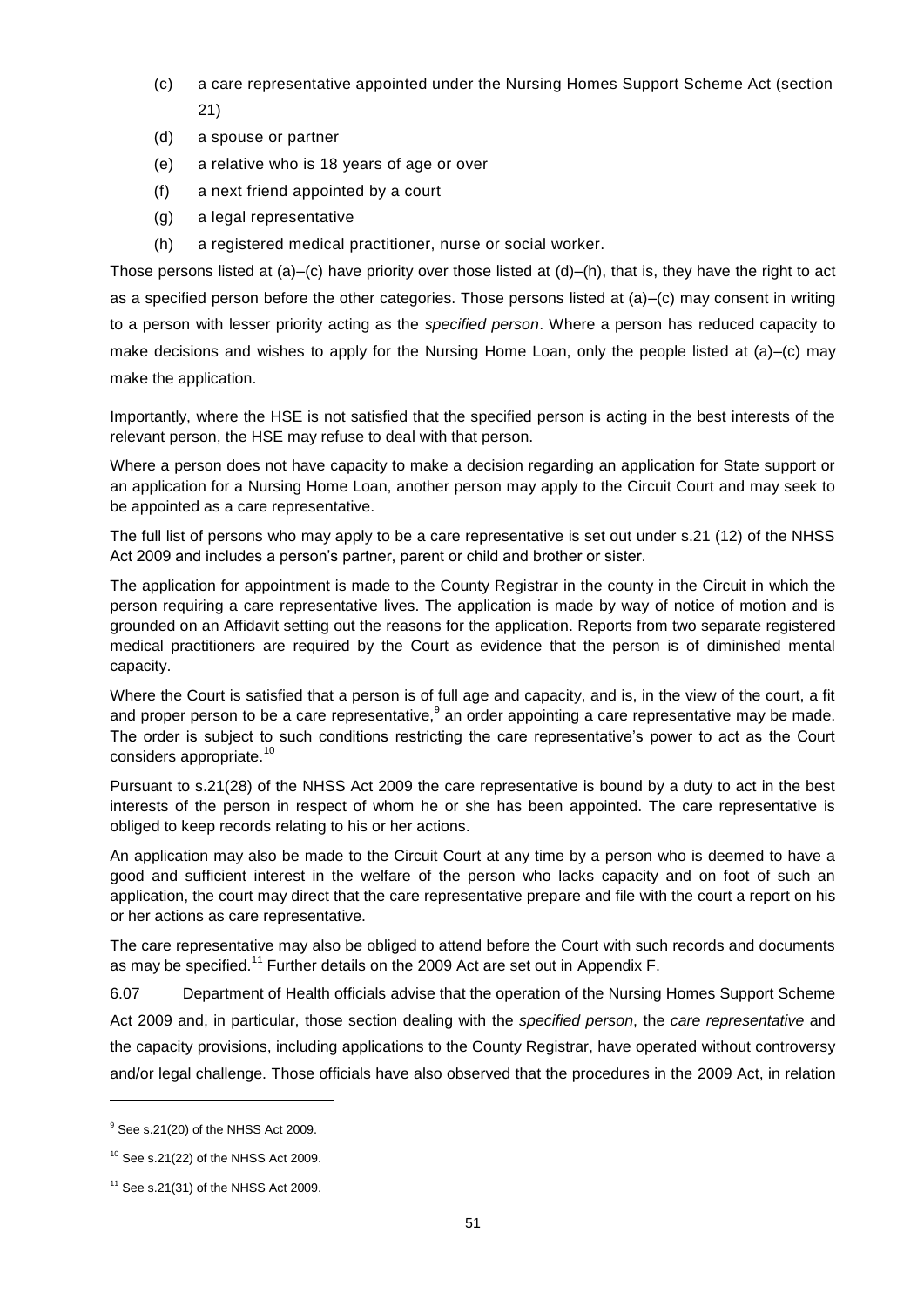to capacity and the appointment of a specified person/care representative, have greatly simplified the legal issues concerning capacity.

Additionally, if the NHSS Act 2009 is extended, certain specified persons may apply to the Circuit Court to be deemed to be the equivalent of a care representative; such persons will be required to act in the best interest of the vulner*able person and to comply with any di*rections of the Court. They will also be obliged to maintain a record of their actions and, if necessary, to appear before the Court and to explain those actions.

Where a person is concerned about the welfare of a recipient of a payment under the proposed Scheme, that person will be entitled to apply to be deemed the equivalent of a care representative. Where a person is deemed to have a good and sufficient interest in the welfare of the person who lacks capacity, that person may apply to court and may ask the court to conduct an inquiry into the actions of the person previously appointed as a care representative.

Similarly, where persons who wish to apply to be deemed to be the equivalent of a care representative, have complied in full with the procedures set out under the NHSS Act 2009 and the related regulations and rules of court, will be entitled to apply to the Court for directions. These directions may concern, for example, the opening and management of bank accounts payments to be made out for the benefit of the applicant under the Scheme.

6.08 Since the proposed Scheme will be non-statutory in nature the provisions concerning the operation of the Redress Board and the Hepatitis C and HIV Tribunal are of limited assistance.

The Wards of Court system has been the subject of criticism for many years and appears to be outdated and incapable of adapting to a modern understanding of capacity and related mental health issues. Significant reform has been proposed and the Government is to publish the Assisted Decision-making (Capacity) Bill in the coming months. However, at the time of publication of this Report the scheme established under the NHSS Act 2009 is the most appropriate scheme available to ensure that the relevant safeguards are in place to protect, for the benefit of vulnerable women, the resources which they will acquire when they receive monetary payments arising out of the proposed Scheme.

The Nursing Home Support Scheme is a scheme that operates primarily for the benefit of those members of society who are at an advanced age, who may be vulnerable and who may require assistance making important decisions.

The provisions of the NHSS Act 2009 and in particular the provisions concerning the appointment of care representatives will enable a balance to be struck between oversight and supervision on the one hand, and flexibility on the other.

## *10th RECOMMENDATION*

*I am, therefore, recommending that the scheme established under the NHSS Act 2009, (and in particular the aspects of the scheme that allow for the appointment of certain persons who are bound to act in the best interests of the vulnerable person and who are subject to supervision and accountable to the court for their actions), should be extended and should apply to those women who may benefit under the ex gratia Scheme.* 

*The scheme established under the NHSS Act 2009 combines adequate supervision and oversight with flexibility and the scheme should, therefore, be extended to apply to those women who may benefit under the ex gratia Scheme.* 

*Further details of how the 2009 Act operates can be found in Appendix F.*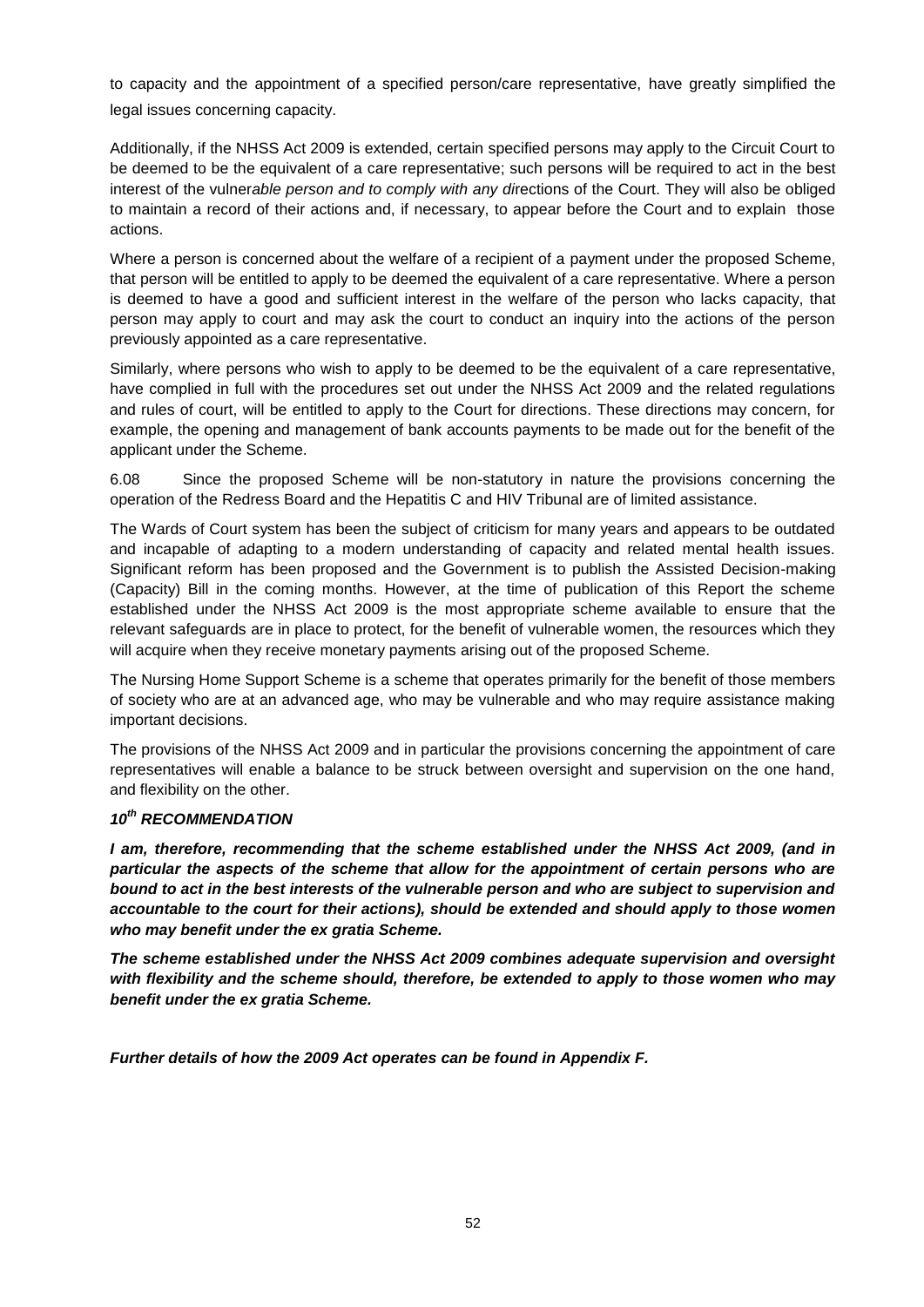This Chapter of the Report considers the approach to be taken where eligible Magdalen women may have received certain awards from the Redress Board.

*"(iv) to consider the approach to be taken in circumstances in which a payment has already been made by the Redress Board by way of redress to a former resident of an industrial school, where such payment included a sum specifically due to the direct transfer of that person from an industrial school to a relevant Laundry and their time or part of their time spent in a Laundry or Laundries."*

7.01 This Term of Reference contemplates the potential for "double recovery" where an applicant for inclusion in the proposed Scheme has already recovered under the Redress Board scheme "due to the direct transfer of that person from an industrial school to a relevant Laundry and their time or part of their time spent in a Laundry or Laundries".

## **A GENERAL PROVISIONS OF THE REDRESS SCHEME**

7.02 The Residential Institutions Redress Board (the "Redress Board") was established under the Residential Institutions Redress Act 2002 (the "2002 Act") as amended by the Commission to Inquire into Child Abuse (Amendment) Act 2005 (the "2005 Act").

With regard to an applicant's entitlement to an award under the 2002 Act, section 7(1) of the 2002 Act provides as follows:

> "Where a person who makes an application (an "applicant") for an award to the Board establishes to the satisfaction of the Board—

(a) proof of his or her identity,

(b) that he or she was resident in an institution during his or her childhood, and

(c) that he or she was injured while so resident and that injury is consistent with any abuse that is alleged to have occurred while so resident,

the Board shall make an award to that person in accordance with section 13(1)."

"Injury" is defined under s.1 of the 2002 Act as including physical or psychological injury and injury that has occurred in the past or currently exists. Abuse is defined under s.1 of the 2002 Act in the following terms:

> ("a) the wilful, reckless or negligent infliction of physical injury on, or failure to prevent such injury to, the child,

> (b) the use of the child by a person for sexual arousal or sexual gratification of that person or another person,

> (c) failure to care for the child which results in serious impairment of the physical or mental health or development of the child or serious adverse effects on his or her behaviour or welfare, or

> (d) any other act or omission towards the child which results in serious impairment of the physical or mental health or development of the child or serious adverse effects on his or her behaviour or welfare."

7.03 In summary, therefore, pursuant to the provisions of the 2002 Act, a person can seek redress under the Redress Board scheme where he or she can demonstrate that he or she was resident in a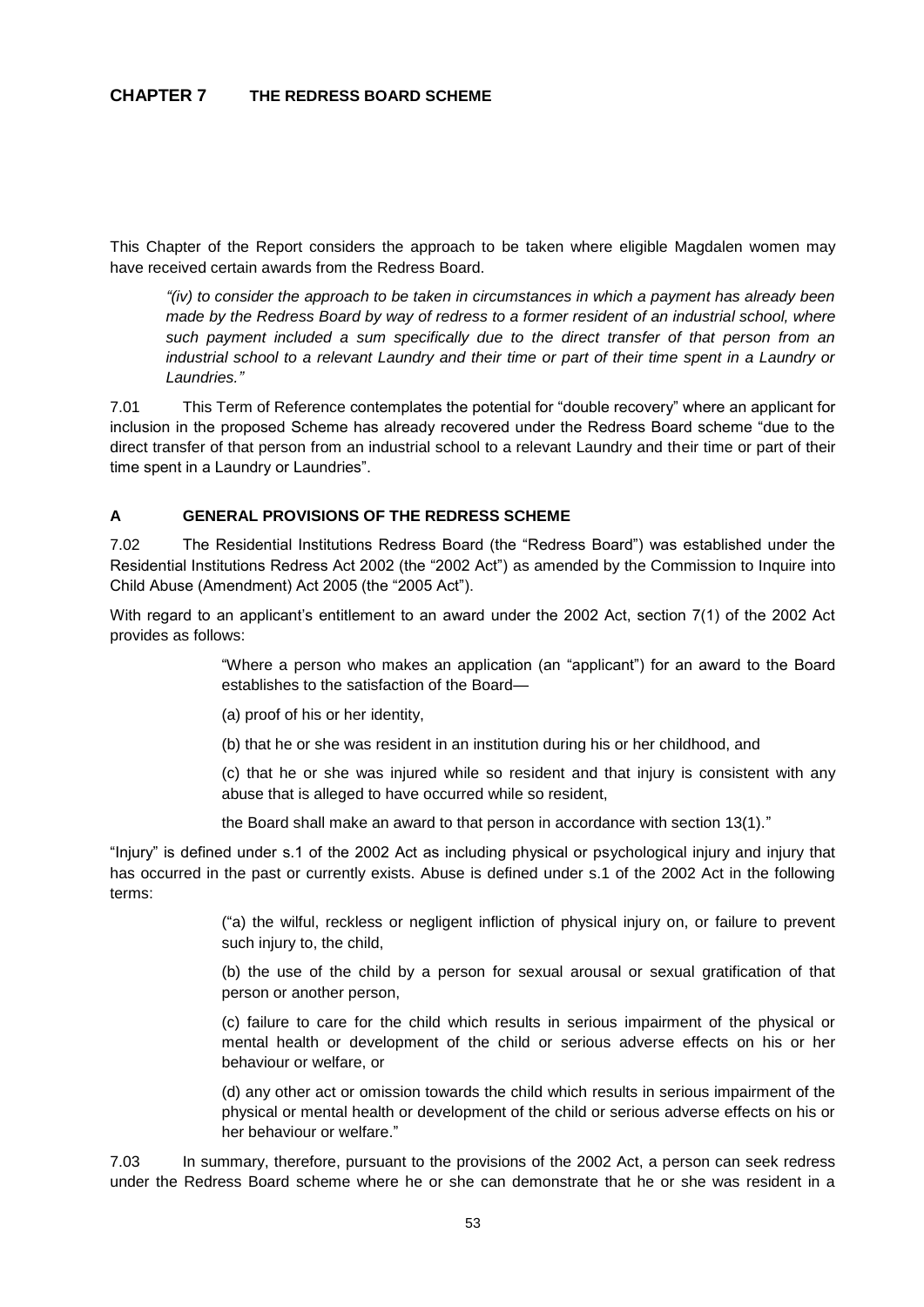specified institution during his or her childhood (i.e. under the age of 18) and that he or she was injured while so resident and that any injury suffered is consistent with the abuse alleged to have occurred.

At paragraph 14 of the Guide to the Redress Scheme<sup>1</sup> issued under the 2002 Act a number of examples of injury for which redress may be payable are set out, and these include: (a) physical or psychiatric illness; (b) psychological injury; and (c) loss of opportunity.

# **B PROHIBITION ON DISCLOSURE OF INFORMATION**

7.04 Section 28 of the 2002 Act places a prohibition on the disclosure by any person of information provided to the Redress Board or generated during any application made to the Redress Board (or indeed to the Review Committee). Section 28, as amended by the 2005 Act, provides:

> "(1) A person (including the Board and the Review Committee) shall not, subject to this section, disclose information other than the information specified in subsection (4) or (5) that is provided to the Board or the Review Committee and obtained by that person in the course of the performance of the functions of the person under this Act.

> (2) A person referred to in subsection (1) shall disclose information so referred to for the purpose of the performance of the functions of the person under this Act.

(3) Documents that are—

(a) provided to or prepared by the Board and where appropriate the Review Committee, or

(b) prepared by a person for the Board or the Review Committee in the course of the performance of the functions of such person as a member of the Board, Review Committee, a member of the staff of the Board or the Review Committee or an adviser,

shall not constitute Departmental records within the meaning of section 2(2) of the National Archives Act, 1986 .

(4) The Board shall keep a record of the following information—

(a) the name, address and date of birth of an applicant,

(b) the name of the institution concerned

(c) the period in which the applicant was resident at the institution, and

(d) the amount awarded to the applicant under this Act,

and such records shall be available to the Minister for the purposes of section 13 (13) and to any party against whom proceedings are initiated contrary to section 13 (12).

(5) Notwithstanding subsection (1) or any other provision of, or an instrument made under, a statute or any other rule of law, a person shall disclose information other than the information specified in subsection (4) that is provided to the Board or the Review Committee and obtained by that person in the course of the performance of the functions of the person under this Act to—

(a) a member of the Garda Síochána if the person is acting in good faith and reasonably believes that such disclosure is necessary in order to prevent an act or omission constituting a serious offence, and

(b) to an appropriate person (within the meaning of the Protections for Persons Reporting Child Abuse Act, 1998) if the person is acting in good faith and reasonably believes that such disclosure is necessary to prevent, reduce or remove a substantial risk to the life or to prevent the continuance of abuse of a child

<sup>&</sup>lt;sup>1</sup> Residential Institutions Redress Board, *Guide to the Redress Scheme* (3<sup>rd</sup> ed, December 2005).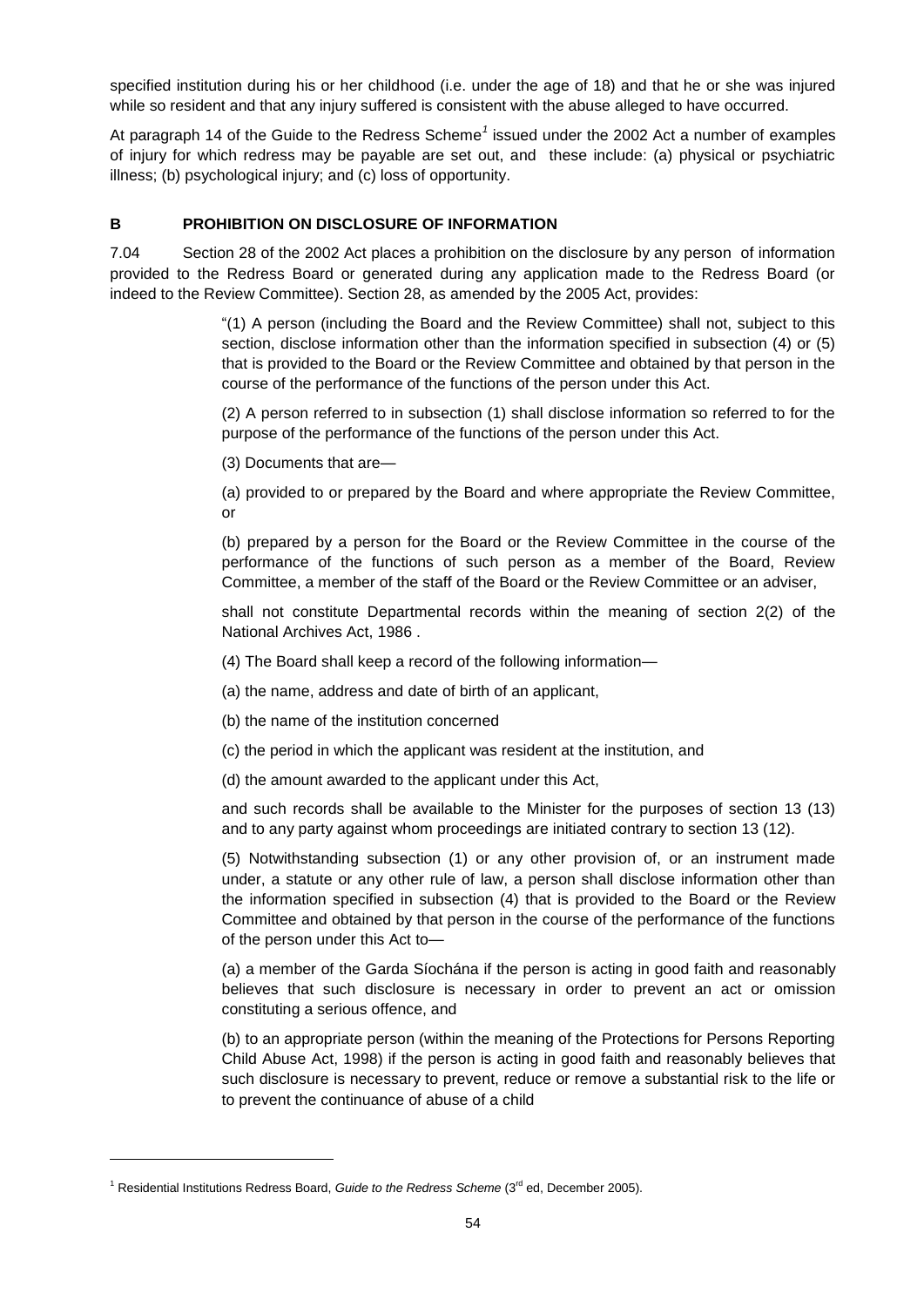(5A) Nothing in subsection (1) operates to prohibit the production of a document prepared for the purposes or in contemplation of an application to the Board or a submission for a review by the Review Committee, or given in evidence in such application or review, to—

(a) a body or other person when it, or he or she, is performing functions under any enactment consisting of the conducting of a hearing, inquiry or investigation in relation to, or adjudicating on, any matter, or

(b) such body or other person as may be prescribed by order made by the Minister, when the body or person concerned is performing functions consisting of the conducting of a hearing, inquiry or investigation in relation to, or adjudicating on, any matter as may be so prescribed.

(5B) Nothing in subsection (1) operates to prohibit the giving of information or evidence provided or given to the Board or the Review Committee to—

(a) a body or other person when it, or he or she, is performing functions under any enactment consisting of the conducting of a hearing, inquiry or investigation in relation to, or adjudicating on, any matter, or

(b) such body or other person as may be prescribed by order made by the Minister, when the body or person concerned is performing functions consisting of the conducting of a hearing, inquiry or investigation in relation to, or adjudicating on, any matter as may be so prescribed

(6) A person shall not publish any information concerning an application or an award made under this Act that refers to any other person (including an applicant), relevant person or institution by name or which could reasonably lead to the identification of any other person (including an applicant), a relevant person or an institution referred to in an application made under this Act.

(7) The Board shall, prior to the making of an order under section 3 (3), determine the disposal of the documents concerning applications made to it.

(8) The Review Committee shall, prior to the making of an order under section 14 (3), determine the disposal of the documents concerning applications made to it.

(9) A person who contravenes subsection (1) or subsection (6) shall be guilty of an offence."

It is a criminal offence for any person, including an applicant or the Redress Board, to disclose information contrary to s.28(1) and s.28(6).

- 7.05 Disclosure of certain information is permitted in the following circumstances:
	- (i) The Redress Board shall maintain a record of certain information to allow the Minister for Education and Skills to (a) submit an award to the Review Board or (b) to allow the Minister and any other specified party to defend proceedings that have been commenced in contravention of s.13(12);
	- (ii) A person may disclose information to a member of An Garda Síochána in certain limited circumstances. A person may also disclose certain information to an appropriate person if he or she reasonably believes that it is necessary to do to reduce or to remove a substantial risk to the life of a child;
	- (iii) A person may disclose a document or other information used in connection with an application to the Board to anybody conducting a hearing, inquiry or investigation under statutory powers, or to any other body as may be prescribed by order made by the Minister.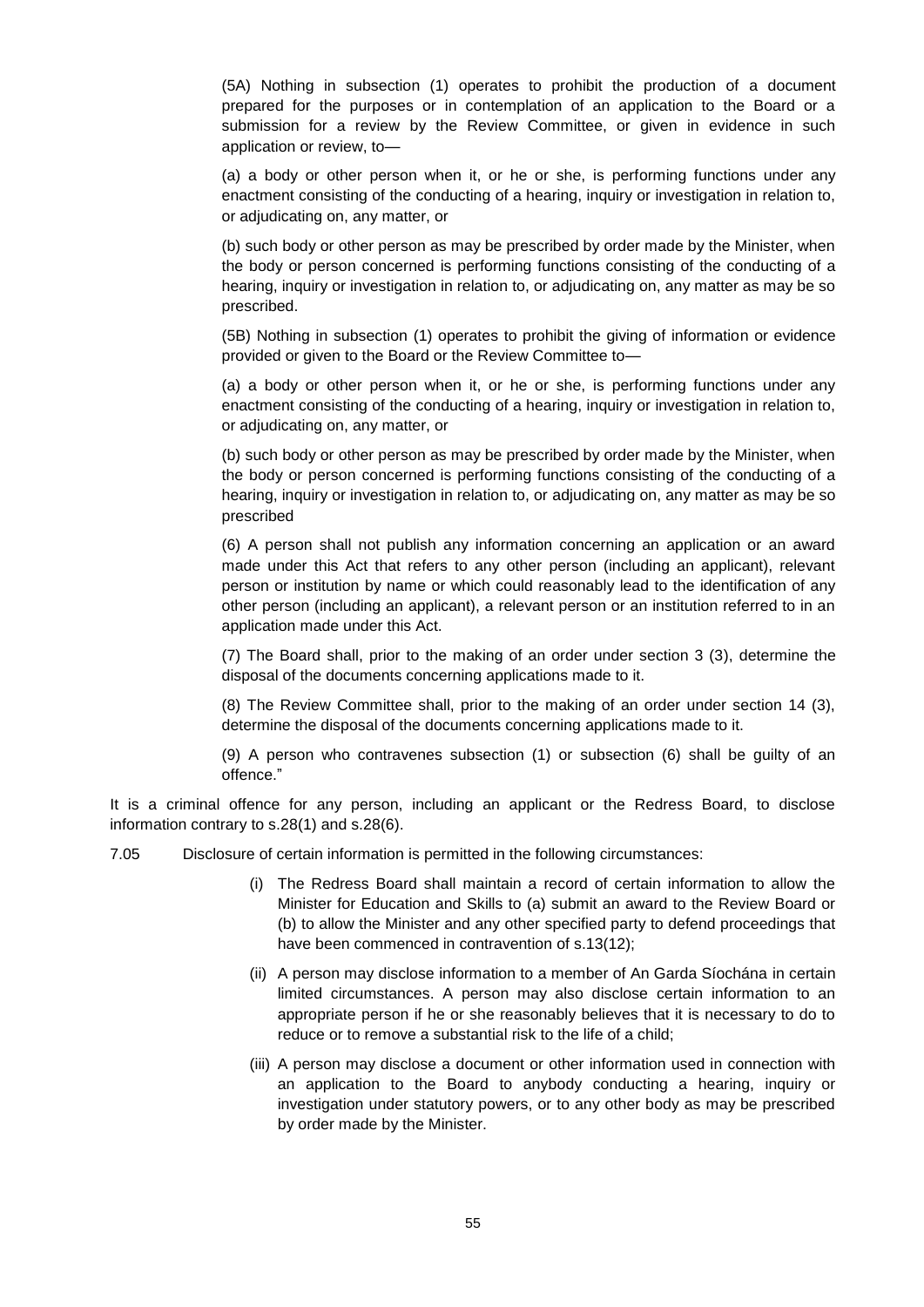# **C RELEVANT CASE LAW**

7.06 In *FMcK v OL*<sup>2</sup> the Supreme Court considered the provisions of the 2002 Act as amended in the context of family law proceedings. In that case the applicant had custody of two dependent children and sought maintenance from his former partner. In the District Court it emerged that the respondent partner had received an award under the Redress Board scheme. The respondent argued that she could not divulge any information in relation to that award because section 28 imposed a prohibition on the disclosure of information. The respondent appealed the maintenance order to the Circuit Court and the Circuit Court stated a case for the opinion of the Supreme Court.

The following two questions were asked of the Supreme Court:

- (i) Whether the applicant was entitled to details of the award made by the Residential Institutions Redress Board?
- (ii) Whether the court was entitled to take into account the award when deciding the issue of maintenance.

The respondent made submissions to the effect that s.28(6) and s.28(9) are unambiguous and reflected the clear intention of the Oireachtas; the requirement of confidentiality is designed to encourage those who suffered abuse to come forward. It was argued inter alia that notwithstanding that the Circuit Family Court proceedings are heard in camera disclosure of the amount of the award to the Circuit Court would amount to a clear breach of the provisions of s.28 of the 2002 Act. $3$ 

Considering section 28(5A) and (5B) Finnegan J held that the Circuit Family Court, when hearing an application for maintenance is deemed to be a body or person performing functions under an enactment consisting of the conduct of a hearing.<sup>4</sup> Accordingly, it was held that the exemptions permitting disclosure under section 28(5A) and (5B) applied:

Finnegan J proceeded to consider s.28(6) which prohibits a person from publishing information concerning an award that refers to any other person by name or which could lead to the identification of any other person including an applicant, a relevant person<sup>5</sup> or an institution. He held:

> "For the respondent to furnish information as to the amount of the award to her would not be to publish information concerning 'any other person', relevant person or institution by name nor would this lead to the identification of any other person, relevant person or institution. In short the effect of subs. (6) is that an applicant may make known the amount of an award received so long as no other person, relevant person or institution is named and provided that the disclosure could not reasonably lead to the identification of any other person, a relevant person or an institution..."<sup>6</sup>

**7.07** Finnegan J (McKechnie and O'Donnell JJ concurring) answered both questions asked of the Supreme Court in the affirmative.

## **D INTERACTION BETWEEN THE INSTITUTIONS**

7.08 A person was entitled to apply for redress under the Redress Board scheme where he or she could establish his or her residence in an institution listed in the schedule to the 2002 Act. Importantly, the

<sup>&</sup>lt;sup>2</sup> [2010] IESC 51, [2011] 1 IR 263.

 $3$  lbid. at para. 8.

 $<sup>4</sup>$  Ibid. at para. 13.</sup>

<sup>5</sup> Defined under s.1 of the 2002 Act in the following terms: "a person who is referred to in an application as having carried out the acts complained of in the application, and in the case of an institution that is referred to in an application as being the institution in which the acts complained of in the application were carried out, the person who is concerned with the systems of management, administration, operation, supervision, inspection and regulation of such institution as the institution concerned may determine and specify in writing to the Board."

<sup>6</sup> [2011] 1 IR 263 at para. 15.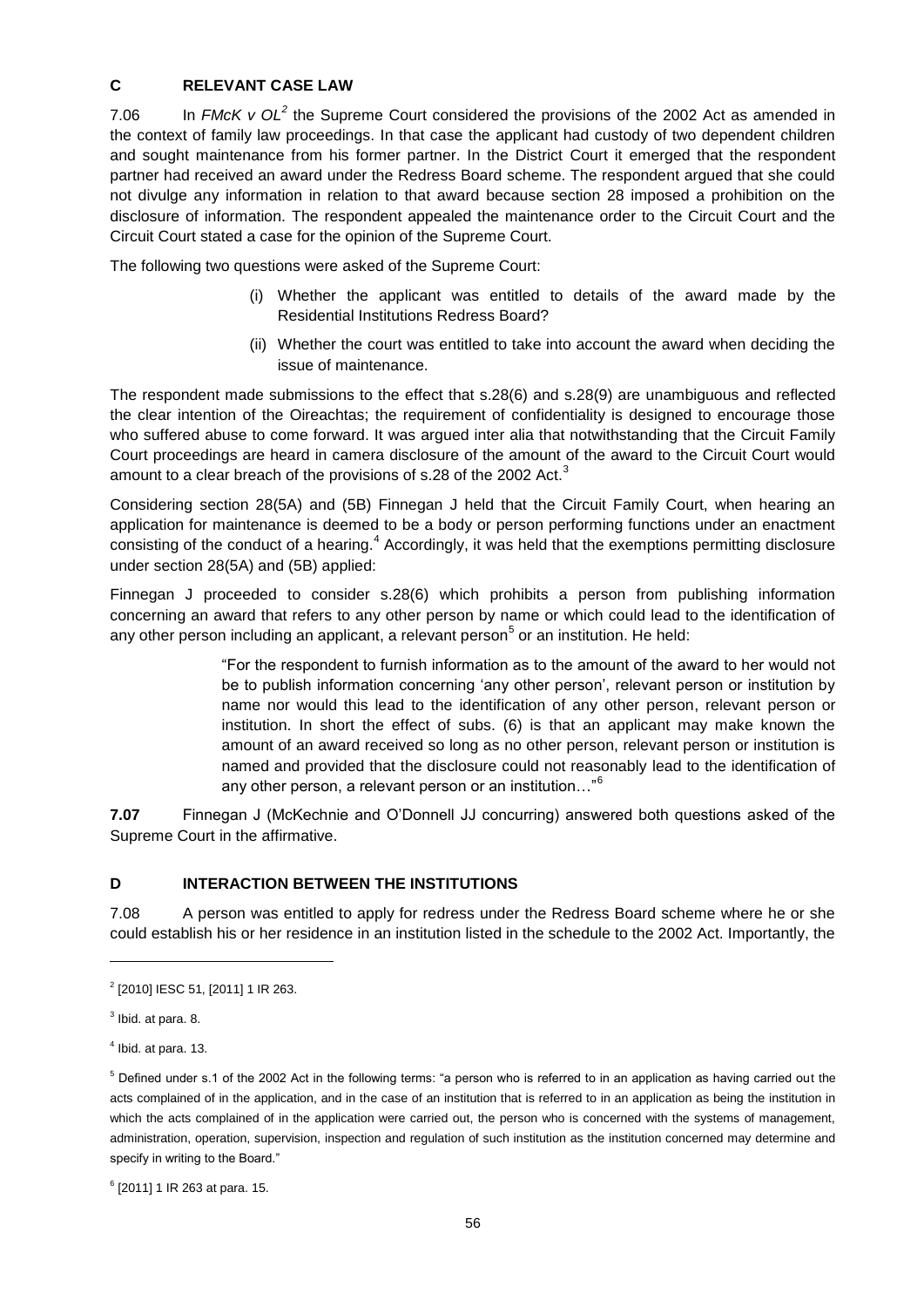Magdalen laundries are not listed in the schedule to the 2002 Act. This is probably because children were not, as a matter of course, admitted to the laundries<sup>7</sup>.

The McAleese Report states:

"The Committee identified a variety of linkages between Industrial and Reformatory Schools and the Magdalen Laundries. These included:

Girls committed by the Courts to an Industrial or Reformatory School but refused entry by that School and transferred instead to a Magdalen Laundry;

Girls released on licence from Industrial or Reformatory Schools to the Magdalen Laundries before the age of 16;

Girls referred onwards from an Industrial School to a Magdalen Laundry directly on discharge at the age of 16; and

Former industrial or reformatory school children referred to a Magdalen Laundry during the period of their post-discharge supervision (which from 1941 onwards, continued up to the age of  $21$ )." $8$ 

Accordingly, there are potentially two categories of claimant who may have received compensation under the Redress Board scheme specifically due to the direct transfer of that person from an industrial school to a relevant Laundry, namely (a) those girls released on licence from industrial schools to the Magdalen laundries before the age of 16 and (b) those girls who were referred on from an industrial school directly to a Magdalen laundry on attaining the age of 16.

## **E ANALYSIS**

l

7.09 Having considered the provisions of s.28 of the 2002 Act I believe that it is clear that the Oireachtas intended that disclosure of information relating to Redress Board proceedings should be prohibited save in very limited, specific and prescribed circumstances.

However I am also of the view that there is scope for accessing certain information. Pursuant to s.28(5A) of the 2002 Act the administrators of the Magdalen scheme could, subject to a Ministerial order to that effect and only in the course of a hearing, inquiry or investigation in relation to, or adjudicating on, any matter as may be so prescribed, request the Redress Board to provide to those administrators documentation prepared for the purposes or in contemplation of an application to the Board or a submission for a review by the Review Committee (or given in evidence in such application or review).

I also believe that, pursuant to s.28 (5B), the administrators of the Magdalen scheme could, subject to a Ministerial order to that effect (and only in the course of a hearing, inquiry or investigation in relation to, or adjudicating on, any matter as may be so prescribed), request the Redress Board to provide to those administrators, information or evidence provided or given to the Board or the Review Committee.

7.10 Importantly however, and with regard to both s.28(5A) and s.28(5B) I do not believe that these provisions can be relied upon to justify a request to the Redress Board to disclose to the administrators of the Scheme the fact that an award was made or to disclose the details of an award. Further, and in accordance with s.28 (6), any information provided may not contain information that could reasonably lead to the identification of any third party, such as an institution or relevant person.

I am also of the opinion that the administrators of the Scheme would be entitled to enquire of the applicants under the Magdalen Scheme whether or not they have received a Redress Board award and the amount of any such award. Relying on the principles identified in *F McK v OL*, a claimant who

 $^7$  McAleese Report, Chapter 8, p.173: Age on entry was unknown for 2,346 women (21% of the relevant dataset). Based on the remaining 8,852 girls and women for whom age on entry was available, the average age on entry was 23.8 and the median age on entry was 20. The youngest person known to have entered a Magdalen laundry was 9 years old. The oldest person known to have entered a Magdalen laundry was 89 years old.

<sup>&</sup>lt;sup>8</sup> McAleese Report, Executive Summary, at xvii, para 14.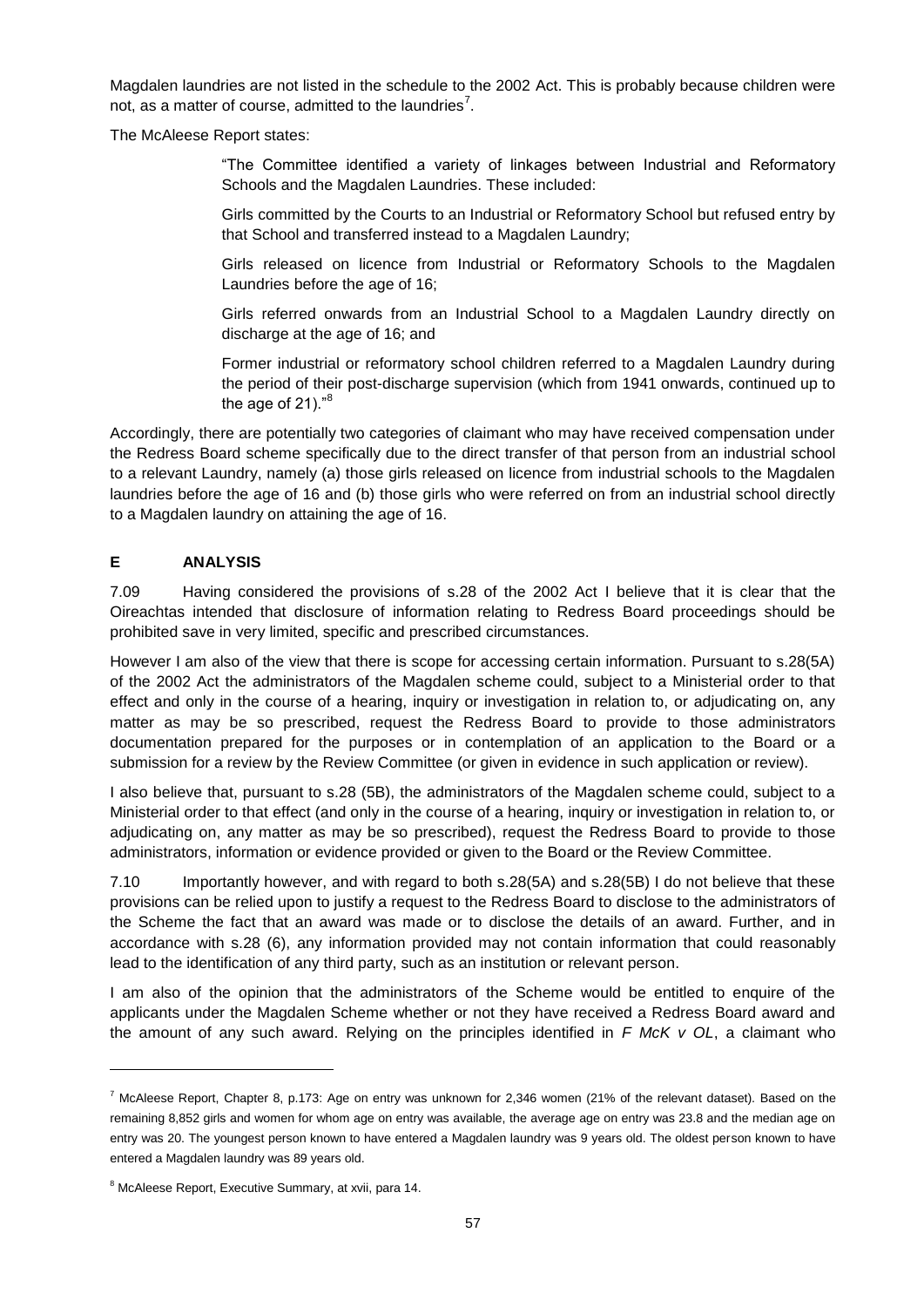received an award under the Redress Board scheme is entitled to make disclosure of the fact that an award was made and to disclose the amount of any such award. Crucially however, disclosure of that information may not have the effect of identifying any other person, to include any institution or relevant person.

7.11 The relevant Term of Reference refers to a previous award made by the Redress Board where this "included a sum specifically due to the direct transfer of that person from an industrial school to a relevant Laundry and their time or part of their time spent in a Laundry or Laundries".

It is likely that the administrators of the proposed Scheme would be required to engage in a "cross referencing" exercise to some extent, under which it would be necessary to ascertain the following information:

- (i) Whether or not the claimant under the Magdalen Scheme had previously sought redress under the Redress Board scheme;
- (ii) Whether or not that claimant had succeeded in her application and had received an award;
- (iii) The amount of that award; and
- (iv) Whether or not that award included "a sum specifically due to the direct transfer of that person from an industrial school to a relevant Laundry and their time or part of their time spent in a Laundry or Laundries"

In practical terms, therefore, the administrators would be required to examine the evidence produced by and relied upon by the Redress Board applicant in support of her application and the final decision or determination reached by the Redress Board to assess whether or not that award included a sum due to the direct transfer of that person to a Magdalen laundry.

Under section 28(5A) and (5B) of the 2002 Act, disclosure could be made of application forms, submissions for review by the Review Committee and evidence and information given to the Redress Board or Review Committee in respect of applications or submissions for review.

It is possible that documentation disclosed would have to be disclosed in a redacted form. It is not possible to accurately assess whether or not any documentation and information disclosed would enable the administrators of the Scheme to carry out a "cross referencing" exercise effectively (i.e. to identify the extent to which any award made by the Redress Board included a sum specifically due to the direct transfer of that person from an industrial school to a relevant laundry and their time or part of their time spent in a laundry).

Common sense and anecdotal information suggest that it would be difficult, if not impossible. It would certainly be an expensive exercise.

The administrators of the scheme could also ask each Magdalen scheme claimant to disclose whether or not they received an award from the Redress Board and the amount of that award. It is not possible to say whether the claimants would be in a position to indicate whether or not part of any award they received did in fact relate to the transfer of that claimant to a Magdalen laundry.

7.12 Finally, I note that there is provision under the 2002 Act for the disclosure of information to certain specified parties. The 2002 Act envisages a situation where a defendant in civil proceedings may seek to strike out or dismiss a plaintiff's claim on the ground that the claim is barred pursuant to the provisions of s.13(12) of the 2002 Act.

It appears that the Oireachtas decided to include this specific provision within the 2002 Act in order to ensure that disclosure relating to actual awards and disclosure that could lead to the identification of a relevant person or institution would only ever be made for the limited s.13 (12) purposes.

Although sections 13(12) and 28(4) were enacted in order to guard against double-recovery it should not be forgotten that before the administrators of the proposed Scheme could seek to embark on an enquiry pursuant to s.28 (4) it would be necessary for them to qualify as a party to whom the s.28 (4) information should be made available – this would require a statutory amendment.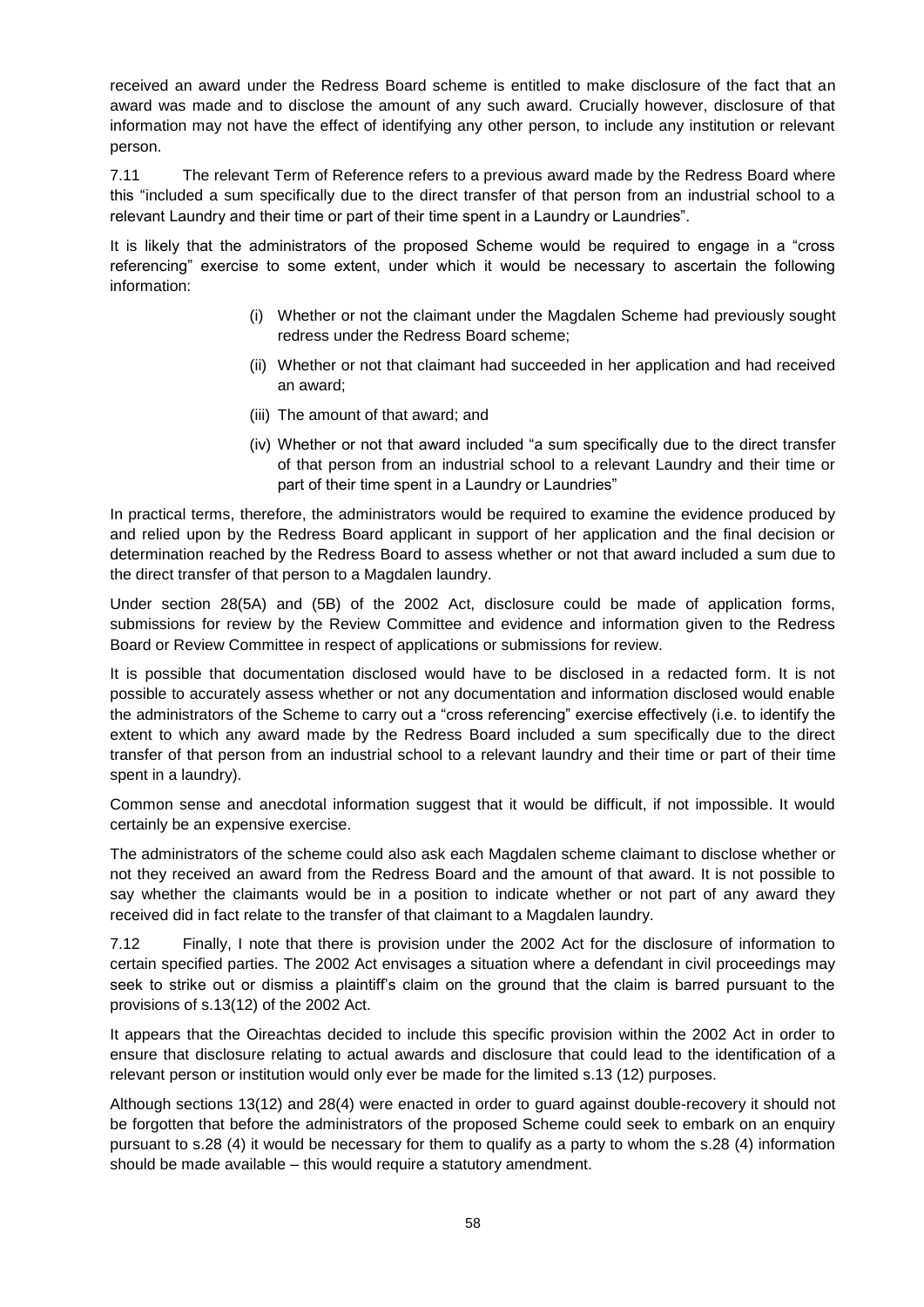## *11 th RECOMMENDATION*

*I do not consider that the enactment of further legislation and the time and expense which disclosure, perusal and investigation of Redress Board Orders, transcripts, and remaining evidence would require is warranted since such measures are very unlikely to provide for the Scheme Administrators evidential or other information which would be of relevance to the proposed Scheme.* 

*That is because detailed examination of Redress Board orders, transcripts and other documents is very unlikely to identify and measure that part of an award which has been made because it is "specifically due to the direct transfer of that person from an industrial school to a relevant Laundry and their time or part of their time spent in a Laundry or Laundries".* 

*I am therefore recommending that the Scheme should not seek to investigate or consider this matter further.*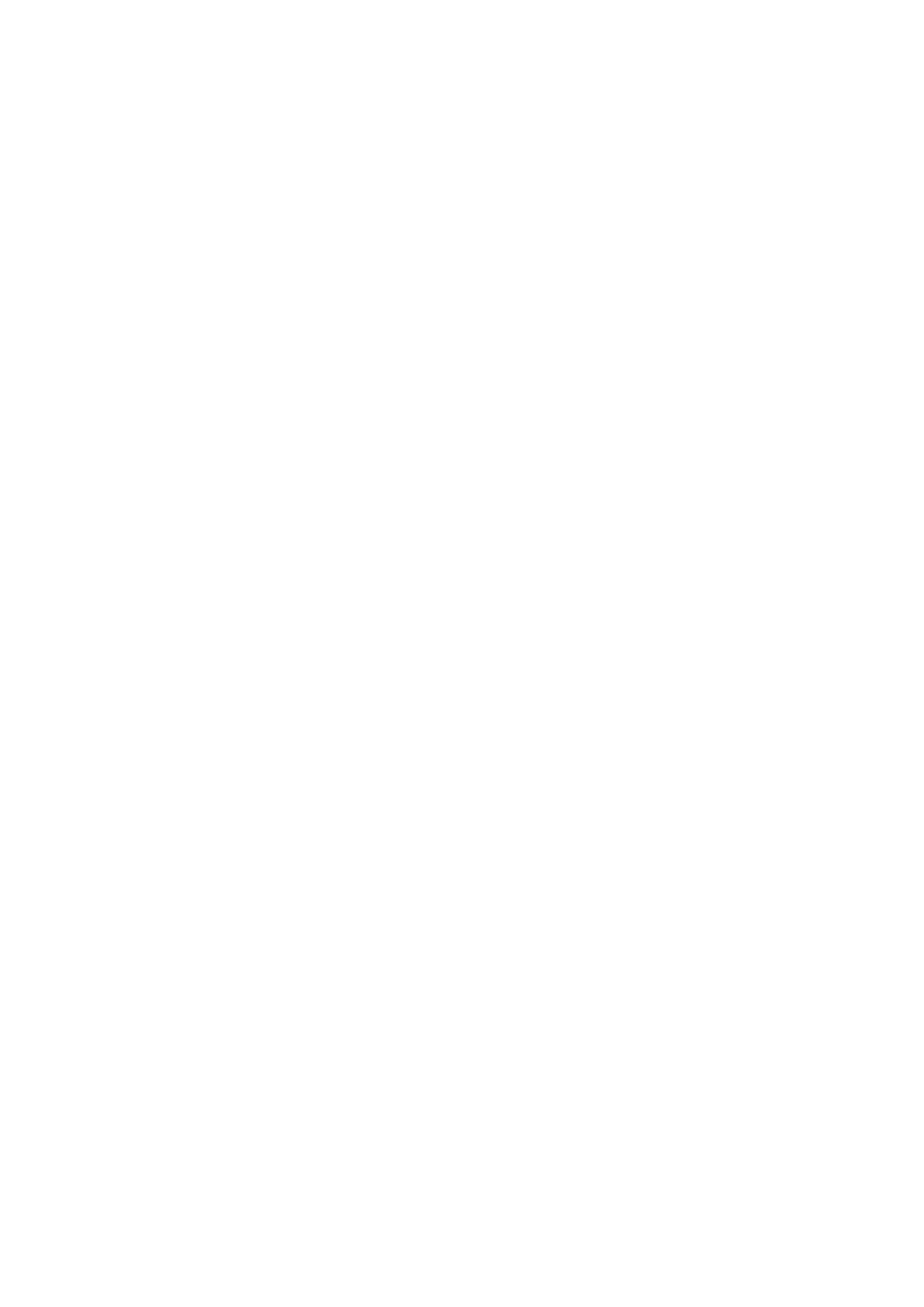#### **Introduction**

8.01 A number of Magdalen women have left Ireland and now live in many different countries across the world.

I have been asked to examine whether the making of ex gratia payments under the Scheme will have adverse effects upon the benefits which those women who are resident in the UK may be entitled to receive. I have also been asked to advise on the structure of payments so as to avoid such adverse effects.

I have sought and obtained professional advice upon this matter from an eminent and experienced lawyer<sup>1</sup> in the United Kingdom who has particular expertise and experience in the interaction between monetary awards made by Courts and Redress Boards and the social and other benefits and entitlements available in the UK. The following reflects that advice.

## **A UK BENEFITS AND THE PERSONAL INJURY TRUST**

8.02 A number of women who may benefit under the Scheme are resident in the UK and are concerned that any payment made to them by the Irish Government will be regarded as income for means-tested benefits purposes; put simply, where a person is deemed to be in receipt of income or to have access to capital, this may have an adverse effect in terms of benefits and entitlements.

A "bare trust" can be established so that, in certain limited circumstances, and subject to strict criteria, where a recipient of personal injuries compensation places that compensation into the "bare trust" (described as a "personal injury trust"), the payment is disregarded as capital for income support / meanstested benefit purposes.

## *(1) Means tested benefits*

8.03 When a claimant decides to place a compensation award into a personal injury trust, then, provided that their income from other sources is below a certain threshold,<sup>2</sup> the award is deemed to be disregarded capital for means-tested benefits purposes.<sup>3</sup> Importantly however, it is the *source* of the money in the trust fund which triggers the applicability of the disregard; the funds must be derived from a payment made *"in consequence"* of any *personal injury* to the claimant.<sup>4</sup>

Income/instalment payments paid out of the trust can be used for any purpose<sup>5</sup> and by way of example:

- Personal items can be bought directly from the trust fund;
- The family home may be bought in the name of the trust fund;

<sup>&</sup>lt;sup>1</sup> Ms Julia Lomas, Partner, Irwin Mitchell, LLP, Solicitors.

 $2$  A person may not be entitled to receive means-tested benefits where his or her income exceeds £16,000 per annum. A person may lose benefits on a sliding scale where he or she receives an income between £6,000 and £16,000 per annum.

 $3$  The award is deemed to be disregarded capital within the meaning of Paragraph 12 of Schedule 10 of the English Income Support (General) Regulations 1987.

<sup>4</sup> Pursuant to Paragraph 12 of Schedule 10 of the English Income Support (General) Regulations 1987.

<sup>&</sup>lt;sup>5</sup> Pursuant to the English Social Security (Miscellaneous Amendments) (No. 4) Regulations 2006 (S.I. 2006/2378)).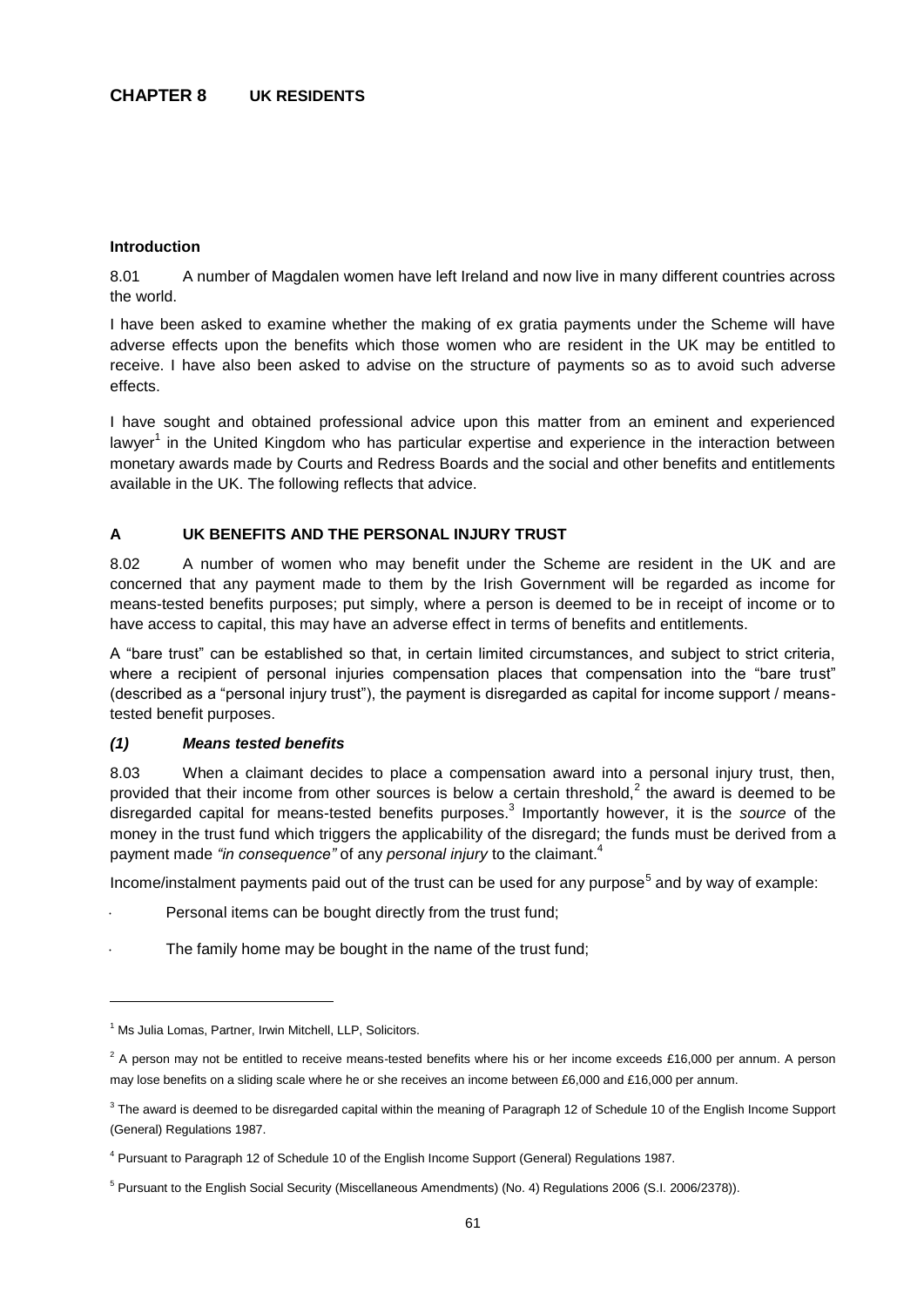General capital can be paid out of the trust fund to the claimant and so long as the beneficiary's own available assets do not exceed £6,000, his/her entitlement to means-tested benefits will not be affected;

 Income-type payments can be made to the beneficiary *out of* the trust and those payments can be used to fund any purchase (again, provided that these income/instalment payments do not exceed £6,000 in a year).

Further, the existence of a personal injury trust fund does not affect the entitlement to the means-tested benefits of a partner or child who is resident in the same household as the beneficiary of the trust.

# *(2) Long-term care*

8.04 The English National Assistance (Assessment of Resources) Regulations 1992/2977 (the "Assessment Regulations") disregard the value of "personal injury trust" funds in the context of the local authority means testing.

Whilst the National Health Service (the "NHS") is deemed to have no responsibility for the provision of long-term residential care, local authorities in the UK are responsible for providing residential accommodation for certain vulnerable people.<sup>6</sup> Those local authorities also have an obligation to charge for those services pursuant to s.22 of the National Assistance Act, 1948.

A resident with over £22,250 in properly assessable capital is responsible for payment of relevant fees based on a sliding scale with a lower threshold of £13,500. This means test is an individual as opposed to a household means test.

Regulation 25(1) of the Assessment Regulations 1997 provides as follows:

"A resident may be treated as possessing actual capital of which he has deprived himself for the purpose of decreasing the amount that he may be liable to pay for his accommodation except—

(a),where that capital is derived from a payment made in consequence of any personal injury and is placed on trust for the benefit of the resident; or

(b),to the extent that the capital which he is treated as possessing is reduced in accordance with regulation 26."

Accordingly, where a person places capital derived from a payment made *"in consequence of personal injury*" on trust, there will be no knock-on effect in terms of benefits associated with long term residential care.

For those persons in receipt of long-term home care, as opposed to long-term residential care, where a person places capital derived from a payment made in consequence of personal injury on trust, there will be no knock-on effect in terms of State benefits. However, in the case of long-term home care, local authorities are entitled to charge for services provided in the home, with each local authority being permitted to charge what is reasonable in the circumstances.<sup>7</sup>

## *(3) Specific means-tested benefits*

l

8.05 There are a number of discrete and individual benefits to which certain specific provisions apply. A person's entitlement to receive the majority of these benefits is not adversely affected where a person receives a personal injuries award and transfers that award into a personal injury trust, again provided that their income is below a certain threshold.

Those benefits include Income Support, Jobseeker's Allowance, Employment and Support Allowance, Pension Credit, Housing Benefit, and Council Tax Benefit.

<sup>&</sup>lt;sup>6</sup> Section 21(1) of the English National Assistance Act 1948 as amended by the National Health Service and Community Care Act 1990.

 $7$  See English Department of Health "Fairer Charging Guidance", 2012 edition.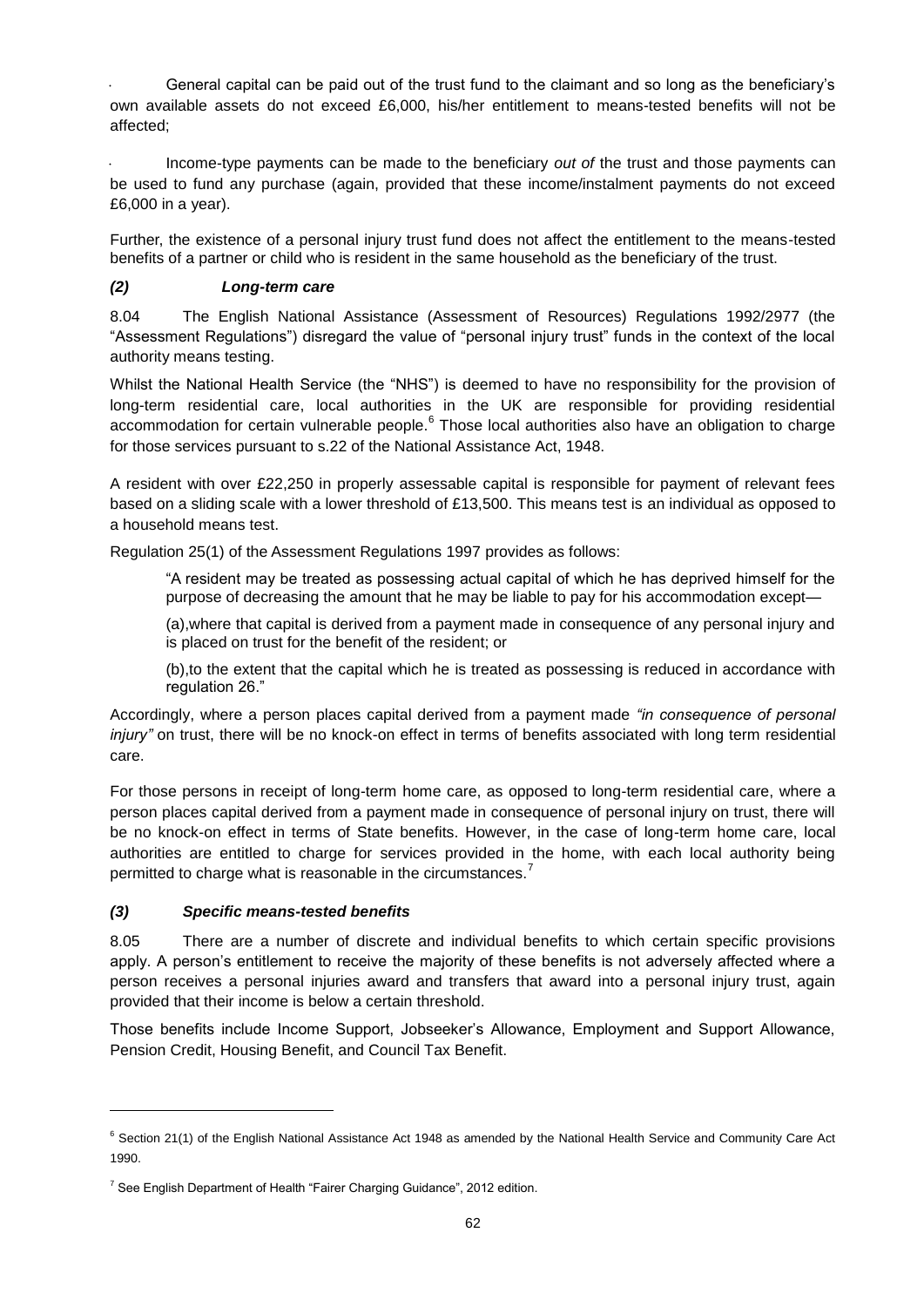## **B THE SCHEME AND PERSONAL INJURIES**

8.06 Under the Scheme it is proposed to make a payment to each woman in recognition of the traumatic effect of admission and incarceration within the designated laundries.

The payments are also intended to recognise the adverse effect which that incarceration has had upon their education, perceived reputation, subsequent health, life, lifestyle, confidence and self-esteem. The payments are intended to be used by the Magdalen women to address their current *"needs and interests"* and will include supplementary payments in recognition of the *"work undertaken"* by the women within the laundries.

Separately, all of the Magdalen women will, upon reaching State Retirement Age (currently 66 years), receive the equivalent of the State Pension (Contributory) which, at present is €230.30 per week.

8.07 Full details of the recommended ex gratia payments to be made under the Scheme are outlined in Chapter 5 above.

In summary when payments which are *"made in consequence of any personal injury to the claimant"* are paid into a *"bare trust"* fund known as a *"personal injury trust"* fund the payment is disregarded as capital for income support / means-tested benefit purposes.

It is the *source* of the funds that dictates whether or not the statutory disregards should apply and where the *personal injuries* element of the payment is absent, the disregard will not apply.

Where funds which are not deemed to derive from a payment made in consequence of a personal injury are placed within a *"personal injury trust"* those funds will be regarded as capital for means-tested benefits purposes and the beneficiary under the trust may lose their entitlement to benefits and supports.

Neither I nor the experts whose advice I have sought can advise with authority that the making of the ex gratia payments recommended within this Report will not adversely affect the existing social and other entitlements, benefits and supports available to UK residents if the payments are paid into *"personal injury trust"* funds created for that purpose.

Those parts of the recommended payments which are made in recognition of the effects which incarceration has had upon the health, life, lifestyle, confidence and self-esteem of the Magdalen women can certainly be validly be described as *"personal injury"* payments and it can also be validly argued that the payments equivalent to the State Pension (Contributory) and those made for the *"work undertaken"* by the women during that time was made *"made in consequence of ..(a).. personal injury to the claimant".* 

However contrary arguments can be advanced and legislative and other changes can be made for policy and other purposes within the UK at any time.

Bilateral arrangements exist between the Department of Social Protection and the Department of Work and Pensions ( the Department which has responsibility for welfare and pension policy in the UK).

For example, it is possible, for the purposes of qualifying for a pension in either Ireland or the UK to amalgamate contributions paid in either jurisdiction.

It is hoped that the UK benefits agencies, in conjunction with the Department of Work and Pensions will apply an interpretation to payments made under the Scheme which will allow those payments placed on trust to be regarded as payments made *in consequence of "personal injuries to the claimant"* but that cannot be guaranteed.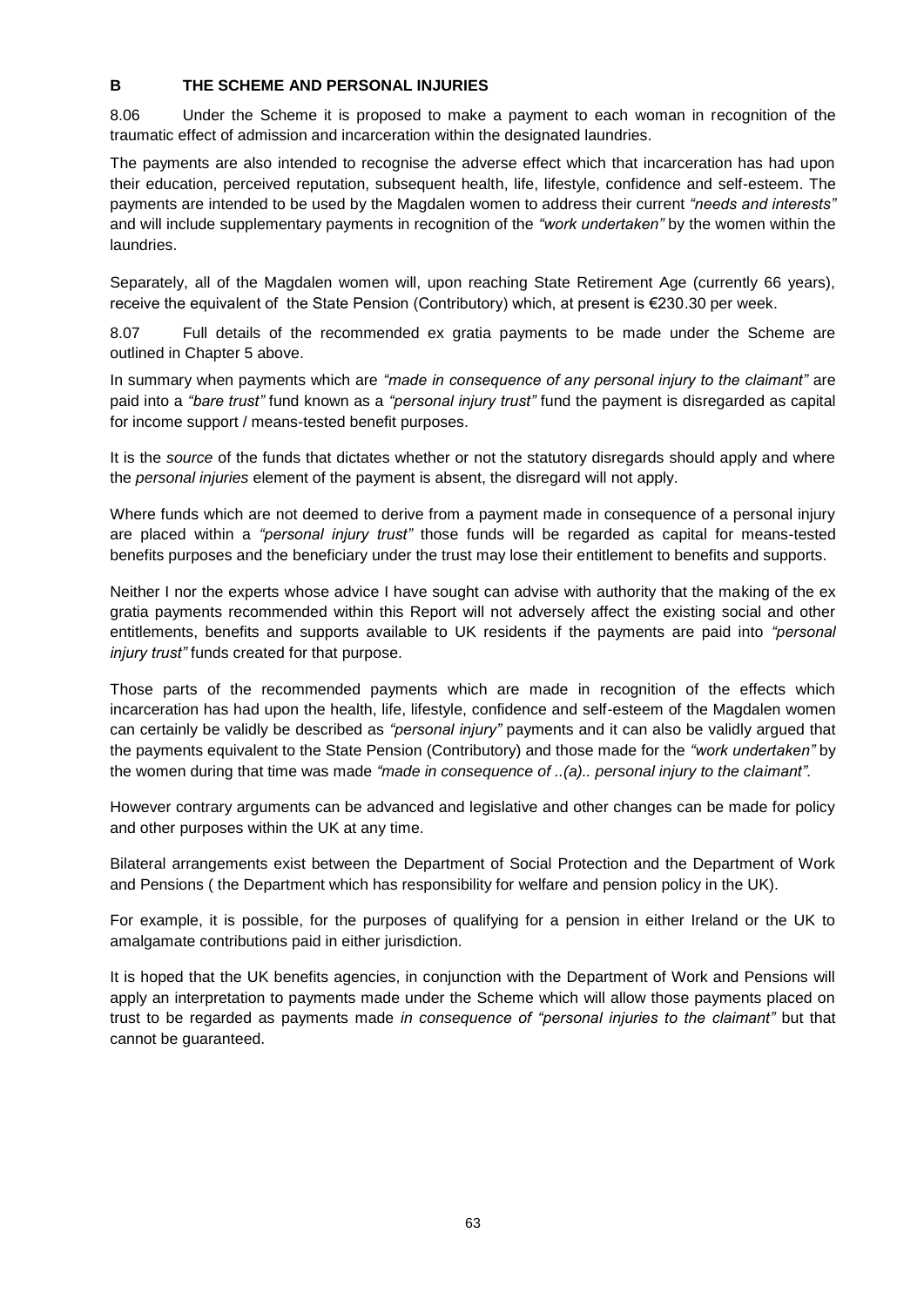# *12th RECOMMENDATION*

*I cannot say with any certainty how payments made to persons domiciled in another jurisdiction will be treated for tax purposes. The UK tax and benefit regime is governed and regulated by the UK authorities and it is ultimately those authorities who will decide whether payments will be disregarded in the context of either tax or means-tested benefits or both. Dialogue at a political level, if possible, with a view to ensuring certainty on this matter is all that I can recommend.*

*If dialogue at political level confirms that payments into "personal injury trusts" will have no adverse effects upon UK benefits then the Scheme should allow for payments (capped at £1000) in respect of the cost of the establishment of the requisite trust funds.*

8.08 Some Magdalen women now live in other jurisdictions, including the US, Canada, Australia, Germany, Switzerland and other countries.

Although my Terms of Reference do not expressly refer to those women the observations which I have just made apply with equal force to their circumstances, their tax and other liabilities and the social and other benefits to which they are entitled.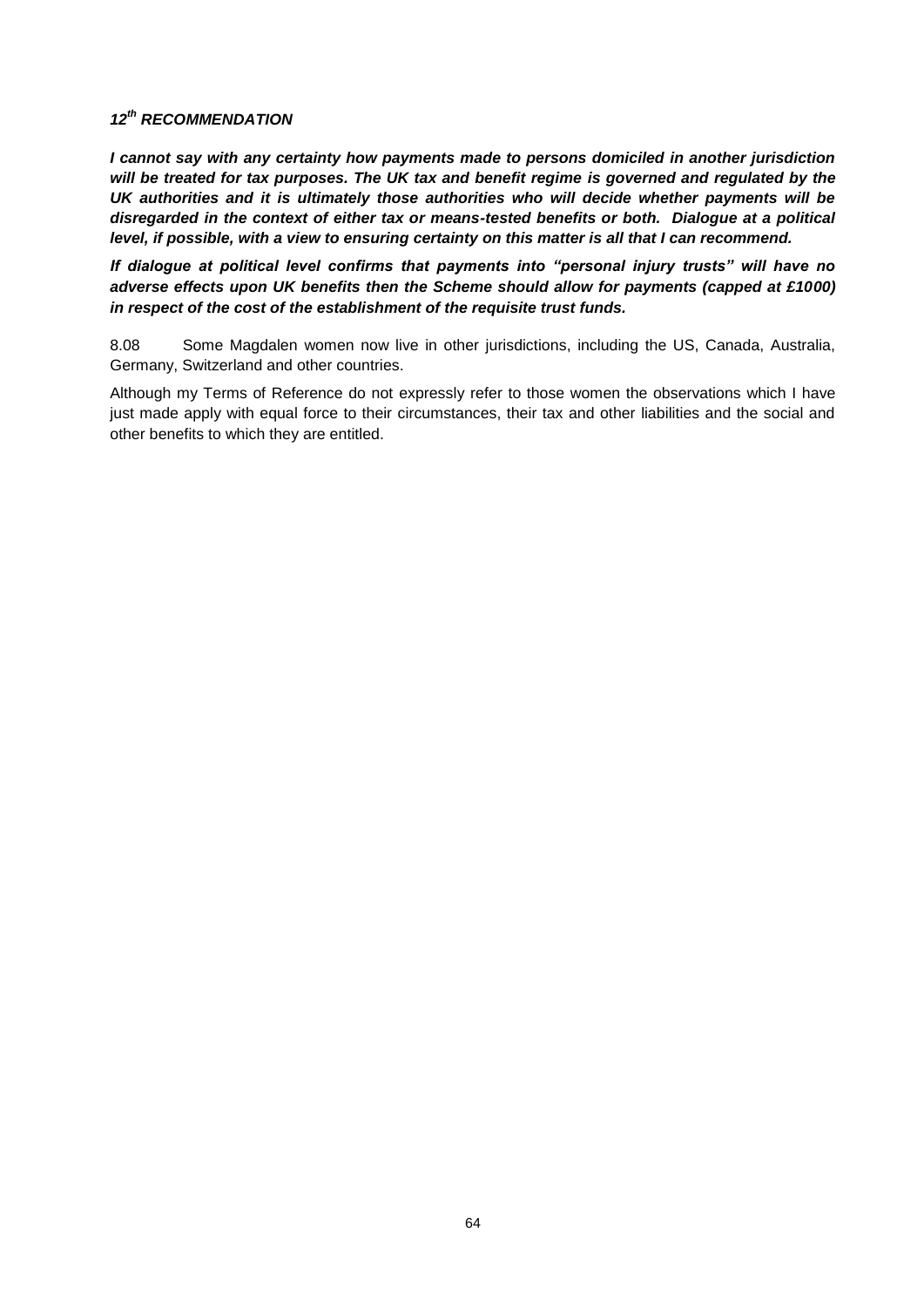| <b>Time</b><br>laundries | spent<br>in    |                |             |                |
|--------------------------|----------------|----------------|-------------|----------------|
| <b>Years</b>             | <b>Months</b>  | General        | <b>Work</b> | <b>Total</b>   |
|                          |                | <b>Payment</b> | Payment     | <b>Payment</b> |
|                          |                |                |             |                |
|                          | up to 3        | € 10,000       | € 1,500     | € 11,500       |
|                          | 4              | € 10,500       | € 2,000     | € 12,500       |
|                          | 5              | € 11,000       | € 2,500     | € 13,500       |
|                          | 6              | € 11,500       | € 3,000     | € 14,500       |
|                          | 7              | € 12,000       | € 3,500     | € 15,500       |
|                          | 8              | € 12,500       | € 4,000     | € 16,500       |
|                          | 9              | € 13,000       | €4,500      | € 17,500       |
|                          | 10             | € 13,500       | € 5,000     | € 18,500       |
|                          | 11             | € 14,000       | € 5,500     | € 19,500       |
| 1                        | 0              | € 14,500       | € 6,000     | € 20,500       |
|                          | 1              | € 15,000       | € 6,500     | € 21,500       |
|                          | 2              | € 15,500       | € 7,000     | € 22,500       |
|                          | 3              | € 16,000       | € 7,500     | € 23,500       |
|                          | 4              | € 16,500       | € 8,000     | € 24,500       |
|                          | 5              | € 17,000       | € 8,500     | € 25,500       |
|                          | 6              | € 17,500       | € 9,000     | € 26,500       |
|                          | 7              | € 18,000       | € 9,500     | € 27,500       |
|                          | 8              | € 18,500       | € 10,000    | € 28,500       |
|                          | 9              | € 19,000       | € 10,500    | € 29,500       |
|                          | 10             | € 19,500       | € 11,000    | € 30,500       |
|                          | 11             | € 20,000       | € 11,500    | € 31,500       |
| 2                        | 0              | € 20,500       | € 12,000    | € 32,500       |
|                          | 1              | € 21,000       | € 12,500    | € 33,500       |
|                          | $\overline{2}$ | € 21,500       | € 13,000    | € 34,500       |
|                          | 3              | € 22,000       | € 13,500    | € 35,500       |
|                          | 4              | € 22,500       | € 14,000    | € 36,500       |
|                          | 5              | € 23,000       | € 14,500    | € 37,500       |
|                          | 6              | € 23,500       | € 15,000    | € 38,500       |
|                          | 7              | € 24,000       | € 15,500    | € 39,500       |
|                          | 8              | € 24,500       | € 16,000    | € 40,500       |
|                          | 9              | € 25,000       | € 16,500    | € 41,500       |
|                          | 10             | € 25,500       | € 17,000    | €42,500        |
|                          | 11             | € 26,000       | € 17,500    | €43,500        |
| 3                        | 0              | € 26,500       | € 18,000    | €44,500        |
|                          | 1              | € 27,000       | € 18,500    | €45,500        |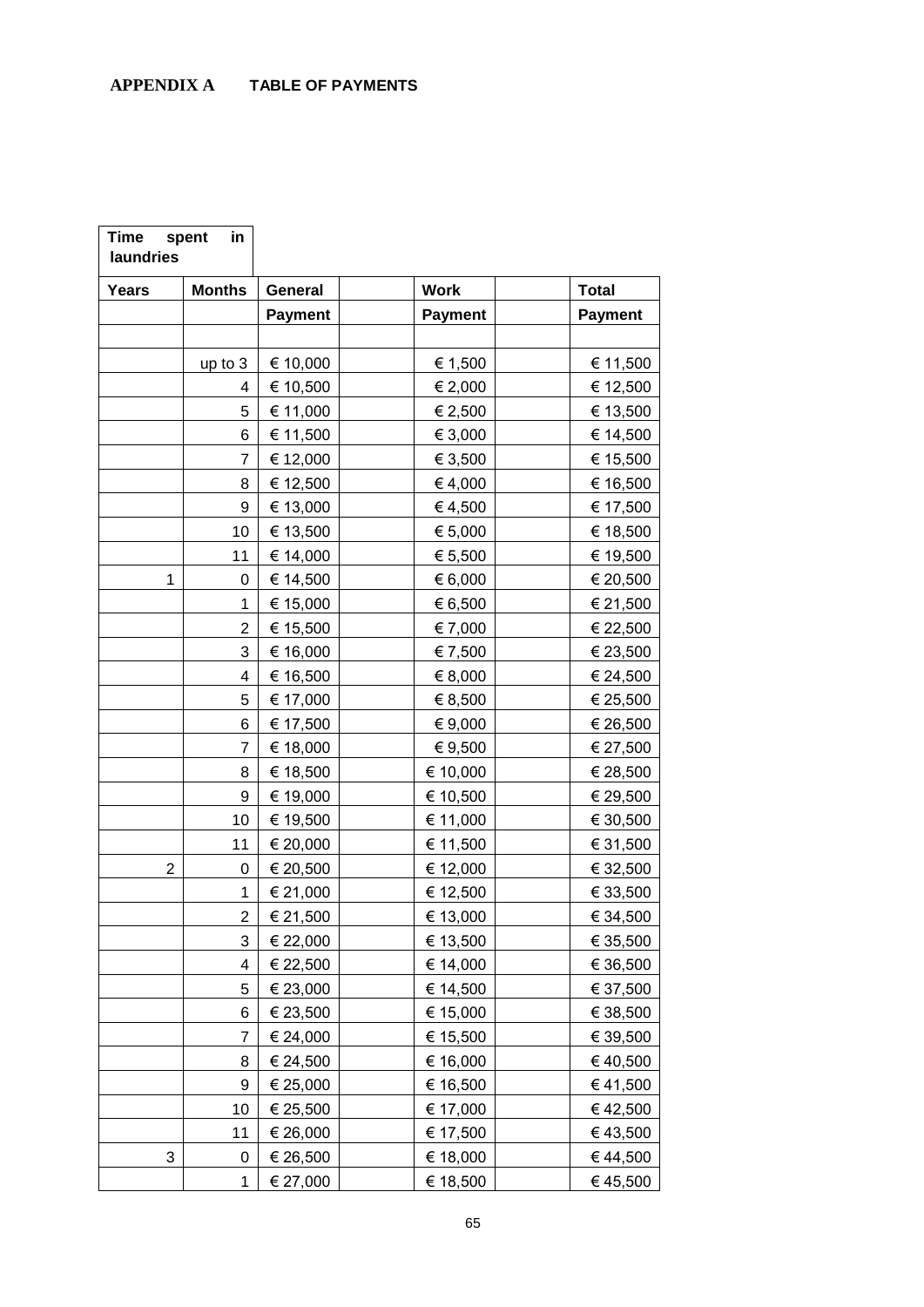|   | $\overline{2}$ | € 27,500 | € 19,000 | € 46,500 |
|---|----------------|----------|----------|----------|
|   | 3              | € 28,000 | € 19,500 | € 47,500 |
|   | 4              | € 28,500 | € 20,000 | €48,500  |
|   | 5              | € 29,000 | € 20,500 | €49,500  |
|   | 6              | € 29,500 | € 21,000 | € 50,500 |
|   | $\overline{7}$ | € 30,000 | € 21,500 | € 51,500 |
|   | 8              | € 30,500 | € 22,000 | € 52,500 |
|   | 9              | € 31,000 | € 22,500 | € 53,500 |
|   | 10             | € 31,500 | € 23,000 | € 54,500 |
|   | 11             | € 32,000 | € 23,500 | € 55,500 |
| 4 | 0              | € 32,500 | € 24,000 | € 56,500 |
|   | 1              | € 33,000 | € 24,500 | € 57,500 |
|   | $\overline{2}$ | € 33,500 | € 25,000 | € 58,500 |
|   | 3              | € 34,000 | € 25,500 | € 59,500 |
|   | 4              | € 34,500 | € 26,000 | € 60,500 |
|   | 5              | € 35,000 | € 26,500 | € 61,500 |
|   | 6              | € 35,500 | € 27,000 | € 62,500 |
|   | $\overline{7}$ | € 36,000 | € 27,500 | € 63,500 |
|   | 8              | € 36,500 | € 28,000 | € 64,500 |
|   | 9              | € 37,000 | € 28,500 | € 65,500 |
|   | 10             | € 37,500 | € 29,000 | € 66,500 |
|   | 11             | € 38,000 | € 29,500 | € 67,500 |
| 5 | 0              | € 38,500 | € 30,000 | € 68,500 |
|   | 1              | € 39,000 | € 30,500 | € 69,500 |
|   | $\overline{2}$ | € 39,500 | € 31,000 | € 70,500 |
|   | 3              | € 40,000 | € 31,500 | € 71,500 |
|   | 4              | €40,000  | € 32,000 | € 72,000 |
|   | 5              | €40,000  | € 32,500 | € 72,500 |
|   | 6              | €40,000  | € 33,000 | €73,000  |
|   | 7              | €40,000  | € 33,500 | € 73,500 |
|   | 8              | €40,000  | € 34,000 | € 74,000 |
|   | 9              | € 40,000 | € 34,500 | € 74,500 |
|   | 10             | € 40,000 | € 35,000 | € 75,000 |
|   | 11             | €40,000  | € 35,500 | € 75,500 |
| 6 | 0              | €40,000  | € 36,000 | €76,000  |
|   | 1              | €40,000  | € 36,500 | € 76,500 |
|   | 2              | € 40,000 | € 37,000 | € 77,000 |
|   | 3              | €40,000  | € 37,500 | € 77,500 |
|   | 4              | €40,000  | € 38,000 | € 78,000 |
|   | 5              | € 40,000 | € 38,500 | € 78,500 |
|   | 6              | €40,000  | € 39,000 | € 79,000 |
|   | $\overline{7}$ | €40,000  | € 39,500 | € 79,500 |
|   | 8              | € 40,000 | € 40,000 | € 80,000 |
|   | 9              | €40,000  | €40,500  | € 80,500 |
|   | 10             | € 40,000 | € 41,000 | € 81,000 |
|   | 11             | €40,000  | € 41,500 | € 81,500 |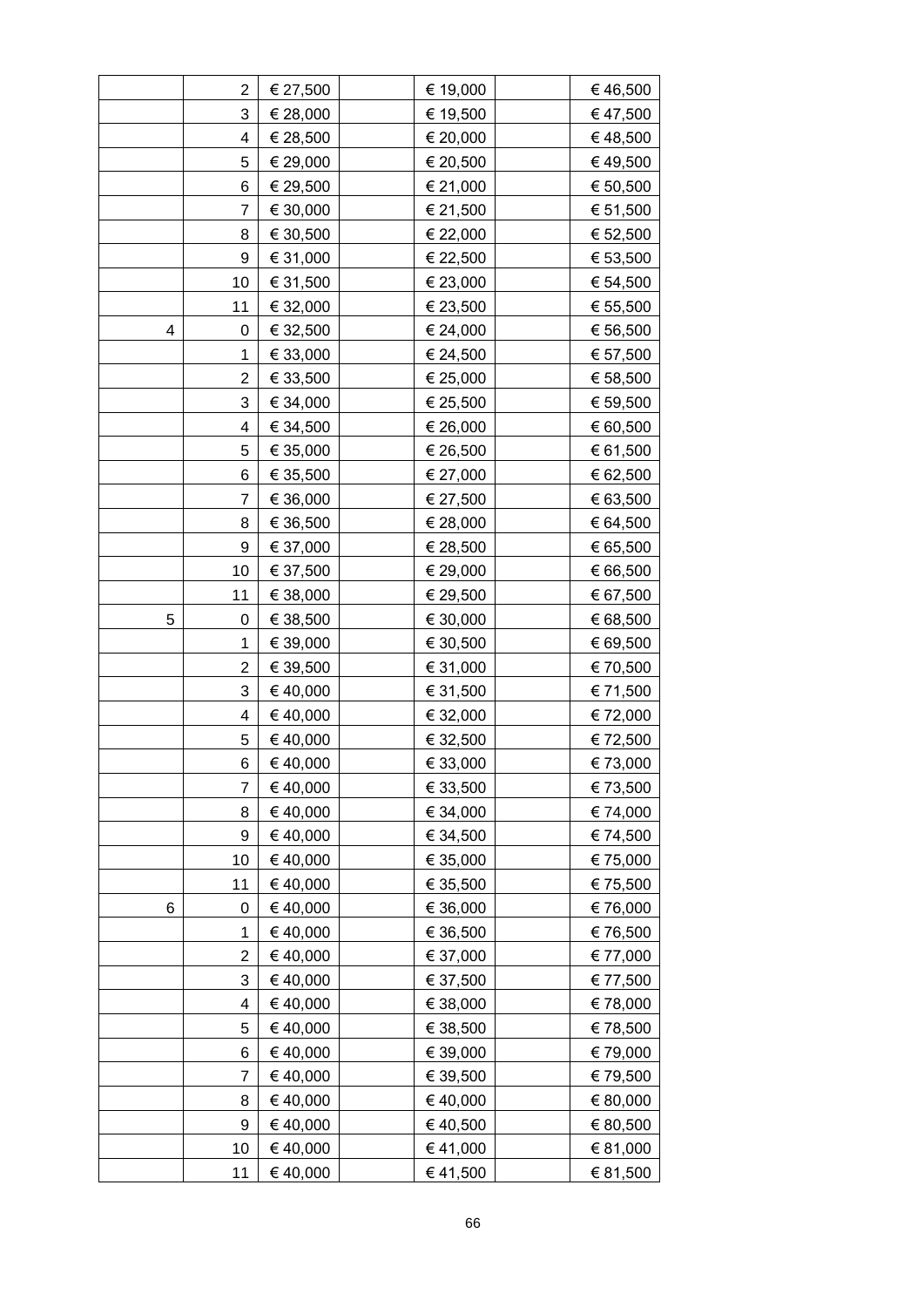| 7  | 0              | € 40,000 | €42,000  | € 82,000  |
|----|----------------|----------|----------|-----------|
|    | 1              | €40,000  | €42,500  | € 82,500  |
|    | $\overline{2}$ | € 40,000 | €43,000  | € 83,000  |
|    | 3              | € 40,000 | €43,500  | € 83,500  |
|    | 4              | €40,000  | €44,000  | € 84,000  |
|    | 5              | € 40,000 | € 44,500 | € 84,500  |
|    | 6              | €40,000  | €45,000  | € 85,000  |
|    | 7              | €40,000  | €45,500  | € 85,500  |
|    | 8              | € 40,000 | €46,000  | € 86,000  |
|    | 9              | € 40,000 | €46,500  | € 86,500  |
|    | 10             | € 40,000 | €47,000  | € 87,000  |
|    | 11             | €40,000  | € 47,500 | € 87,500  |
| 8  | 0              | € 40,000 | €48,000  | € 88,000  |
|    | 1              | € 40,000 | €48,500  | € 88,500  |
|    | $\overline{2}$ | €40,000  | €49,000  | € 89,000  |
|    | 3              | € 40,000 | €49,500  | € 89,500  |
|    | 4              | €40,000  | € 50,000 | € 90,000  |
|    | 5              | €40,000  | € 50,500 | € 90,500  |
|    | 6              | €40,000  | € 51,000 | € 91,000  |
|    | 7              | € 40,000 | € 51,500 | € 91,500  |
|    | 8              | € 40,000 | € 52,000 | € 92,000  |
|    | 9              | €40,000  | € 52,500 | €92,500   |
|    | 10             | € 40,000 | € 53,000 | € 93,000  |
|    | 11             | € 40,000 | € 53,500 | € 93,500  |
| 9  | 0              | € 40,000 | € 54,000 | € 94,000  |
|    | 1              | € 40,000 | € 54,500 | € 94,500  |
|    | $\overline{2}$ | € 40,000 | € 55,000 | € 95,000  |
|    | 3              | €40,000  | € 55,500 | € 95,500  |
|    | 4              | €40,000  | € 56,000 | € 96,000  |
|    | 5              | € 40,000 | € 56,500 | € 96,500  |
|    | 6              | €40,000  | € 57,000 | € 97,000  |
|    | $\overline{7}$ | € 40,000 | € 57,500 | € 97,500  |
|    | 8              | € 40,000 | € 58,000 | € 98,000  |
|    | 9              | €40,000  | € 58,500 | €98,500   |
|    | 10             | € 40,000 | € 59,000 | €99,000   |
|    | 11             | €40,000  | € 59,500 | € 99,500  |
| 10 | 0              | €40,000  | € 60,000 | € 100,000 |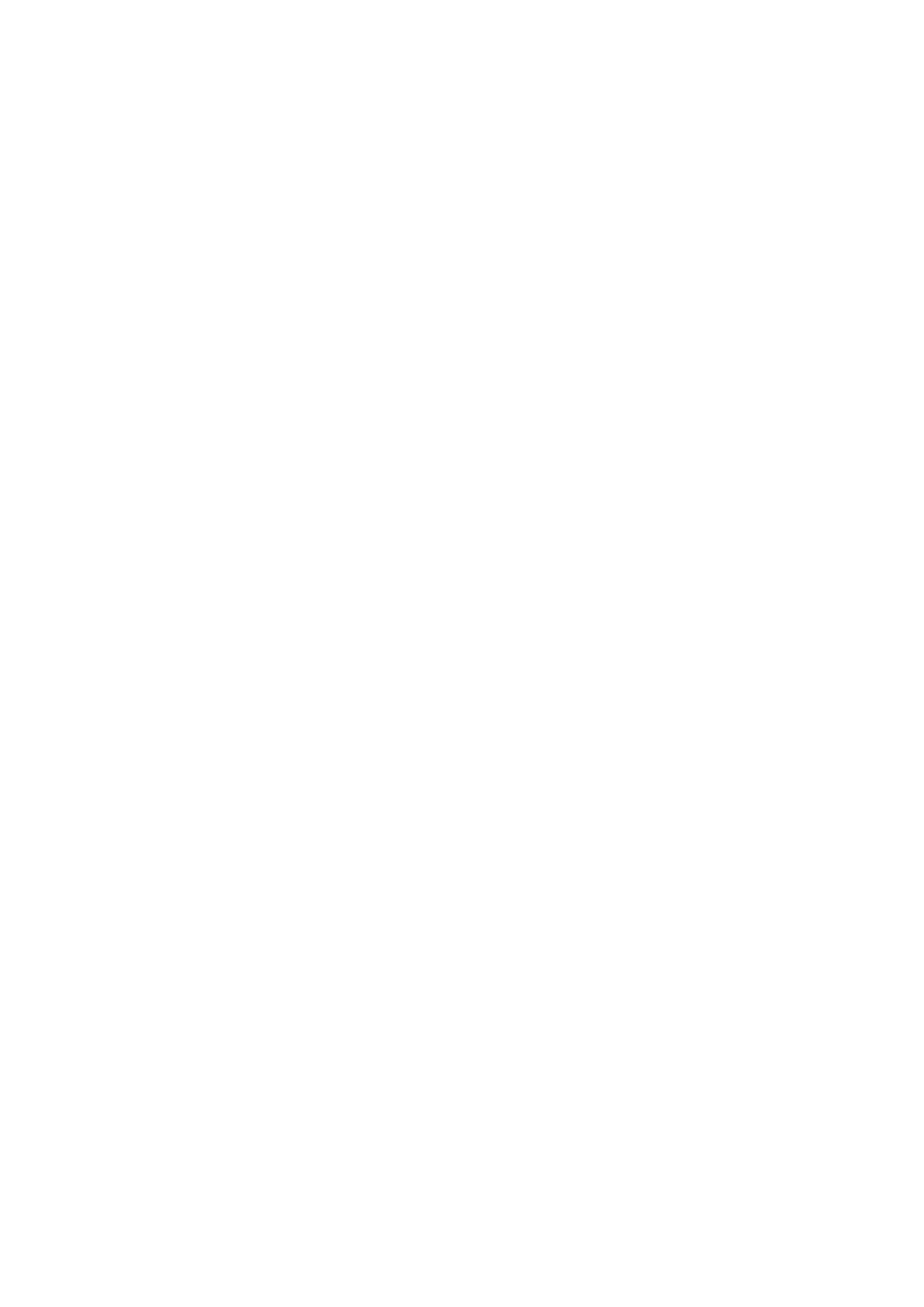# **APPENDIX B STATE PENSIONS**

| Yearly<br>contributions | week, € | average PRSI Personal rate per Increase for a qualified Increase for a qualified<br>adult* (under 66), € $\parallel$ | adult <sup>*</sup> (over 66), € |
|-------------------------|---------|----------------------------------------------------------------------------------------------------------------------|---------------------------------|
| 48 or over              | 230.30  | 153.50                                                                                                               | 206.30                          |
| 40-47                   | 225.80  | 146.00                                                                                                               | 196.00                          |
| 30-39                   | 207.00  | 139.00                                                                                                               | 186.00                          |
| $20 - 29$               | 196.00  | 130.00                                                                                                               | 175.00                          |
| $15 - 19$               | 150.00  | 100.00                                                                                                               | 134.00                          |
| $10 - 14$               | 92.00   | 61.00                                                                                                                | 83.00                           |

# **State Pension (Contributory) rates for people who qualify for pensions from 1 September 2012**

\*Increases for qualified adults are means-tested payments

# **State Pension (Contributory) rates for people who qualified for pensions before 1 September 2012**

| <b>PRSI</b><br>Yearly<br>average<br>contributions | Personal<br>per<br>week, $\epsilon$ | rate Increase for a qualified<br>adult (under 66),<br>€ | Increase for a qualified adult<br>(aged 66 and over), $€$ |
|---------------------------------------------------|-------------------------------------|---------------------------------------------------------|-----------------------------------------------------------|
| 48 or over                                        | 230.30                              | 153.50                                                  | 206.30                                                    |
| $20 - 47$                                         | 225.80                              | 153.50                                                  | 206.30                                                    |
| $15 - 19$                                         | 172.70                              | $115.10*$                                               | 154.70*                                                   |
| $10 - 14$                                         | 115.20                              | 76.80*                                                  | 103.20*                                                   |

**\***Qualified adult rates apply to claims made from 6 April 2001.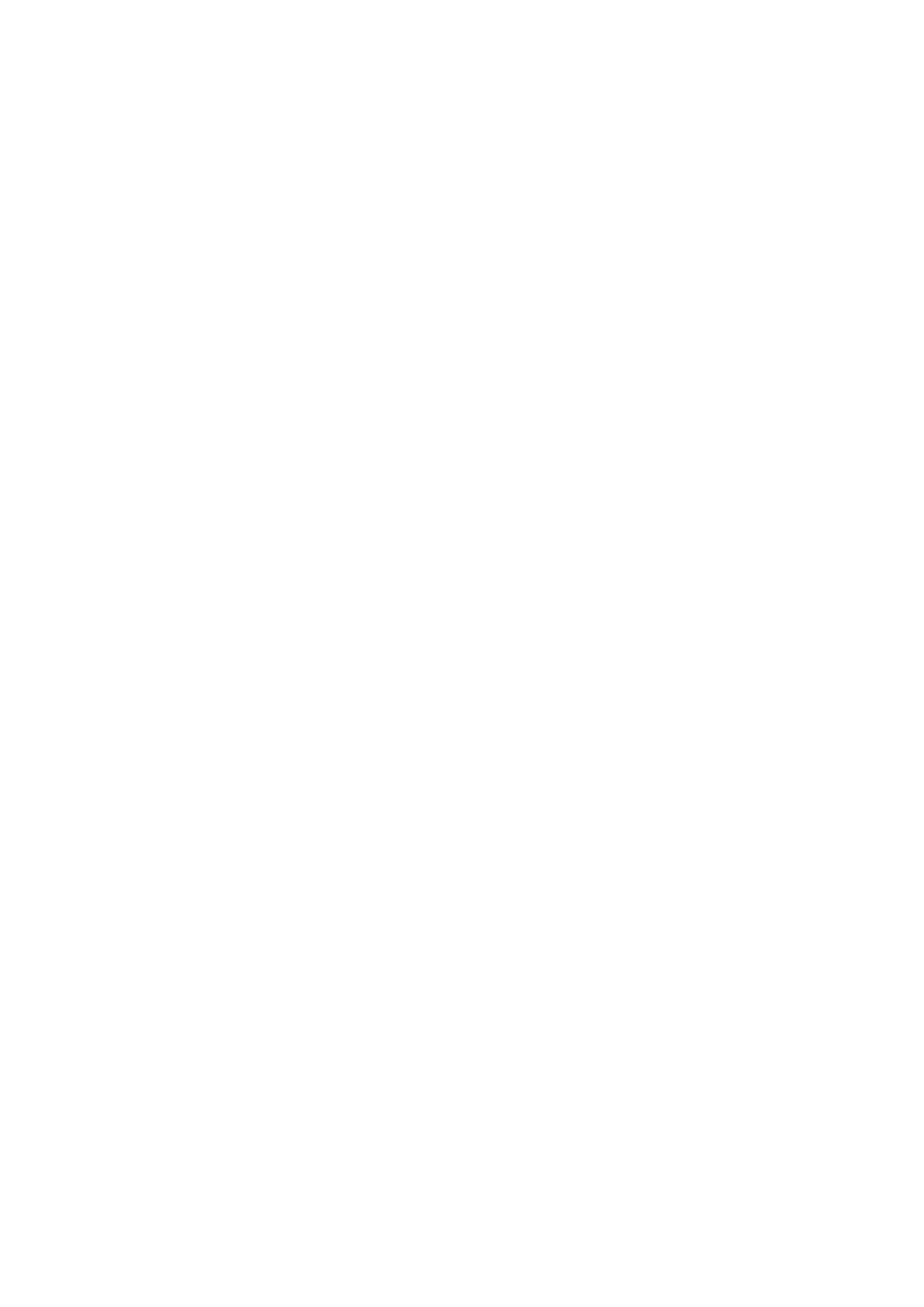# **APPENDIX C EXAMPLES OF HOW INCOME PAYABLE IN LIEU OF LUMP SUM IS CALCULATED**

# **Appendix C.1** - **Those over State Pension Age**

The Table below sets out for various ages and time spent in the laundries the life income that will be provided **in addition** to the lump sum payment that will be paid.

|     |                         | Weekly        | Annual        |     |                         | Weekly        | <b>Annual</b> |
|-----|-------------------------|---------------|---------------|-----|-------------------------|---------------|---------------|
|     | Time in                 | Life          | Life          |     | Time in                 | Life          | Life          |
| Age | Laundry                 | <b>Income</b> | <b>Income</b> | Age | Laundry                 | <b>Income</b> | <b>Income</b> |
| 66  | 1                       | €230          | €11,960       | 82  | 1                       | €230          | €11,960       |
| 66  | $\overline{\mathbf{4}}$ | €239          | €12,428       | 82  | $\overline{\mathbf{4}}$ | €249          | €12,948       |
| 66  | 8                       | €282          | €14,664       | 82  | 8                       | €341          | €17,732       |
| 66  | 10                      | €299          | €15,548       | 82  | 10                      | €376          | €19,552       |
| 68  | 1                       | €230          | €11,960       | 84  | 1                       | €230          | €11,960       |
| 68  | 4                       | €240          | €12,480       | 84  | 4                       | €252          | €13,104       |
| 68  | 8                       | €286          | €14,872       | 84  | 8                       | €356          | €18,512       |
| 68  | 10                      | €304          | €15,808       | 84  | 10                      | €396          | €20,592       |
| 70  | 1                       | €230          | €11,960       | 86  | 1                       | €230          | €11,960       |
| 70  | 4                       | €240          | €12,480       | 86  | 4                       | €254          | €13,208       |
| 70  | 8                       | €290          | €15,080       | 86  | 8                       | €373          | €19,396       |
| 70  | 10                      | €309          | €16,068       | 86  | 10                      | €418          | €21,736       |
| 72  | 1                       | €230          | €11,960       | 88  | 1                       | €230          | €11,960       |
| 72  | $\overline{\mathbf{4}}$ | €241          | €12,532       | 88  | $\overline{\mathbf{4}}$ | €258          | €13,416       |
| 72  | 8                       | €295          | €15,340       | 88  | 8                       | €392          | €20,384       |
| 72  | 10                      | €316          | €16,432       | 88  | 10                      | €444          | €23,088       |
| 74  | 1                       | €230          | €11,960       | 90  | 1                       | €230          | €11,960       |
| 74  | 4                       | €242          | €12,584       | 90  | $\overline{\mathbf{4}}$ | €262          | €13,624       |
| 74  | 8                       | €301          | €15,652       | 90  | 8                       | €414          | €21,528       |
| 74  | 10                      | €324          | €16,848       | 90  | 10                      | €473          | €24,596       |
| 76  | $\mathbf{1}$            | €230          | €11,960       | 92  | $\mathbf{1}$            | €230          | €11,960       |
| 76  | 4                       | €243          | €12,636       | 92  | 4                       | €266          | €13,832       |
| 76  | 8                       | €309          | €16,068       | 92  | 8                       | €440          | €22,880       |
| 76  | 10                      | €334          | €17,368       | 92  | 10                      | €506          | €26,312       |
| 78  | 1                       | €230          | €11,960       | 94  | 1                       | €230          | €11,960       |
| 78  | $\overline{\mathbf{4}}$ | €245          | €12,740       | 94  | $\overline{\mathbf{4}}$ | €271          | €14,092       |
| 78  | 8                       | €318          | €16,536       | 94  | 8                       | €471          | €24,492       |
| 78  | 10                      | €345          | €17,940       | 94  | 10                      | €546          | €28,392       |
| 80  | $\mathbf 1$             | €230          | €11,960       | 96  | $\mathbf 1$             | €230          | €11,960       |
| 80  | 4                       | €247          | €12,844       | 96  | $\overline{\mathbf{4}}$ | €277          | €14,404       |
| 80  | 8                       | €328          | €17,056       | 96  | 8                       | €503          | €26,156       |
| 80  | 10                      | €360          | €18,720       | 96  | 10                      | €590          | €30,680       |
|     |                         |               |               |     |                         |               |               |

|     |         | Weekly        | <b>Annual</b> |
|-----|---------|---------------|---------------|
|     | Time in | Life          | Life          |
| ١ge | Laundry | <b>Income</b> | Income        |
| 66  | 1       | €230          | €11,960       |
| 66  | 4       | €239          | €12,428       |
| 66  | 8       | €282          | €14,664       |
| 66  | 10      | €299          | €15,548       |
| 68  | 1       | €230          | €11,960       |
| 68  | 4       | €240          | €12,480       |
| 68  | 8       | €286          | €14,872       |
| 68  | 10      | €304          | €15,808       |
| 70  | 1       | €230          | €11,960       |
| 70  | 4       | €240          | €12,480       |
| 70  | 8       | €290          | €15,080       |
| 70  | 10      | €309          | €16,068       |
| 72  | 1       | €230          | €11,960       |
| 72  | 4       | €241          | €12,532       |
| 72  | 8       | €295          | €15,340       |
| 72  | 10      | €316          | €16,432       |
| 74  | 1       | €230          | €11,960       |
| 74  | 4       | €242          | €12,584       |
| 74  | 8       | €301          | €15,652       |
| 74  | 10      | €324          | €16,848       |
| 76  | 1       | €230          | €11,960       |
| 76  | 4       | €243          | €12,636       |
| 76  | 8       | €309          | €16,068       |
| 76  | 10      | €334          | €17,368       |
| 78  | 1       | €230          | €11,960       |
| 78  | 4       | €245          | €12,740       |
| 78  | 8       | €318          | €16,536       |
| 78  | 10      | €345          | €17,940       |
| 80  | 1       | €230          | €11,960       |
| 80  | 4       | €247          | €12,844       |
| 80  | 8       | €328          | €17,056       |
|     | 10      | €360          | €18,720       |
| 80  |         |               |               |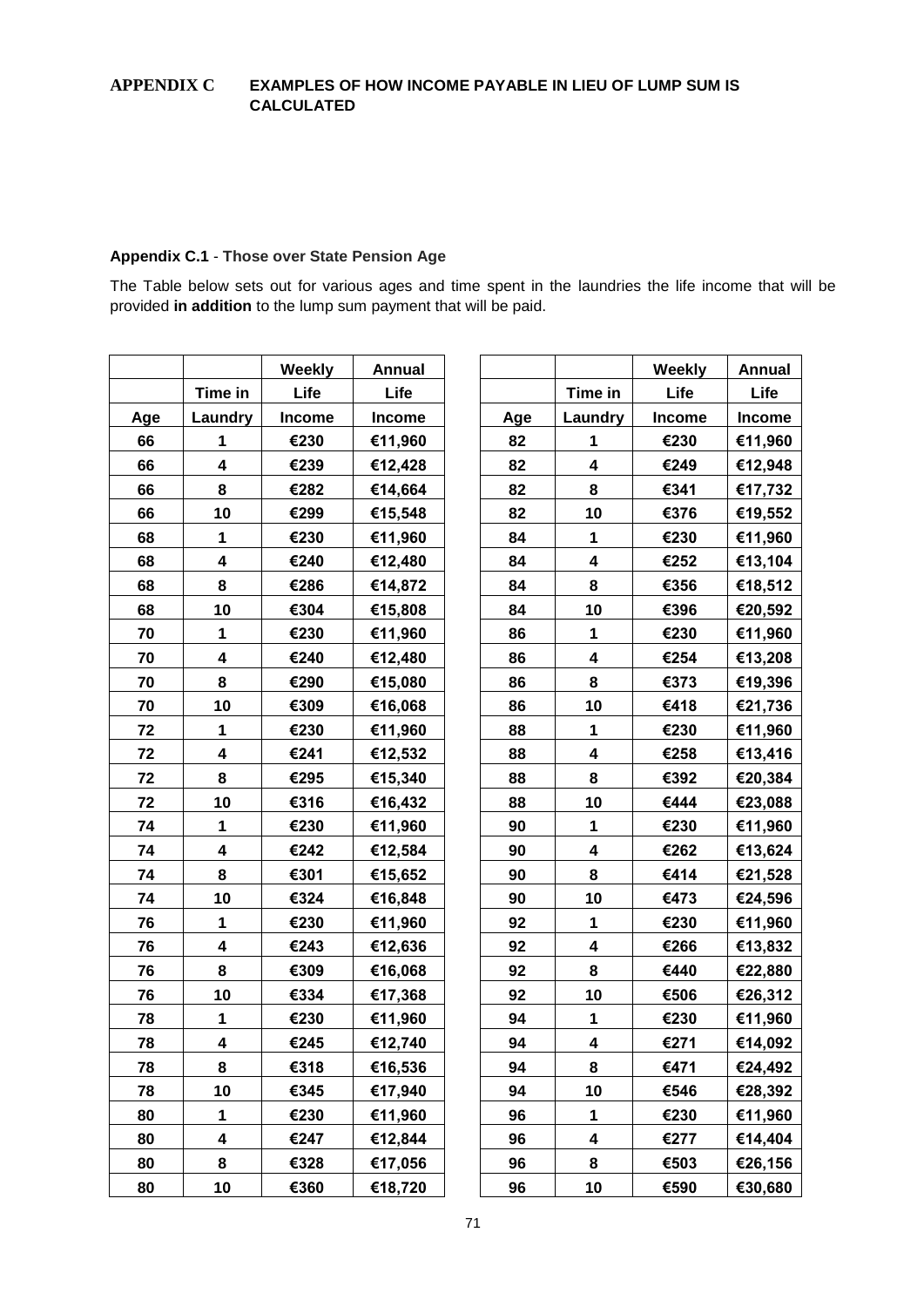# **Example 1**

If a woman aged 70 spent 8 years in the Laundries her gross payment amounts to €88,000. €50,000 is paid as a lump sum and the excess, €38,000, is converted into a life income.

Looking up the above table shows that the woman will be granted a life income of €290 per week, that is, €15,080 per annum made up of €230 per week (€11,960 per annum) being the payment equivalent to the State Contributory Pension, and €60 per week (€3,120 per annum) in lieu of that part of her payment not paid as a lump sum (€38,000).

# **Example 2**

If a woman aged 80 spent 10 years in the Laundries her gross payment amounts to €100,000. €50,000 is paid as a lump sum and the excess, €50,000, is converted into a life income.

Looking up the above table shows that the woman will be granted a life income of €360 per week, that is, €18,720 per annum, made up of €230 per week (€11,960 per annum) being the payment equivalent to the State Contributory Pension, and €130 per week (€6,760 per annum) in lieu of that part of her payment not paid as a lump sum (€50,000).

# **Example 3**

If a woman aged 68 spent 3 years in the Laundries her gross payment amounts to €44,500. The entire payment is paid as a lump sum as it is less than €50,000.

The woman will be granted a life income of  $\epsilon$ 230 per week, that is,  $\epsilon$ 11,960 per annum, being the payment equivalent to the State Contributory Pension.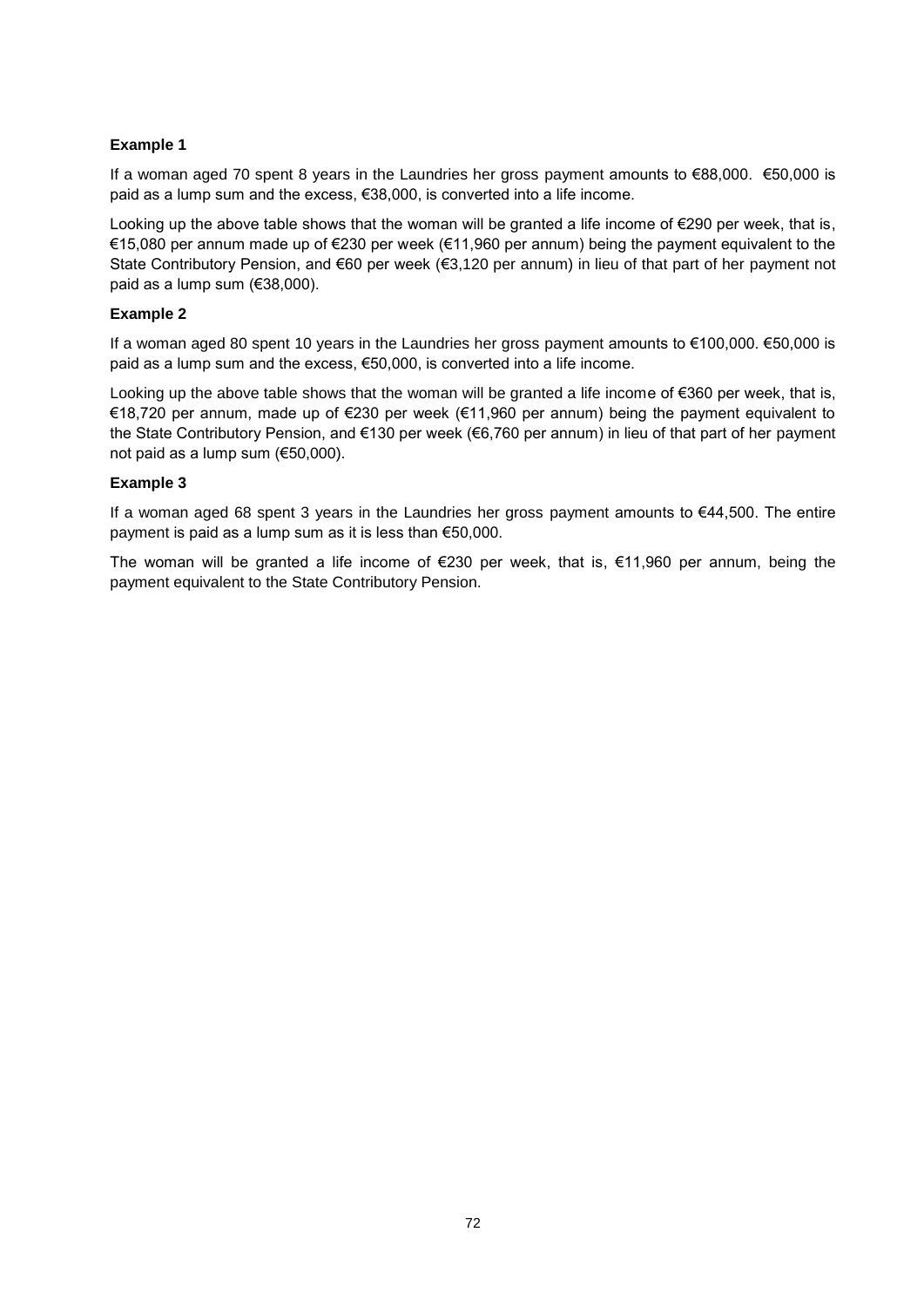# **Appendix C.2 - Those under State Pension Age**

The Table below sets out for various ages and time spent on the Laundries the income that will be provided **in addition** to the lump sum payment that will be paid.

|     |         | Weekly        | Annual              | Weekly        | <b>Annual</b> |
|-----|---------|---------------|---------------------|---------------|---------------|
|     | Time in | <b>Income</b> | <b>Income</b>       | <b>Income</b> | <b>Income</b> |
| Age | Laundry | until SPA     | until<br><b>SPA</b> | from SPA      | until SPA     |
| 50  | 1       | €100          | €5,200              | €230          | €11,960       |
| 50  | 4       | €109          | €5,668              | €230          | €11,960       |
| 50  | 8       | €152          | €7,904              | €230          | €11,960       |
| 50  | 10      | €169          | €8,788              | €230          | €11,960       |
| 52  | 1       | €100          | €5,200              | €230          | €11,960       |
| 52  | 4       | €110          | €5,720              | €230          | €11,960       |
| 52  | 8       | €157          | €8,164              | €230          | €11,960       |
| 52  | 10      | €175          | €9,100              | €230          | €11,960       |
| 54  | 1       | €100          | €5,200              | €230          | €11,960       |
| 54  | 4       | €112          | €5,824              | €230          | €11,960       |
| 54  | 8       | €167          | €8,684              | €230          | €11,960       |
| 54  | 10      | €189          | €9,828              | €230          | €11,960       |
| 56  | 1       | €100          | €5,200              | €230          | €11,960       |
| 56  | 4       | €113          | €5,876              | €230          | €11,960       |
| 56  | 8       | €178          | €9,256              | €230          | €11,960       |
| 56  | 10      | €202          | €10,504             | €230          | €11,960       |
| 58  | 1       | €100          | €5,200              | €230          | €11,960       |
| 58  | 4       | €116          | €6,032              | €230          | €11,960       |
| 58  | 8       | €192          | €9,984              | €230          | €11,960       |
| 58  | 10      | €221          | €11,492             | €230          | €11,960       |
| 60  | 1       | €100          | €5,200              | €230          | €11,960       |
| 60  | 4       | €123          | €6,396              | €230          | €11,960       |
| 60  | 8       | €231          | €12,012             | €231          | €12,012       |
| 60  | 10      | €245          | €12,740             | €245          | €12,740       |
| 62  | 1       | €100          | €5,200              | €230          | €11,960       |
| 62  | 4       | €133          | €6,916              | €230          | €11,960       |
| 62  | 8       | €245          | €12,740             | €245          | €12,740       |
| 62  | 10      | €260          | €13,520             | €260          | €13,520       |
| 64  | 1       | €100          | €5,200              | €230          | €11,960       |
| 64  | 4       | €164          | €8,528              | €230          | €11,960       |
| 64  | 8       | €262          | €13,624             | €262          | €13,624       |
| 64  | 10      | €278          | €14,456             | €278          | €14,456       |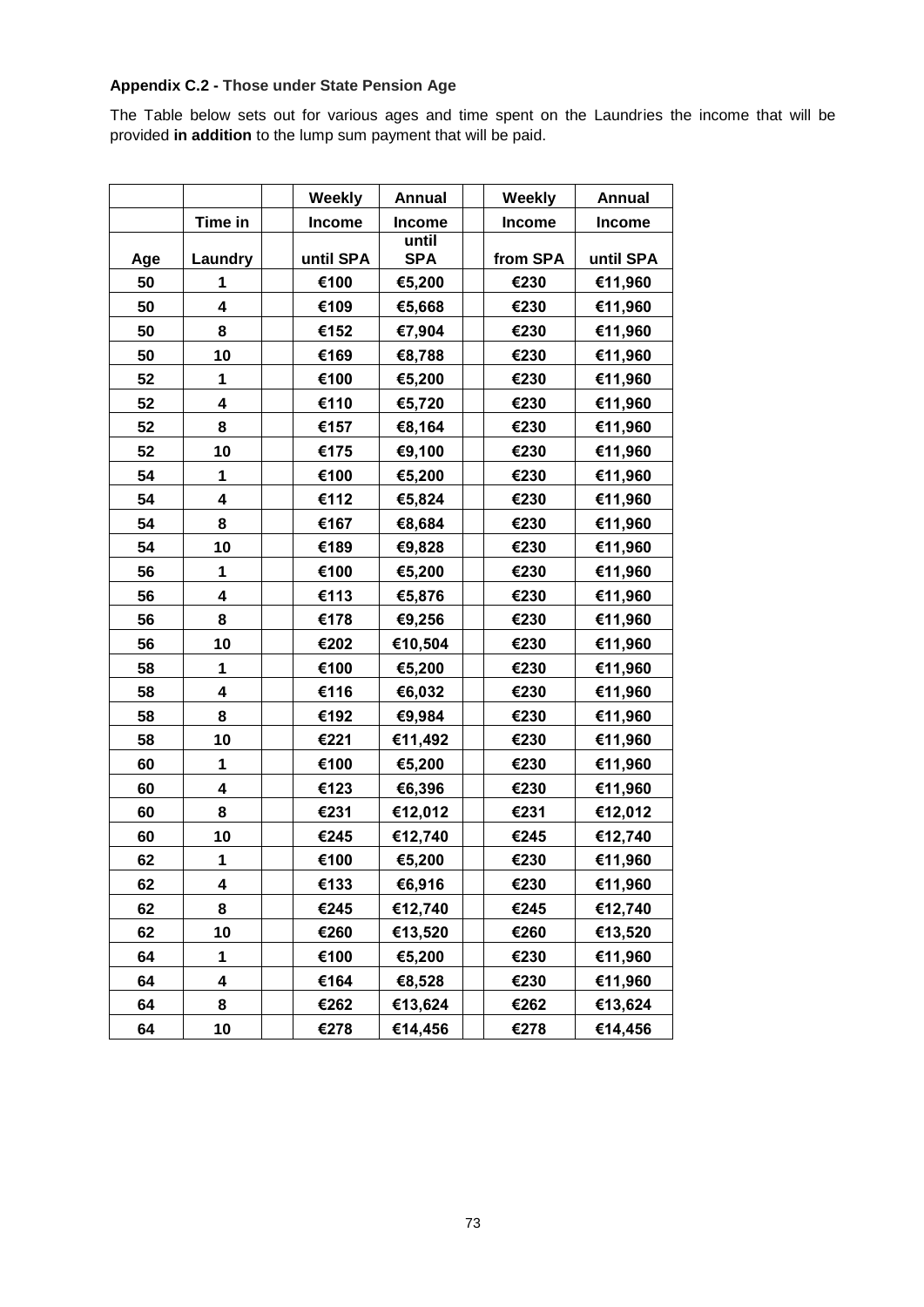# **Example 1**

If a woman aged 58 spent 8 years in the Laundries her gross payment amounts to €88,000. €50,000 is paid as a lump sum and the excess, €38,000, is converted into an income.

Looking up the above table shows that the woman will be granted an income to State Pension Age (SPA) of €192 per week, that is €9,984 per annum made up of the minimum income of €100 per week (€5,200 per annum), and €92 per week (€4,784 per annum) in lieu of that part of her payment not paid as a lump sum (€38,000).

From State Pension Age she will receive a life income of €230 per week, that is, €11,960 per annum, being the payment equivalent to the State Contributory Pension.

# **Example 2**

If a woman aged 50 spent 10 years in the Laundries her gross payment amounts to €100,000. €50,000 is paid as a lump sum and the excess, €50,000, is converted into an income.

Looking up the above table shows that the woman will be granted an income to State Pension Age (SPA) of €169 per week, that is, €8,788 per annum made up of the minimum income of €100 per week (€5,200 per annum), and €69 per week (€3,588 per annum) in lieu of that part of her payment not paid as a lump sum (€50,000).

From State Pension Age (SPA) she will receive a life income of €230 per week, that is, €11,960 per annum, being the payment equivalent to the State Contributory Pension.

# **Example 3**

If a woman aged 64 spent 3 years in the Laundries her gross payment amounts to €44,500. The entire payment is paid as a lump sum as it is less than €50,000.

The woman will be granted an income to State Pension Age (SPA) of €100 per week, that is, €5,200 per annum, being the minimum income payable to State Pension Age (SPA).

From State Pension Age (SPA) she will receive a life income of €230 per week, that is, €11,960 per annum, being the payment equivalent to the State Contributory Pension.

# **Example 4**

If a woman aged 64 spent 10 years in the Laundries her gross payment amounts to €100,000. €50,000 is paid as a lump sum and the excess, €50,000 is converted into an income.

Looking up the above table shows that the woman will be granted an income to State Pension Age (SPA) of €278 per week, that is, €14,456 per annum made up of the minimum income of €100 per week (€5,200 per annum), and €178 per week (€9,256 per annum) in lieu of a portion of that part of her payment not paid as a lump sum.

From State Pension Age (SPA) she will receive also receive a life income of €278 per week, that is, €11,960 per annum, being the payment equivalent to the State Contributory Pension, and €48 per week (€2,496 per annum) in lieu of the rest of that part of her payment not paid as a lump sum.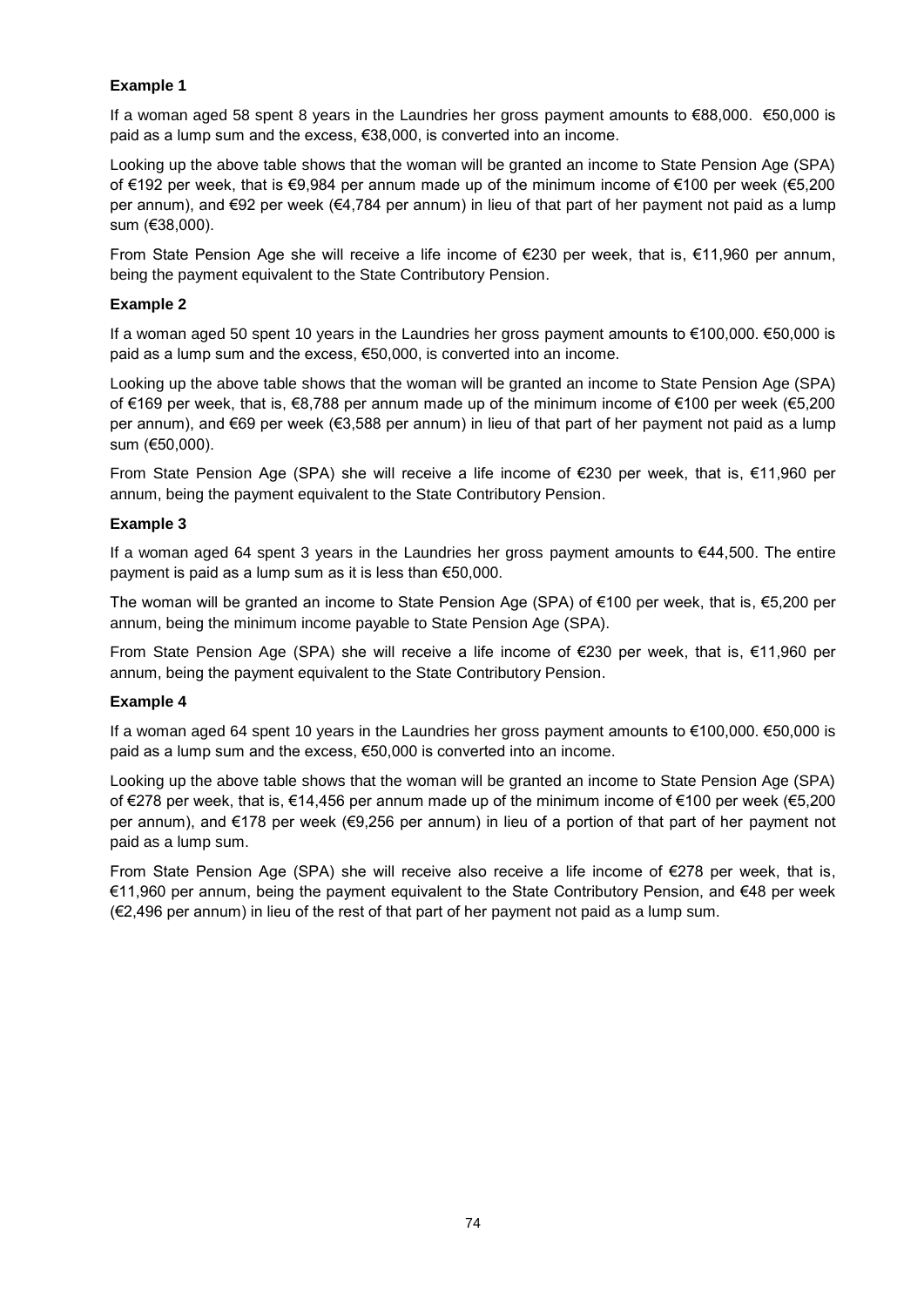# **APPENDIX D METHODOLOGY FOR CONVERTING PAYMENT IN EXCESS OF €50,000 INTO AN INCOME**

# **Appendix D.1 Conversion of excess payment to life income**

Each of the women will be paid an income equivalent to the State Contributory Pension. In addition, for those with payments in excess of €50,000 the excess will be converted into an additional life income using as the conversion basis the mortality implied by the Irish Life No 15 Table and using a real interest rate of 3%. The life income should increase annually in line with increases applied to the State Contributory Pension.

| The appropriate rates being as follows |  |  |  |  |
|----------------------------------------|--|--|--|--|
|----------------------------------------|--|--|--|--|

|            | <b>Weekly Life</b> |            | <b>Weekly Life</b> |
|------------|--------------------|------------|--------------------|
|            | Income per         |            | income per         |
| <b>AGE</b> | €1,000<br>payment  | <b>AGE</b> | €1,000 peyment     |
| 50         |                    | 76         | €2.070             |
|            | €0.937             |            |                    |
| 51         | €0.953             | 77         | €2.183             |
| 52         | €0.971             | 78         | €2.309             |
| 53         | €0.989             | 79         | €2.445             |
| 54         | €1.009             | 80         | €2.591             |
| 55         | €1.030             | 81         | €2.755             |
| 56         | €1.052             | 82         | €2.924             |
| 57         | €1.075             | 83         | €3.106             |
| 58         | €1.100             | 84         | €3.311             |
| 59         | €1.127             | 85         | €3.534             |
| 60         | €1.155             | 86         | €3.759             |
| 61         | €1.186             | 87         | €4.016             |
| 62         | €1.218             | 88         | €4.274             |
| 63         | €1.253             | 89         | €4.566             |
| 64         | €1.290             | 90         | €4.854             |
| 65         | €1.330             | 91         | €5.181             |
| 66         | €1.374             | 92         | €5.525             |
| 67         | €1.420             | 93         | €5.917             |
| 68         | €1.471             | 94         | €6.329             |
| 69         | €1.524             | 95         | €6.757             |
| 70         | €1.585             | 96         | €7.194             |
| 71         | €1.647             | 97         | €7.692             |
| 72         | €1.718             | 98         | €8.264             |
| 73         | €1.795             | 99         | €8.850             |
| 74         | €1.876             | 100        | €9.615             |
| 75         | €1.969             | 101        | €9.615             |

For example, if a woman aged 70 spent 5 years in the Laundries her gross payment amounts to €68,500. €50,000 is paid as a lump sum and the excess, €18,500, is converted into a life income. The factor for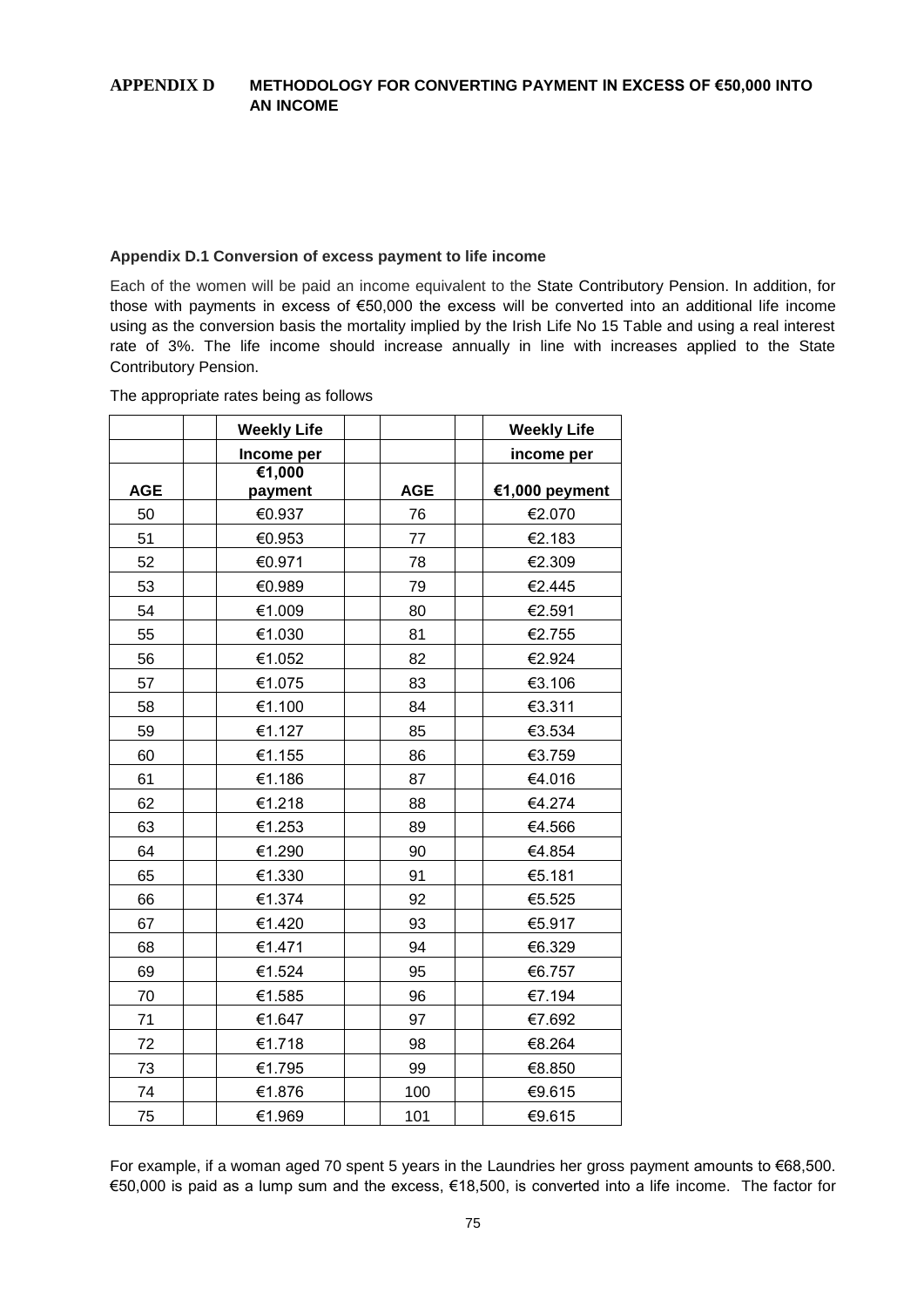conversion for a 70 year old is €1.585 per €1,000 payment. The excess amount of €18,500 thus secures a weekly income of €29. She is thus paid a total life income of €259, that is, €230 plus €29.

# **Appendix D.2 Conversion of Excess Payment to Income Payable to State Pension Age**

Each of the women will be paid a minimum income of €100 per week up to State Pension age when an income equivalent to the State Contributory Pension will commence. In addition, for those with payments in excess of €50,000 the excess will be converted into an income payable up to State Pension Age using a real interest rate of 3% as the conversion basis. In the event that the excess payment is sufficient to increase the income payable to State Pension Age to €230 per week the amount of the residual payment left after this income has been secured will be converted into a life income. In this way a continuous level income will be paid.

|            | <b>Weekly income</b>        |            | <b>Weekly income</b>        |
|------------|-----------------------------|------------|-----------------------------|
|            | payable until<br><b>SPA</b> |            | payable until<br><b>SPA</b> |
|            | per €1,000                  |            | per €1,000                  |
| <b>AGE</b> | payment                     | <b>AGE</b> | payment                     |
| 50         | €1.37                       | 58         | €2.43                       |
| 51         | €1.43                       | 59         | €2.69                       |
| 52         | €1.50                       | 60         | €3.49                       |
| 53         | €1.67                       | 61         | €4.12                       |
| 54         | €1.78                       | 62         | €5.08                       |
| 55         | €1.90                       | 63         | €6.68                       |
| 56         | €2.04                       | 64         | €9.87                       |
| 57         | €2.21                       | 65         | €19.45                      |

The appropriate rates being as follows

For example, if a woman aged 55 spent 8 years in the Laundries her gross payment amounts to €88,000. €50,000 is paid as a lump sum and the excess, €38,000, is converted into a payment payable to State Pension Age (to a maximum of €230 per week). The factor for conversion for a 55 year old is €1.90 per €1,000 payment. The excess amount of €38,000 thus secures a weekly income of €72. She is thus paid a total income of €172 per week to State Pension Age and thereafter receives an income of €230 per week.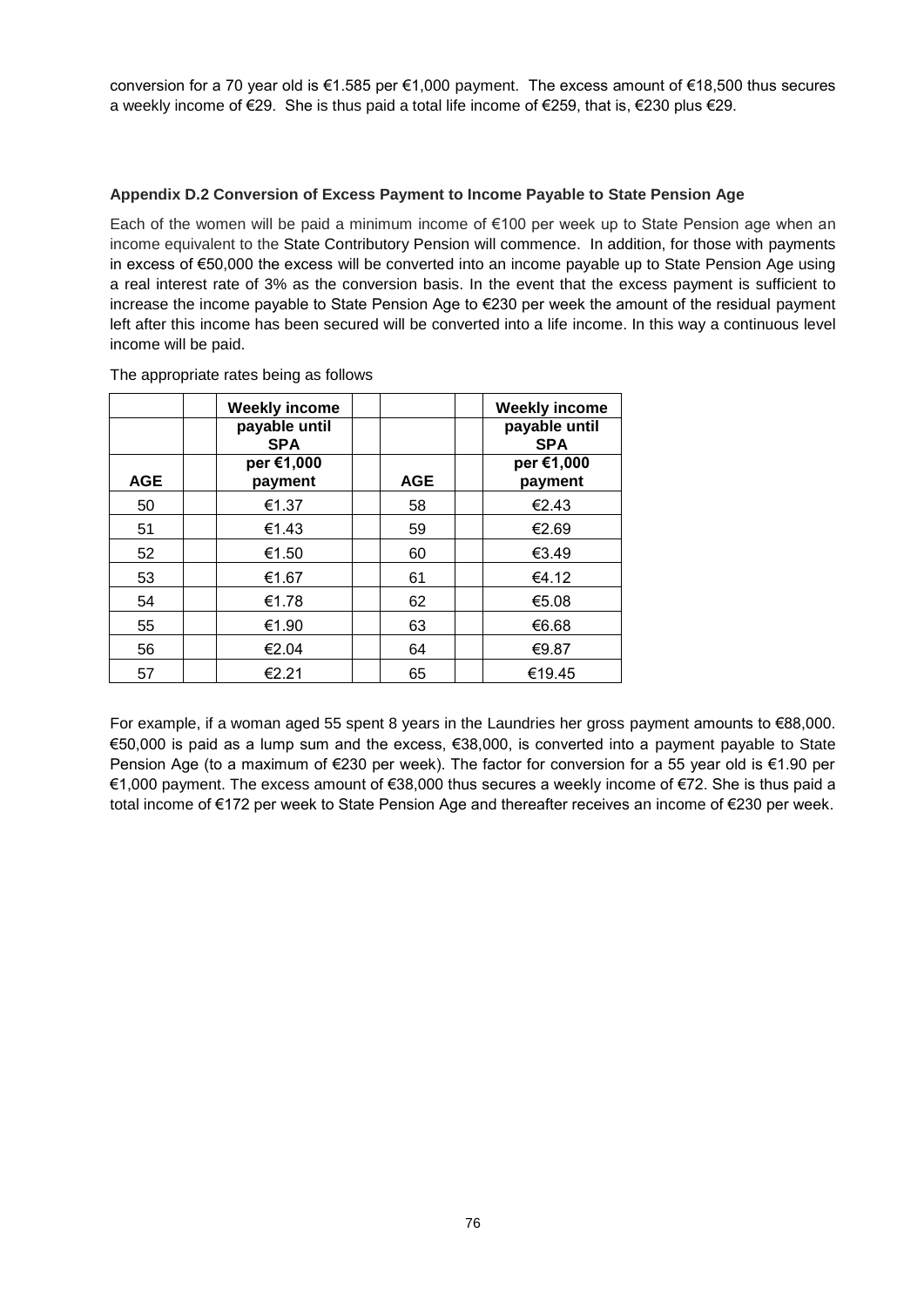# **CONTENTS**

Head

1. Short title, collective citation, construction and commencement

2. Provision of health services without charge to participants in Magdalen Scheme

#### ACTS REFERRED TO

Health Act 1970 1970, No. 1 Health Acts 1970 to 1996 Medical Practitioners Act 2007 2007, No.25

# **DRAFT HEADS OF HEALTH (AMENDMENT) BILL** \_\_\_\_\_\_\_\_\_\_\_\_\_\_\_\_\_\_\_\_\_\_\_\_\_\_\_\_\_\_\_\_\_\_\_\_\_\_\_\_\_\_\_\_\_\_\_\_\_\_\_\_\_\_\_\_\_\_\_\_\_\_\_\_\_\_\_\_\_\_\_\_\_\_\_\_\_\_\_\_\_\_\_\_

## **Head 1: Short title, collective citation, construction and commencement**

Provide that:

(1) This Act may be cited as the Health (Amendment) Act 2013.

(2) The Health Acts 1970 to 1996, and this Act may be cited together as the Health Acts 1970 to 2013, and shall be construed together as one Act.

(3) This Act shall come into operation on such day or days as the Minister for Health may appoint by order.

## **Head 2: Provision of health services without charge to participants in Magdalen Scheme**

Provide that:

- (1) The Health Service Executive ("the Executive") shall make available without charge to persons who are participants in the Magdalen Scheme—
	- (a) general practitioner medical and surgical services, in relation to all medical conditions, provided by registered medical practitioners (within the meaning of the Medical Practitioners Act 2007) chosen by the persons,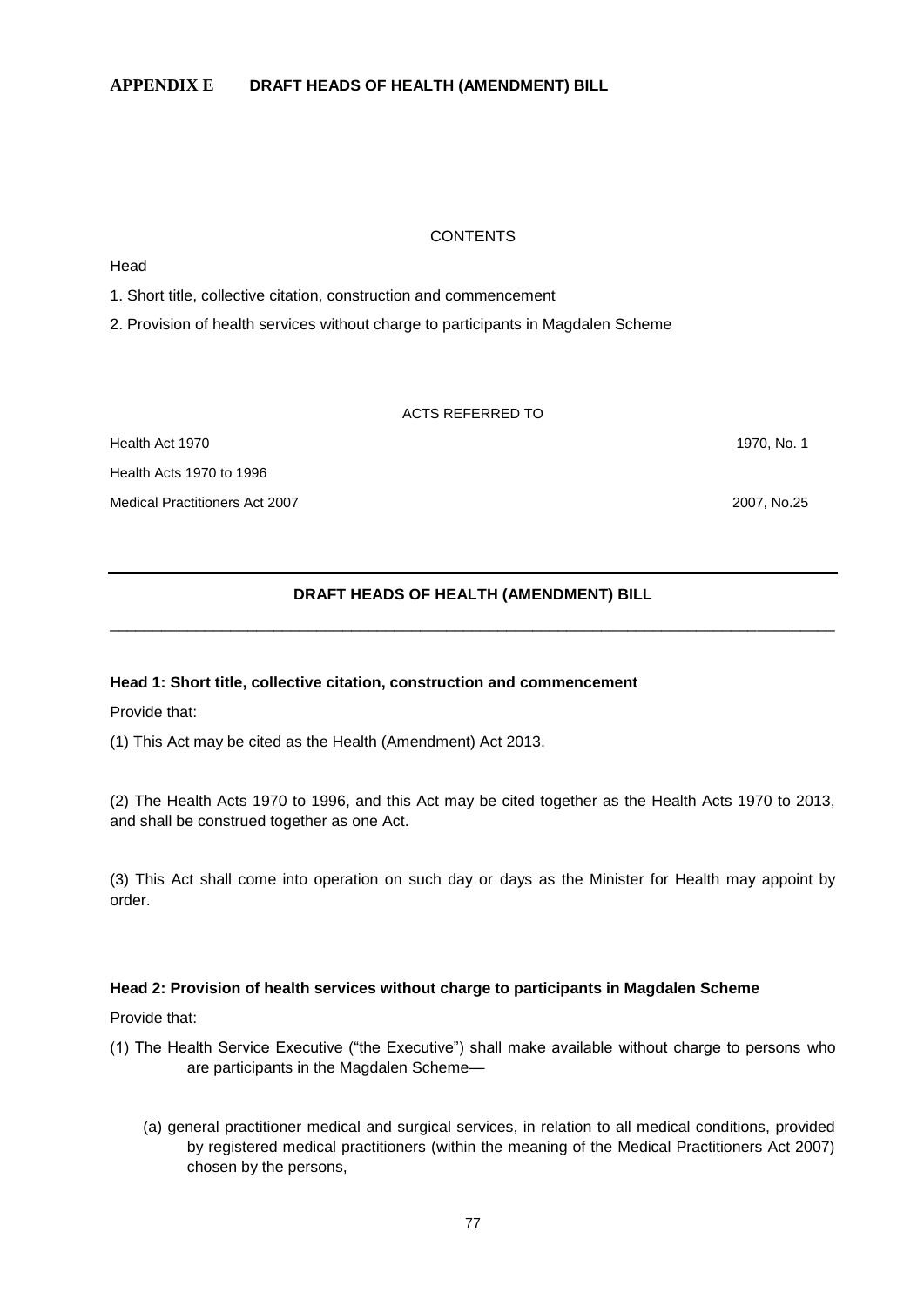- (b) drugs, medicines and medical and surgical appliances,
- (c) the nursing service specified in section 60 of the Act of 1970,
- (d) the service specified in section 61 of the Act of 1970,
- (e) dental, ophthalmic and aural treatment and dental, optical and aural appliances,
- (f) counselling services in respect of time spent by the person in a Magdalen laundry,
- (g) hospital services $^1$  and

l

- (h) such other services as may be prescribed.
- (2) In this head "the Act of 1970" means the Health Act 1970.
- (3) In this head, "the Magdalen Scheme" means the Scheme established on [INSERT DATE] for the benefit of those women who were admitted to and worked in a Magdalen Laundry and in the Laundry operated in the Training Centre at Stanhope Street Dublin.

 $1$  Note: eligibility for hospital services was not included in the Health (Amendment) Act 1996 but forms part of the benefits of a HAA Card.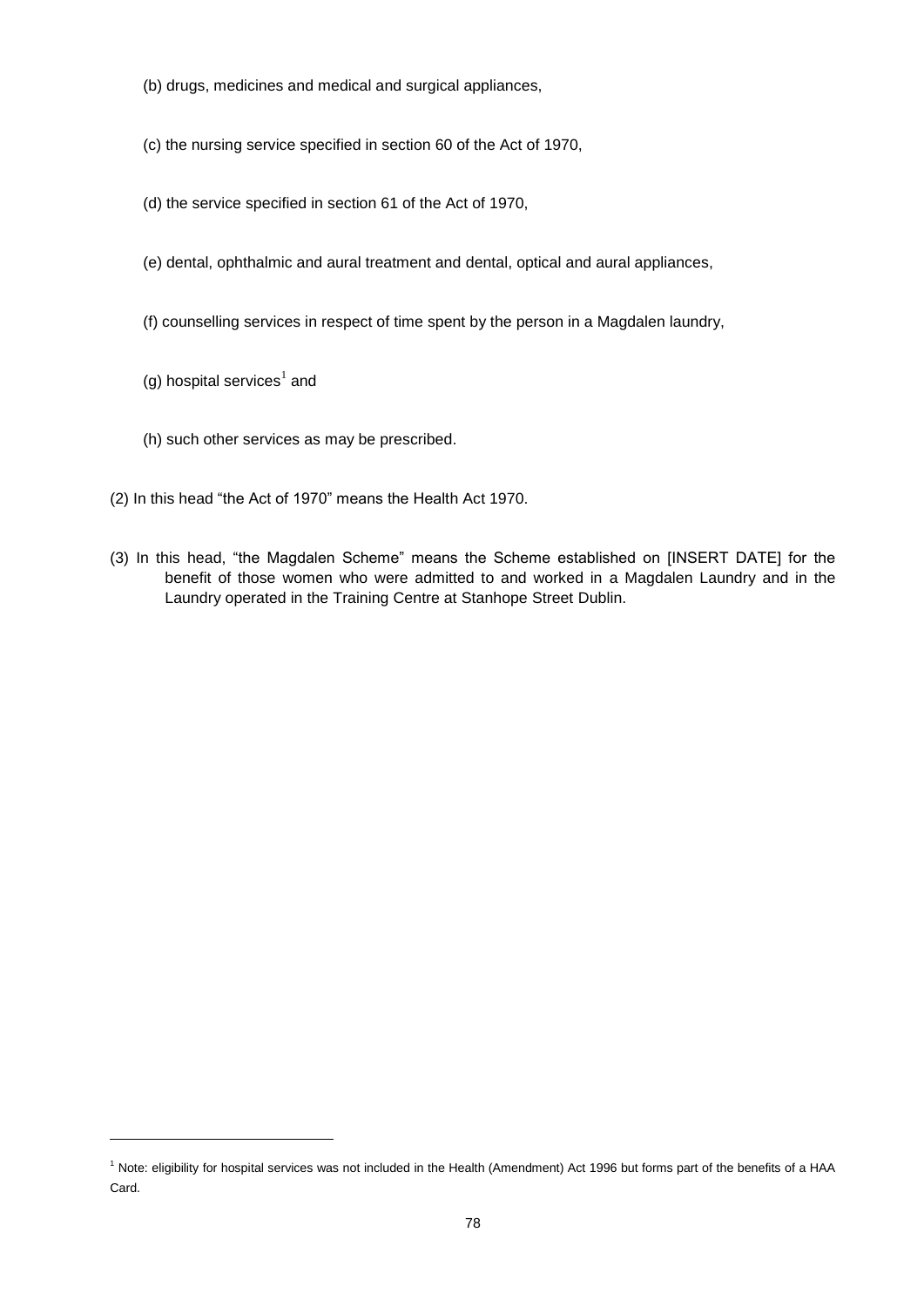## **1. Presumption of capacity under section 21 of 2009 Act.**

There is a presumption, until the contrary is established, that a person has full capacity. This does not apply to a person:

(a) who is a ward of court,

(b) who has appointed a person to be his/her attorney under an Enduring Power of Attorney,

(c) in respect of whom another person is permitted by law to act on behalf of that person in relation to a matter to which section 21 of the Nursing Homes Support Scheme Act 2009 applies notwithstanding that the person concerned does not have the capacity to make a decision in relation to such a matter.

# **2. Applications to court under section 21 of 2009 Act.**

If the court is satisfied that the relevant person concerned is incapable, for the time being, of making a decision to which this section applies, and the court determines that it is the best interests of the relevant person concerned, having regard to:

- a) the expressed wishes (if known) of the relevant person concerned, and
- b) the circumstances of the relevant person concerned the court may appoint a person to be a care representative in accordance with section 21,

the court may appoint more than one person to be a care representative of a relevant person and unless the court otherwise orders, the care representatives shall act jointly.

A person belonging to one of the following classes of persons may apply to be appointed as a care representative:

- a) where the person is a member of a couple, the other member of the couple
- b) a parent of the relevant person
- c) a child of the relevant person
- d) a brother or sister (whether of the whole or half blood) of the relevant person
- e) a niece or nephew of the relevant person
- f) a grandchild of the relevant person
- g) a grandparent of the relevant person
- h) an aunt or uncle of the relevant person
- i) a person other than a person who is:
	- (i) the proprietor of a nursing home in which the relevant person resides or is likely to reside, or
	- (ii) one of the registered medical practitioners who examined the relevant person and prepared a report (under section 21(18) of the 2009 Act) in respect of such person, and who appears to the court to have a good and sufficient interest in the welfare of the relevant person.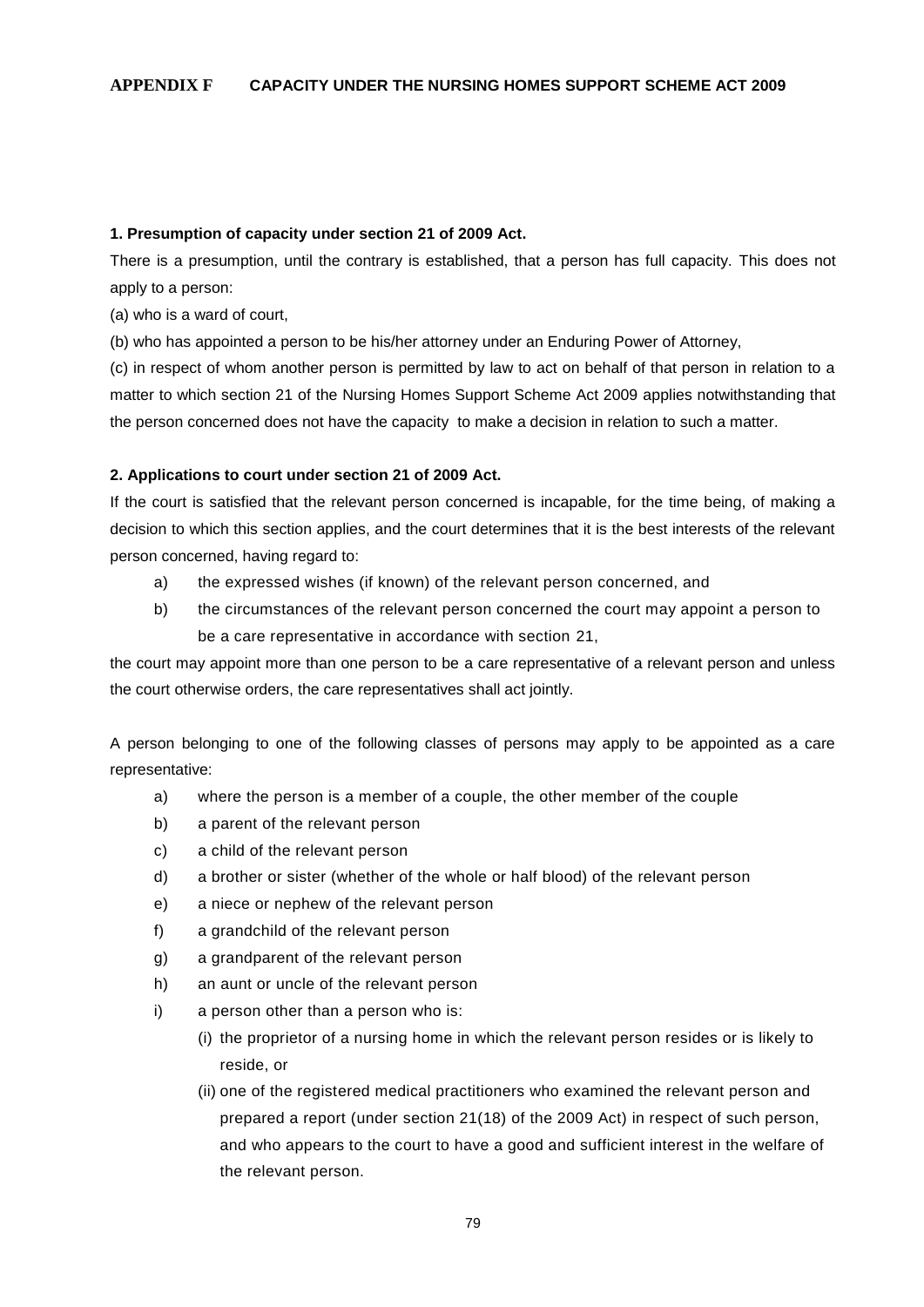Where there is more than one person with a class of persons, referred to above, an application may be made by one such person, but the court shall be satisfied that all other person within that class or a class which has greater priority have received proper notice of the application.

The court shall not appoint a person to be a care representative unless it has before it a report from at least two registered medical practitioners who have examined the relevant person concerned and such reports confirm that the person does not have the capacity to make the decisions to which the section applies and setting out the basis for the conclusion.

The court may hear such other evidence relating to:

- a) The health or circumstances of the person concerned, and
- b) The circumstances of the partner of the person concerned, as it considers necessary to determine whether it should make an order under this section.

# **3. Functional Test of Capacity in the 2009 Act**

Section 21(43) of the 2009 Act provides:

"A person shall be considered not to have the capacity to make a decision relating to a matter to which this section applies if he or she is unable:

- (a) to understand the information relevant to the decision,
- (b) to retain that information,
- (c) to use or weigh that information as part of the process of making the decision, or
- (d) to communicate his or her decision (whether by talking, using sign language or any other means), or if the decision requires the act of a third party to be implemented, to communicate by any means with the third party."

Reports from two registered medical practitioners are required by the Court as evidence that a person does not have capacity. The report must be in the form prescribed by the Minister in the Nursing Homes Support Scheme (Assessment of Capacity Report) Regulations 2009.

# **4. Procedure for Appointment as a Care Representative**

The application for appointment as a Care Representative must be made to the County Registrar in any county in the circuit in which the person who requires a care representative now lives or which he/she has lived at any time during the past three years.

In order to make an application, the following documents must be lodged with the Circuit Court to the county in which the application is being made.

*Notice of Motion* which must be addressed to the County Registrar.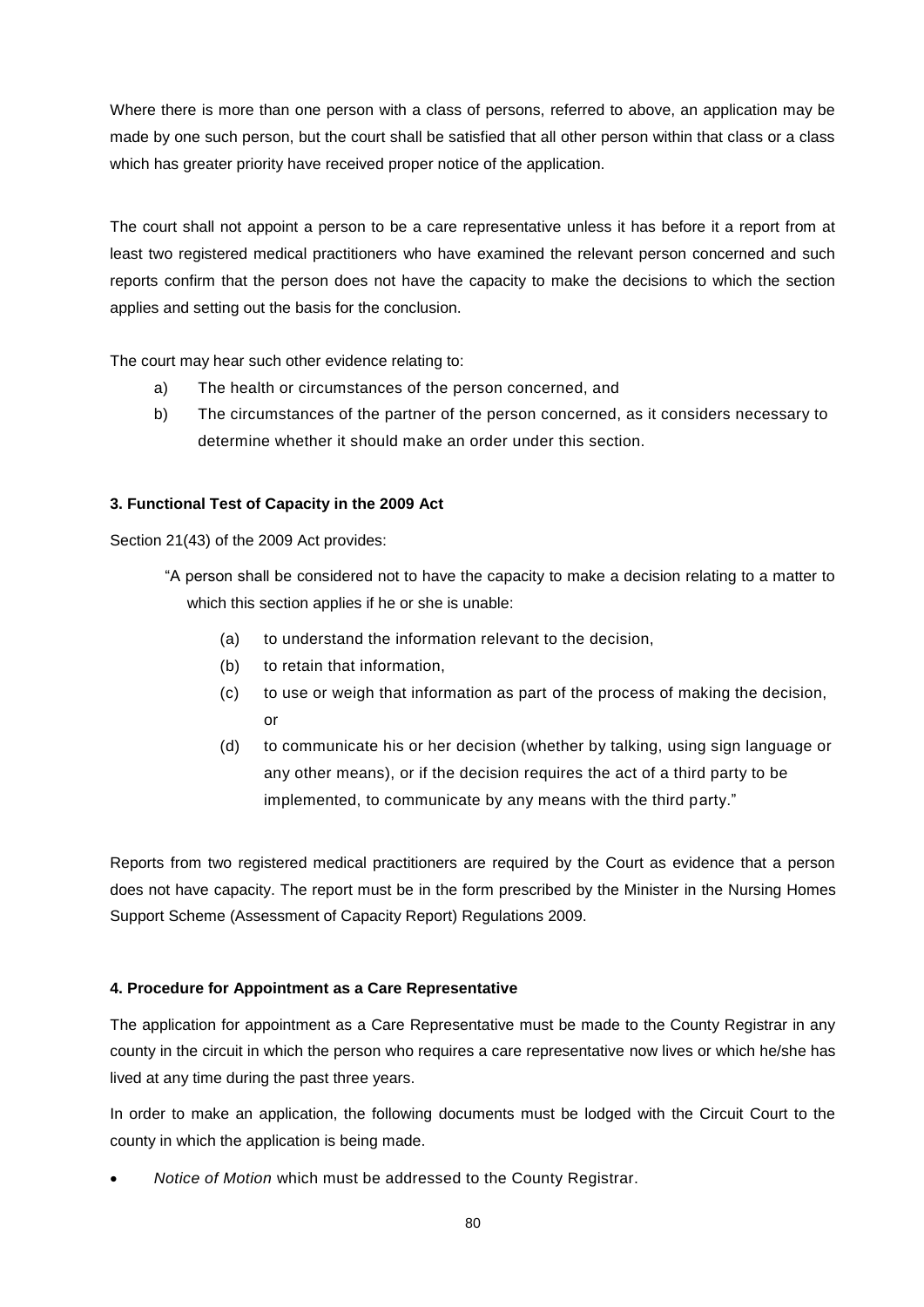- An *Affidavit* setting out the reasons for the application; the *Affidavit* must be sworn before a Commissioner for Oaths or a practising solicitor.
- Two medical reports from two separate registered medical practitioners as evidence that a person is of diminished mental capacity.
- The medical reports must be attached to the *Affidavit* prior to the swearing thereof.
- Any *Consents* in writing to the application received from persons with an equal or greater priority to be appointed as care representative must also be exhibited i.e. attached to the *Affidavit* prior to the swearing.
- The *Notice of Motion,* the *Affidavit,* the medical reports and *Consents* must be lodged together in the Circuit Court Office which can be done either in person or by post. The *Notice of Motion* and the *Affidavit* must be stamped in advance with the appropriate stamp duty.
- When the documents are received by the Circuit Court Office, the application shall be listed before the County Registrar.
- The person making the application must also serve a copy of the *Notice of Motion* together with a copy of the *Affidavit* and the attached medical reports, on the person in respect of whom the application is being made as well as on every person with an equal or greater priority to apply for appointment to be the care representative. The documents must be served personally on the person in respect of whom the application is being made. In every other case, they may be served personally or by registered post. It is important to note that there is no requirement to serve copies of the documents on every person with an equal or greater priority if the person has already consented in writing to the application.
- Finally, the person making the application must also serve a document called a *Reply* on the person in respect of whom the application is being made. In the *Reply*, the person can indicate whether or not he/she objects to the appointment. The *Reply* should be sent to the County Registrar seven days before the date in which the matter is to be listed.

Where at the Hearing of the Originating Notice of Motion before the County Registrar, objection is made by any notice party relating to the appointment of a care representative, the County Registrar shall transfer the Originating Notice of Motion, when in order for hearing, to the Judge's List on the first opportunity. Unless otherwise permitted by the County Registrar or the Court, evidence in proceedings under Section 21 of the Act shall be heard and determined on Affidavit.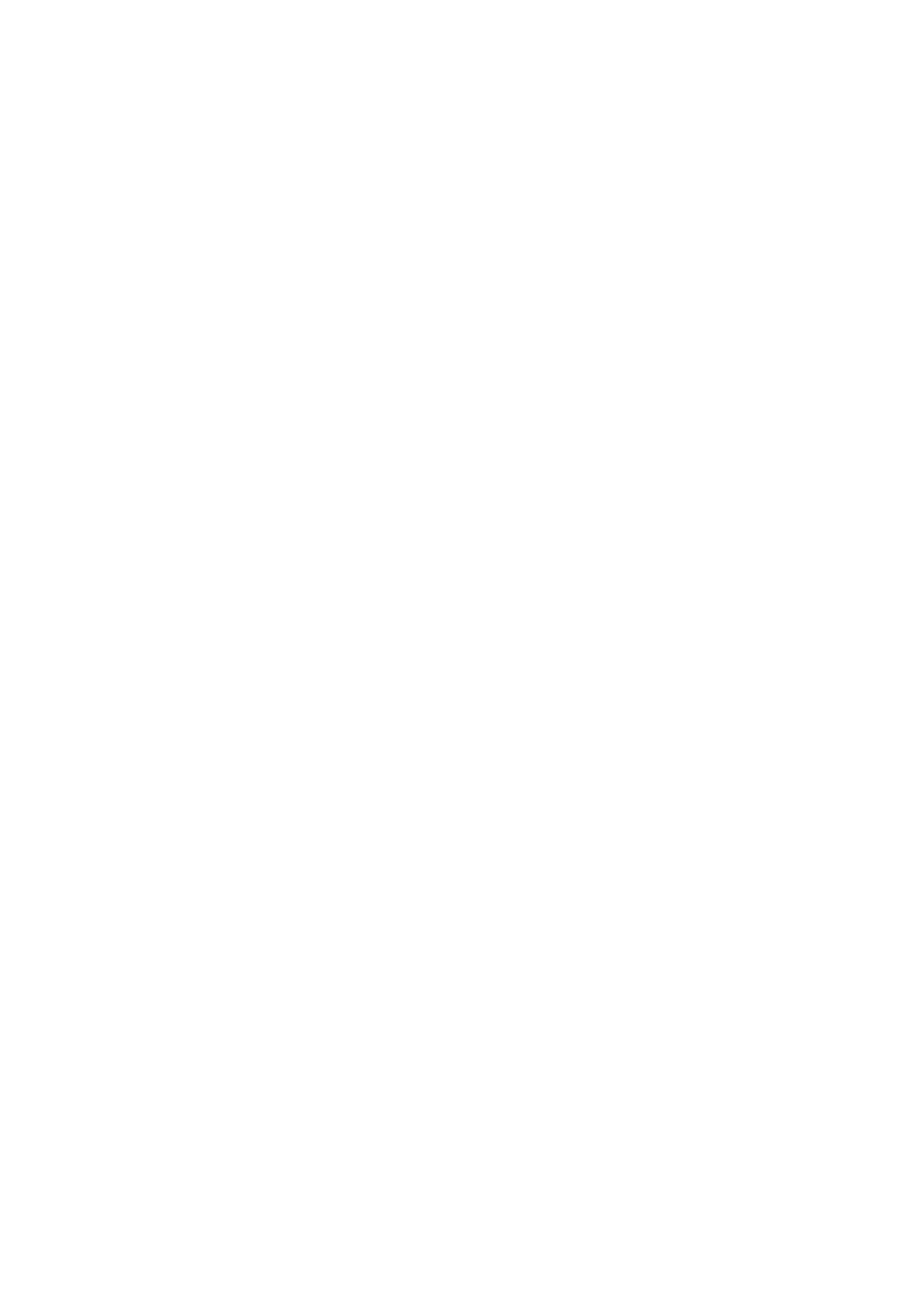# **APPENDIX G EXTRACT FROM GUIDE TO COMMUNITY SERVICES AVAILABLE TO HAA CARD HOLDERS UNDER HEALTH (AMENDMENT) ACT 1996**

This Appendix largely reproduces Chapter 3 of the updated *Information Guide to Primary Care and Hospital Services* published in 2013 by the HSE in connection with the HAA Card issued under the Health (Amendment) Act 1996. The full text of this 2013 Guide is available at http://www.hse.ie/eng/services/list/1/schemes/hepc/Information\_Guide\_to\_Services\_Provided\_with\_the HAA Card.pdf. It is reproduced here for the purposes of illustrating the type and extent of the primary and community services which (in addition to hospital care) I have recommended in this Report should be available to the Magdalen women. Not all the community services described in that Guide may be directly relevant to the Magdalen women and any comparable Guide for the Magdalen women would require suitable adaptation.

# **CHAPTER 3: PRIMARY AND COMMUNITY BASED HEALTH & SOCIAL CARE SERVICES**

## **WHAT ARE THESE SERVICES?**

Community based health and social care services, also known as Primary Care services, include any healthcare services which are available outside of the hospital setting either through the Health Service Executive in your area or in some circumstances through other accredited professionals. Each community based service is described here individually.

## **CHIROPODY / PODIATRY SERVICES**

Chiropodists assess, diagnose and treat diseases and abnormalities of the foot. Chiropodists work will vary greatly from one chiropodist to another and will depend on the individual clients needs. Podiatry is a medical term used that means more or less the same as chiropody and is now becoming more widely used. The aim of chiropody/podiatry services is to cure the patient's problem and where possible, prevent recurrence of existing foot problems or the development of new foot problems. Health promotion is another important aspect of the chiropodist's work.

The type of services which are offered by most chiropodists/podiatrists include the following:

- footcare and footwear advice:
- pain management in the foot;
- nail surgery;
- verrucae treatment;
- diabetic footcare and continuous assessment;
- preventative footcare by the use of customised orthotics.

Arrangements for chiropody and podiatry services vary from area to area. Some HSE areas provide chiropody/podiatry services through their own clinics, others arrange for private contractors to provide it on their behalf. Some hospitals also provide chiropody/podiatry services under certain circumstances, and on the basis of medical need. There are a small number of Chiropodists who have given their contact details to Liaison Officers and who are willing to provide services, and bill the HSE directly. You should check with your Liaison Officer to see if there is a list of Chiropodists from your area available. In any case the Liaison Officer will assist you in accessing chiropody services.

HAA cardholders can also avail of chiropody/podiatry services from any qualified chiropodist/podiatrist. You can avail of as many visits to the chiropodist/podiatrist as you need and there is no requirement to obtain prior approval or a GP's referral. You can then either recoup the cost of your consultations with the chiropodist on production of receipts with your Liaison Officer or alternatively the Liaison Officer can arrange to pay the chiropodist directly on your behalf. You should discuss with your Liaison Officer whichever arrangement suits you best and it will be facilitated. If the chiropodist/podiatrist is unwilling to be paid directly or go onto the Liaison Officers list of Chiropodists, or if you would prefer that the Hepatitis C Liaison Officer did not get involved, you are still free to attend this chiropodist/podiatrist and have the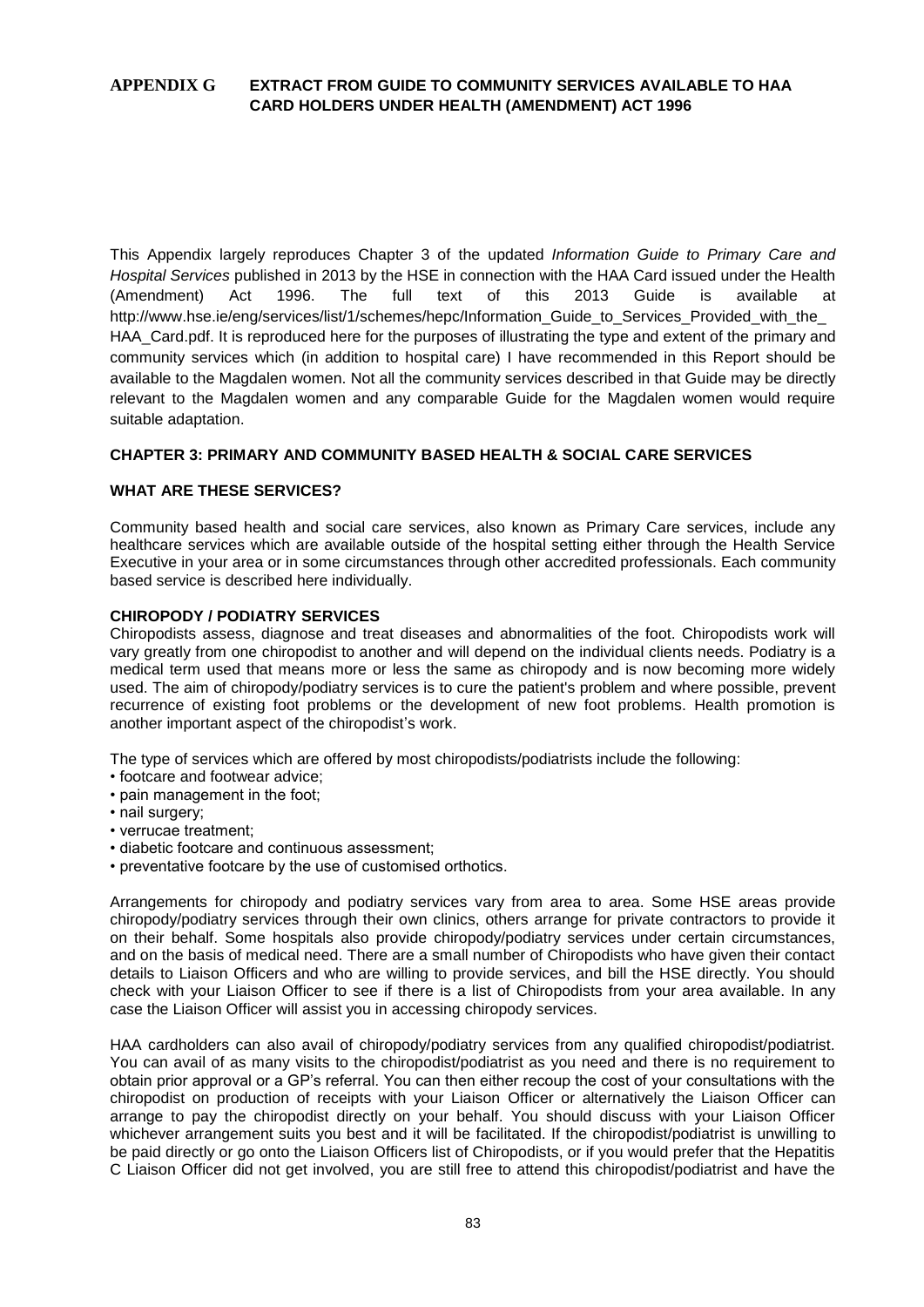cost recouped. You do not have to attend a local chiropodist/podiatrist, or to continue attending the same chiropodist/podiatrist if you choose not to.

If you attend a chiropodist/podiatrist other than those on the HSE list, you should be careful to check that he/she is professionally qualified. Hepatitis C Liaison Officers will not refund the cost of chiropody services provided by an unqualified or unregistered practitioner. If in doubt, check with the Hepatitis C Liaison Officer before incurring any expense.

The Department of Health and Children is in the process of establishing a revised assessment mechanism for those chiropodists/podiatrists who wish to work in the public health service. This will<br>
involve establishing minimum standards for acceptable practice and assessment of involve establishing minimum standards for acceptable practice and assessment of chiropodists/podiatrists against this standard.

There are four separate professional bodies representing chiropodists/podiatrists in Ireland:

- Society of Chiropodists and Podiatrists in Ireland;
- Irish Chiropodists/Podiatrists Organisation Ltd.;
- Institute of Chiropodists and Podiatrists in Ireland;
- Irish Branch of the British Chiropody and Podiatry Association.

If you require further information about chiropody or wish to check whether your practitioner is a registered member of one of these organisations, you should contact them directly. The telephone numbers are given at the back of this Guide. **[Note: these numbers are not included in this reproduction of the 2013 Guide].**

# **In Summary**

- You are entitled to all chiropody/podiatry services provided by qualified chiropodists.
- You can avail of services whenever and as often as you wish and do not need referral from a GP or prior approval from your Liaison Officer.
- Payment can be arranged by the HSE directly with your chiropodist if you wish or you can be reimbursed by your Liaison Officer on production of receipts.
- If you have any queries on any aspect of chiropody services you should speak with your Liaison Officer.

# **COMPLEMENTARY THERAPIES**

## **What are complementary therapies?**

There are a wide variety of complementary therapies, and the term generally refers to therapies that are not used as part of conventional medicine. However, the position is now changing, and some healthcare professionals are now offering and providing complementary therapies to their patients as part of their overall care. Many people have found complementary therapies beneficial in dealing with a number of conditions as part of their overall care and well-being. Complementary therapies may include for example; • Massage

- Reflexology
- Acupuncture
- Aromatherapy
- Hydrotherapy

## **How can I avail of complementary therapies with my HAA card?**

Complementary therapies are available to all HAA cardholders as part of the overall range of healthcare services provided to you. These services are available to you in a number of settings including some of the hospitals where there are designated liver units and also in some private practices. There are a number of complementary therapists who provide therapies to HAA cardholders in the private setting and contact details for some of these are available from your Liaison Officer. Some of the patient support groups have lists of registered practitioners who also work as complementary therapists and if you are a member of one of the groups you should contact them for further details.

In order for you to avail of complementary therapies privately and to have the cost of this covered under your HAA card, it is important that you ensure the therapist providing the particular therapy is a registered medical practitioner. This can include a GP, RGN or in the case of massage for example, a Physiotherapist. A small but growing number of GPs now provide acupuncture and similarly some chartered physiotherapists provide massage-based therapies, manipulation-based therapies, or hydrotherapy. Registered nurses may have appropriate qualifications in massage-based therapies. Some registered chiropodists may have appropriate qualifications to provide reflexology.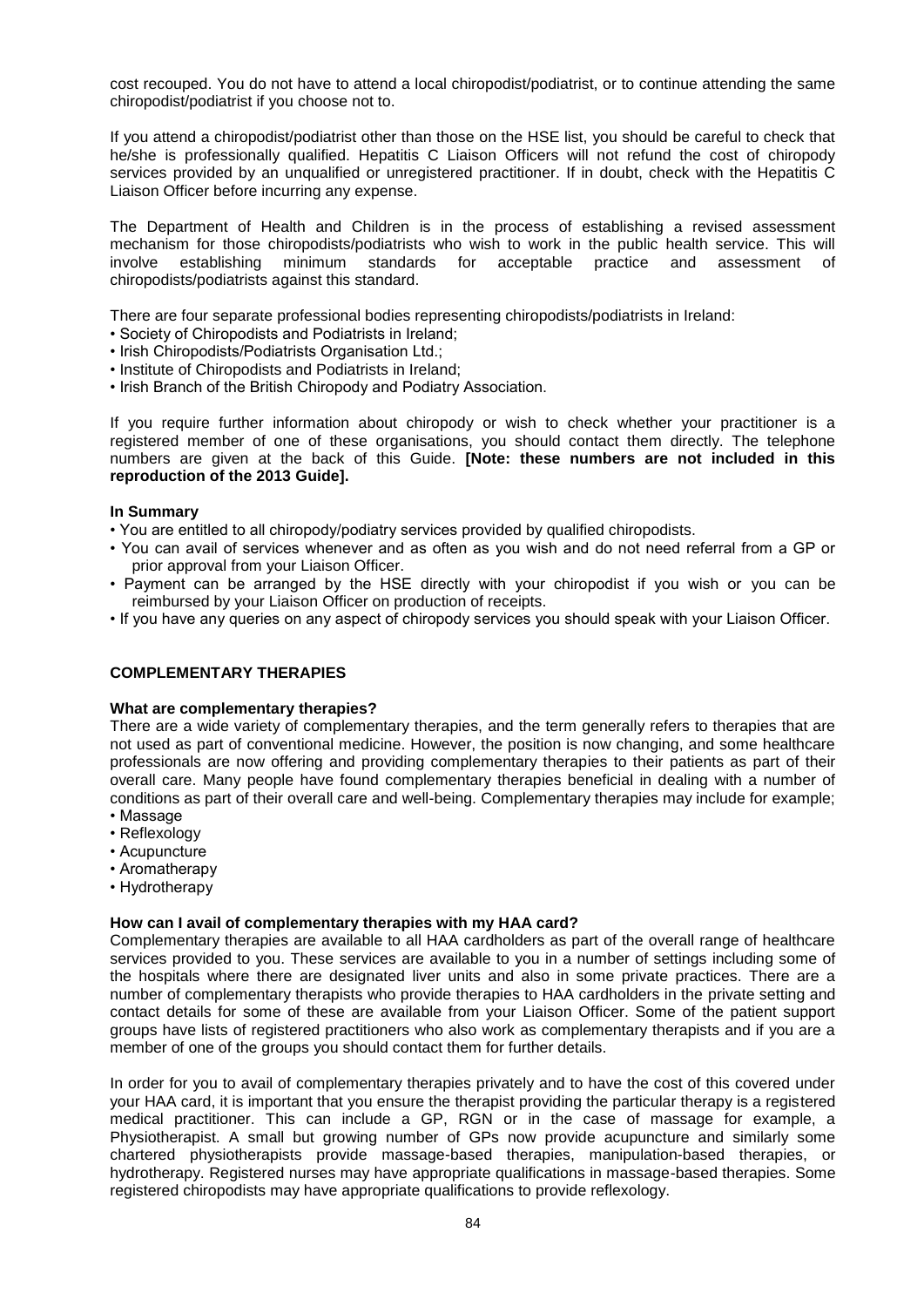It is essential that your liver specialist approves of any complementary therapy that you are proposing to avail of. You should keep your liver specialist informed of any service or treatment you are undertaking, regardless of whether the HSE are refunding all or part of the cost or you are paying for it in full yourself.

In general, you should talk to your Hepatitis C Liaison Officer first to check the position regarding payment. The Hepatitis C Liaison Officer will refund the cost of complementary therapies under the following criteria:

- the therapist is a currently registered general practitioner, currently registered nurse or chartered physiotherapist
- in the case of reflexology the therapist must be either a registered general practitioner, a registered general nurse, chartered physiotherapist or a currently registered chiropodist.
- the general practitioner, nurse, chartered physiotherapist or registered chiropodist has appropriate qualifications in the therapy being offered, copies of qualifications will be validated by Liaison Officers.

If you have been referred by your GP or Liver Specialist to undertake a course of complementary therapy, one referral is necessary and then it will be at the discretion of the therapist as to how many, which type and for what duration you need to attend sessions. In the hospital setting the Liver Unit which you attend may refer you to complementary therapies that are available within the hospital and in certain cases there are therapy services provided within some of the liver units.

If you are thinking about using complementary therapies of any kind, always discuss with your liver specialist first. Even therapies, herbs or supplements that seem harmless can cause unexpected problems, or can react badly with other conventional medicines or therapies that have been prescribed for you.

For your own protection, you should check that your therapist has an acceptable level of professional indemnity or insurance.

At the moment, no complementary therapy is regulated by the Department of Health and Children, or by any recognised regulatory agency acting on its behalf including the Health Service Executive. Neither are there any statutory registration bodies for persons offering these services. As a result, it is not possible to give any advice on appropriate qualifications for persons who are not registered GPs, nurses or chartered physiotherapists. The Report of the National Working Group on the Regulation of Complementary Therapists, launched in May 2006 by the Department of Health and Children, makes a number of recommendations on strengthening the regulatory environment for complementary therapists.

At the same time as the launch of the Report in 2006, an Information Guide for the Public was also launched. It offers guidance for members of the public when choosing to see a complementary therapist. Copies of this leaflet are available from www.dohc.ie/publications.

## **In Summary**

- Complementary therapies are available to you under the terms of the Health Amendment Act card and can be availed of once referred by a GP or Consultant.
- One referral is sufficient to allow you to attend sessions as often as required and agreed by your therapist.
- Therapies can be availed of in both the public and private setting.
- Therapies availed of in the private setting must be performed by a therapist who is qualified as a registered practitioner, i.e. GP, RGN, Physiotherapist, Chiropodist.
- Your Hepatitis C Liaison Officer can advise on qualified therapists in your area and will make arrangements to pay them directly on your behalf or re-imburse you on production of receipts/evidence of qualifications.

# **COUNSELLING SERVICES**

## **Who can avail of counselling services?**

Counselling is a very personal and important aspect of the overall care of persons with Hepatitis C and their immediate relatives. Access to counselling services is provided in a way which is flexible and fits in with the needs of clients so that they can avail of counselling wherever and whenever it is needed.

Counselling, including psychological and psychotherapy services, can be availed of at any time by HAA cardholders and their immediate relatives. Counselling is also available to persons who received infected or potentially infected Anti-D, blood or blood products but who have tested negative for Hepatitis C.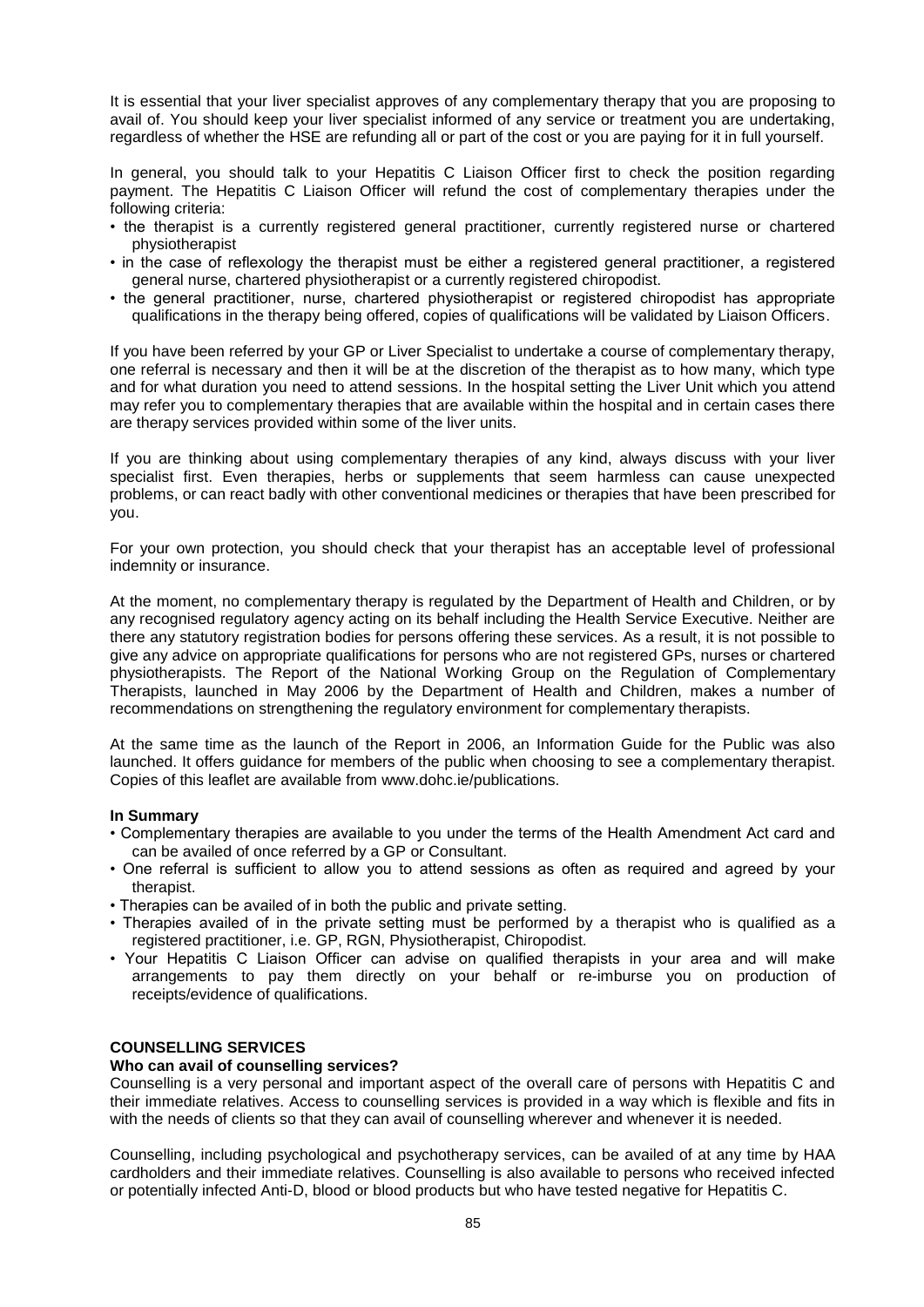Many people attend a counsellor directly after they have been diagnosed, or when they are preparing to attend the Hepatitis C & HIV Compensation Tribunal or the High Court. However, you are not confined to seeking counselling at these times; you can attend a counsellor whenever you feel you need to. You do not have to remain with this counsellor if you would prefer to attend another, nor do you have to attend a local counsellor if you choose not to do so. The choice of Counsellor is entirely yours.

#### **How can I access counselling?**

You do not need to be referred by your GP or consultant for counselling and you do not need prior approval from the Liaison Officer, as long as you attend one of the counsellors on the HSE list, which is available from your Liaison Officer. This also applies to counselling services for your spouse or partner and children (including adult children). In the case of children who contracted Hepatitis C, counselling services will also be available to their parents, brothers and sisters, without prior approval or referral.

Under certain circumstances, counselling for adults with Hepatitis C can also be extended to other close family members, particularly relatives or carers who are living with you or who are in close contact with you, with the prior approval of your Hepatitis C Liaison Officer.

Each Liaison Officer in the HSE has a list of counsellors who are available to provide counselling under the Health (Amendment) Act 1996. The Liaison Officers have checked the credentials and qualifications of these counsellors to ensure that they are professionally trained and accredited. At the moment, accreditation from the following bodies is acceptable and recognised by the HSE.

- Psychological Society of Ireland (PSI)
- Irish Association for Counselling and Therapy (IACT)
- Irish Council for Psychotherapy (ICP).

The Liaison Officer pays the counselling fees directly to the counsellors registered to provide this counselling service. To avail of this service, you should contact the counsellor of your choice directly to arrange your appointment. S/he will ask you to sign a form that will allow him/her to be paid by the HSE for the consultation.

If you are already attending, or wish to attend, a counsellor who is not on the HSE list you will have to pay the counselling fee directly to the counsellor yourself. By providing your Liaison Officer with registration/accreditation details of your counsellor you will be able to recoup these payments but you should always discuss with them in advance if that is possible to make arrangements. You should also satisfy yourself about the qualifications and professional accreditation of any counsellor you attend who is not on the HSE list.

In general, the HSE will not refund payments in respect of counsellors who do not have professional accreditation. However, under exceptional circumstances, the HSE has the discretion to refund such fees, particularly if you have already built up a relationship with a counsellor. However, you should note that this does not mean that the HSE is endorsing unaccredited counsellors in any way and you attend an unaccredited counsellor at your own risk. Such counsellors will not be added to the HSE's list and the Liaison Officer will not refund any other HAA cardholder to attend this counsellor. In other words the Liaison Officer will deal with each client and their preference for accessing a particular counsellor on an individual basis.

Any queries with regard to this service should in the first instance be directed to the Hepatitis C Liaison Officer.

## **What about counselling services/psychological support in hospital?**

Although you do not need a doctor's referral for counselling, your liver specialist might decide that you need additional psychological support, and will refer you to an appropriate professional, either within the hospital, or in the community. Most of the designated units have a Hepatitis C Nurse Counsellor. In some instances s/he may not have the facility to offer counselling on a regular basis, although this can vary from hospital to hospital. However, s/he will be happy to talk you through any specific problems you have, perhaps in conjunction with your hospital visit (it would be advisable to phone first to make sure that the nurse counsellor will be available). Even if a unit does not have a qualified nurse counsellor, the dedicated Hepatitis C Nurse will be happy to talk you through any specific problems you might have. Some hospital units also have the services of a Psychologist.

Counselling can also be availed of to address special needs. If you are undertaking anti-viral treatment, support will be available from a specially trained treatment nurse and in some liver units support from the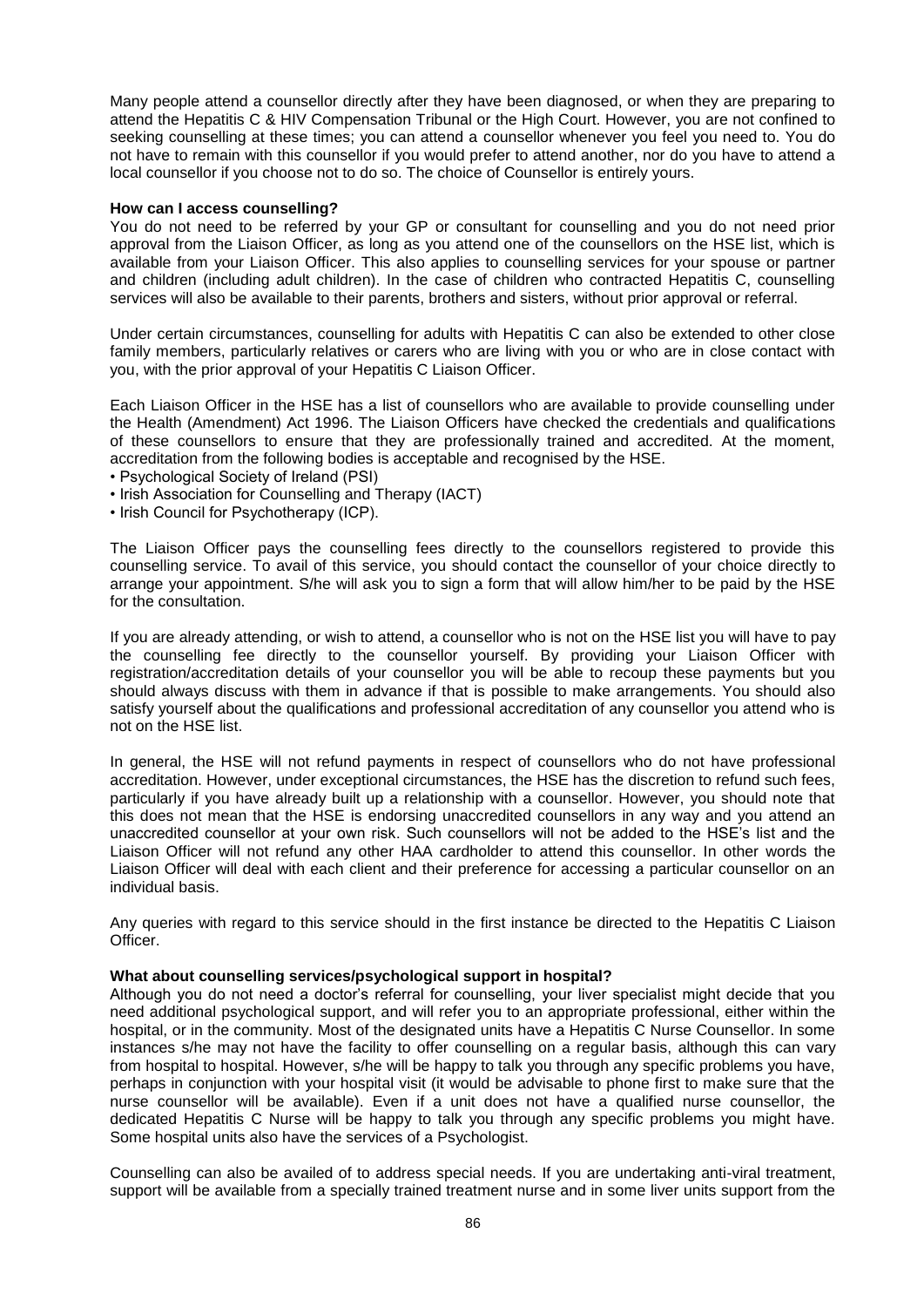unit's psychologist may be available; your hospital will give you details when your planned treatment is being discussed with you. Counselling can also be necessary to address problems caused directly or indirectly by Hepatitis C within a marriage, or within a family. The Liaison Officer in your area will be able to advise whether counsellors on their lists have particular skills in these areas.

Psychiatry services are also available to HAA cardholders, referrals are made on very specific medical needs and only by your GP/Consultant. Access to this service is generally separate to counselling services and normally provided on an out-patient basis in the hospital setting.

# **In summary**

- Counselling is available to all HAA cardholders and immediate relatives.
- Prior approval and referral from a GP/Consultant is not required.
- There is no restriction or limit on the number of sessions you attend, this is a decision only you and your counsellor can reach.
- Counselling is available to family members of children who were infected with Hepatitis C.
- Counselling and /or psychological support is available in the hospital setting also, you will need to check with each unit to see what supports are in place.
- In all cases if you are unsure of your access to counselling or if you wish to see the list of counsellors on the HSE list you should speak to your Liaison Officer.

# **DENTAL SERVICES**

HAA Cardholders are entitled to all

- necessary routine and emergency dental treatment
- full denture treatment and appliances

Dental treatments will be provided by dentists who participate in the Dental Treatment Services Scheme (DTSS) operated by the Health Service Executive. (A list of participating dentists is given at the back of this Guide **[note: not included in this reproduction of the 2013 Guide]** or from your Liaison Officer). If the dentist of your choice participates in the DTSS s/he must provide you with services at the agreed DTSS rates.

## **How do I avail of services from a participating dentist?**

Once you have checked with your Liaison Officer that your chosen dentist is on the list of dentists participating in the DTSS scheme, you may begin attending them for treatment and then simply present your HAA card to them as payment.

Before you leave the dentist's surgery, you will be asked to sign a form that will enable the dentist to be paid for the consultation.

If you require a prescription - your dentist should write your prescriptions on a private prescription form (*not on the form used for medical card prescriptions*). You are then entitled to have these prescriptions dispensed without charge on production of your HAA card by a pharmacist. (please see page 33 for further details on pharmacy services) **[note: not included in this reproduction of the 2013 Guide]**

## **Can I attend a Dentist who does not participate in the Scheme?**

If your dentist does not participate in the DTSS you can continue routine treatment with this dentist, provided you have the prior approval of the Hepatitis C Liaison Officer. Hepatitis C Liaison Officers will look sympathetically at such applications, particularly if you have been attending the dentist for some time or there is no DTSS participating dentist in your local area.

## **What treatments are covered?**

The following are the different types of treatments, which are covered by the scheme:

- Oral Examination;
- Scaling and treatment of mild gum conditions;
- Routine Fillings;
- Extractions (including surgical);
- Root canal treatment (front teeth upper / lower);
- Amputation of roots;
- X-rays;
- Dentures (including repairs).

For more serious conditions your dentist may refer you to an appropriate expert for investigation and/or treatment.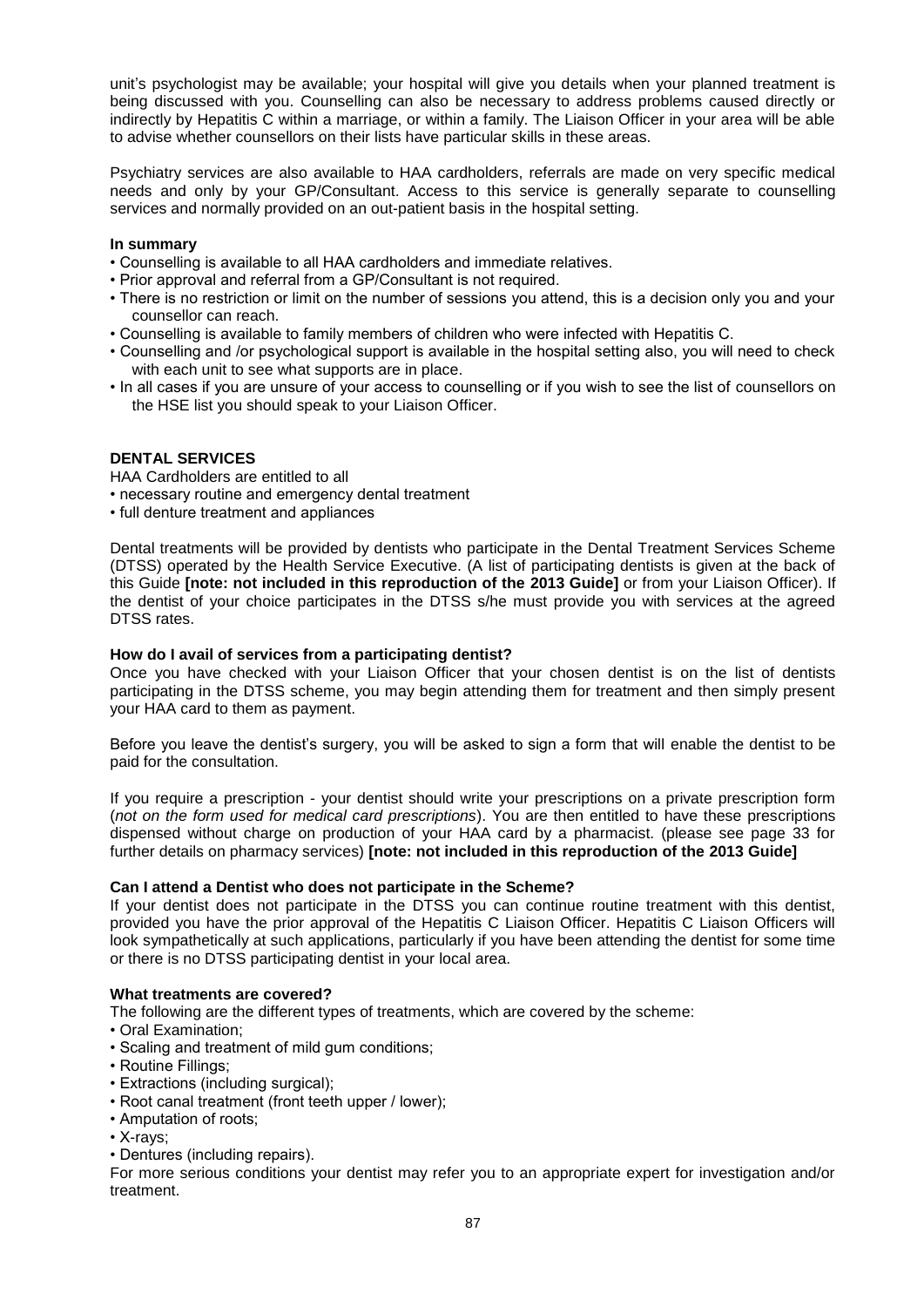# **Are other dental treatments covered?**

As well as the routine dental treatments described above, other treatments might be provided in certain circumstances, with the prior agreement of the Hepatitis C Liaison Officer, who will be guided by the advice of the Health Service Executive Principal Dental Surgeon. Treatments which are considered as cosmetic, such as: crowns / bridges / Orthodontic treatment are generally not covered.

Orthodontic treatment is not covered if it is solely for cosmetic purposes. There might be instances where orthodontic treatment is required for other reasons, and the HSE Principal Dental Surgeon or Orthodontic Consultant will have the final say in deciding on whether it is eligible for refund or not. In some circumstances, the HSE might decide to recoup part of the cost, but not the full amount.

However, if the dentist is of the opinion that such treatment is justified the dentist must apply to the Hepatitis C Liaison Officer outlining the ground of the request.

In the case of non-routine dental treatments which have been approved and completed, the invoice/receipt should be forwarded directly to the Hepatitis C Liaison Officer.

## **In summary**

- Any dental treatments which are medically necessary are covered.
- If you have any doubt as to whether a treatment is medically necessary or not, please check with the Hepatitis C Liaison Officer before incurring any expense.
- The Liaison Officer will seek the advice of the Principal Dental Surgeon or Orthodontic Consultant.
- If you have any particular difficulty with any aspect of the scheme you should contact the relevant Hepatitis C Liaison Officer.
- If necessary, the Hepatitis C Liaison Officer will refer problems to the HSE Principal Dental Surgeon for advice.

## **GENERAL PRACTITIONER SERVICES**

You are entitled to the following:

- To attend any registered GP of your choice.
- To change GP if you wish (for health reasons it would be better to remain with a specific doctor who would have the primary responsibility for providing services to you).
- To all general practitioner (GP) medical and surgical services, in relation to all medical conditions, provided by a registered medical practitioner chosen by you.

## **This service is provided by:**

- All registered GPs (Doctors who are registered with the Irish Medical Council).
- GPs that are members of the Primary Care Reimbursement Services Scheme (PCRS). Doctors who are members of the PCRS scheme are reimbursed for the cardholders visit from the PCRS. Prior to leaving the GP's surgery, you should sign a form (General Practitioner Consultation Claim Form for Health (Amendment) Act 1996 or Special Treatment Cover Form / STC), this will enable the GP to claim payment for your visit from the PCRS.
- Private GPs. Private doctors are reimbursed via your Liaison Officer. You may pay the GP and send the receipt to your Liaison Officer for reimbursement or the GP can send an invoice to the Liaison Officer for payment.

## **Prescriptions:**

- The GP should write prescriptions on a private prescription form.
- A pharmacist will dispense prescriptions prescribed by your GP without charge on production of your HAA card (please see page 33 for further details on pharmacy services) [**note: not included in this reproduction of the 2013 Guide]**

## **Out of Hours GP services:**

Should you require a GP out of hours there are many existing telephone lines and services available in your area for out of hours GPs and on-call doctors. You should enquire via your Liaison Officer for further details on what is available in your area. You will of course be covered for this service with your HAA card but in the unlikely event that the GP on-call does not have the facility to record your HAA card, you will be re-imbursed by your Liaison Officer for any expense incurred.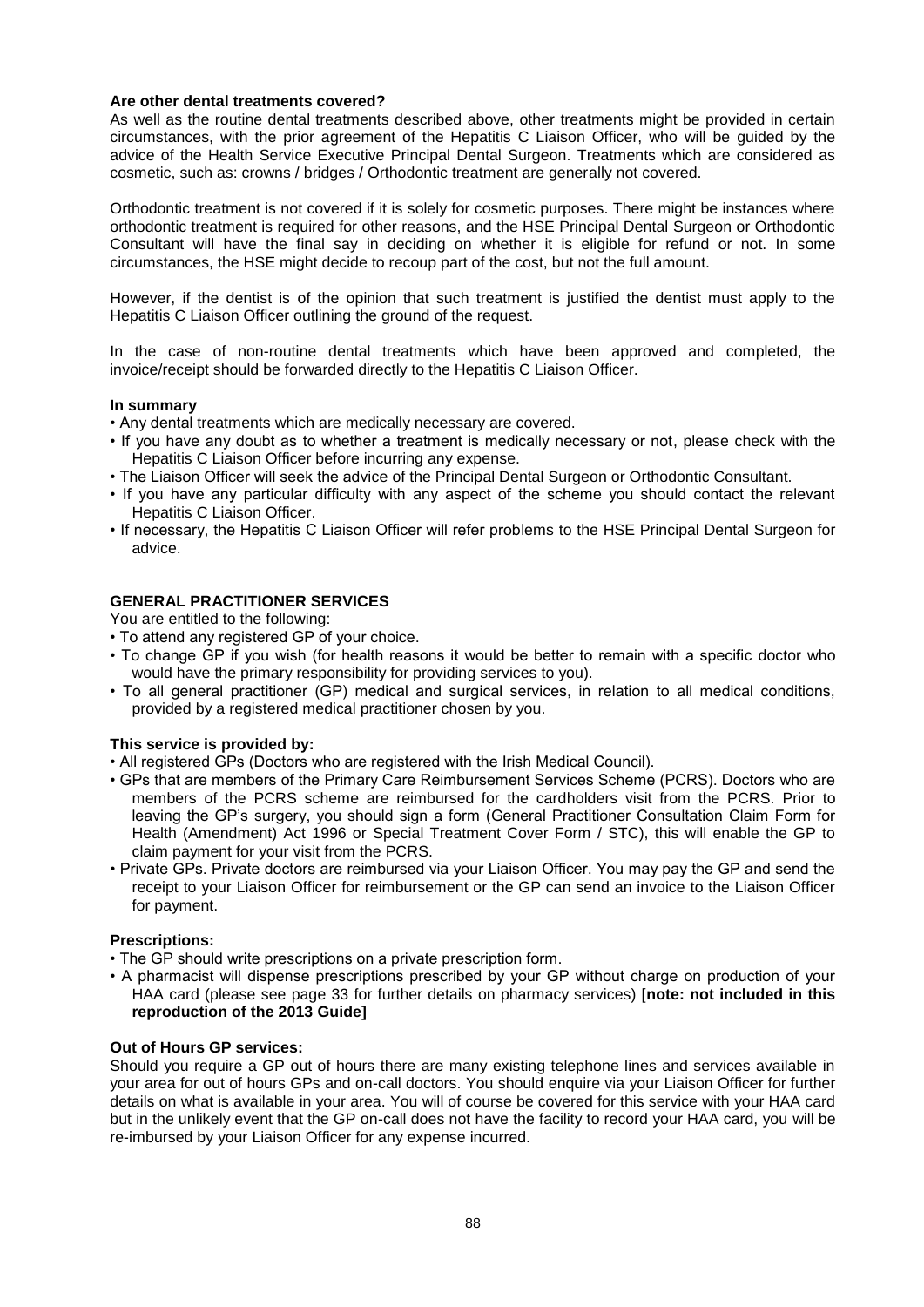# **Hepatitis A & B Vaccinations are available from the following:**

• Your designated hospital or if you prefer from

• Your GP (You will usually have to arrange this in advance with the GP of your choice).

## **Travel Vaccinations:**

- The HAA Card covers vaccinations required prior to travelling abroad.
- Travel vaccinations can be administered by GPs, (most GPs will not routinely carry stocks of these vaccines and will have to order them for you).
- Travel vaccinations will usually only be available with your GP by prior appointment. If you are planning to travel abroad, you are advised to check this with your GP well in advance.

# **HEARING TESTS AND AIDS**

Hearing tests and aids (sometimes referred to as aural services) are available to all HAA cardholders. If you have difficulty with your hearing, you are advised to contact your GP or hepatologist in the first instance, so that any medical problems can be ruled out. If necessary, your hepatologist or GP might decide to refer you to an Ear, Nose and Throat (ENT) specialist. This referral as with all referrals to another specialty should be facilitated within 2 weeks and you should liase with the Hepatitis C Liaison Nurse in your Liver Unit.

Alternatively, you might be referred to an audiology service for further investigation and treatment, or for the supply of a hearing aid. In general, this service is provided by the HSE's own professionals but, in some cases, it can be provided by private practitioners, who have an arrangement with the HSE or where the service required is not available within the public health service.

If any cardholder requires hearing tests and/or hearing aids/he should initially contact the Hepatitis C Liaison Officer for details of how to access the service, as arrangements for audiology services vary from region to region.

# **HOME NURSING SERVICE**

# **(the Service specified in Section 60 of the Health Act 1970)**

Home nursing is available in respect of all conditions affecting the health of eligible persons, not just Hepatitis C.

In 2006 the HSE began developing a co-ordinated approach to home nursing services for HAA cardholders. This involved appointing a dedicated person within the greater Dublin area whose role is to establish and develop a specialist home nursing service to all HAA cardholders residing within the greater Dublin area with a view to extending the co-ordinating role nationally. It should be emphasised that requests and referrals for home nursing services as one of the HAA statutory entitlements will be facilitated throughout the country by the HSE.

All referrals for home nursing services should be facilitated through the office of the clinical nurse coordinator in the greater Dublin area and outside this area should be brought to the attention of the Hepatitis C Liaison Officer in the first instance. These referrals can come from the Liver Consultant in the relevant hepatology unit, the client themselves or their family, clients support group, liver transplant coordinator, GP, Public Health Nurse, social worker, Hepatitis C Liaison Officer etc. However, referrals from non-clinicians will be brought to the attention of the hepatology team so that a shared care plan can be developed in collaboration with the relevant health care professionals.

Following referral, the clinical nurse coordinator/designated HSE nurse will carry out an assessment in consultation with the client and family, from which it will be decided what type of care plan is required and fits in appropriately with the client's needs. The home care plan will be an individualised, client focused, flexible and easily accessible plan of care which meets the assessed needs at any given time of each client and which is reviewed on a regular basis to reflect changing needs. The aim of the care plan is to provide and support client focused care in the community to enable the individual to be cared for at home and to reduce unnecessary admissions to hospital. Critical to the success of the care plan will be the involvement of the client and where relevant, his/her family/carer, with the professionals in determining what supports are needed in each individual case.

From time to time it may arise that the circumstances of referral may not give ample time for a full care at home plan to be put in place immediately, and in such a case, services will be put in place as quickly as possible. An interim care plan may be put in place while a full needs assessment is taking place. Each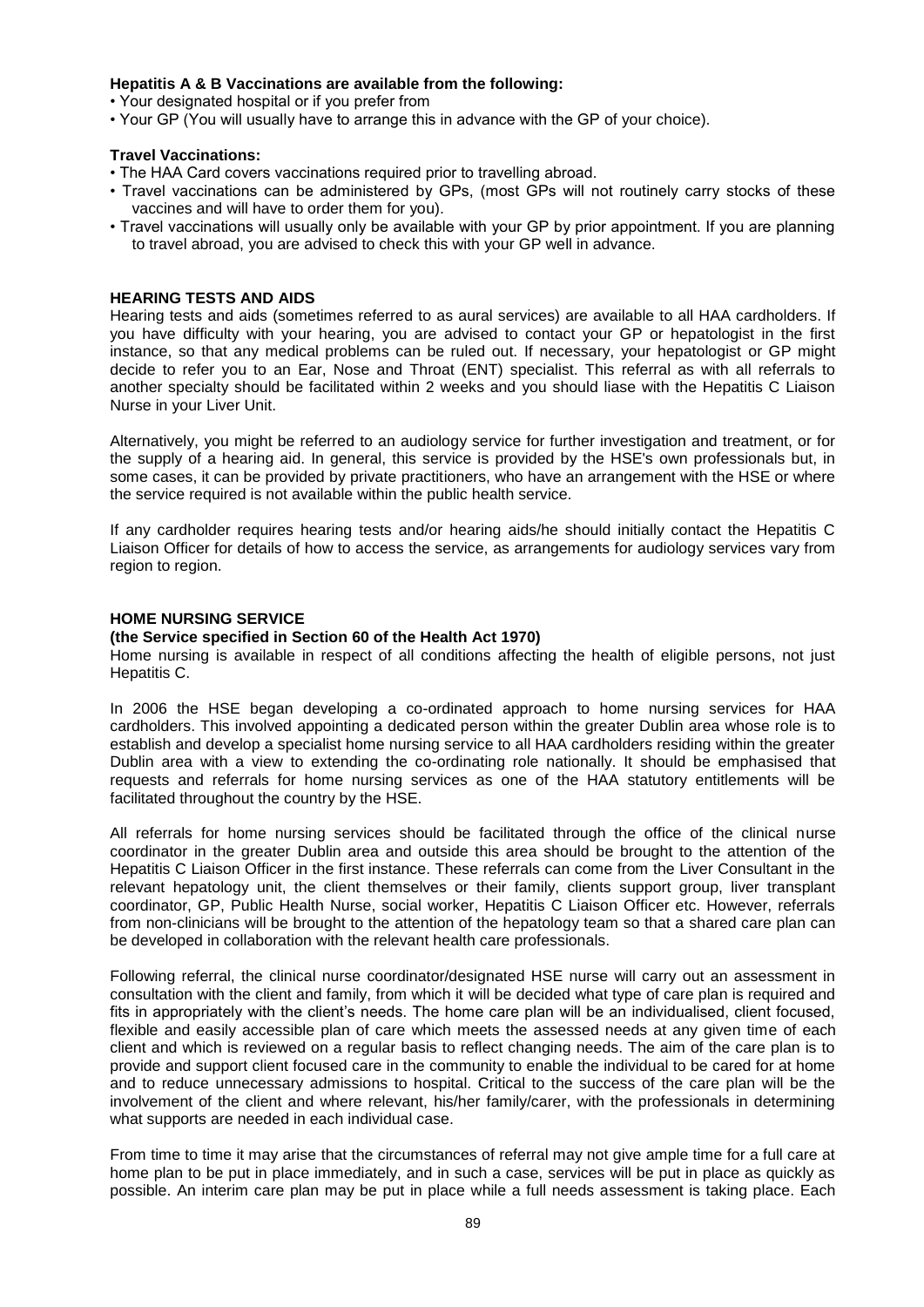home care plan will be monitored by the clinical nurse coordinator or designated nurse with responsibility for arranging home nursing care and will be reviewed at regular intervals and as client's needs alter.

As the establishment of this dedicated home nursing service is still in its development stage it is important that you link in with your Hepatitis C Liaison Officer and Hepatitis C Nurse Specialist to determine what is available to you in your area and as the service develops you will be notified of arrangements in place locally for you. **[note on contact details not included on this reproduction of the 2013 Guide]**.

### **HOME SUPPORT SERVICE**

If as a result of your condition, you are having difficulty in carrying out normal household chores, you are entitled to avail of home support services. If your normal household responsibilities include cooking for a family, cleaning the family home or looking after children, the home support service can cover any or all of these duties. Access to home support services is available to both male and female HAA cardholders on production of supporting documentation from your general practitioner or consultant. Supporting documentation should be forwarded to the Hepatitis C Liaison Officer.

The number of hours of home support to be provided is based on your needs and that of your family. The support provided should also be flexible, and fit in with your particular circumstances. For example, cardholders with school-going children might require additional support during the school holidays, or patients undergoing antiviral therapy might need more support during this time. Home support services can be provided at evenings, weekends or bank holidays in exceptional circumstances, but only if the nature of the support required means that it cannot be provided during normal working hours. Home support provided out of hours is usually paid at premium rates, however, if the reason why the support is provided out of hours is to facilitate your home support worker (for example a family member who is otherwise engaged Monday to Friday) rather than because of your condition, then the premium rate does not apply.

Basically there are 2 options open to you when accessing home support services. You can request the HSE via your Liaison Officer to arrange for the provision of home support service or you can decide to directly employ a person of your choice.

If you opt for a home support service as provided by the HSE, either the Public Health Nurse or Home Help Organiser (depending on the HSE area) will liaise directly with you to ensure that your needs are met.

You should be aware that your home support worker may be made aware by the HSE that you have Hepatitis C, but will be obliged to maintain the confidentiality of this information and any breach of this would result in disciplinary action by the HSE.

The HSE are obliged to provide you with a suitable service, and the onus is not on you to find a home support worker for yourself. Even if you do source your own home support worker, the HSE may be prepared to undertake the role of employer on your behalf and to pay the worker directly but this should be discussed with your Hepatitis C Liaison Officer in the first instance.

IMPORTANT note re employing your own home support worker/workers.

If you wish to employ your own home support person, you can do so, on the understanding that you will be responsible for fulfilling the usual employer's requirements, in relation to P.R.S.I., TAX and Public Liability Insurance. The onus will also be on you to advise your home support worker/workers of your medical condition.

This is a serious legal responsibility and you should think carefully before you take it on. Because of this, the preferred option is that your HSE area undertakes the direct sourcing, employment and payment of your home support worker. If you decide to go ahead and employ someone yourself, the HSE will pay the home support grant to you directly and you will be responsible for paying your home support worker yourself. All HSE areas will require a regular form returned from cardholders confirming that the specified hours of home support have been undertaken. On receipt of these signed details, payment will be made at the appropriate rates.

Home support workers are paid on the home help national pay scale rates. Details on these rates of pay are available from www.dohc.ie/publications/salaryscales.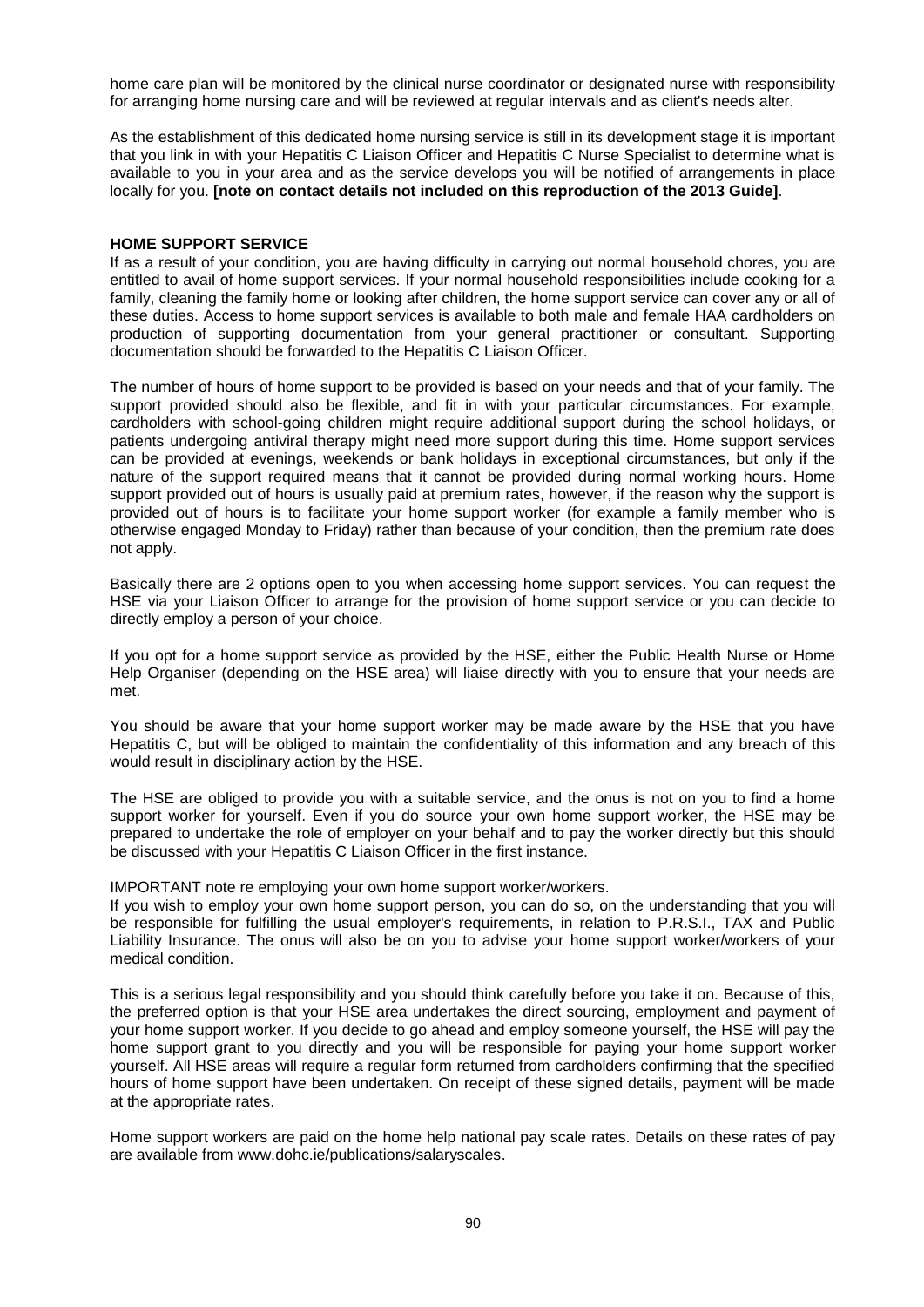If you have any queries about any aspect the home support service, you should contact your Hepatitis C Liaison Officer directly.

# **OPHTHALMIC SERVICES**

## **Treatment and Appliances**

If you require eyesight tests and/or spectacles, you can attend any Ophthalmic Optician of your choice. You are entitled to any optical appliance or service that is clinically necessary. The HSE will reimburse the optician directly for the cost of the sight test and spectacle lenses (the rates are agreed annually between the HSE, Department of Health and Children and the Irish Association of Optometrists). Details on allowances you are entitled to are outlined in this section below.

Prior approval from your Hepatitis C Liaison Officer is not required when you avail of ophthalmic services as forms are available in all opticians, which allows your HAA card number to be recorded. Your optician will ask you to sign the form when you receive a service or are dispensed a pair of spectacles, this will enable the optician to be paid for the goods or service. A list of contracted opticians in your area is available from your Liaison Officer.

## **What am I entitled to?**

- An eye examination without charge, whenever necessary.
- Spectacles required for either distance or reading, or both, with plastic lenses if desired. Bifocal and varifocal lenses are also covered.
- The full cost of any clinically necessary lenses.
- A grant of €90 towards the cost of the frames (from 1st July 2005)
- You are entitled to two pairs of new spectacles per prescription within any two-year period, unless of course you need to have them replaced more often because of a change in your prescription.

The cost of any lenses that are clinically necessary in your glasses are covered. In the case of varifocal lenses, a grant of €249 is available for a complete pair (including €90 towards the frames) which should cover the full cost. However, in the case where the complete cost of the varifocals is not covered by the €249 grant, the balance will have to be paid by you and then once you provide receipts to your Liaison Officer you will be reimbursed. In the meantime the HSE are reviewing the situation with the Association of Optometrists Ireland, to agree a grant, which will cover the total cost of varifocals so that you will not need to be re-imbursed by your Liaison Officer.

Any cardholder requiring a *specialist* medical eye examination must be referred by his/her GP or hepatologist to an appropriate consultant (this does not apply to straightforward sight tests), the optician may provide assistance with this in certain cases. The cardholder will receive priority treatment from the HSE's Community Ophthalmic Physician, or will receive their first appointment with a hospital consultant within two weeks. In some cases, an ophthamologist might do specialist tests in conjunction with your eye examination.

Any special requirements not covered in this guide will be dealt with on the basis of individual need, and the Hepatitis C Liaison Officers will consider each case on its merits. Any problems which arise in the course of obtaining ophthalmic services can be resolved through the Hepatitis C Liaison Officer.

#### **What if I wear contact lenses?**

If you choose contact lenses (standard or disposable) instead of glasses, a grant is made towards the cost of dispensing and materials, and the cost of the examination (these costs include VAT). Where disposable lenses are chosen, the grant applies to the initial testing, dispensing and initial supply costs only, and not for further supplies or testing within a two year period, unless clinically necessary. In circumstances where it is clinically necessary for you to wear contact lenses instead of glasses, the cost of these lenses will be fully covered, provided you have a doctor's recommendation.

# **PHARMACY SERVICES**

# **PRESCRIBED DRUGS AND MEDICATIONS**

HAA cardholders are entitled to any prescribed drugs and medicines without charge. In order to avail of this service you should present your HAA Card to the pharmacy of your choice along with the relevant prescription. The pharmacy you choose is at your discretion. You do not have to attend a local pharmacy, or attend the same pharmacist each time you get a prescription dispensed if you choose not to.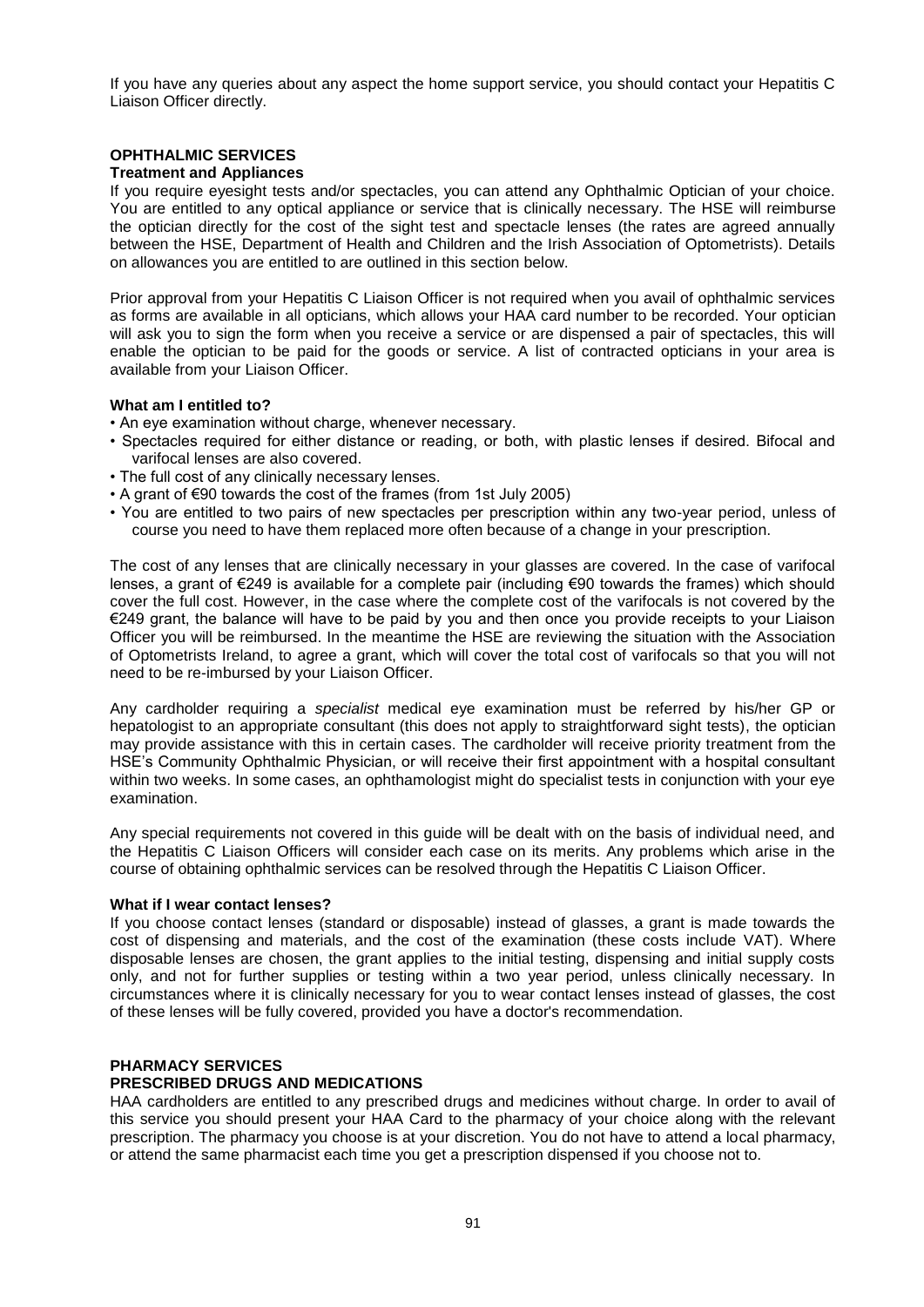Your prescribing physician, that is your GP, Consultant or Dentist should write your prescription on a private prescription and not on the prescriptions used for medical cardholders.

You will be required to sign a receipt for the items dispensed to allow the pharmacist to be paid. Pharmacists are paid through the PCRS (Primary Care Re-imbursement Service) of the HSE. There are certain items which your GP/Consultant/Dentist may prescribe for you and which the pharmacist cannot get re-imbursed for from the PCRS. In this case the pharmacist needs to get refunded by the HSE directly via your Hepatitis C Liaison Officer and they should not under any circumstances ask you to pay for these items yourself once they have been prescribed. It is a matter for the Pharmacist to address with the Liaison Officer and not with you.

All pharmacists have been advised that if there are any questions regarding the recoupment of individual items, these should be brought to the attention of either the PCRS, or to the relevant Hepatitis C Liaison Officer, and not to the HAA cardholder. Every effort will be made by the HSE and the PCRS to sort out any problems that might arise without recourse to the individual cardholder if at all possible.

#### **What Pharmacy products are not covered?**

Cosmetic type toiletries (e.g. perfume etc) are not covered under the HAA card, this does not include creams and lotions used for certain skin conditions, which may be prescribed by your GP or Consultant in certain circumstances. Your Hepatitis C Liaison Officer can advise you on whether or not certain items are available to you on your HAA card and you should discuss any queries with them in the first instance.

#### **High Tech Drugs**

The High Tech Drugs Scheme provides for the dispensing of High Tech Medicines through Community Pharmacies. These medicines will generally only be prescribed or initiated by a hospital consultant. Examples of high tech medicines are: anti-rejection drugs for transplant patients, chemotherapy and growth hormones. If you are prescribed a high tech medicine, the hospital will ask you to indicate the community pharmacy from which you wish to obtain these medicines. This does not have to be your local pharmacy or the pharmacy that you normally attend.

However, it is a good idea to get all your medicines from the one pharmacy so that your community pharmacist will be in a position to monitor your overall drug therapy having regard to other medicines that you may also be taking.

If you wish to change your nominated pharmacy, you will need to notify your local HSE high tech liaison officer of your new pharmacy. Details of your local liaison officer will be issued to you when you are prescribed the high tech medicine initially.

#### **Aids and Appliances**

You are entitled to receive any necessary aids and appliances under your HAA card, regardless of whether they are required because of your Hepatitis C, or for another condition. These must be prescribed by your GP, Consultant, Occupational Therapist or Public Health Nurse/Clinical Nurse Coordinator.

#### **What types of aids and appliances am I entitled to?**

There are many different aids and appliances used nowadays by people to assist them inside and outside their home with mobility, movement etc. These include walking sticks and frames, wheelchairs, grab rails, shower seats, bath and bed hoists etc. Depending on your need, the GP/Consultant/ Occupational Therapist will decide what suits you best. Training may be required in the use of certain appliances and in most cases this will be arranged by the Occupational Therapist providing the appliance.

In some cases, medical and surgical aids and appliances might be stocked by pharmacies and can be obtained on foot of a prescription in the same way as drugs and medicines. However, most aids and appliances are specialist in nature and are not routinely available from local pharmacies. In many cases such items can be obtained from the HSE's community services or they can order the item for you. In case of difficulties, the Hepatitis C Liaison Officer will assist.

Certain persons may also be entitled to avail of a grant through the Disabled Persons Grant Scheme which is administered by Local Authorities and this may assist with house modifications etc. Your Local Authority will be able to provide you with further information on this scheme.